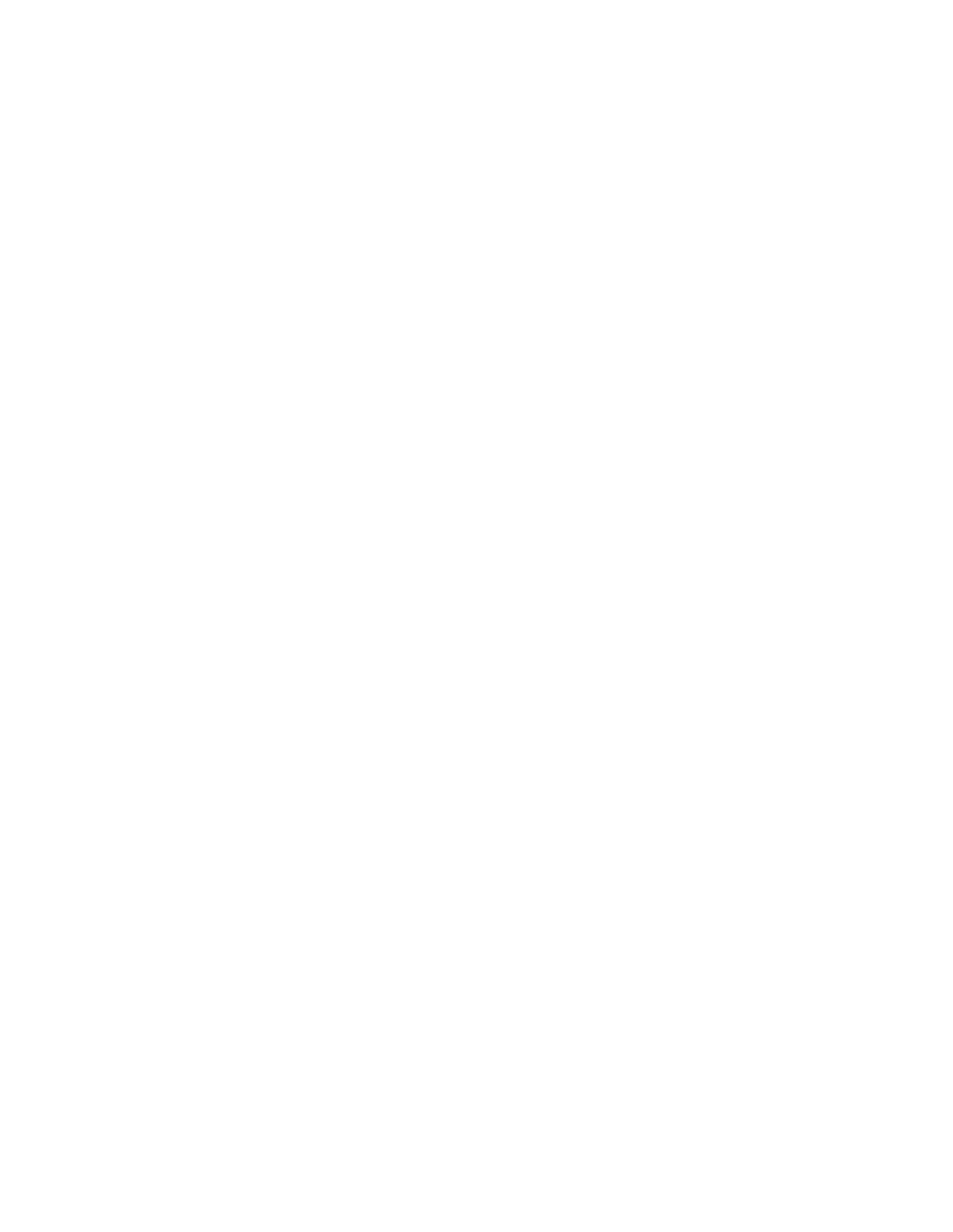# **Table of Contents**

| § 15-24-2. Establishment of sexual assault protocol and committee; representatives to                                                                                        |
|------------------------------------------------------------------------------------------------------------------------------------------------------------------------------|
|                                                                                                                                                                              |
| § 16-5-22. Conviction of assault with intent to commit a crime if intended crime actually                                                                                    |
|                                                                                                                                                                              |
|                                                                                                                                                                              |
| § 16-5-60. Reckless conduct causing harm to or endangering the bodily safety of another;<br>conduct by HIV infected persons; assault by HIV infected persons or hepatitis    |
|                                                                                                                                                                              |
|                                                                                                                                                                              |
|                                                                                                                                                                              |
|                                                                                                                                                                              |
|                                                                                                                                                                              |
|                                                                                                                                                                              |
|                                                                                                                                                                              |
|                                                                                                                                                                              |
| § 16-5-96. Publication of second or subsequent conviction of stalking or aggravated stalking;<br>cost of publication; good faith publications immune from liability 17       |
|                                                                                                                                                                              |
| § 16-5-102. Exploitation and intimidation of disabled adults, elder persons, and residents;                                                                                  |
|                                                                                                                                                                              |
|                                                                                                                                                                              |
| § 16-5-110. Publication of notice; information required; assessment for cost; immunity 20                                                                                    |
|                                                                                                                                                                              |
|                                                                                                                                                                              |
|                                                                                                                                                                              |
|                                                                                                                                                                              |
|                                                                                                                                                                              |
| § 16-6-5.1. Sexual assault by persons with supervisory or disciplinary authority; sexual<br>assault by practitioner of psychotherapy against patient; consent not a defense; |
|                                                                                                                                                                              |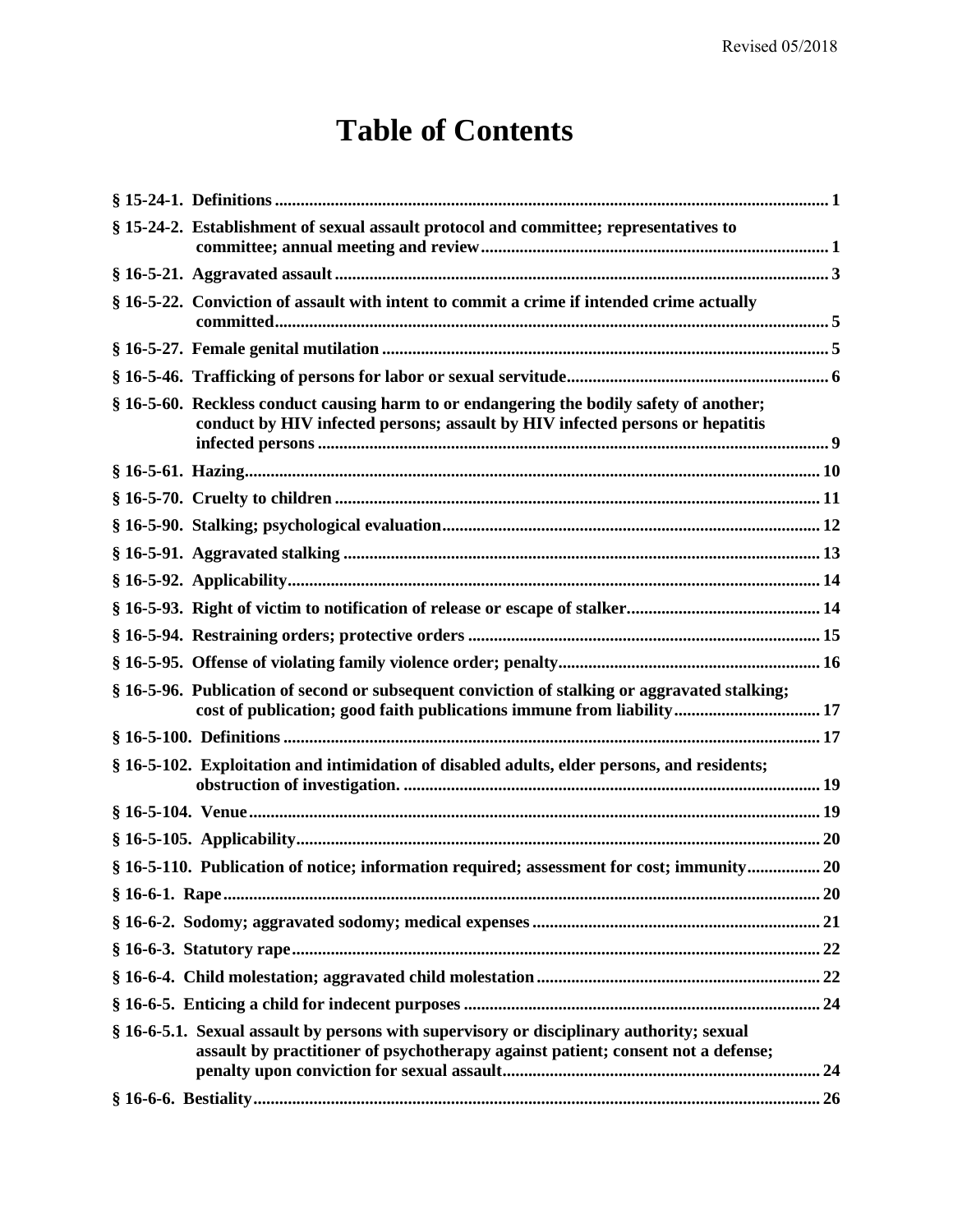| § 16-6-23. Publication of name or identity of female raped or assaulted with intent to commit                                                                                        |  |
|--------------------------------------------------------------------------------------------------------------------------------------------------------------------------------------|--|
| § 16-6-25. Harboring, concealing, or withholding information concerning a sexual offender;                                                                                           |  |
| § 16-12-100. Sexual exploitation of children; reporting violation; civil forfeiture; penalties  29                                                                                   |  |
|                                                                                                                                                                                      |  |
| § 16-12-100.2. Computer or electronic pornography and child exploitation prevention  34                                                                                              |  |
|                                                                                                                                                                                      |  |
| § 16-12-103. Selling, loaning, distributing, or exhibiting; duties of video game retailers 39                                                                                        |  |
|                                                                                                                                                                                      |  |
|                                                                                                                                                                                      |  |
| § 17-3-2.1. Exclusions for certain offenses involving a victim under 16 years of age 42                                                                                              |  |
|                                                                                                                                                                                      |  |
|                                                                                                                                                                                      |  |
|                                                                                                                                                                                      |  |
|                                                                                                                                                                                      |  |
|                                                                                                                                                                                      |  |
| § 17-5-73. Victim's right to refuse request for polygraph examinations or other truth-telling                                                                                        |  |
|                                                                                                                                                                                      |  |
|                                                                                                                                                                                      |  |
| § 17-17-4. Designation of family member to act in place of physically disabled victim 47                                                                                             |  |
| § 17-17-5. Notification to victim of accused's arrest, release, judicial proceedings, escape, and                                                                                    |  |
| § 17-17-6. Notification to victim of accused's pretrial release and of victims' rights and the                                                                                       |  |
| § 17-17-7. Notification to victim of accused's arrest and proceedings where accused's release<br>is considered; victim's right to express opinion in pending proceedings and to file |  |
| § 17-17-8. Notification by prosecuting attorney of legal procedures and of victim's rights in                                                                                        |  |
| § 17-17-8.1. Procedures for a victim to be interviewed by an accused or accused's attorney or                                                                                        |  |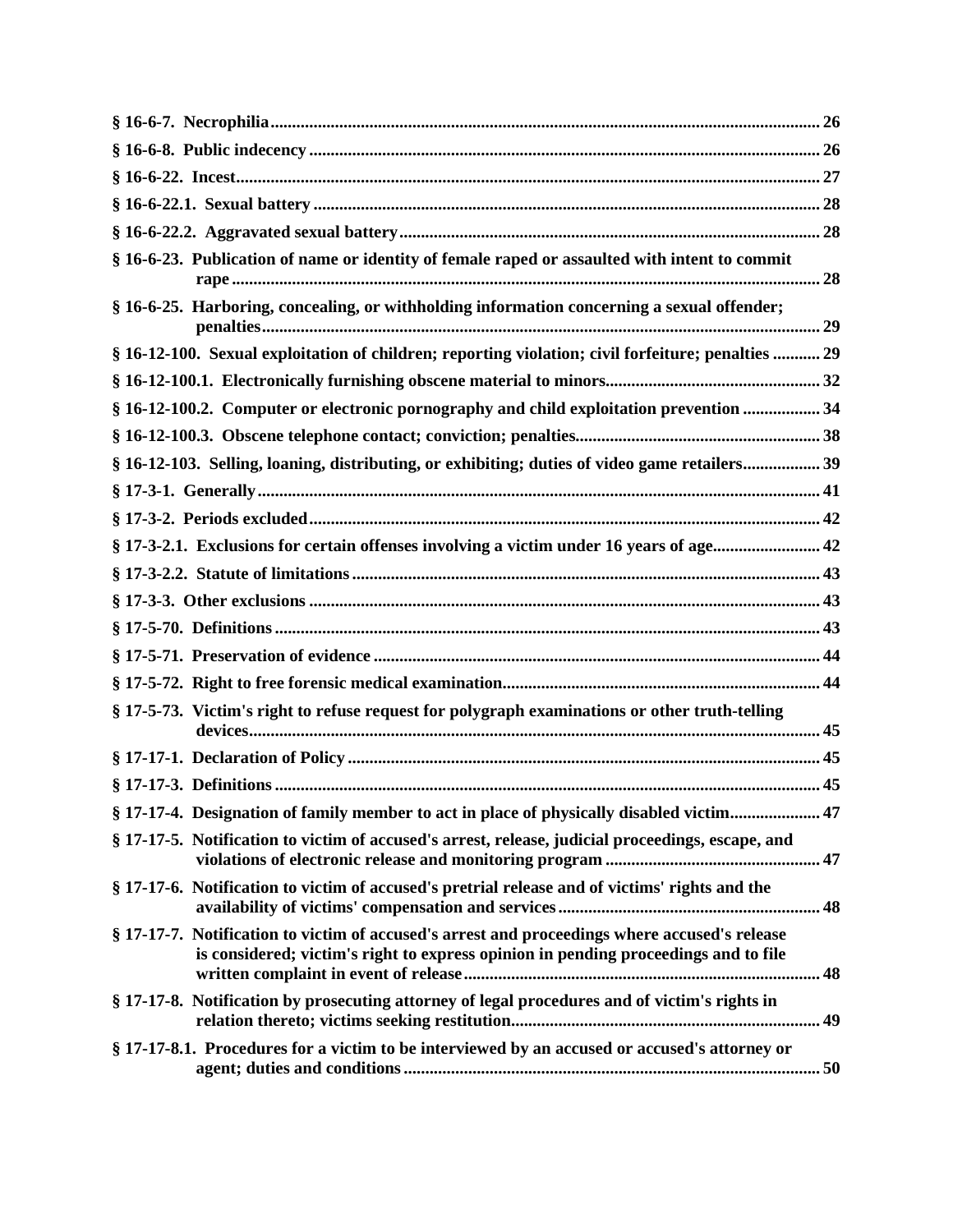| § 17-17-9. Exclusion of testifying victim from criminal proceedings; separate victims' waiting                                                                                                                                                                          |  |
|-------------------------------------------------------------------------------------------------------------------------------------------------------------------------------------------------------------------------------------------------------------------------|--|
| § 17-17-9.1. Protection of communications between victim assistance personnel and victims --                                                                                                                                                                            |  |
| § 17-17-10. Requirement by court that defense counsel not disclose victim information to                                                                                                                                                                                |  |
| § 17-17-11. Right of victim to express opinion on disposition of accused's case52                                                                                                                                                                                       |  |
| § 17-17-12. Notification to victim of accused's motion for new trial or appeal, release on bail<br>or recognizance, appellate proceedings, and outcome of appeal; notifications<br>regarding death penalty cases; victim's rights retained at new trial or on appeal 53 |  |
| § 17-17-12.1. Requests to prevent an accused from sending any form of written, text, or                                                                                                                                                                                 |  |
| § 17-17-13. Notification to victim of impending parole, release for period exceeding 60 days,                                                                                                                                                                           |  |
| § 17-17-14. Victim required to provide current address and phone number to notifying                                                                                                                                                                                    |  |
| § 17-17-15. Failure to provide notice not rendering responsible person liable or comprising<br>basis for error; chapter not conferring standing; existing rights not affected;                                                                                          |  |
|                                                                                                                                                                                                                                                                         |  |
| § 17-18-1. Duty of certain officials to offer written statement of information to victims of rape                                                                                                                                                                       |  |
|                                                                                                                                                                                                                                                                         |  |
| § 20-2-314. Development of rape prevention, personal safety education, and teen dating                                                                                                                                                                                  |  |
| § 24-4-412. Complainant's past sexual behavior not admissible in prosecutions for certain                                                                                                                                                                               |  |
|                                                                                                                                                                                                                                                                         |  |
| § 24-4-414. Evidence of similar transaction crimes in child molestation cases  62                                                                                                                                                                                       |  |
| § 24-4-415. Evidence of similar acts in civil or administrative proceedings concerning sexual                                                                                                                                                                           |  |
| § 24-5-509. Communications between victim of family violence or sexual assault and agents                                                                                                                                                                               |  |
| § 31-7-9. Reports by physicians and other personnel of nonaccidental injuries to patients;                                                                                                                                                                              |  |
|                                                                                                                                                                                                                                                                         |  |
|                                                                                                                                                                                                                                                                         |  |
| § 42-1-13. Sexual Offender Registration Review Board; composition; appointment;                                                                                                                                                                                         |  |
| § 42-1-14. Risk assessment classification; classification as "sexually dangerous predator";                                                                                                                                                                             |  |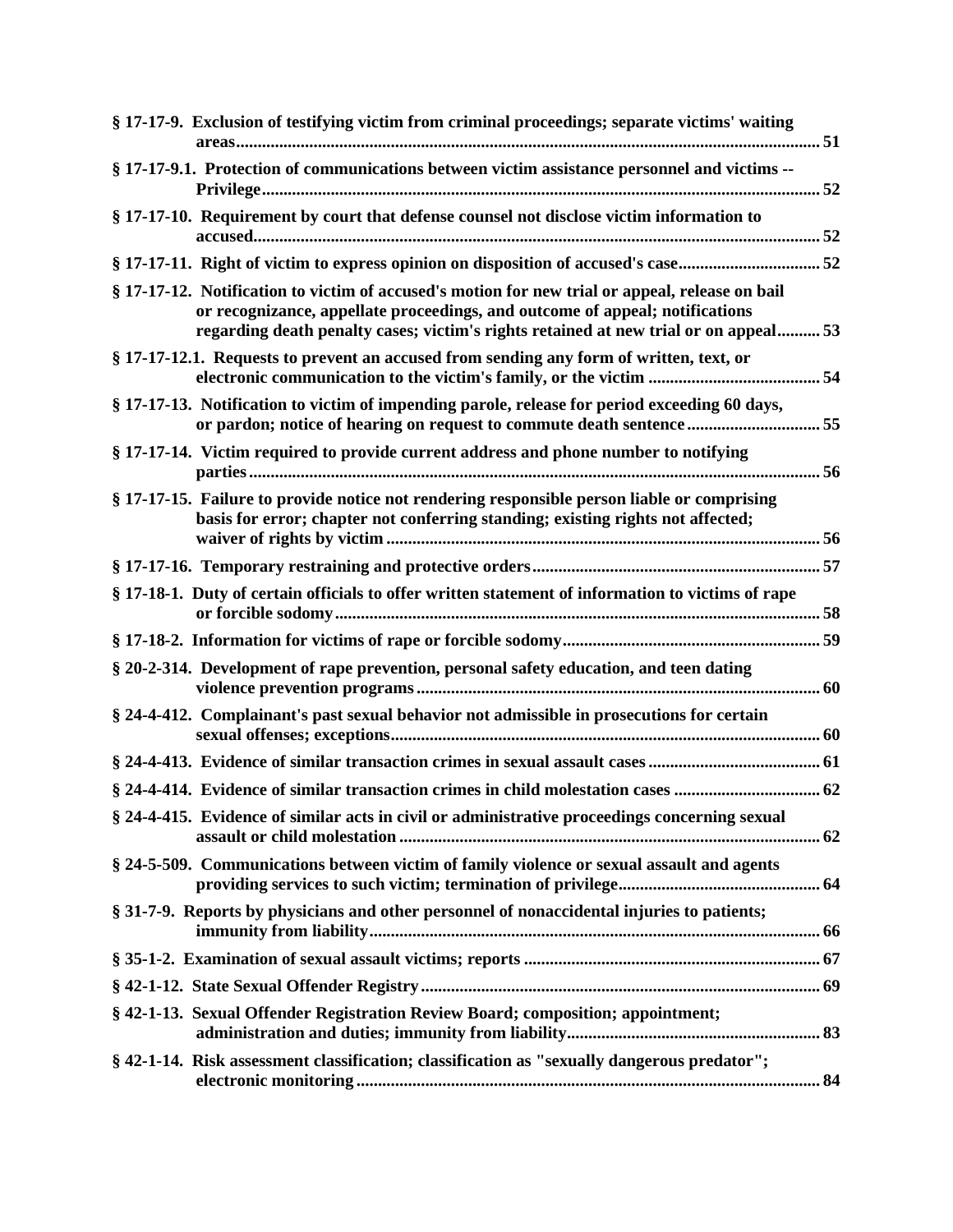| § 42-1-15. Restriction on registered offenders residing, working, or loitering within certain |  |
|-----------------------------------------------------------------------------------------------|--|
| distance of child care facilities, churches, schools, or areas where minors                   |  |
|                                                                                               |  |
|                                                                                               |  |
|                                                                                               |  |
| § 42-1-18. "Photograph" defined; photographing minor without consent of parent or             |  |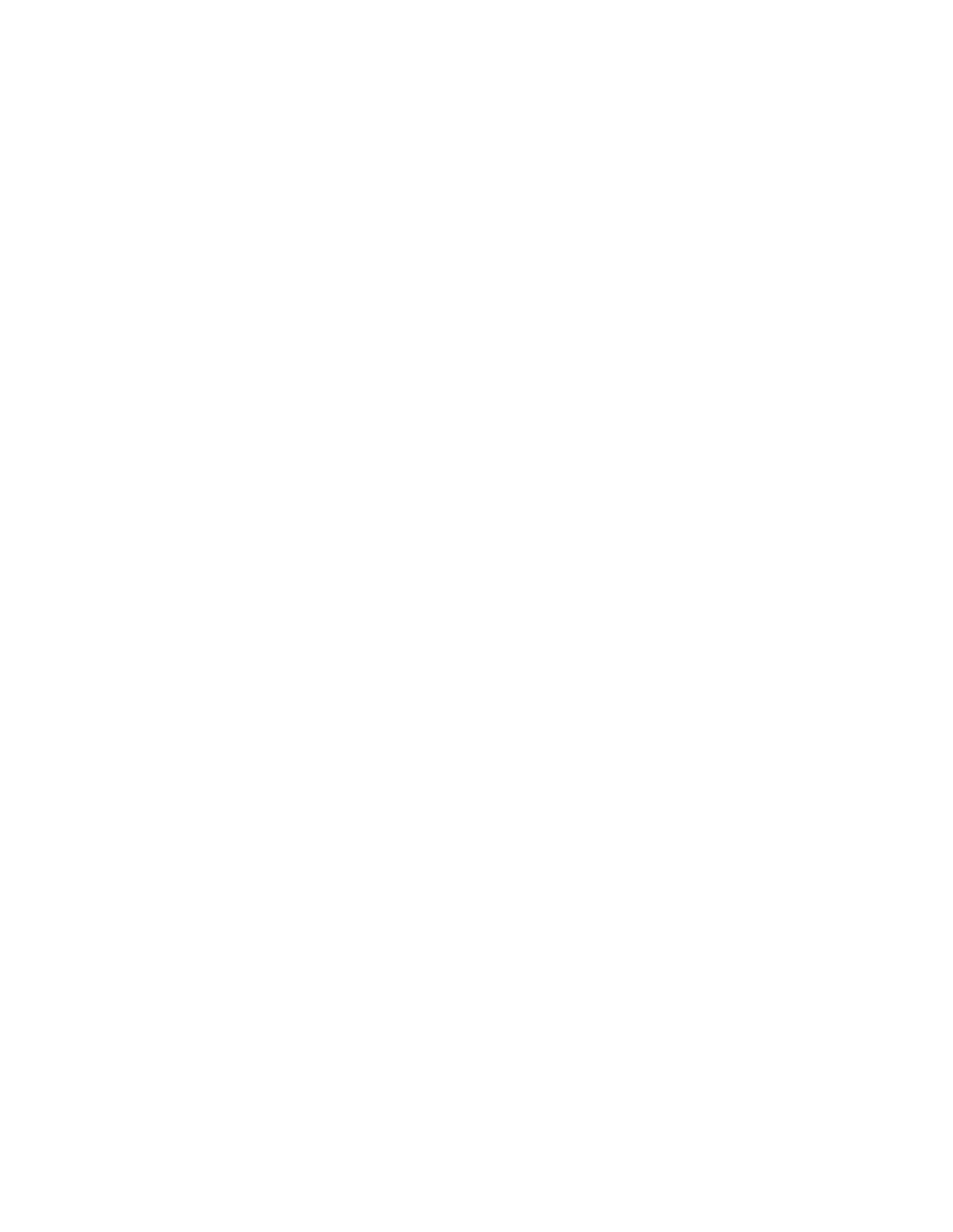# **Title 15. Courts**

## **Chapter 24. Sexual Assault Protocol**

#### <span id="page-7-0"></span>**§ 15-24-1. Definitions**

As used in this chapter, the term:

- (1) "Protocol committee" or "committee" means a multidisciplinary, multiagency sexual assault committee established for a county pursuant to Code Section [15-24-2.](#page-7-2) The protocol committee is charged with developing local protocols to investigate and prosecute alleged cases of sexual assault.
- (2) "Sexual assault" means rape, sodomy, aggravated sodomy, incest, sexual battery, and aggravated sexual battery as those terms are defined in Chapter 6 of Title 16.

## <span id="page-7-2"></span><span id="page-7-1"></span>**§ 15-24-2. Establishment of sexual assault protocol and committee; representatives to committee; annual meeting and review**

- (a) Each judicial circuit shall be required to establish a sexual assault protocol as provided in this Code section.
- (b) The chief superior court judge of each judicial circuit shall establish a sexual assault protocol committee as provided in subsection (c) of this Code section and shall appoint an interim chairperson who shall preside over the first meeting. The chief superior court judge shall appoint persons to fill any vacancies on the committee. Thus established, the committee shall thereafter elect a chairperson from its membership.

#### (c)

- (1) Each of the following agencies of the judicial circuit shall designate a representative to serve on the committee:
	- (A)The office of the sheriff of each sheriff's office in the judicial circuit;
	- (B) The office of the district attorney;
	- (C) The magistrate court;
	- (D)The office of the chief of police of a county of each county within the judicial circuit in counties which have a county police department;
	- (E) The office of the chief of police of the largest municipality in the county of each county within the judicial circuit; and
	- (F) The county board of health of each county within the judicial circuit.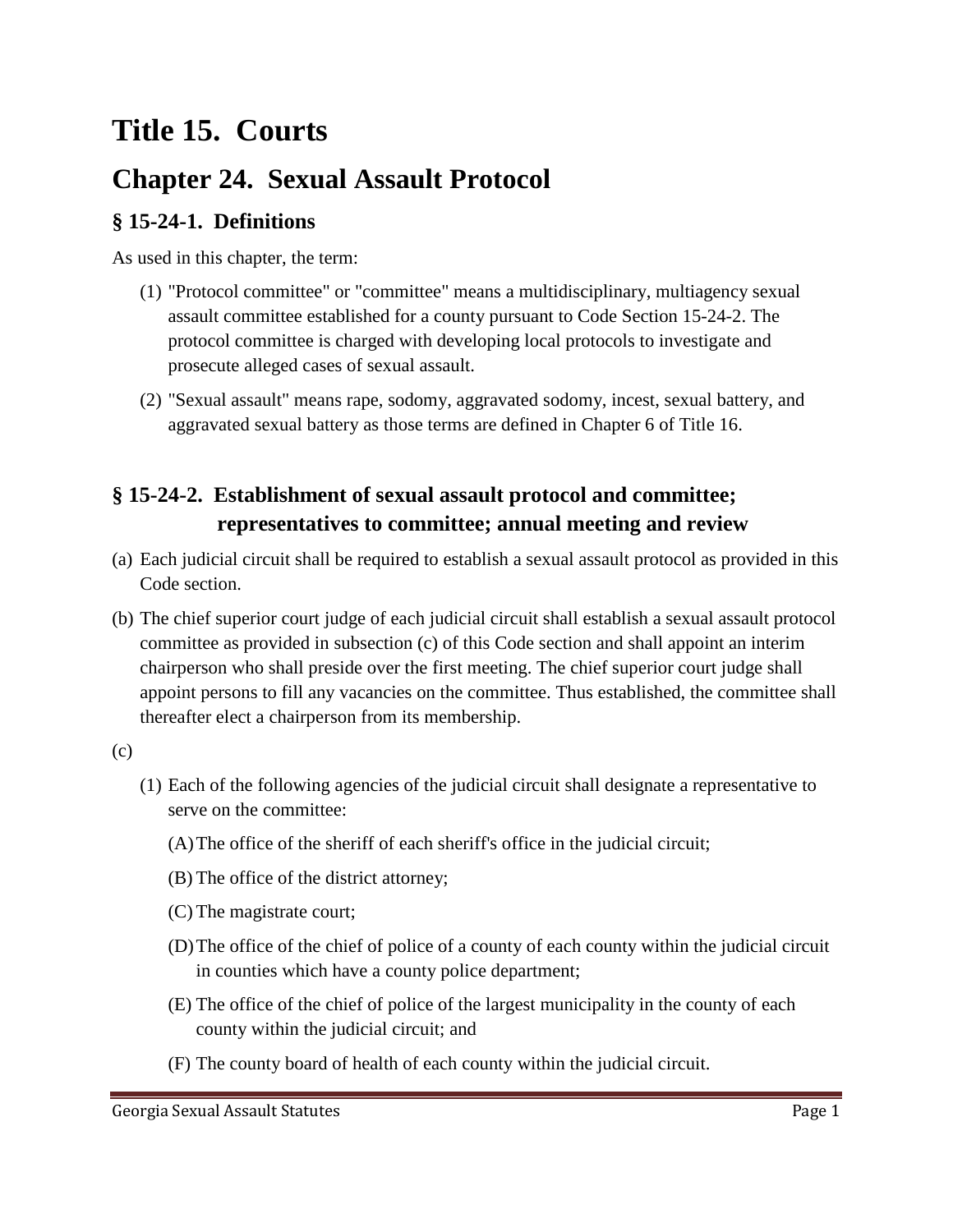- (2) In addition to the representatives serving on the committee as provided for in paragraph (1) of this subsection, the chief superior court judge shall designate:
	- (A)A local citizen of the judicial circuit;
	- (B) A representative of a sexual assault or rape crisis center serving the judicial circuit or, if no such center exists, then a local citizen; and
	- (C) A health care professional who performs sexual assault examinations within the judicial circuit or, if no such person exists, then a local citizen.
- (3) If any designated agency fails to carry out its duties relating to participation on the committee, the chief superior court judge of the circuit may issue an order requiring the participation of such agency. Failure to comply with such order shall be cause for punishment as for contempt of court.
- (d) The protocol committee shall adopt a written sexual assault protocol, a copy of which shall be furnished to each agency in the judicial circuit that handles cases of sexual assault. The protocol shall be a written document outlining in detail the procedures to be used in investigating, collecting evidence, paying for expenses related to evidence collection, and prosecuting cases arising from alleged sexual assault and shall take into consideration the provisions of Article 4 of Chapter 5 of Title 17. The protocol may provide for different procedures to be used within particular municipalities or counties within the judicial circuit. The protocol committee shall adopt a written sexual assault protocol no later than December 31, 2004. The protocol committee may incorporate sexual assault protocols used in the judicial circuit as they existed on or before July 1, 2004.
- (e) The purpose of the protocol shall be to ensure coordination and cooperation between all agencies involved in sexual assault cases so as to increase the efficiency of all agencies handling such cases and to minimize the stress created for the alleged sexual assault victim by the legal and investigatory process; provided, however, that a failure by an agency to follow the protocol shall not constitute an affirmative or other defense to prosecution of a sexual assault, preclude the admissibility of evidence, nor shall a failure by an agency to follow the protocol give rise to a civil cause of action.
- (f) Upon completion of the writing of the sexual assault protocol, the protocol committee shall continue in existence and shall meet at least annually for the purpose of evaluating the effectiveness of the protocol and appropriately modifying and updating same.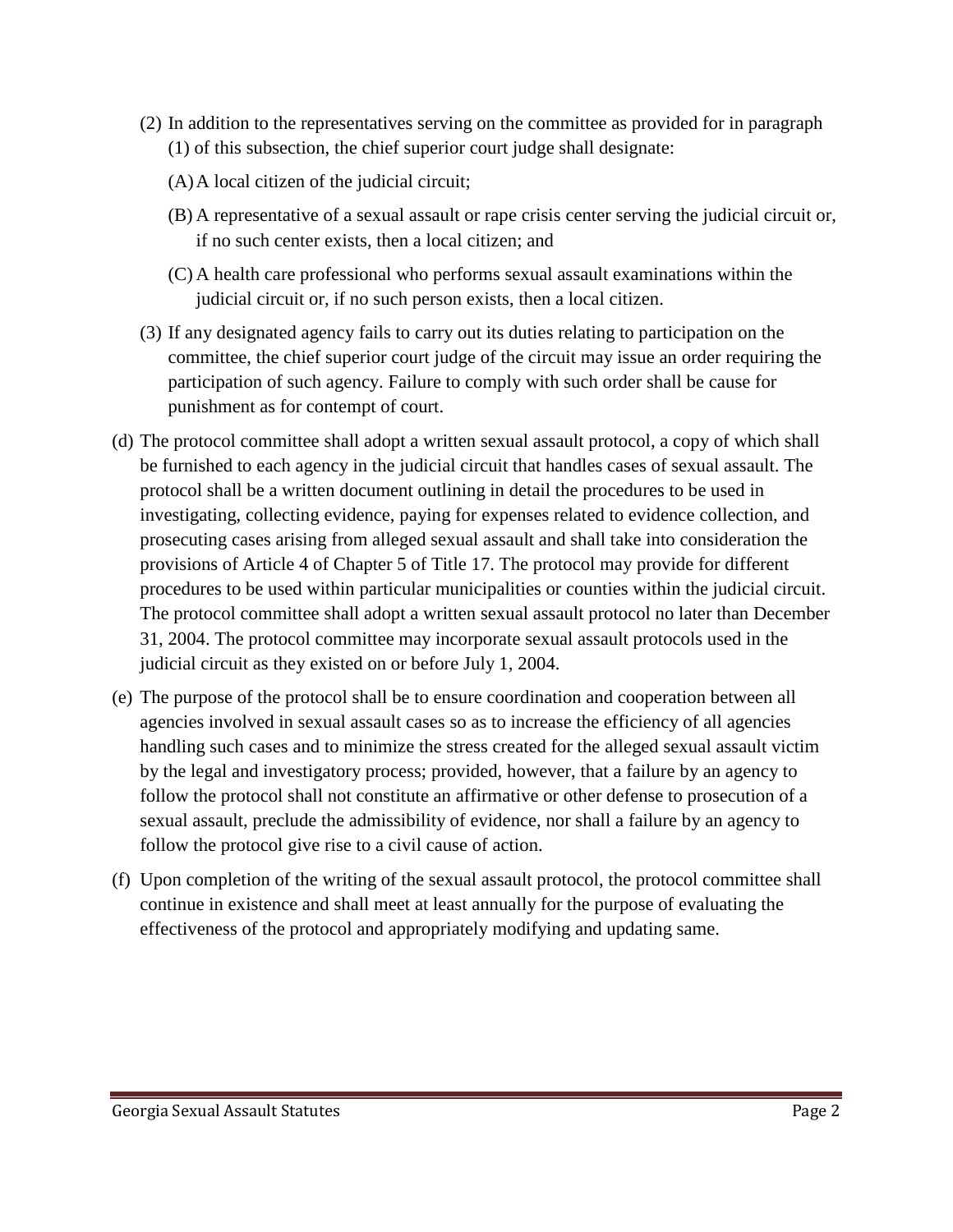# **Title 16. Crimes and Offenses**

## **Chapter 4. Criminal attempt, conspiracy, and solicitation**

#### **§ 16-4-1. Criminal attempt**

A person commits the offense of criminal attempt when, with intent to commit a specific crime, he performs any act which constitutes a substantial step toward the commission of that crime.

#### **§ 16-4-6. Penalties for criminal attempt**

- (a) A person convicted of the offense of criminal attempt to commit a crime punishable by death or by life imprisonment shall be punished by imprisonment for not less than one year nor more than 30 years.
- (b) A person convicted of the offense of criminal attempt to commit a felony, other than a felony punishable by death or life imprisonment, shall be punished by imprisonment for not less than one year nor more than one-half the maximum period of time for which he or she could have been sentenced if he or she had been convicted of the crime attempted, by one-half the maximum fine to which he or she could have been subjected if he or she had been convicted of the crime attempted, or both.
- (c) A person convicted of the offense of criminal attempt to commit a misdemeanor shall be punished as for a misdemeanor.

## **Chapter 5. Crimes Against the Person**

#### <span id="page-9-0"></span>**§ 16-5-21. Aggravated assault**

- (a) As used in this Code section, the term "strangulation" means impeding the normal breathing or circulation of blood of another person by applying pressure to the throat or neck of such person or by obstructing the nose and mouth of such person.
- (b) A person commits the offense of aggravated assault when he or she assaults:
	- (1) With intent to murder, to rape, or to rob;
	- (2) With a deadly weapon or with any object, device, or instrument which, when used offensively against a person, is likely to or actually does result in serious bodily injury;
	- (3) With any object, device, or instrument which, when used offensively against a person, is likely to or actually does result in strangulation; or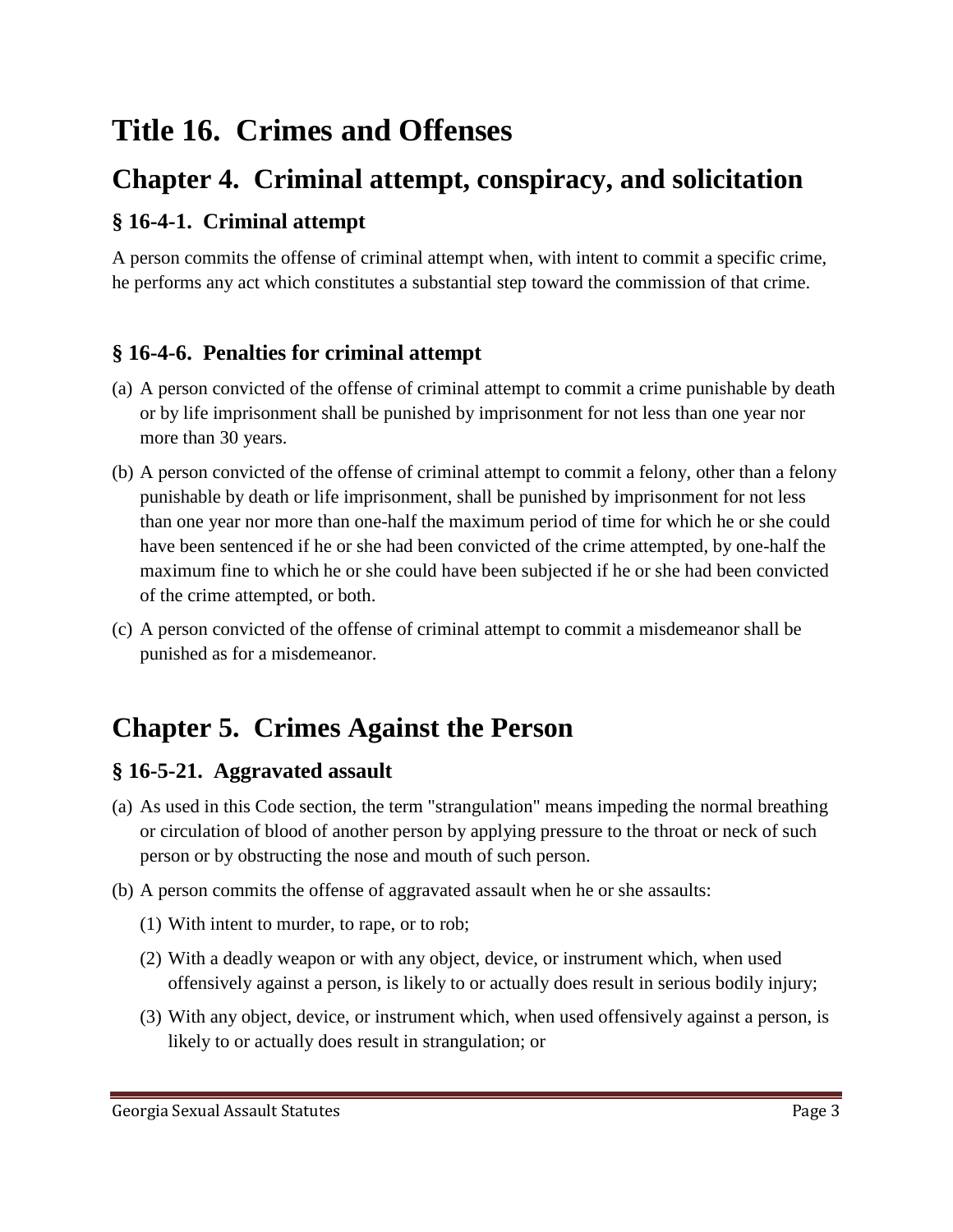- (4) A person or persons without legal justification by discharging a firearm from within a motor vehicle toward a person or persons.
- (c) Except as provided in subsections (d) through (m) of this Code section, a person convicted of the offense of aggravated assault shall be punished by imprisonment for not less than one nor more than 20 years.
- (d) A person who knowingly commits the offense of aggravated assault upon a peace officer while the peace officer is engaged in, or on account of the performance of, his or her official duties shall, upon conviction thereof, be punished by imprisonment for not less than five nor more than 20 years.
- (e) Any person who commits the offense of aggravated assault against a person who is 65 years of age or older shall, upon conviction thereof, be punished by imprisonment for not less than three nor more than 20 years.
- (f)
- (1) As used in this subsection, the term "correctional officer" shall include superintendents, wardens, deputy wardens, guards, and correctional officers of state, county, and municipal penal institutions who are certified by the Georgia Peace Officer Standards and Training Council pursuant to Chapter 8 of Title 35 and employees of the Department of Juvenile Justice who are known to be employees of the department or who have given reasonable identification of their employment. The term "correctional officer" shall also include county jail officers who are certified or registered by the Georgia Peace Officer Standards and Training Council pursuant to Chapter 8 of Title 35.
- (2) A person who knowingly commits the offense of aggravated assault upon a correctional officer while the correctional officer is engaged in, or on account of the performance of, his or her official duties shall, upon conviction thereof, be punished by imprisonment for not less than five nor more than 20 years.
- (g) Any person who commits the offense of aggravated assault in a public transit vehicle or station shall, upon conviction thereof, be punished by imprisonment for not less than three nor more than 20 years. For purposes of this Code section, "public transit vehicle" has the same meaning as in subsection (c) of Code Section 16-5-20.
- (h) Any person who commits the offense of aggravated assault upon a person in the course of violating Code Section 16-8-2 where the property that was the subject of the theft was a vehicle engaged in commercial transportation of cargo or any appurtenance thereto, including without limitation any such trailer, semitrailer, container, or other associated equipment, or the cargo being transported therein or thereon, shall upon conviction be punished by imprisonment for not less than five nor more than 20 years, a fine not less than \$50,000.00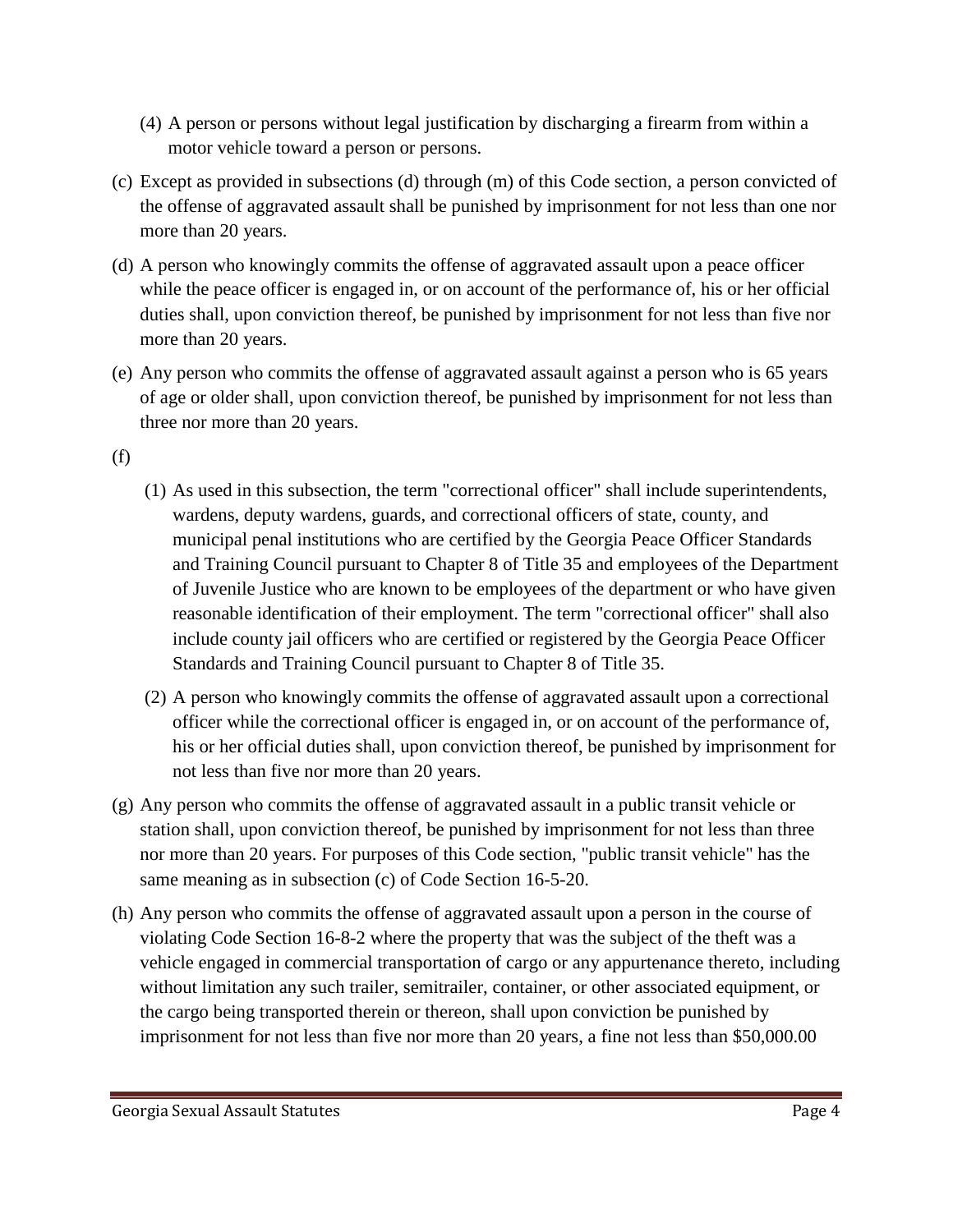nor more than \$200,000.00, or both such fine and imprisonment. For purposes of this subsection, the term "vehicle" includes without limitation any railcar.

- (i) A person convicted of an offense described in paragraph (4) of subsection (b) of this Code section shall be punished by imprisonment for not less than five nor more than 20 years.
- (j) Any person who commits the offense of aggravated assault involving the use of a firearm upon a student or teacher or other school personnel within a school safety zone as defined in Code Section 16-11-127.1 shall, upon conviction thereof, be punished by imprisonment for not less than five nor more than 20 years.
- (k) If the offense of aggravated assault is committed between past or present spouses, persons who are parents of the same child, parents and children, stepparents and stepchildren, foster parents and foster children, or other persons excluding siblings living or formerly living in the same household, the defendant shall be punished by imprisonment for not less than three nor more than 20 years.
- (l) Any person who commits the offense of aggravated assault with intent to rape against a child under the age of 14 years shall be punished by imprisonment for not less than 25 nor more than 50 years. Any person convicted under this subsection shall, in addition, be subject to the sentencing and punishment provisions of Code Section 17-10-6.2.
- (m) A person who knowingly commits the offense of aggravated assault upon an officer of the court while such officer is engaged in, or on account of the performance of, his or her official duties shall, upon conviction thereof, be punished by imprisonment for not less than five nor more than 20 years. As used in this subsection, the term "officer of the court" means a judge, attorney, clerk of court, deputy clerk of court, court reporter, court interpreter, community supervision officer, county or Department of Juvenile Justice juvenile probation officer, or probation officer serving pursuant to Article 6 of Chapter 8 of Title 42.

## <span id="page-11-0"></span>**§ 16-5-22. Conviction of assault with intent to commit a crime if intended crime actually committed**

A person may be convicted of the offense of assault with intent to commit a crime if the crime intended was actually committed as a result of the assault but may not be convicted of both the assault and completed crime.

## <span id="page-11-1"></span>**§ 16-5-27. Female genital mutilation**

(a) Any person: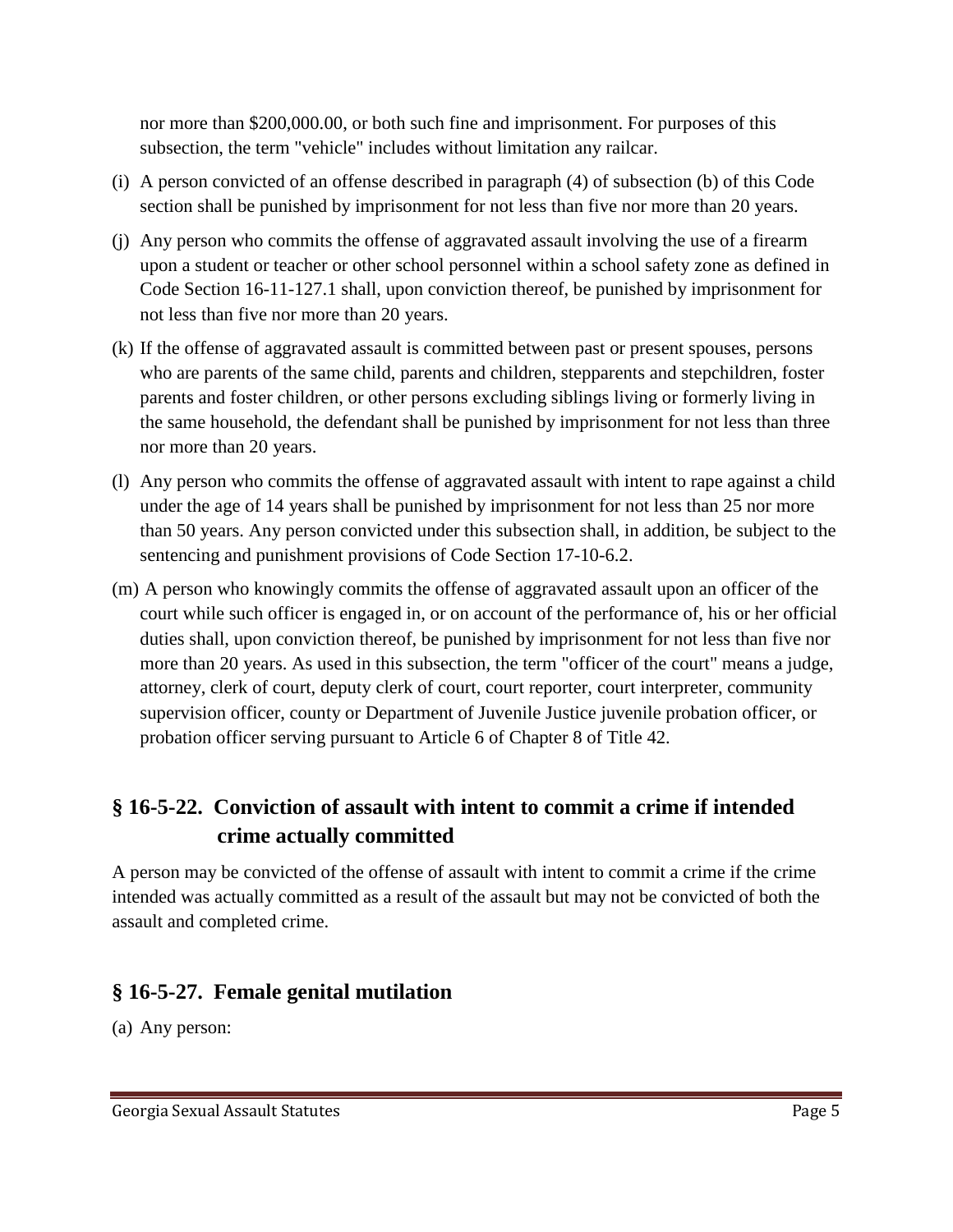(1) Who knowingly circumcises, excises, or infibulates, in whole or in part, the labia majora, labia minora, or clitoris of a female under 18 years of age;

(2) Who is a parent, guardian, or has immediate custody or control of a female under 18 years of age and knowingly consents to or permits the circumcision, excision, or infibulation, in whole or in part, of the labia majora, labia minora, or clitoris of such female; or

(3) Who knowingly removes or causes or permits the removal of a female under 18 years of age from this state for the purpose of circumcising, excising, or infibulating, in whole or in part, the labia majora, labia minora, or clitoris of such female shall be guilty of female genital mutilation.

- (b) A person convicted of female genital mutilation shall be punished by imprisonment for not less than five nor more than 20 years.
- (c) This Code section shall not apply to procedures performed by or under the direction of a physician, a registered professional nurse, a certified nurse midwife, or a licensed practical nurse licensed pursuant to Chapter 34 or 26, respectively, of Title 43 when necessary to preserve the physical health of the female. This Code section shall also not apply to any autopsy or limited dissection as defined by Code Section 45-16-21 which is conducted in accordance with Article 2 of Chapter 16 of Title 45.
- (d) Consent of the female under 18 years of age or the parent, guardian, or custodian of the female under 18 years of age shall not be a defense to the offense of female genital mutilation. Religion, ritual, custom or standard practice shall not be a defense to the offense of female genital mutilation.
- (e) The statutory privileges provided by Chapter 5 of Title 24 shall not apply to proceedings in which one of the parties to the privilege is charged with a crime against a female under 18 years of age, but such person shall be compellable to give evidence only on the specific act for which the accused is charged.

## <span id="page-12-0"></span>**§ 16-5-46. Trafficking of persons for labor or sexual servitude**

- (a) As used in this Code section, the term:
	- (1) "Coercion" means:
		- (A) Causing or threatening to cause bodily harm to any person, physically restraining or confining any person, or threatening to physically restrain or confine any person;
		- (B) Exposing or threatening to expose any fact or information or disseminating or threatening to disseminate any fact or information that would tend to subject a person to criminal or immigration proceedings, hatred, contempt, or ridicule;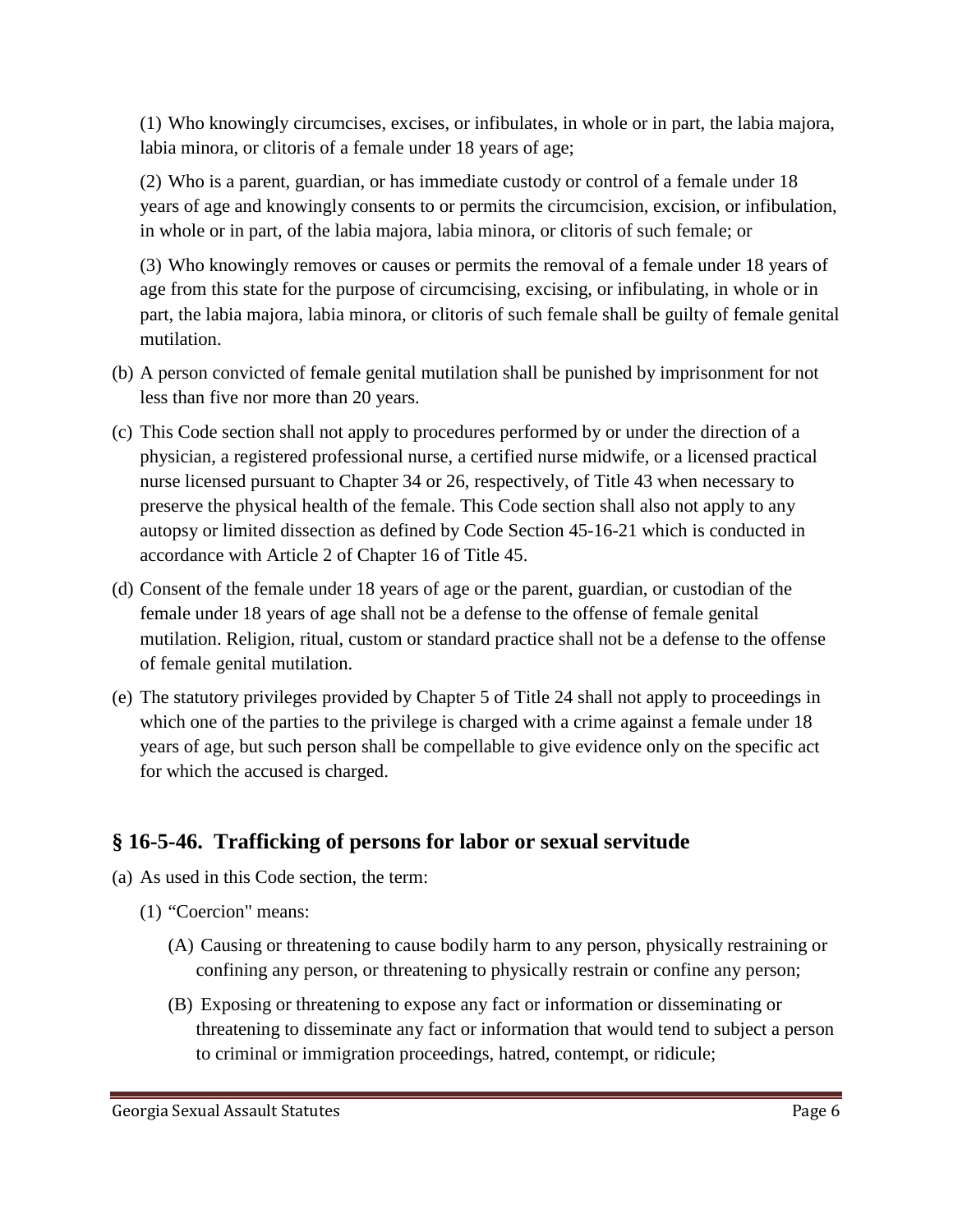- (C) Destroying, concealing, removing, confiscating, or possessing any actual or purported passport or other immigration document, or any other actual or purported government identification document, of any person;
- (D) Providing a controlled substance, as such term is defined by Code Section 16-13-21, to such person for the purpose of compelling such person to engage in labor or sexual servitude against his or her will; or
- (E) Causing or threatening to cause financial harm to any person or using financial control over any person.
- (2) "Deception" means:
	- (A)Creating or confirming another's impression of an existing fact or past event which is false and which the accused knows or believes to be false;
	- (B) Maintaining the status or condition of a person arising from a pledge by that person of his or her personal services as security for a debt, if the value of those services as reasonably assessed is not applied toward the liquidation of the debt or the length and nature of those services are not respectively limited and defined, or preventing a person from acquiring information pertinent to the disposition of such debt; or
	- (C) Promising benefits or the performance of services which the accused does not intend to deliver or perform or knows will not be delivered or performed. Evidence of failure to deliver benefits or perform services standing alone shall not be sufficient to authorize a conviction under this Code section.
- (3) "Labor servitude" means work or service of economic or financial value which is performed or provided by another person and is induced or obtained by coercion or deception.
- (4) "Performance" shall have the same meaning as set forth in Code Section [16-12-100.](#page-35-2)
- (5) "Sexually explicit conduct" shall have the same meaning as set forth in Code Section [16-](#page-35-2) [12-100.](#page-35-2)
- (6) "Sexual servitude" means:
	- (A)Any sexually explicit conduct or performance involving sexually explicit conduct for which anything of value is directly or indirectly given, promised to, or received by any person, which conduct is induced or obtained by coercion or deception or which conduct is induced or obtained from a person under the age of 18 years; or
	- (B) Any sexually explicit conduct or performance involving sexually explicit conduct which is performed or provided by any person, which conduct is induced or obtained by coercion or deception or which conduct is induced or obtained from a person under the age of 18 years.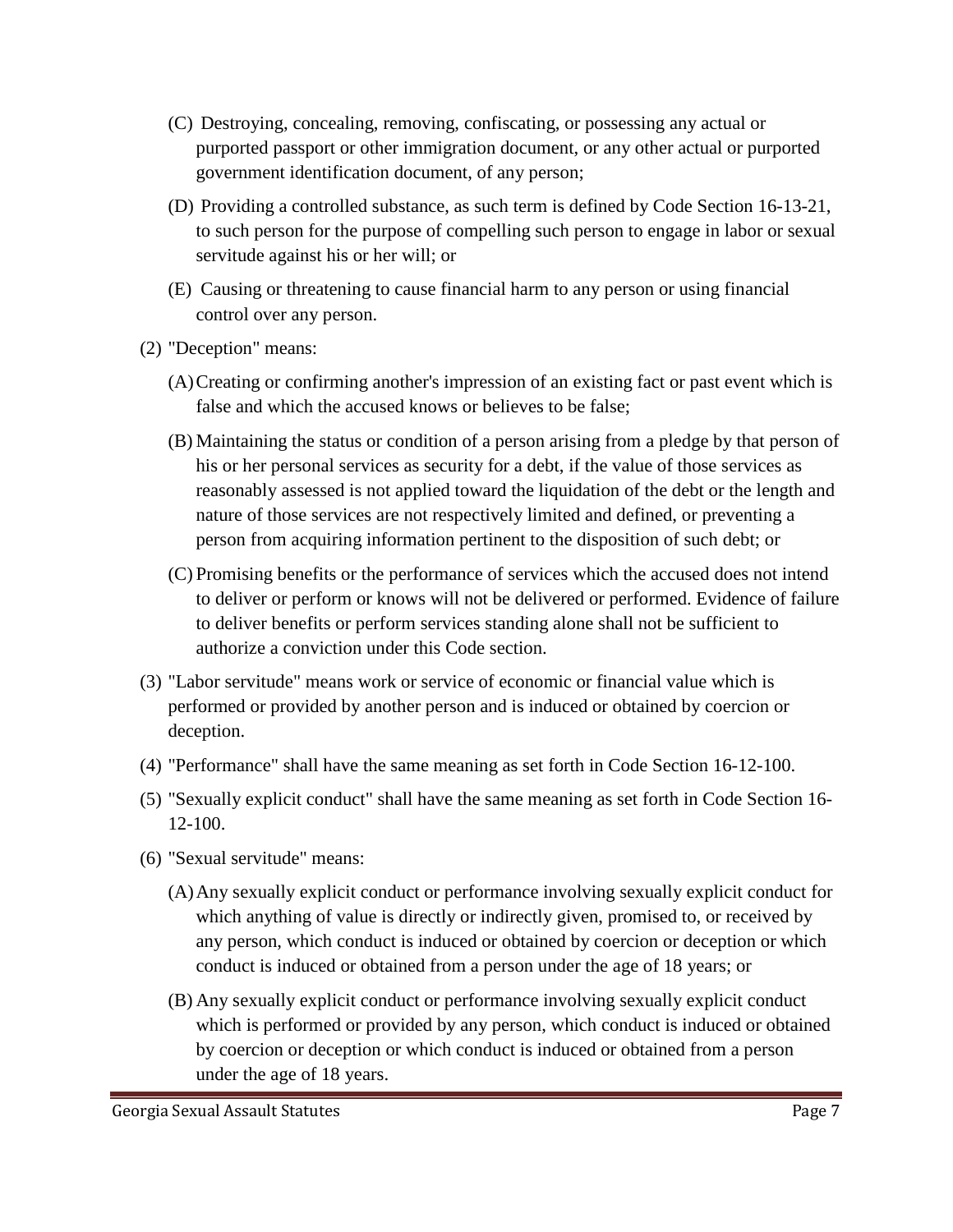- (b) A person commits the offense of trafficking a person for labor servitude when that person knowingly subjects another person to or maintains another person in labor servitude or knowingly recruits, entices, harbors, transports, provides, or obtains by any means another person for the purpose of labor servitude.
- (c) A person commits the offense of trafficking a person for sexual servitude when that person knowingly subjects another person to or maintains another person in sexual servitude or knowingly recruits, entices, harbors, transports, provides, or obtains by any means another person for the purpose of sexual servitude.
- (d) The age of consent for sexual activity or the accused's lack of knowledge of the age of the person being trafficked shall not constitute a defense in a prosecution for a violation of this Code section.
- (e) The sexual history or history of commercial sexual activity of a person alleged to have been trafficked or such person's connection by blood or marriage to an accused in the case or to anyone involved in such person's trafficking shall be excluded from evidence if the court finds at a hearing outside the presence of the jury that the probative value of the evidence is substantially outweighed by the danger of unfair prejudice, confusion of the issues, or misleading the jury.
- (f)
- (1) Except as provided in paragraph (2) of this subsection, any accused who commits the offense of trafficking a person for labor or sexual servitude shall be guilty of a felony, and upon conviction thereof, shall be punished by imprisonment for not less than ten nor more than 20 years, a fine not to exceed \$100,000.00, or both.
- (2) Any accused who commits the offense of trafficking a person for labor or sexual servitude against a person who is under the age of 18 years shall be guilty of a felony, and upon conviction thereof, shall be punished by imprisonment for not less than ten nor more than 20 years, a fine not to exceed \$100,000.00, or both; provided, however, that if the offense is committed against a person under 18 years of age and such person under the age of 18 years was coerced or deceived into being trafficked for labor or sexual servitude, the accused shall be guilty of a felony, and upon conviction thereof, shall be punished by imprisonment for not less than 25 nor more than 50 years or life imprisonment, a fine not to exceed \$100,000.00, or both.
- (g)
- (1) As used in this subsection, the terms "civil forfeiture proceedings," "proceeds," and "property" shall have the same meanings as set forth in Code Section 9-16-2.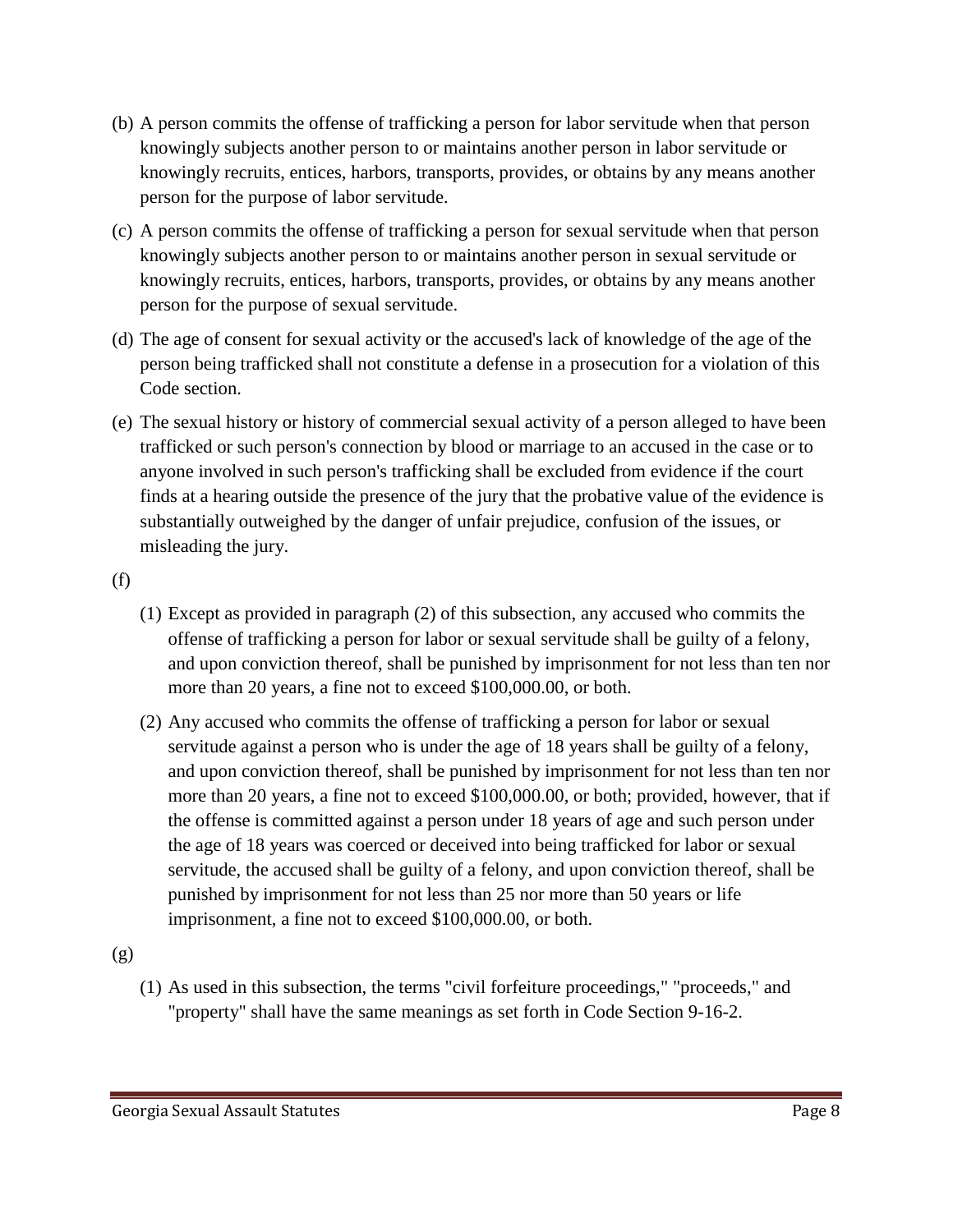- (2) Any property which is, directly or indirectly, used or intended for use in any manner to facilitate a violation of this Code section and any proceeds are declared to be contraband and no person shall have a property right in them.
- (3) Any property subject to forfeiture pursuant to paragraph (2) of this subsection shall be forfeited in accordance with the procedures set forth in Chapter 16 of Title 9.
- (4) The Attorney General shall be specifically authorized to commence civil forfeiture proceedings under this Code section.
- (h) Prosecuting attorneys and the Attorney General shall have concurrent authority to prosecute any criminal cases arising under the provisions of this Code section and to perform any duty that necessarily appertains thereto.
- (i) Each violation of this Code section shall constitute a separate offense and shall not merge with any other offense.
- (j) A corporation may be prosecuted under this Code section for an act or omission constituting a crime under this Code section only if an agent of the corporation performs the conduct which is an element of the crime while acting within the scope of his or her office or employment and on behalf of the corporation and the commission of the crime was either authorized, requested, commanded, performed, or within the scope of his or her employment on behalf of the corporation or constituted a pattern of illegal activity that an agent of the company knew or should have known was occurring.

## <span id="page-15-0"></span>**§ 16-5-60. Reckless conduct causing harm to or endangering the bodily safety of another; conduct by HIV infected persons; assault by HIV infected persons or hepatitis infected persons**

- (a) Any term used in this Code section and defined in Code Section 31-22-9.1 shall have the meaning provided for such term in Code Section 31-22-9.1.
- (b) A person who causes bodily harm to or endangers the bodily safety of another person by consciously disregarding a substantial and unjustifiable risk that his act or omission will cause harm or endanger the safety of the other person and the disregard constitutes a gross deviation from the standard of care which a reasonable person would exercise in the situation is guilty of a misdemeanor.
- (c) A person who is an HIV infected person who, after obtaining knowledge of being infected with HIV:
	- (1) Knowingly engages in sexual intercourse or performs or submits to any sexual act involving the sex organs of one person and the mouth or anus of another person and the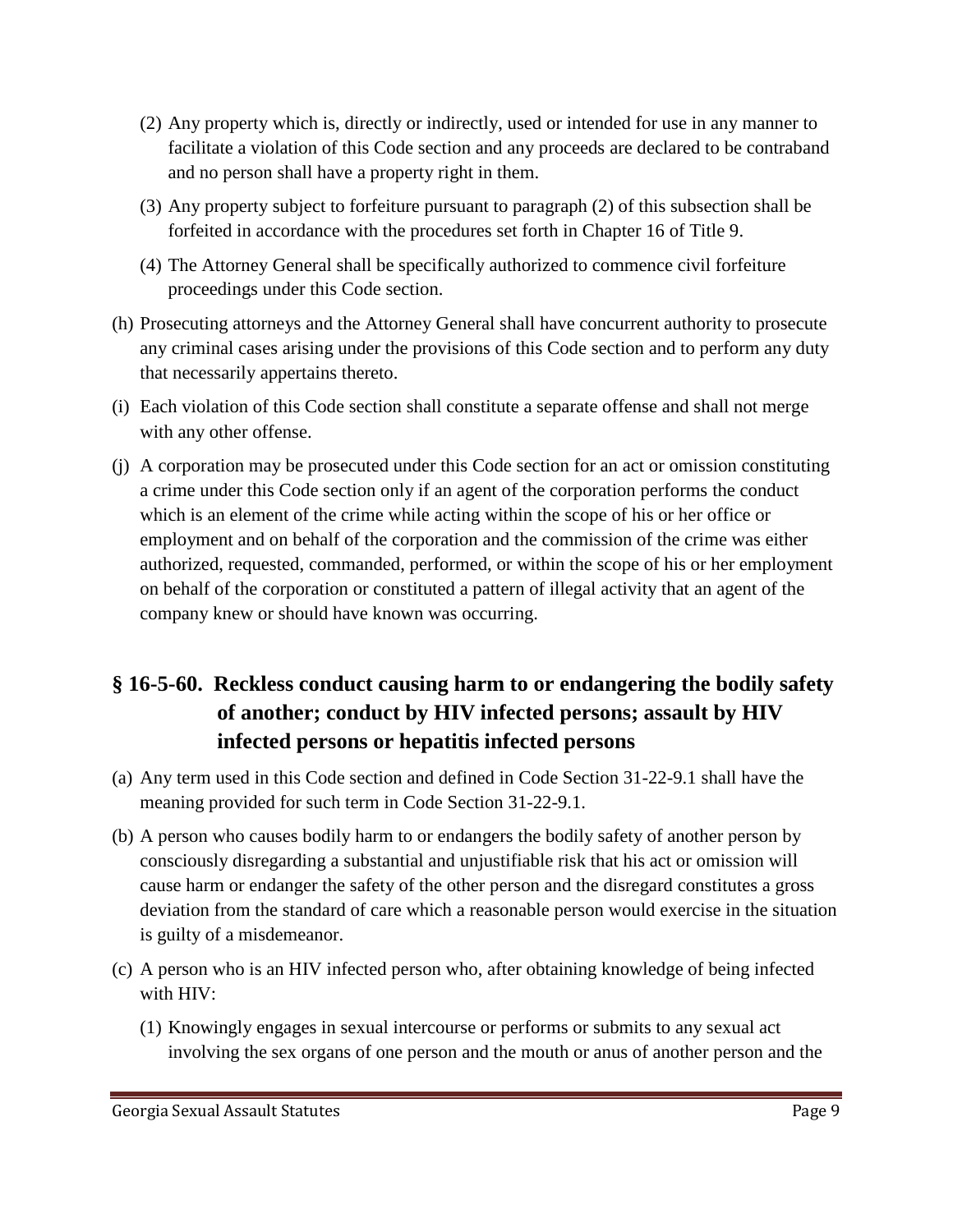HIV infected person does not disclose to the other person the fact of that infected person's being an HIV infected person prior to that intercourse or sexual act;

- (2) Knowingly allows another person to use a hypodermic needle, syringe, or both for the introduction of drugs or any other substance into or for the withdrawal of body fluids from the other person's body and the needle or syringe so used had been previously used by the HIV infected person for the introduction of drugs or any other substance into or for the withdrawal of body fluids from the HIV infected person's body and where that infected person does not disclose to the other person the fact of that infected person's being an HIV infected person prior to such use;
- (3) Offers or consents to perform with another person an act of sexual intercourse for money without disclosing to that other person the fact of that infected person's being an HIV infected person prior to offering or consenting to perform that act of sexual intercourse;
- (4) Solicits another person to perform or submit to an act of sodomy for money without disclosing to that other person the fact of that infected person's being an HIV infected person prior to soliciting that act of sodomy; or
- (5) Donates blood, blood products, other body fluids, or any body organ or body part without previously disclosing the fact of that infected person's being an HIV infected person to the person drawing the blood or blood products or the person or entity collecting or storing the other body fluids, body organ, or body part, is guilty of a felony and, upon conviction thereof, shall be punished by imprisonment for not more than ten years.
- (d) A person who is an HIV infected person or hepatitis infected person and who, after obtaining knowledge of being infected with HIV or hepatitis, commits an assault with the intent to transmit HIV or hepatitis, using his or her body fluids (blood, semen, or vaginal secretions), saliva, urine, or feces upon:
	- (1) A peace officer while the peace officer is engaged in the performance of his or her official duties or on account of the peace officer's performance of his or her official duties; or
	- (2) A correctional officer while the correctional officer is engaged in the performance of his or her official duties or on account of the correctional officer's performance of his or her official duties is guilty of a felony and, upon conviction thereof, shall be punished by imprisonment for not less than five nor more than 20 years.

## <span id="page-16-0"></span>**§ 16-5-61. Hazing**

(a) As used in this Code section, the term: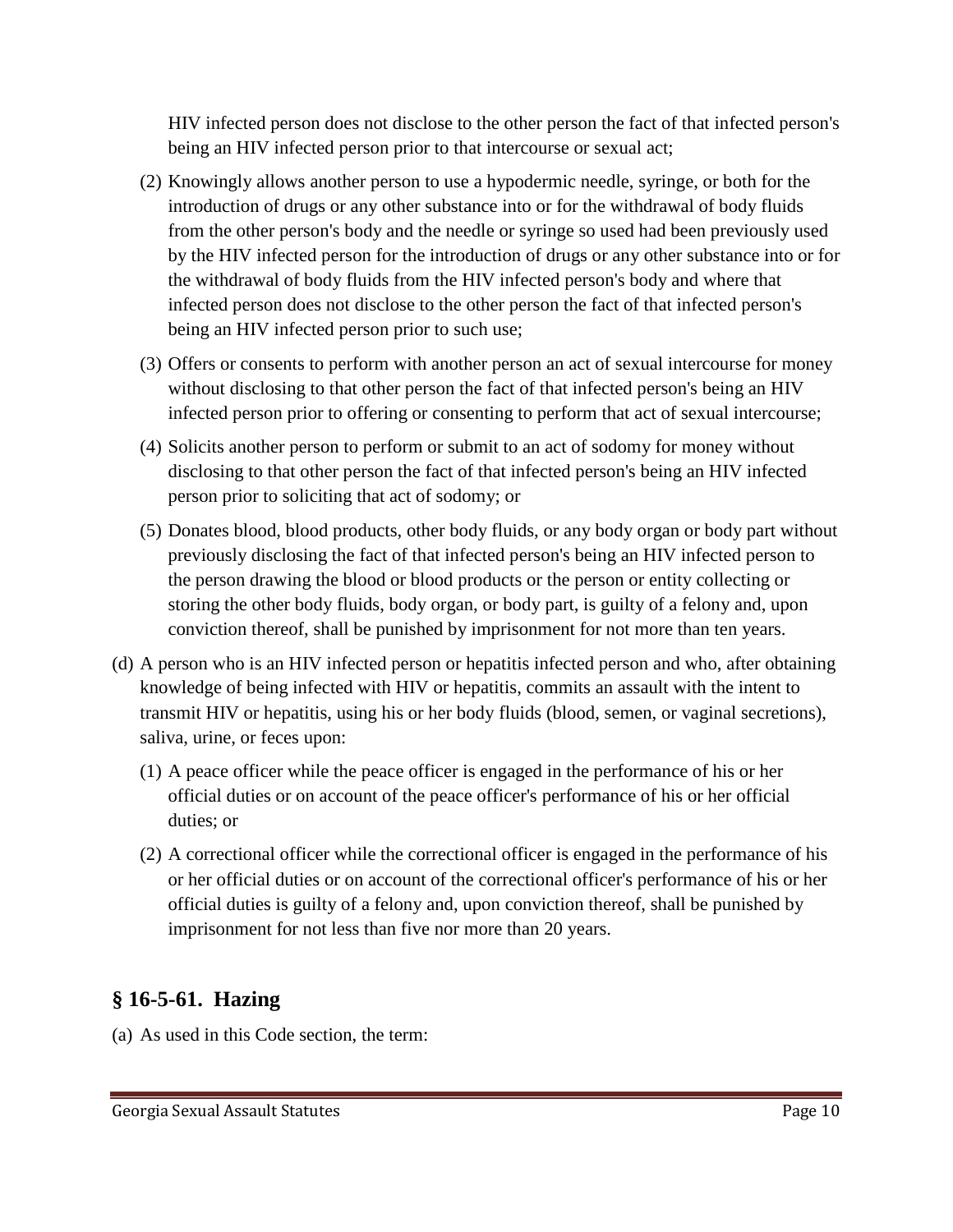- (1) "Haze" means to subject a student to an activity which endangers or is likely to endanger the physical health of a student, regardless of a student's willingness to participate in such activity.
- (2) "School" means any school, college, or university in this state.
- (3) "School organization" means any club, society, fraternity, sorority, or a group living together which has students as its principal members.
- (4) "Student" means any person enrolled in a school in this state.
- (b) It shall be unlawful for any person to haze any student in connection with or as a condition or precondition of gaining acceptance, membership, office, or other status in a school organization.
- (c) Any person who violates this Code section shall be guilty of a misdemeanor of a high and aggravated nature.

#### <span id="page-17-0"></span>**§ 16-5-70. Cruelty to children**

- (a) A parent, guardian, or other person supervising the welfare of or having immediate charge or custody of a child under the age of 18 commits the offense of cruelty to children in the first degree when such person willfully deprives the child of necessary sustenance to the extent that the child's health or well-being is jeopardized.
- (b) Any person commits the offense of cruelty to children in the first degree when such person maliciously causes a child under the age of 18 cruel or excessive physical or mental pain.
- (c) Any person commits the offense of cruelty to children in the second degree when such person with criminal negligence causes a child under the age of 18 cruel or excessive physical or mental pain.
- (d) Any person commits the offense of cruelty to children in the third degree when:
	- (1) Such person, who is the primary aggressor, intentionally allows a child under the age of 18 to witness the commission of a forcible felony, battery, or family violence battery; or
	- (2) Such person, who is the primary aggressor, having knowledge that a child under the age of 18 is present and sees or hears the act, commits a forcible felony, battery, or family violence battery.
- (e) (1) A person convicted of the offense of cruelty to children in the first degree as provided in this Code section shall be punished by imprisonment for not less than five nor more than 20 years.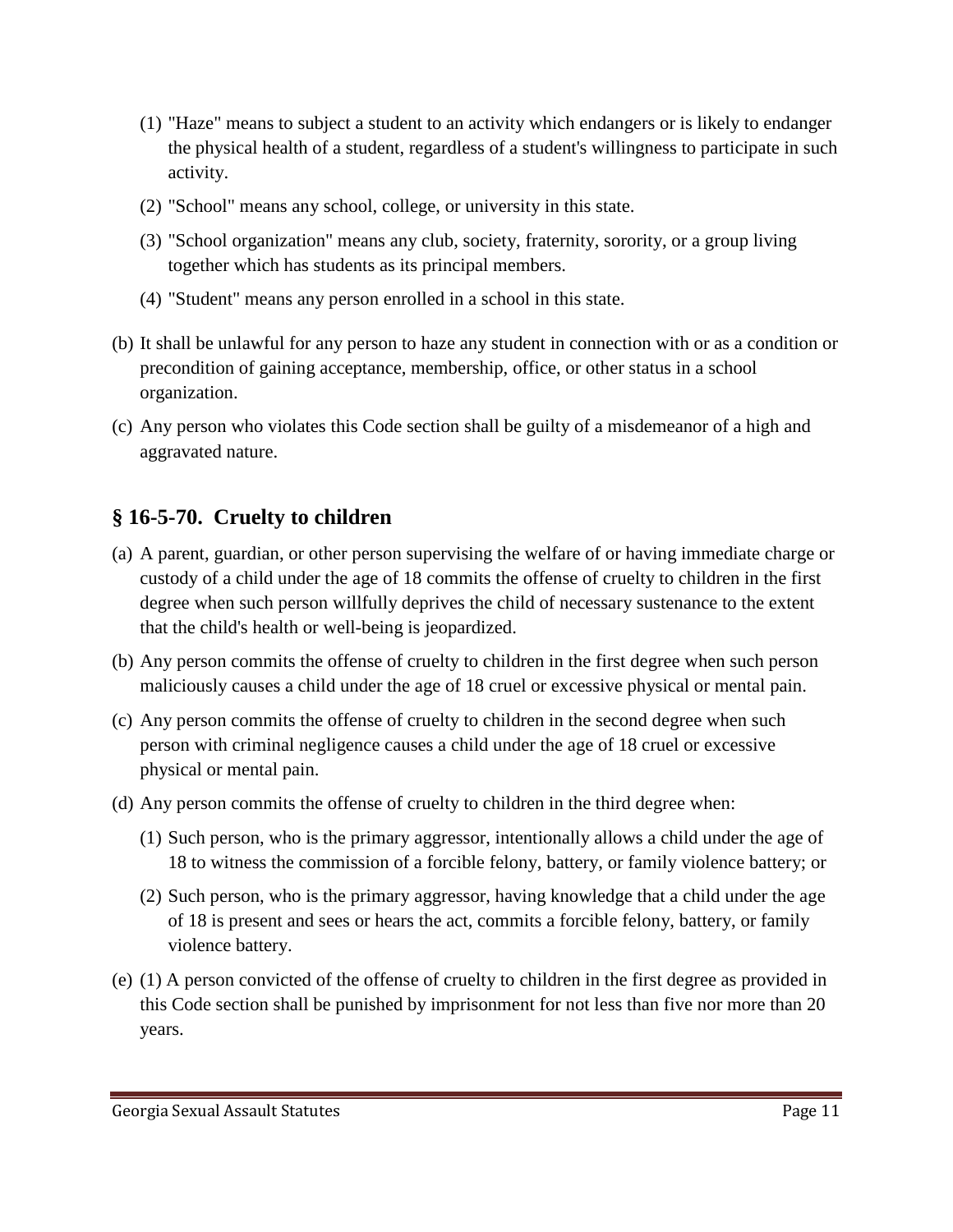- (2) A person convicted of the offense of cruelty to children in the second degree shall be punished by imprisonment for not less than one nor more than ten years.
- (3) A person convicted of the offense of cruelty to children in the third degree shall be punished as for a misdemeanor upon the first or second conviction. Upon conviction of a third or subsequent offense of cruelty to children in the third degree, the defendant shall be guilty of a felony and shall be sentenced to a fine not less than \$1,000.00 nor more than \$5,000.00 or imprisonment for not less than one year nor more than three years or shall be sentenced to both fine and imprisonment.

#### <span id="page-18-0"></span>**§ 16-5-90. Stalking; psychological evaluation**

- (a)
	- (1) A person commits the offense of stalking when he or she follows, places under surveillance, or contacts another person at or about a place or places without the consent of the other person for the purpose of harassing and intimidating the other person. For the purpose of this article, the terms "computer" and "computer network" shall have the same meanings as set out in Code Section 16-9-92; the term "contact" shall mean any communication including without being limited to communication in person, by telephone, by mail, by broadcast, by computer, by computer network, or by any other electronic device; and the place or places that contact by telephone, mail, broadcast, computer, computer network, or any other electronic device is deemed to occur shall be the place or places where such communication is received. For the purpose of this article, the term "place or places" shall include any public or private property occupied by the victim other than the residence of the defendant. For the purposes of this article, the term "harassing and intimidating" means a knowing and willful course of conduct directed at a specific person which causes emotional distress by placing such person in reasonable fear for such person's safety or the safety of a member of his or her immediate family, by establishing a pattern of harassing and intimidating behavior, and which serves no legitimate purpose. This Code section shall not be construed to require that an overt threat of death or bodily injury has been made.
	- (2) A person commits the offense of stalking when such person, in violation of a bond to keep the peace posted pursuant to Code Section 17-6-110, standing order issued under Code Section 19-1-1, temporary restraining order, temporary protective order, permanent restraining order, permanent protective order, preliminary injunction, or permanent injunction or condition of pretrial release, condition of probation, or condition of parole in effect prohibiting the harassment or intimidation of another person, broadcasts or publishes, including electronic publication, the picture, name, address, or phone number of a person for whose benefit the bond, order, or condition was made and without such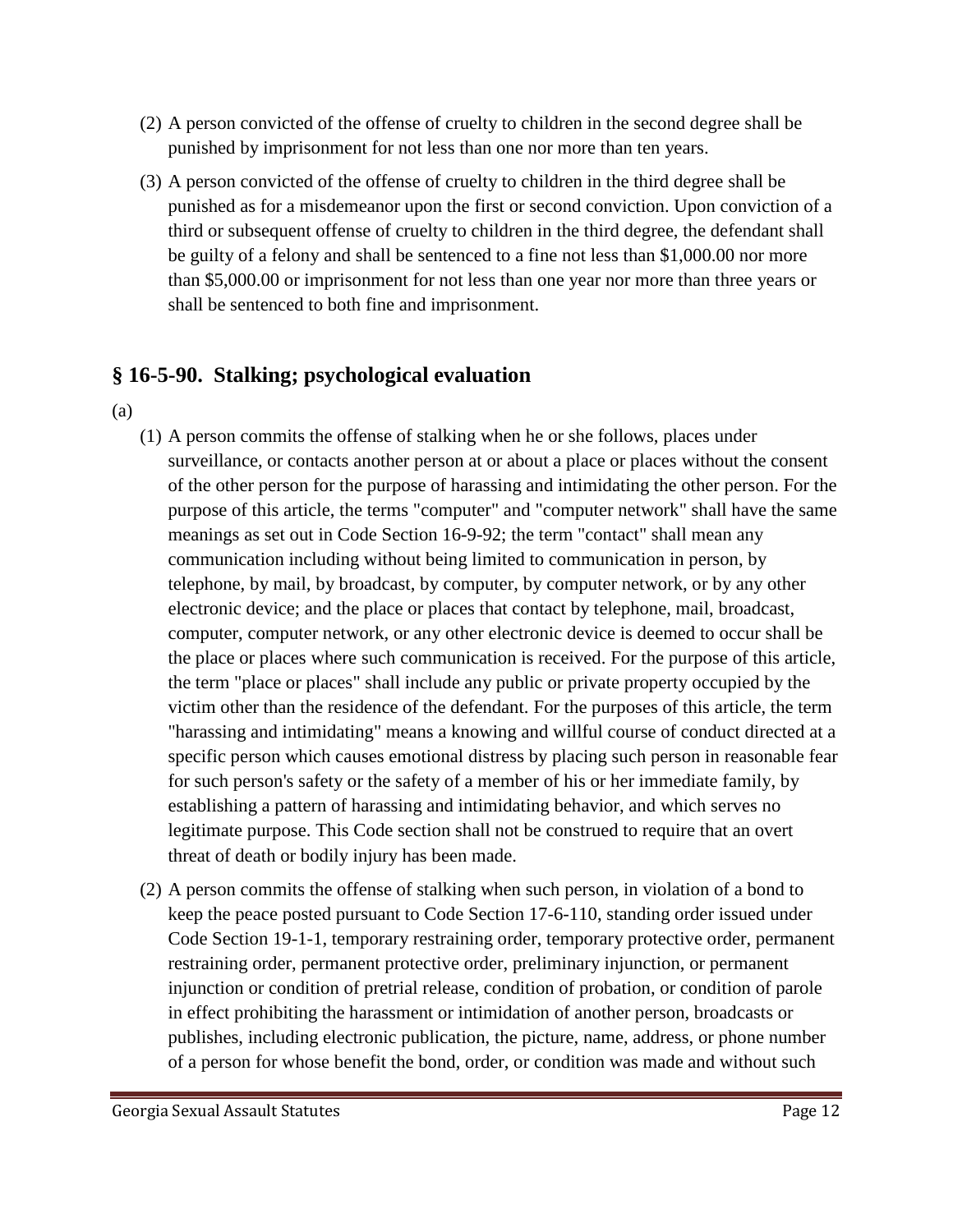person's consent in such a manner that causes other persons to harass or intimidate such person and the person making the broadcast or publication knew or had reason to believe that such broadcast or publication would cause such person to be harassed or intimidated by others.

- (b) Except as provided in subsection (c) of this Code section, a person who commits the offense of stalking is guilty of a misdemeanor.
- (c) Upon the second conviction, and all subsequent convictions, for stalking, the defendant shall be guilty of a felony and shall be punished by imprisonment for not less than one year nor more than ten years.
- (d) Before sentencing a defendant for any conviction of stalking under this Code section or aggravated stalking under Code Section 16-5-91, the sentencing judge may require psychological evaluation of the offender and shall consider the entire criminal record of the offender. At the time of sentencing, the judge is authorized to issue a permanent restraining order against the offender to protect the person stalked and the members of such person's immediate family, and the judge is authorized to require psychological treatment of the offender as a part of the sentence, or as a condition for suspension or stay of sentence, or for probation.

## <span id="page-19-0"></span>**§ 16-5-91. Aggravated stalking**

- (a) A person commits the offense of aggravated stalking when such person, in violation of a bond to keep the peace posted pursuant to Code Section 17-6-110, temporary restraining order, temporary protective order, permanent restraining order, permanent protective order, preliminary injunction, good behavior bond, or permanent injunction or condition of pretrial release, condition of probation, or condition of parole in effect prohibiting the behavior described in this subsection, follows, places under surveillance, or contacts another person at or about a place or places without the consent of the other person for the purpose of harassing and intimidating the other person.
- (b) Any person convicted of a violation of subsection (a) of this Code section shall be guilty of a felony and, upon conviction thereof, shall be punished by imprisonment for not less than one nor more than ten years and by a fine of not more than \$10,000.00. The provisions of subsection (d) of Code Section 16-5-90 apply to sentencing for conviction of aggravated stalking.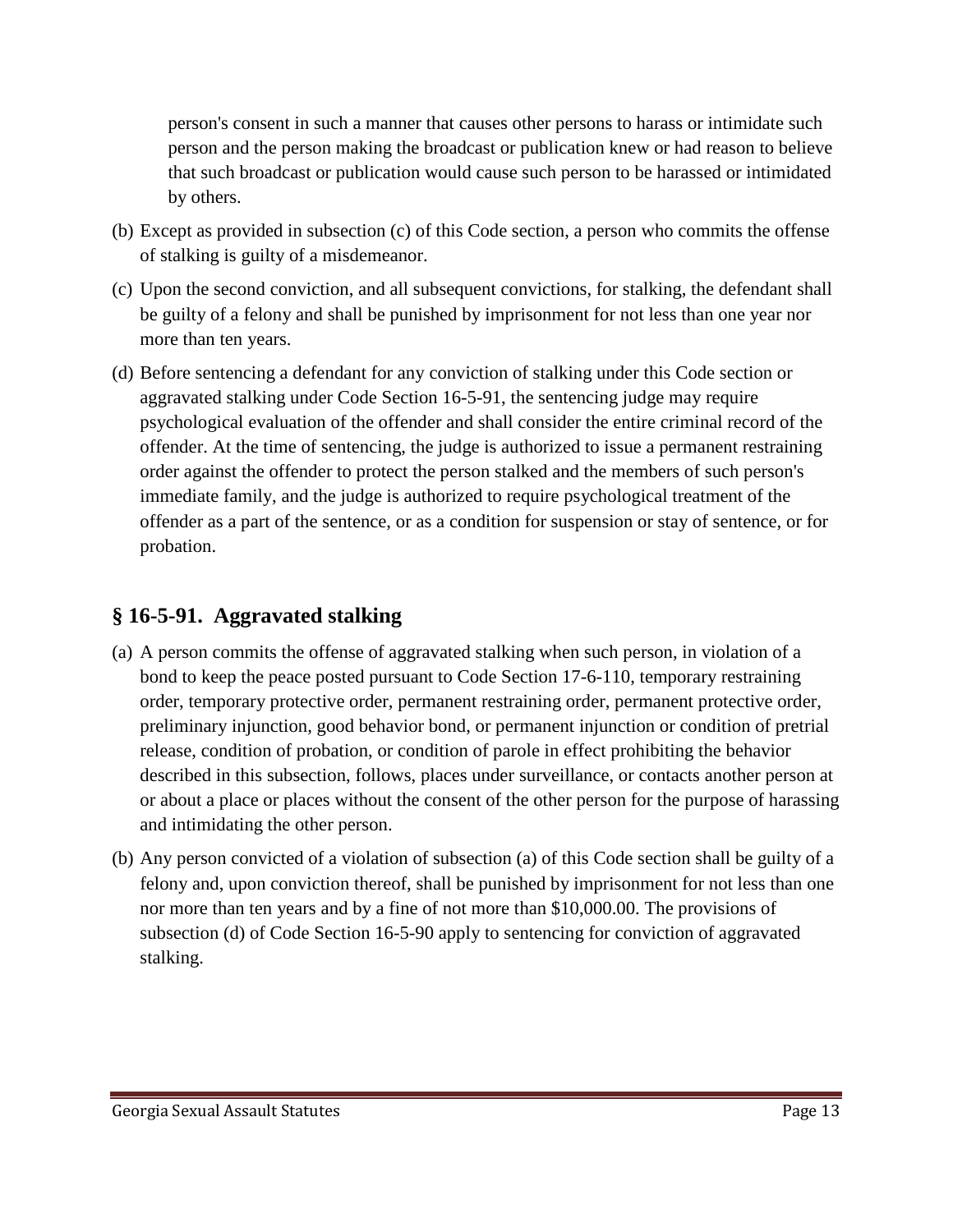#### <span id="page-20-0"></span>**§ 16-5-92. Applicability**

The provisions of Code Sections 16-5-90 and 16-5-91 shall not apply to persons engaged in activities protected by the Constitution of the United States or of this state or to persons or employees of such persons lawfully engaged in bona fide business activity or lawfully engaged in the practice of a profession.

#### <span id="page-20-1"></span>**§ 16-5-93. Right of victim to notification of release or escape of stalker.**

- (a) The victim of stalking or aggravated stalking shall be entitled to notice of the release from custody of the person arrested for and charged with the offense of stalking or aggravated stalking and to notice of any hearing on the issue of bail for such person. No such notice shall be required unless the victim provides a landline telephone number other than a pocket pager or electronic communication device number to which such notice can be directed.
- (b) The law enforcement agency, prosecutor, or court directly involved with the victim at the outset of a criminal prosecution for the offense of stalking or aggravated stalking shall advise the victim of his or her right to notice and of the requirement of the victim's providing a landline telephone number other than a pocket pager or electronic communication device number to which the notice of custodial release or bail hearing can be directed. Such victim shall transmit the telephone number described in this subsection to the court and custodian of the person charged with stalking or aggravated stalking.
- (c) Upon receipt of the telephone number, the custodian of the person charged with stalking or aggravated stalking shall take reasonable and necessary steps under the circumstances to notify the victim of the person's release from custody. Such notice shall, at a minimum, include:
	- (1) Prior to the person's release, placing a telephone call to the number provided by the victim and giving notice to the victim or any person answering the telephone who appears to be sui juris or by leaving an appropriate message on a telephone answering machine; and
	- (2) Following the person's release, if the custodian is unable to notify the victim by the method provided in paragraph (1) of this subsection, telephoning the number provided by the victim no less than two times in no less than 15 minute intervals within one hour of custodial release and giving notice to the victim or to any person answering the telephone who appears to be sui juris or by leaving an appropriate message on a telephone answering machine.
- (d) Upon receipt of the telephone number, the court conducting a hearing on the issue of bail shall take reasonable and necessary steps under the circumstances to notify the victim of any scheduled hearing on the issue of bail. Such notice shall, at a minimum, include placing a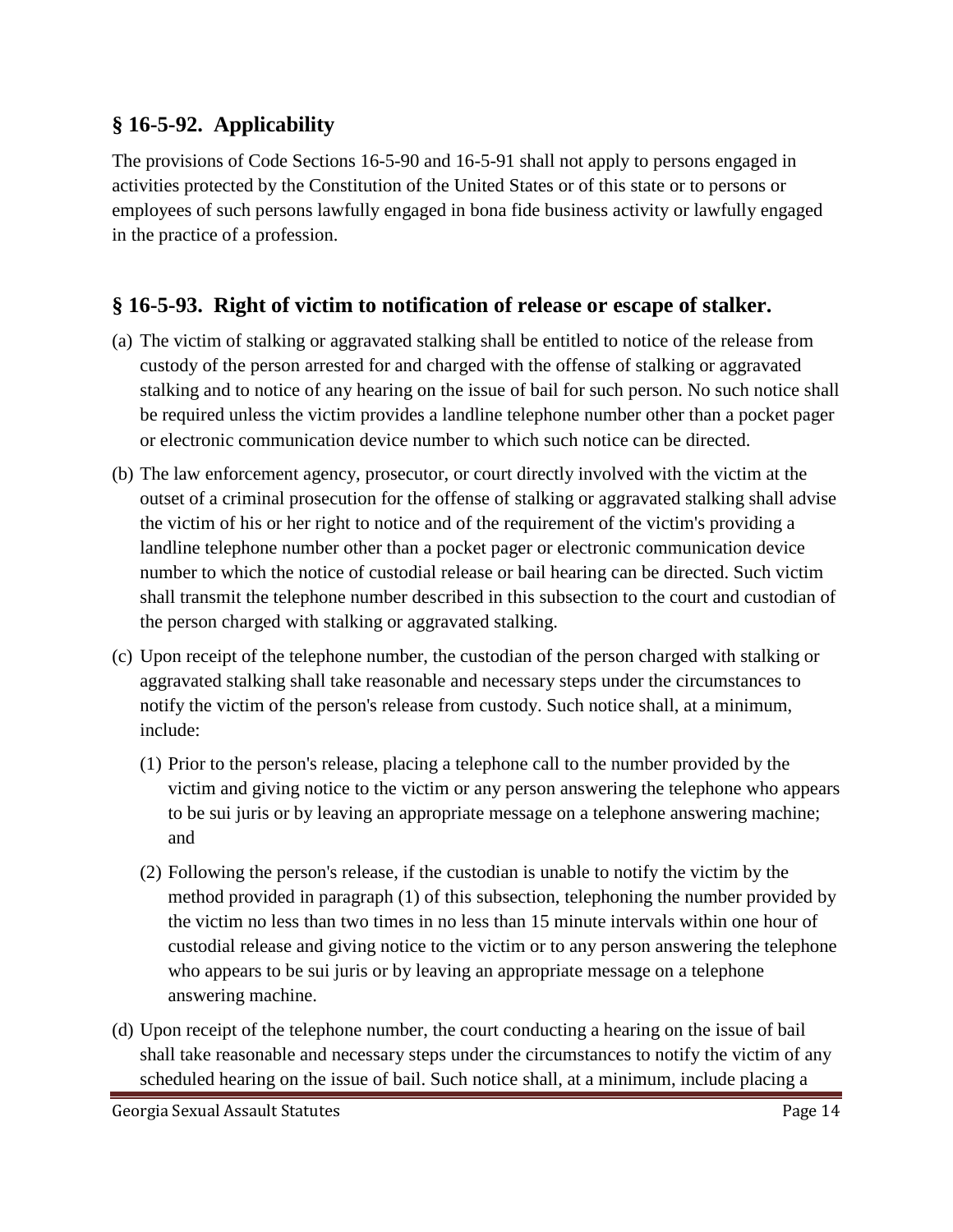telephone call to the number provided by the victim prior to any scheduled hearing on the issue of bail.

- (e) Notwithstanding any other provision of this Code section, a scheduled bail hearing or the release of the person charged with stalking or aggravated stalking shall not be delayed solely for the purpose of effectuating notice pursuant to this Code section for a period of more than 30 minutes.
- (f) Upon the person's release or escape from custody after conviction and service of all or a portion of a sentence, notification to the victim shall be provided by the State Board of Pardons and Paroles as set forth in Code Sections 42-9-46 and 42-9-47.
- (g) This Code section shall not apply to a custodian who is transferring a person charged with stalking or aggravated stalking to another custodian in this state.
- (h) As used in this Code section, the term "custodian" means a warden, sheriff, jailer, deputy sheriff, police officer, officer or employee of the Department of Juvenile Justice, or any other law enforcement officer having actual custody of an inmate.
- (i) A custodian or his or her employing agency shall not be liable in damages for a failure to provide the notice required by this Code section, but the custodian shall be subject to appropriate disciplinary action including termination for such failure.

#### <span id="page-21-0"></span>**§ 16-5-94. Restraining orders; protective orders**

- (a) A person who is not a minor who alleges stalking by another person may seek a restraining order by filing a petition alleging conduct constituting stalking as defined in Code Section 16-5-90. A person who is not a minor may also seek relief on behalf of a minor by filing such a petition.
- (b) Jurisdiction for such a petition shall be the same as for family violence petitions as set out in Code Section 19-13-2.
- (c) Upon the filing of a verified petition in which the petitioner alleges with specific facts that probable cause exists to establish that stalking by the respondent has occurred in the past and may occur in the future, the court may order such temporary relief ex parte as it deems necessary to protect the petitioner or a minor of the household from stalking. If the court issues an ex parte order, a copy of the order shall be immediately furnished to the petitioner.
- (d) The court may grant a protective order or approve a consent agreement to bring about a cessation of conduct constituting stalking. Orders or agreements may:
	- (1) Direct a party to refrain from such conduct;
	- (2) Order a party to refrain from harassing or interfering with the other;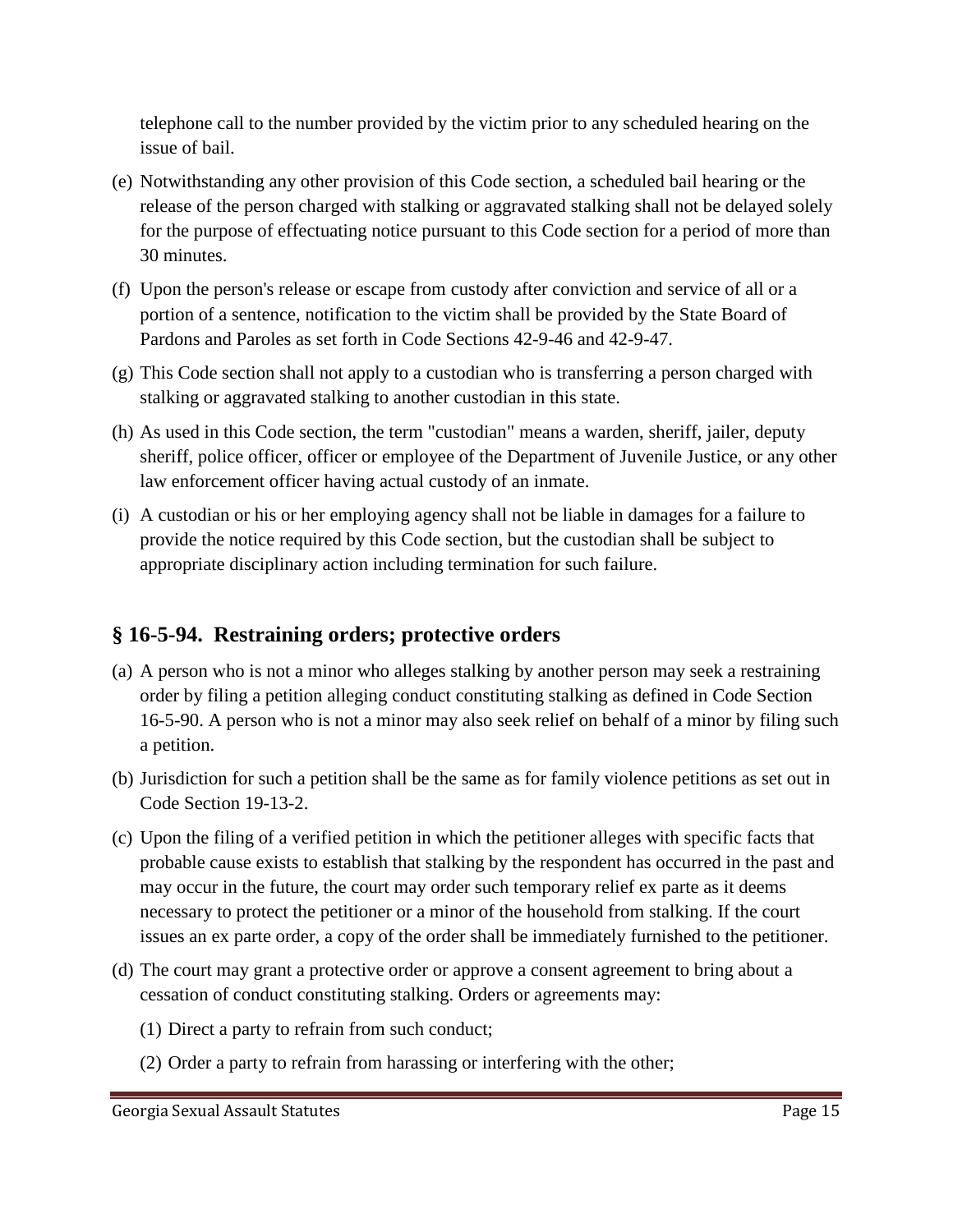- (3) Award costs and attorney's fees to either party; and
- (4) Order either or all parties to receive appropriate psychiatric or psychological services as a further measure to prevent the recurrence of stalking.
- (e) The provisions of subsections (c) and (d) of Code Section 19-13-3, subsections (b), (c), and (d) of Code Section 19-13-4, and Code Section 19-13-5, relating to family violence petitions, shall apply to petitions filed pursuant to this Code section, except that the clerk of court may provide forms for petitions and pleadings to persons alleging conduct constituting stalking and to any other person designated by the superior court pursuant to this Code section as authorized to advise persons alleging conduct constituting stalking on filling out and filing such petitions and pleadings.

#### <span id="page-22-0"></span>**§ 16-5-95. Offense of violating family violence order; penalty**

- (a) As used in this Code section, the term:
	- (1) "Civil family violence order" means any temporary protective order or permanent protective order issued pursuant to Article 1 of Chapter 13 of Title 19.
	- (2) "Criminal family violence order" means:
		- (A) Any order of pretrial release issued as a result of an arrest for an act of family violence; or
		- (B) Any order for probation issued as a result of a conviction or plea of guilty, nolo contendere, or first offender to an act of family violence.
	- (3) "Family violence" shall have the same meaning as set forth in Code Section 19-13-1.
- (b) A person commits the offense of violating a civil family violence order or criminal family violence order when such person knowingly and in a nonviolent manner violates the terms of such order issued against that person, which:
	- (1) Excludes, evicts, or excludes and evicts the person from a residence or household;
	- (2) Directs the person to stay away from a residence, workplace, or school;
	- (3) Restrains the person from approaching within a specified distance of another person; or
	- (4) Restricts the person from having any contact, direct or indirect, by telephone, pager, facsimile, e-mail, or any other means of communication with another person, except as specified in such order.
- (c) Any person convicted of a violation of subsection (b) of this Code section shall be guilty of a misdemeanor.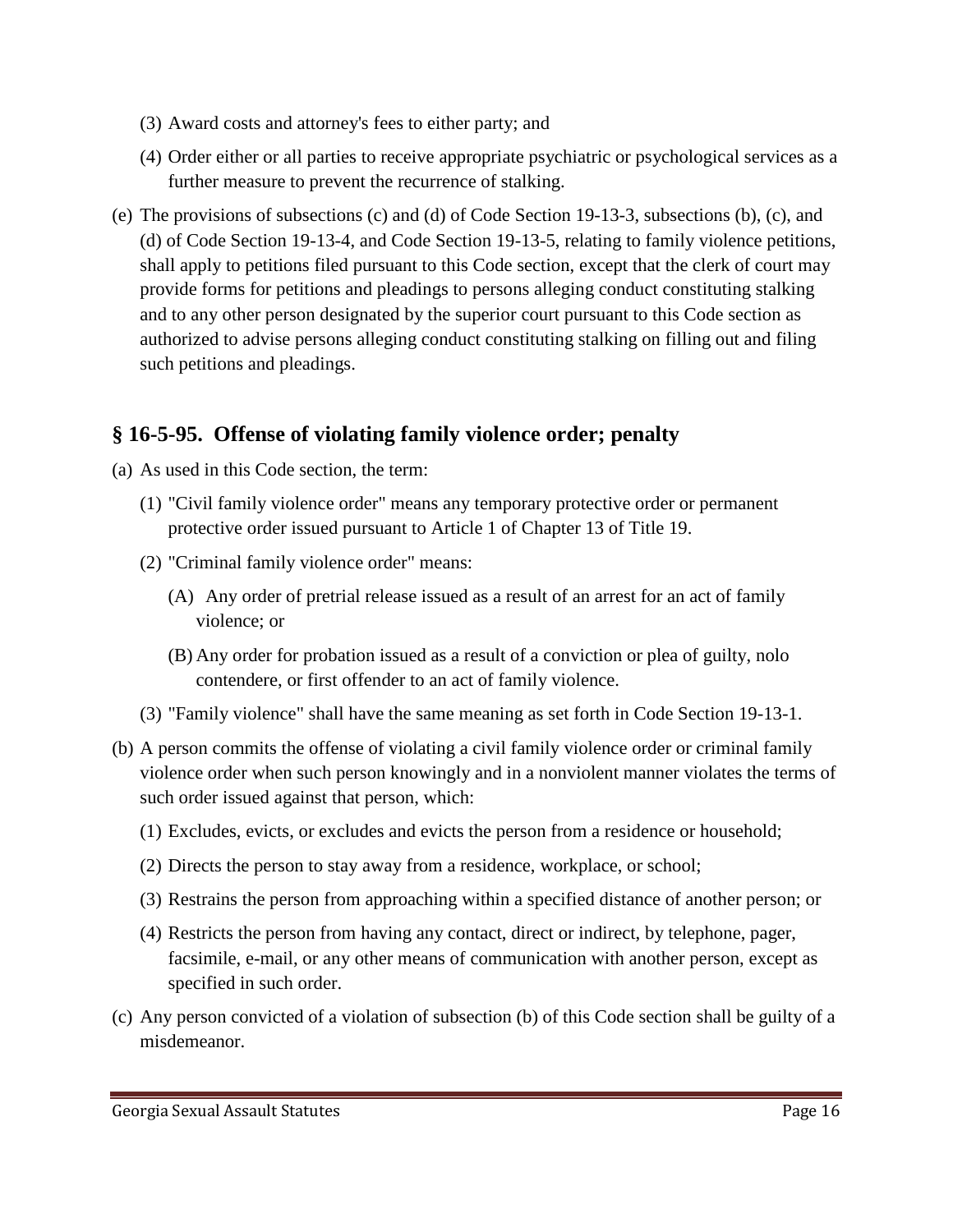(d) Nothing contained in this Code section shall prohibit a prosecution for the offense of stalking or aggravated stalking that arose out of the same course of conduct; provided, however, that, for purposes of sentencing, a violation of this Code section shall be merged with a violation of any provision of Code Section 16-5-90 or 16-5-91 that arose out of the same course of conduct.

## <span id="page-23-0"></span>**§ 16-5-96. Publication of second or subsequent conviction of stalking or aggravated stalking; cost of publication; good faith publications immune from liability**

- (a) The clerk of the court in which a person is convicted of a second or subsequent violation of Code Section 16-5-90 or 16-5-91 shall cause to be published a notice of conviction for such person. Such notice of conviction shall be published in the manner of legal notices in the legal organ of the county in which such person resides or, in the case of nonresidents, in the legal organ of the county in which the person was convicted. Such notice of conviction shall be one column wide by two inches long and shall contain the photograph taken by the arresting law enforcement agency at the time of arrest; the name and address of the convicted person; the date, time, and place of arrest; and the disposition of the case and shall be published once in the legal organ of the appropriate county in the second week following such conviction or as soon thereafter as publication may be made.
- (b) The convicted person for which a notice of conviction is published pursuant to this Code section shall be assessed \$25.00 for the cost of publication of such notice and such assessment shall be imposed at the time of conviction in addition to any other fine imposed.
- (c) The clerk of the court, the publisher of any legal organ which publishes a notice of conviction, and any other person involved in the publication of an erroneous notice of conviction shall be immune from civil or criminal liability for such erroneous publication, provided that such publication was made in good faith.

## <span id="page-23-1"></span>**§ 16-5-100. Definitions**

As used in this article, the term:

- (1) "Alzheimer's disease" means a progressive, degenerative disease or condition that attacks the brain and results in impaired memory, thinking, and behavior.
- (2) "Dementia" means: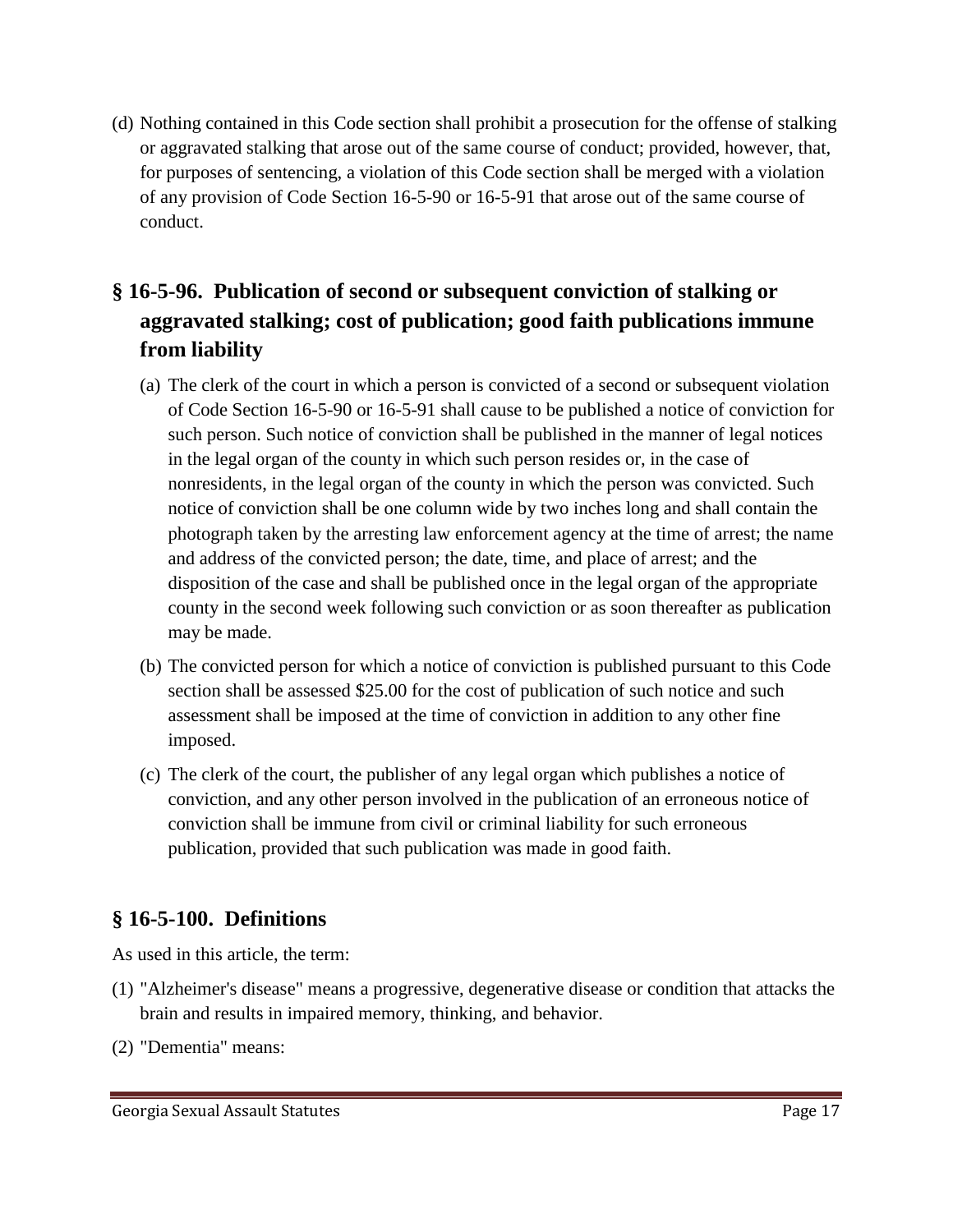- (A)An irreversible global loss of cognitive function causing evident intellectual impairment which always includes memory loss, without alteration of state of consciousness, as diagnosed by a physician, and is severe enough to interfere with work or social activities, or both, and to require at least intermittent care or supervision; or
- (B) The comatose state of an adult resulting from any head injury.
- (3) "Disabled adult" means a person 18 years of age or older who is mentally or physically incapacitated or has Alzheimer's disease or dementia.
- (4) "Elder person" means a person 65 years of age or older.
- (5) "Essential services" means social, medical, psychiatric, or legal services necessary to safeguard a disabled adult's, elder person's, or resident's rights and resources and to maintain the physical and mental well-being of such person. Such services may include, but not be limited to, the provision of medical care for physical and mental health needs, assistance in personal hygiene, food, clothing, adequately heated and ventilated shelter, and protection from health and safety hazards.
- (6) "Exploit" means illegally or improperly using a disabled adult or elder person or that person's resources through undue influence, coercion, harassment, duress, deception, false representation, false pretense, or other similar means for one's own or another person's profit or advantage.
- (7) "Long-term care facility" means any skilled nursing facility, intermediate care home, assisted living community, community living arrangement, or personal care home subject to regulation and licensure by the Department of Community Health.
- (7.1) "Mentally or physically incapacitated" means an impairment which substantially affects an individual's ability to:
	- (A)Provide personal protection;
	- (B) Provide necessities, including but not limited to food, shelter, clothing, medical, or other health care;
	- (C) Carry out the activities of daily living; or
	- (D)Manage his or her resources.
- (8) "Resident" means any person who is receiving treatment or care in any long-term care facility.
- (9) "Sexual abuse" means the coercion for the purpose of self-gratification by a guardian or other person supervising the welfare or having immediate charge, control, or custody of a disabled adult, elder person, or resident to engage in any of the following conduct:
	- (A) Lewd exhibition of the genitals or pubic area of any person;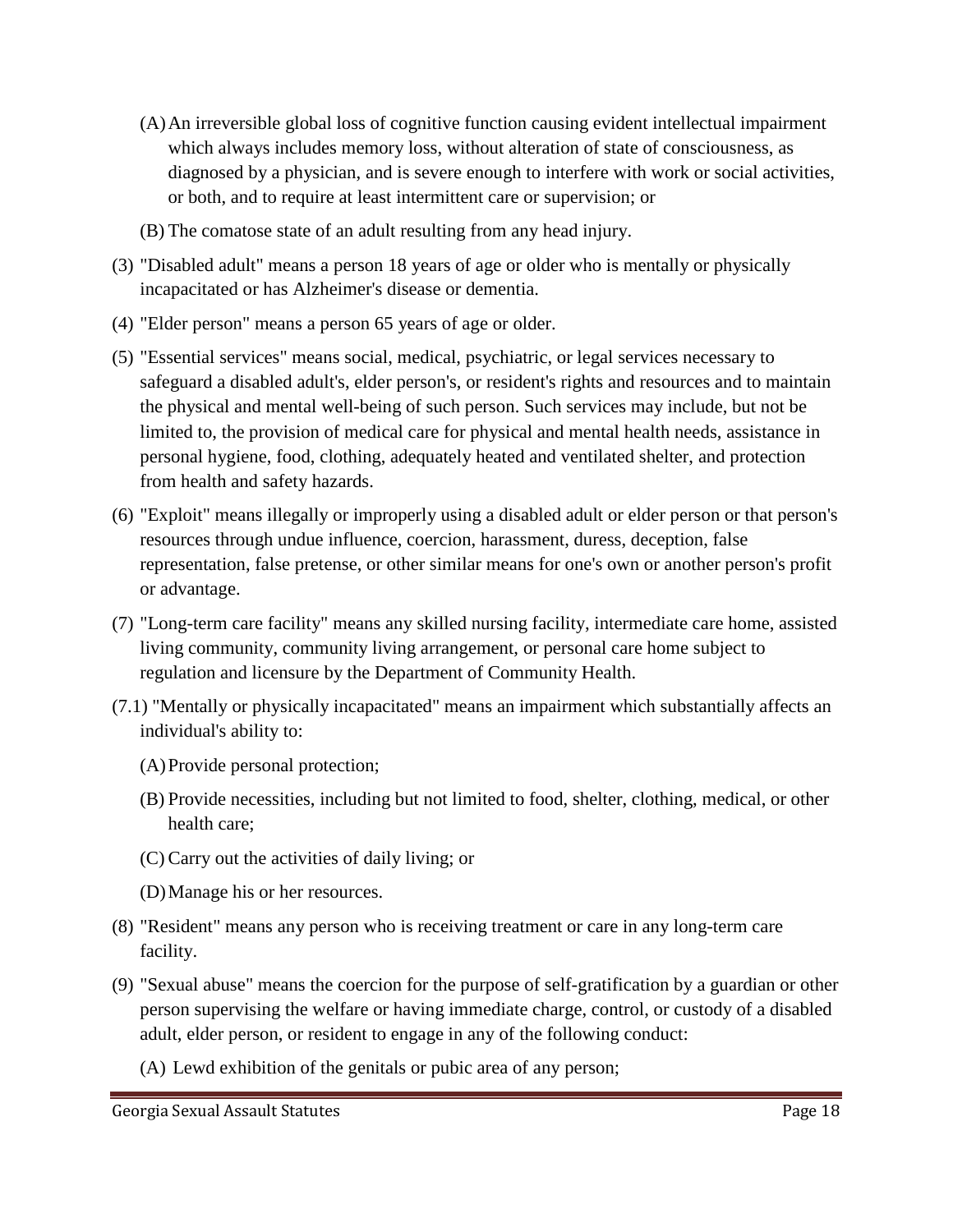- (B) Flagellation or torture by or upon a person who is unclothed or partially unclothed;
- (C) Condition of being fettered, bound, or otherwise physically restrained on the part of a person who is unclothed or partially clothed unless physical restraint is medically indicated;
- (D) Physical contact in an act of sexual stimulation or gratification with any person's unclothed genitals, pubic area, or buttocks or with a female's nude breasts;
- (E) Defecation or urination for the purpose of sexual stimulation of the viewer; or
- (F) Penetration of the vagina or rectum by any object except when done as part of a recognized medical or nursing procedure.

## <span id="page-25-0"></span>**§ 16-5-102. Exploitation and intimidation of disabled adults, elder persons, and residents; obstruction of investigation.**

- (a) Any person who knowingly and willfully exploits a disabled adult, elder person, or resident, willfully inflicts physical pain, physical injury, sexual abuse, mental anguish, or unreasonable confinement upon a disabled adult, elder person, or resident, or willfully deprives of essential services a disabled adult, elder person, or resident shall be guilty of a felony and, upon conviction, shall be punished by imprisonment for not less than one nor more than 20 years, a fine of not more than \$50,000.00, or both.
- (b) Any person who threatens, intimidates, or attempts to intimidate a disabled adult, elder person, or resident who is the subject of a report made pursuant to Chapter 5 of Title 30 or Article 4 of Chapter 8 of Title 31, or any other person cooperating with an investigation conducted pursuant to this Code section, shall be guilty of a misdemeanor of a high and aggravated nature.
- (c) Any person who willfully and knowingly obstructs or in any way impedes an investigation conducted pursuant to Chapter 5 of Title 30 or Article 4 of Chapter 8 of Title 31, upon conviction, shall be guilty of a misdemeanor of a high and aggravated nature.

## <span id="page-25-1"></span>**§ 16-5-104. Venue**

For the purpose of venue under this article, any violation of this article shall be considered to have been committed:

- (1) In any county in which any act was performed in furtherance of the violation; or
- (2) In any county in which any alleged victim resides.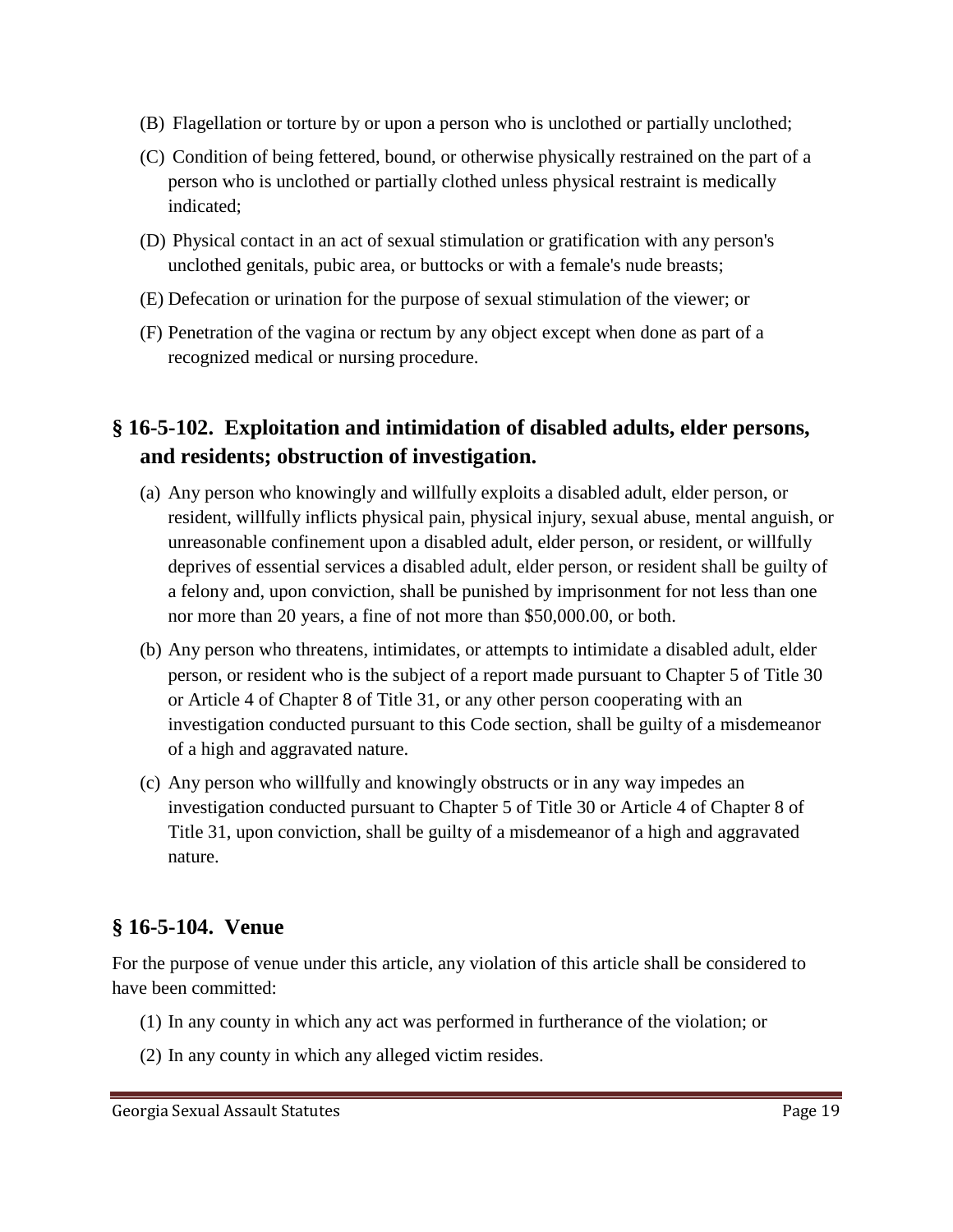#### <span id="page-26-0"></span>**§ 16-5-105. Applicability**

This article shall be cumulative and supplemental to any other law of this state.

## <span id="page-26-1"></span>**§ 16-5-110. Publication of notice; information required; assessment for cost; immunity**

- (a) When a person who has been convicted of a crime for which that person is required to register under Code Section 42-1-12 makes his or her first report to a sheriff after such person's release from confinement, placement on probation, or upon establishing residency in the county, the sheriff shall cause to be published a notice of conviction and release from confinement of such person. Such notice shall be one column wide by two inches long and shall contain the photograph taken by the arresting law enforcement agency at the time of arrest; the name and address of the convicted person; if available, the date, time, and place of arrest; and the disposition of the case. The notice shall be published at or near the time the person registers with the sheriff at least once, and, at the sheriff's option, may be published more than once, in the legal organ of the appropriate county. The notice shall include the address of the Georgia Bureau of Investigation website for additional information regarding the sexual offender registry.
- (b) The convicted person for which a notice of conviction and release from confinement is published pursuant to subsection (a) of this Code section shall be assessed \$25.00 for the cost of publication of such notice, and such assessment shall be imposed at the time of reporting to the sheriff's office.
- (c) The sheriff, the publisher of any legal organ which publishes a notice of conviction and release from confinement, and any other person involved in the publication of an erroneous notice of conviction and release from confinement shall be immune from civil or criminal liability for such erroneous publication, provided that such publication was made in good faith.

## **Chapter 6. Sexual Offenses**

#### <span id="page-26-2"></span>**§ 16-6-1. Rape**

- (a) A person commits the offense of rape when he has carnal knowledge of:
	- (1) A female forcibly and against her will; or
	- (2) A female who is less than ten years of age.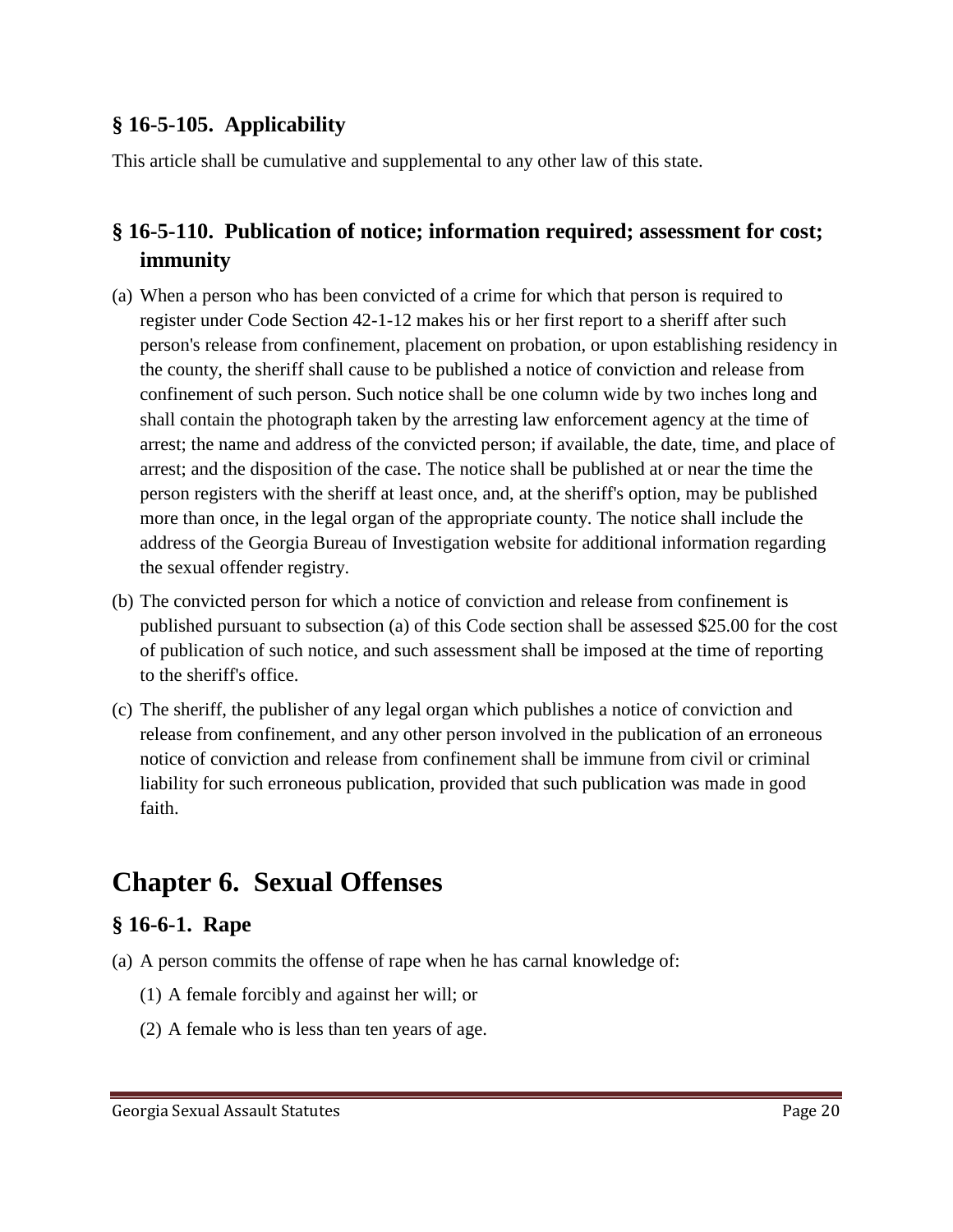Carnal knowledge in rape occurs when there is any penetration of the female sex organ by the male sex organ. The fact that the person allegedly raped is the wife of the defendant shall not be a defense to a charge of rape.

- (b) A person convicted of the offense of rape shall be punished by death, by imprisonment for life without parole, by imprisonment for life, or by a split sentence that is a term of imprisonment for not less than 25 years and not exceeding life imprisonment, followed by probation for life. Any person convicted under this Code section shall, in addition, be subject to the sentencing and punishment provisions of Code Sections 17-10-6.1 and 17-10-7.
- (c) When evidence relating to an allegation of rape is collected in the course of a medical examination of the person who is the victim of the alleged crime, the Georgia Crime Victims Emergency Fund, as provided for in Chapter 15 of Title 17, shall be responsible for the cost of the medical examination to the extent that expense is incurred for the limited purpose of collecting evidence.

## <span id="page-27-0"></span>**§ 16-6-2. Sodomy; aggravated sodomy; medical expenses**

- (a)
	- (1) A person commits the offense of sodomy when he or she performs or submits to any sexual act involving the sex organs of one person and the mouth or anus of another.
	- (2) A person commits the offense of aggravated sodomy when he or she commits sodomy with force and against the will of the other person or when he or she commits sodomy with a person who is less than ten years of age. The fact that the person allegedly sodomized is the spouse of a defendant shall not be a defense to a charge of aggravated sodomy.

#### (b)

- (1) Except as provided in subsection (d) of this Code section, a person convicted of the offense of sodomy shall be punished by imprisonment for not less than one nor more than 20 years and shall be subject to the sentencing and punishment provisions of Code Section 17-10-6.2.
- (2) A person convicted of the offense of aggravated sodomy shall be punished by imprisonment for life or by a split sentence that is a term of imprisonment for not less than 25 years and not exceeding life imprisonment, followed by probation for life. Any person convicted under this Code section of the offense of aggravated sodomy shall, in addition, be subject to the sentencing and punishment provisions of Code Sections 17-10- 6.1 and 17-10-7.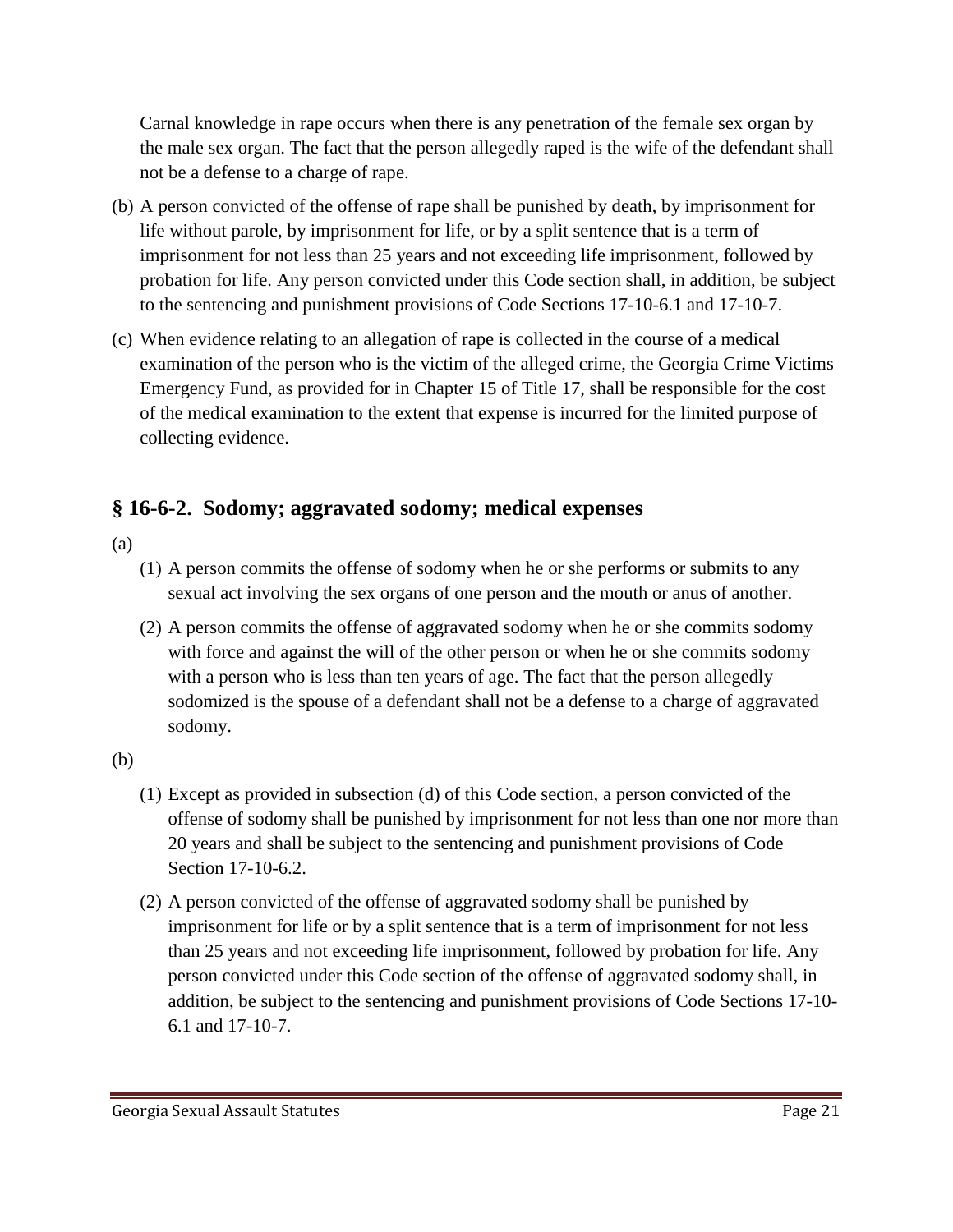- (c) When evidence relating to an allegation of aggravated sodomy is collected in the course of a medical examination of the person who is the victim of the alleged crime, the Georgia Crime Victims Emergency Fund, as provided for in Chapter 15 of Title 17, shall be financially responsible for the cost of the medical examination to the extent that expense is incurred for the limited purpose of collecting evidence.
- (d) If the victim is at least 13 but less than 16 years of age and the person convicted of sodomy is 18 years of age or younger and is no more than four years older than the victim, such person shall be guilty of a misdemeanor and shall not be subject to the sentencing and punishment provisions of Code Section 17-10-6.2.

#### <span id="page-28-0"></span>**§ 16-6-3. Statutory rape**

- (a) A person commits the offense of statutory rape when he or she engages in sexual intercourse with any person under the age of 16 years and not his or her spouse, provided that no conviction shall be had for this offense on the unsupported testimony of the victim.
- (b) Except as provided in subsection (c) of this Code section, a person convicted of the offense of statutory rape shall be punished by imprisonment for not less than one nor more than 20 years; provided, however, that if the person so convicted is 21 years of age or older, such person shall be punished by imprisonment for not less than ten nor more than 20 years. Any person convicted under this subsection of the offense of statutory rape shall, in addition, be subject to the sentencing and punishment provisions of Code Section 17-10-6.2.
- (c) If the victim is at least 14 but less than 16 years of age and the person convicted of statutory rape is 18 years of age or younger and is no more than four years older than the victim, such person shall be guilty of a misdemeanor.

#### <span id="page-28-1"></span>**§ 16-6-4. Child molestation; aggravated child molestation**

- (a) A person commits the offense of child molestation when such person:
	- (1) Does any immoral or indecent act to or in the presence of or with any child under the age of 16 years with the intent to arouse or satisfy the sexual desires of either the child or the person; or
	- (2) By means of an electronic device, transmits images of a person engaging in, inducing, or otherwise participating in any immoral or indecent act to a child under the age of 16 years with the intent to arouse or satisfy the sexual desires of either the child or the person.
- (b)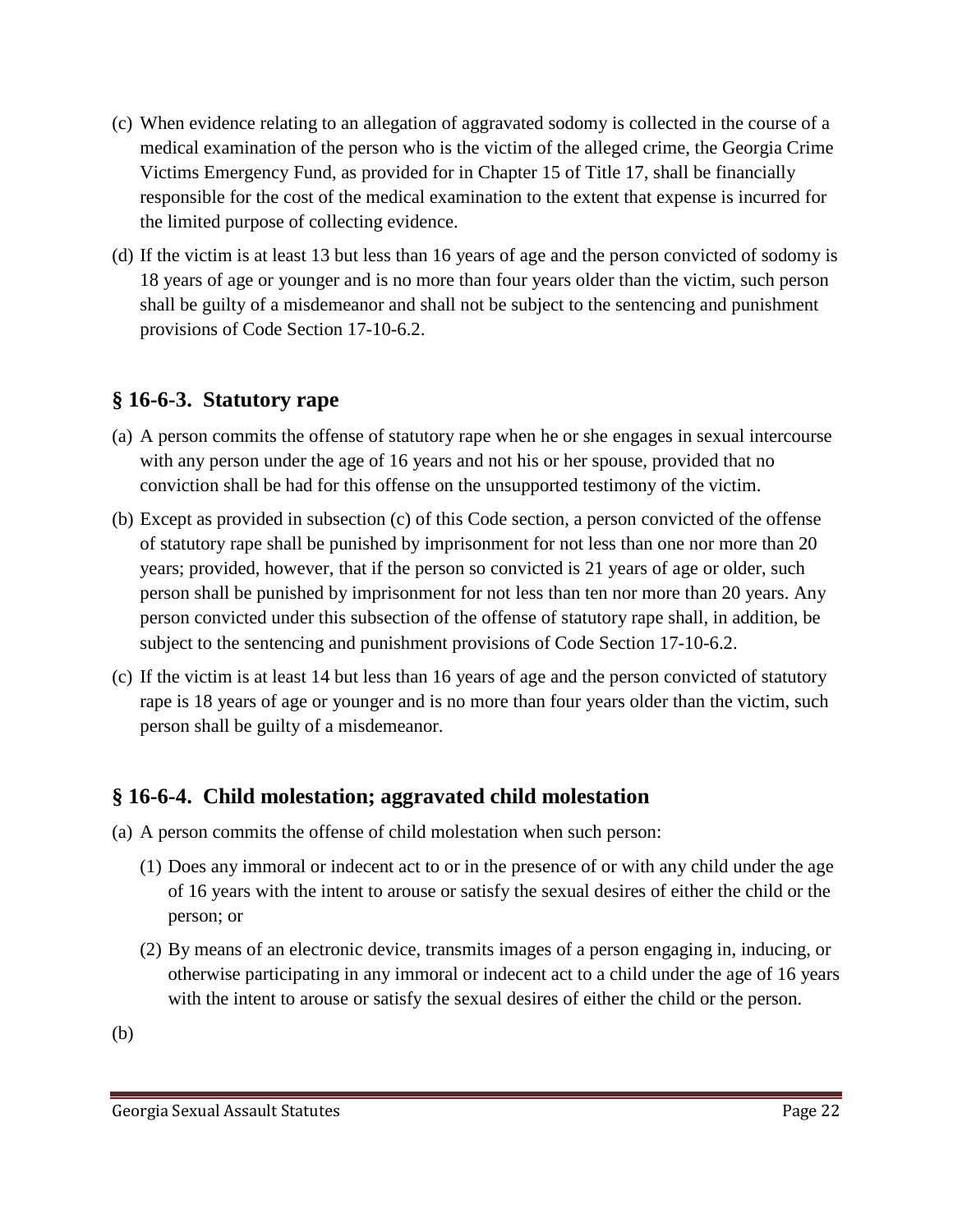- (1) Except as provided in paragraph (2) of this subsection, a person convicted of a first offense of child molestation shall be punished by imprisonment for not less than five nor more than 20 years and shall be subject to the sentencing and punishment provisions of Code Sections 17-10-6.2 and 17-10-7. Upon a defendant being incarcerated on a conviction for a first offense, the Department of Corrections shall provide counseling to such defendant. Except as provided in paragraph (2) of this subsection, upon a second or subsequent conviction of an offense of child molestation, the defendant shall be punished by imprisonment for not less than ten years nor more than 30 years or by imprisonment for life and shall be subject to the sentencing and punishment provisions of Code Sections 17-10-6.2 and 17-10-7; provided, however, that prior to trial, a defendant shall be given notice, in writing, that the state intends to seek a punishment of life imprisonment.
- (2) If the victim is at least 14 but less than 16 years of age and the person convicted of child molestation is 18 years of age or younger and is no more than four years older than the victim, such person shall be guilty of a misdemeanor and shall not be subject to the sentencing and punishment provisions of Code Section 17-10-6.2.
- (c) A person commits the offense of aggravated child molestation when such person commits an offense of child molestation which act physically injures the child or involves an act of sodomy.
- (d)
- (1) Except as provided in paragraph (2) of this subsection, a person convicted of the offense of aggravated child molestation shall be punished by imprisonment for life or by a split sentence that is a term of imprisonment for not less than 25 years and not exceeding life imprisonment, followed by probation for life, and shall be subject to the sentencing and punishment provisions of Code Sections 17-10-6.1 and 17-10-7.
- (2) A person convicted of the offense of aggravated child molestation when:
	- (A)The victim is at least 13 but less than 16 years of age;
	- (B) The person convicted of aggravated child molestation is 18 years of age or younger and is no more than four years older than the victim; and
	- (C) The basis of the charge of aggravated child molestation involves an act of sodomy

shall be guilty of a misdemeanor and shall not be subject to the sentencing and punishment provisions of Code Section 17-10-6.1.

(e) A person shall be subject to prosecution in this state pursuant to Code Section 17-2-1 for any conduct made unlawful by paragraph (2) of subsection (a) of this Code section which the person engages in while: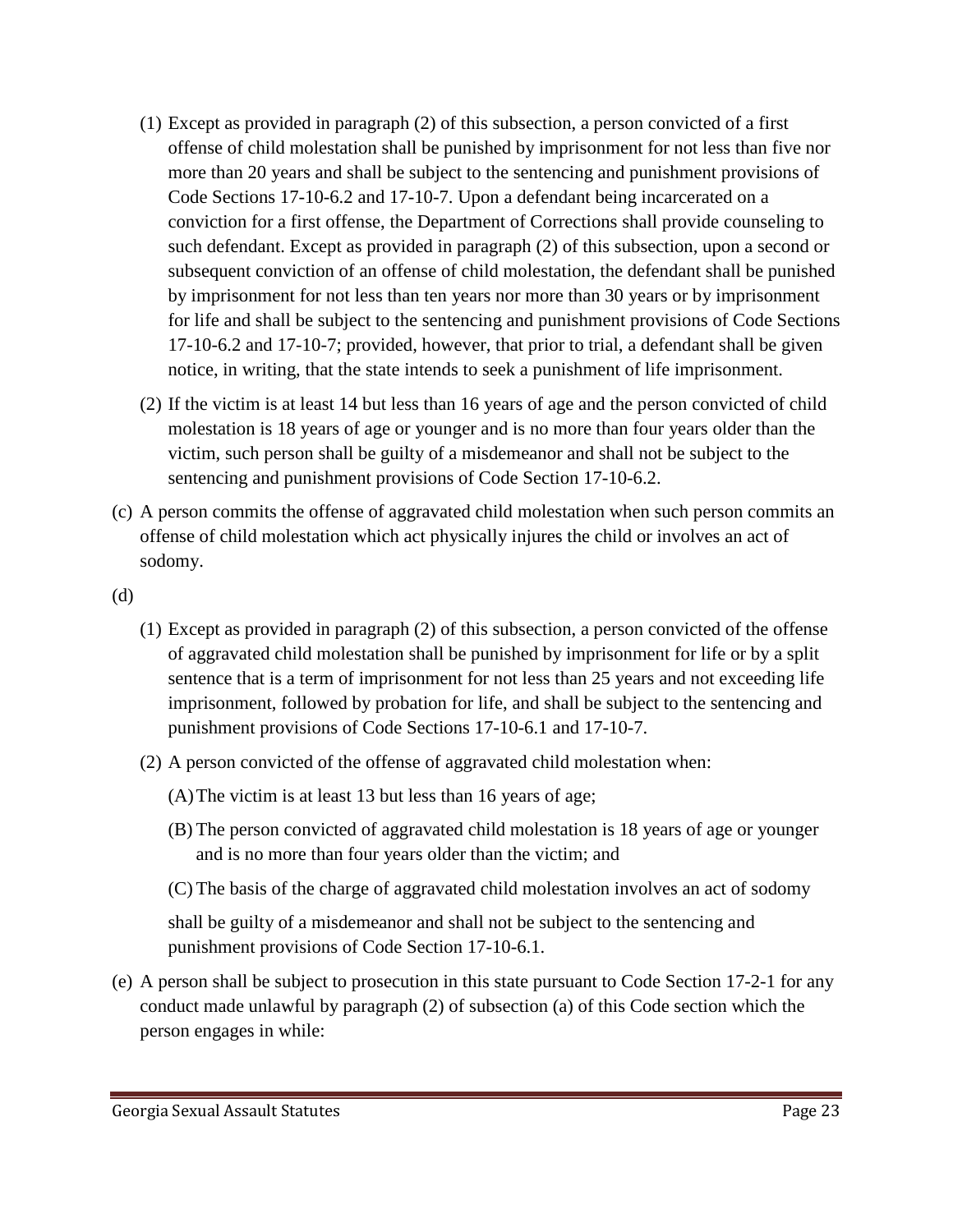- (1) Either within or outside of this state if, by such conduct, the person commits a violation of paragraph (2) of subsection (a) of this Code section which involves a child who resides in this state; or
- (2) Within this state if, by such conduct, the person commits a violation of paragraph (2) of subsection (a) of this Code section which involves a child who resides within or outside this state.

#### <span id="page-30-0"></span>**§ 16-6-5. Enticing a child for indecent purposes**

- (a) A person commits the offense of enticing a child for indecent purposes when he or she solicits, entices, or takes any child under the age of 16 years to any place whatsoever for the purpose of child molestation or indecent acts.
- (b) Except as provided in subsection (c) of this Code section, a person convicted of the offense of enticing a child for indecent purposes shall be punished by imprisonment for not less than ten nor more than 30 years. Any person convicted under this Code section of the offense of enticing a child for indecent purposes shall, in addition, be subject to the sentencing and punishment provisions of Code Section 17-10-6.2.
- (c) If the victim is at least 14 but less than 16 years of age and the person convicted of enticing a child for indecent purposes is 18 years of age or younger and is no more than four years older than the victim, such person shall be guilty of a misdemeanor and shall not be subject to the sentencing and punishment provisions of Code Section 17-10-6.2.

## <span id="page-30-1"></span>**§ 16-6-5.1. Sexual assault by persons with supervisory or disciplinary authority; sexual assault by practitioner of psychotherapy against patient; consent not a defense; penalty upon conviction for sexual assault**

- (a) As used in this Code section, the term:
	- (1) "Actor" means a person accused of sexual assault.
	- (2) "Intimate parts" means the genital area, groin, inner thighs, buttocks, or breasts of a person.
	- (3) "Psychotherapy" means the professional treatment or counseling of a mental or emotional illness, symptom, or condition.
	- (4) "Sexual contact" means any contact between the actor and a person not married to the actor involving the intimate parts of either person for the purpose of sexual gratification of the actor.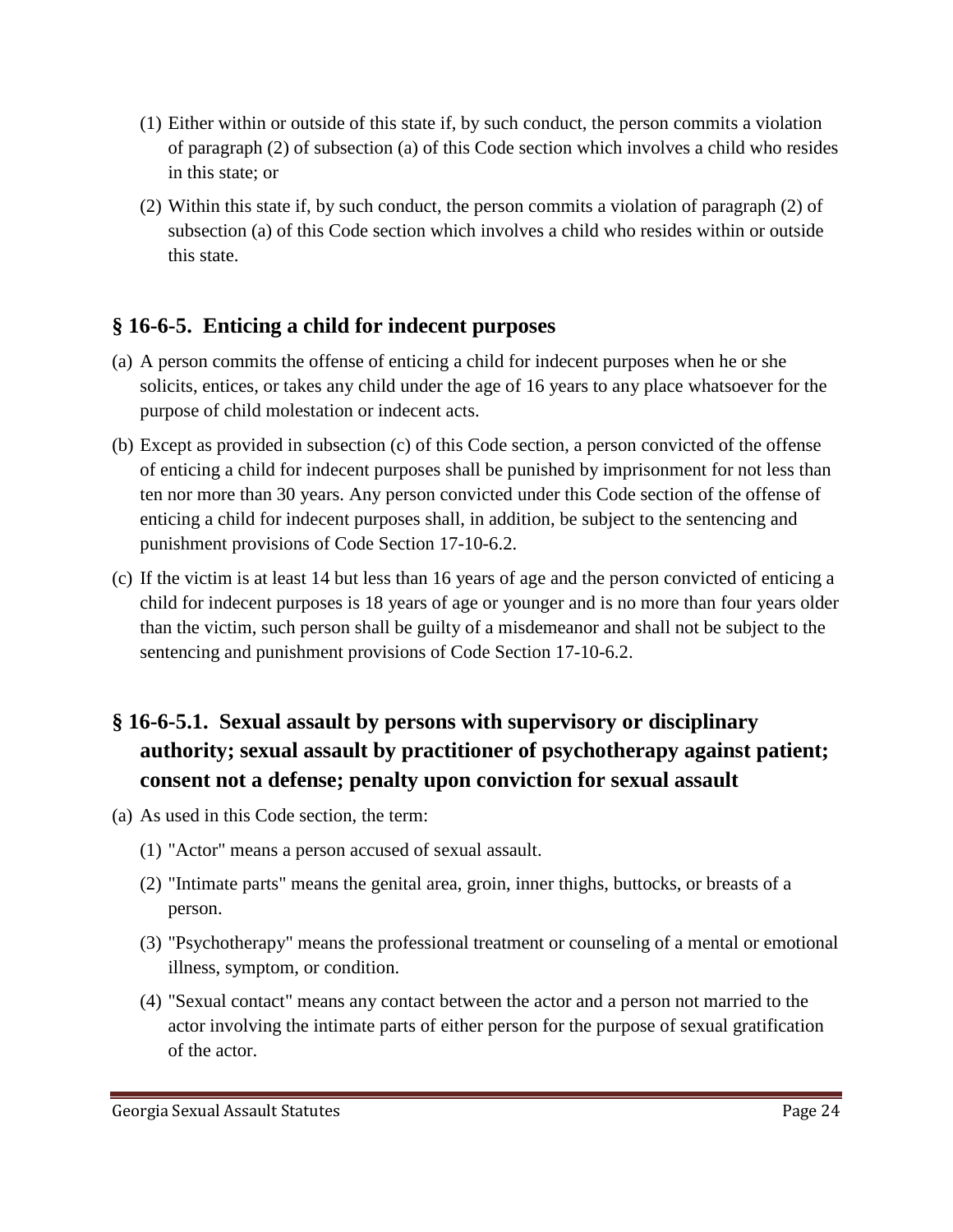- (5) "School" means any educational program or institution instructing children at any level, pre-kindergarten through twelfth grade, or the equivalent thereof if grade divisions are not used.
- (b) A person who has supervisory or disciplinary authority over another individual commits sexual assault when that person:
	- (1) Is a teacher, principal, assistant principal, or other administrator of any school and engages in sexual contact with such other individual who the actor knew or should have known is enrolled at the same school; provided, however, that such contact shall not be prohibited when the actor is married to such other individual;
	- (2) Is an employee or agent of any community supervision office, county juvenile probation office, Department of Juvenile Justice juvenile probation office, or probation office under Article 6 of Chapter 8 of Title 42 and engages in sexual contact with such other individual who the actor knew or should have known is a probationer or parolee under the supervision of the such office;
	- (3) Is an employee or agent of a law enforcement agency and engages in sexual contact with such other individual who the actor knew or should have known is being detained by or is in the custody of any law enforcement agency;
	- (4) Is an employee or agent of a hospital and engages in sexual contact with such other individual who the actor knew or should have known is a patient or is being detained in the same hospital; or
	- (5) Is an employee or agent of a correctional facility, juvenile detention facility, facility providing services to a person with a disability, as such term is defined in Code Section 37-1-1, or a facility providing child welfare and youth services, as such term is defined in Code Section 49-5-3, who engages in sexual contact with such other individual who the actor knew or should have known is in the custody of such facility.
- (c) A person who is an actual or purported practitioner of psychotherapy commits sexual assault when he or she engages in sexual contact with another individual who the actor knew or should have known is the subject of the actor's actual or purported treatment or counseling or the actor uses the treatment or counseling relationship to facilitate sexual contact between the actor and such individual.
- (d) A person who is an employee, agent, or volunteer at any facility licensed or required to be licensed under Code Section 31-7-3, 31-7-12, or 31-7-12.2 or who is required to be licensed pursuant to Code Section 31-7-151 or 31-7-173 commits sexual assault when he or she engages in sexual contact with another individual who the actor knew or should have known had been admitted to or is receiving services from such facility or the actor.
- (e) Consent of the victim shall not be a defense to a prosecution under this Code section.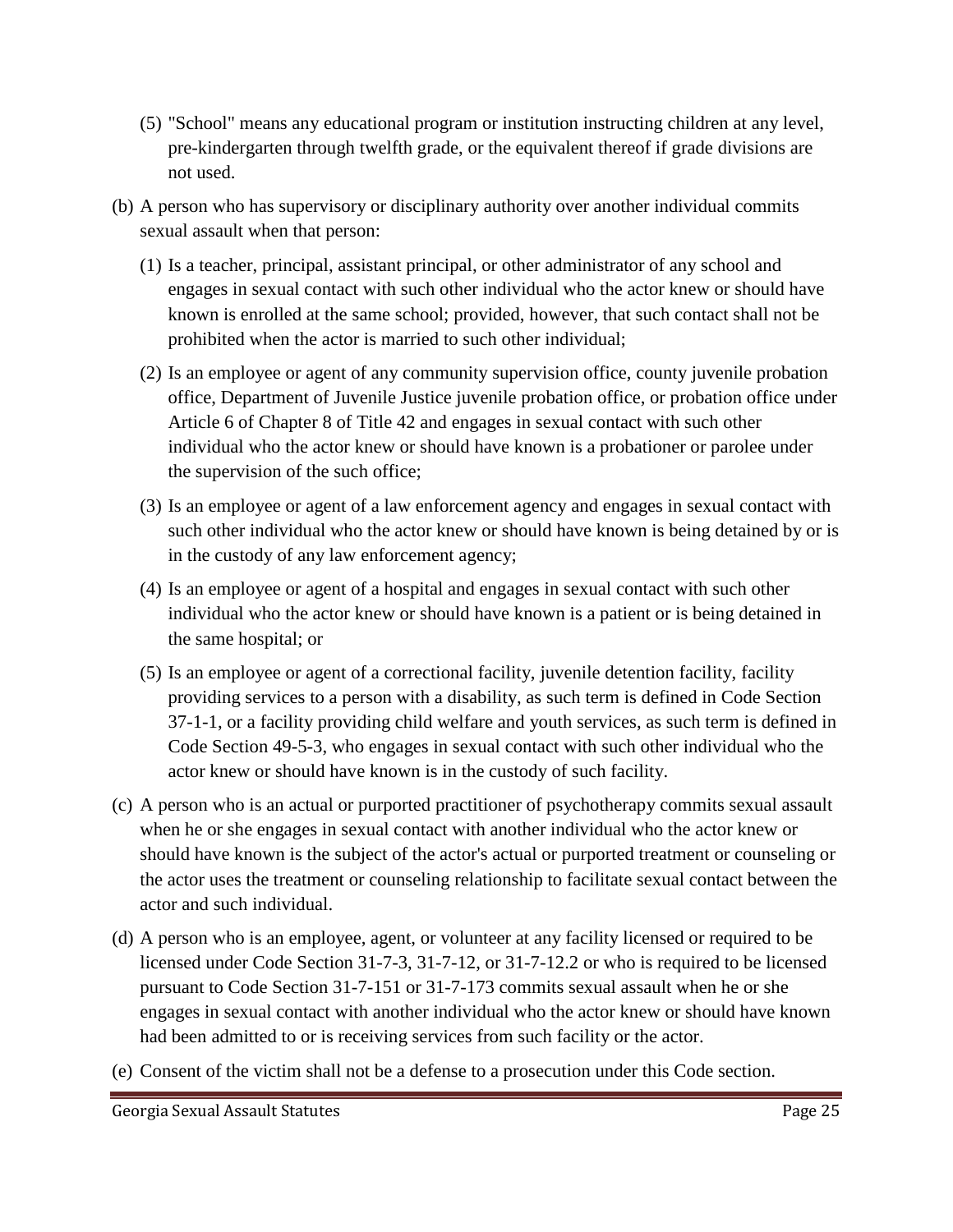- (f) A person convicted of sexual assault shall be punished by imprisonment for not less than one nor more than 25 years or by a fine not to exceed \$100,000.00, or both; provided, however, that:
	- (1) Except as provided in paragraph (2) of this subsection, any person convicted of the offense of sexual assault of a child under the age of 16 years shall be punished by imprisonment for not less than 25 nor more than 50 years and shall, in addition, be subject to the sentencing and punishment provisions of Code Section 17-10-6.2; and
	- (2) If at the time of the offense the victim of the offense is at least 14 years of age but less than 16 years of age and the actor is 18 years of age or younger and is no more than four years older than the victim, such person shall be guilty of a misdemeanor and shall not be subject to the sentencing and punishment provisions of Code Section 17-10-6.2.

## <span id="page-32-0"></span>**§ 16-6-6. Bestiality**

- (a) A person commits the offense of bestiality when he performs or submits to any sexual act with an animal involving the sex organs of the one and the mouth, anus, penis, or vagina of the other.
- (b) A person convicted of the offense of bestiality shall be punished by imprisonment for not less than one nor more than five years.

## <span id="page-32-1"></span>**§ 16-6-7. Necrophilia**

- (a) A person commits the offense of necrophilia when he performs any sexual act with a dead human body involving the sex organs of the one and the mouth, anus, penis, or vagina of the other.
- (b) A person convicted of the offense of necrophilia shall be punished by imprisonment for not less than one nor more than ten years.

#### <span id="page-32-2"></span>**§ 16-6-8. Public indecency**

- (a) A person commits the offense of public indecency when he or she performs any of the following acts in a public place:
	- (1) An act of sexual intercourse;
	- (2) A lewd exposure of the sexual organs;
	- (3) A lewd appearance in a state of partial or complete nudity; or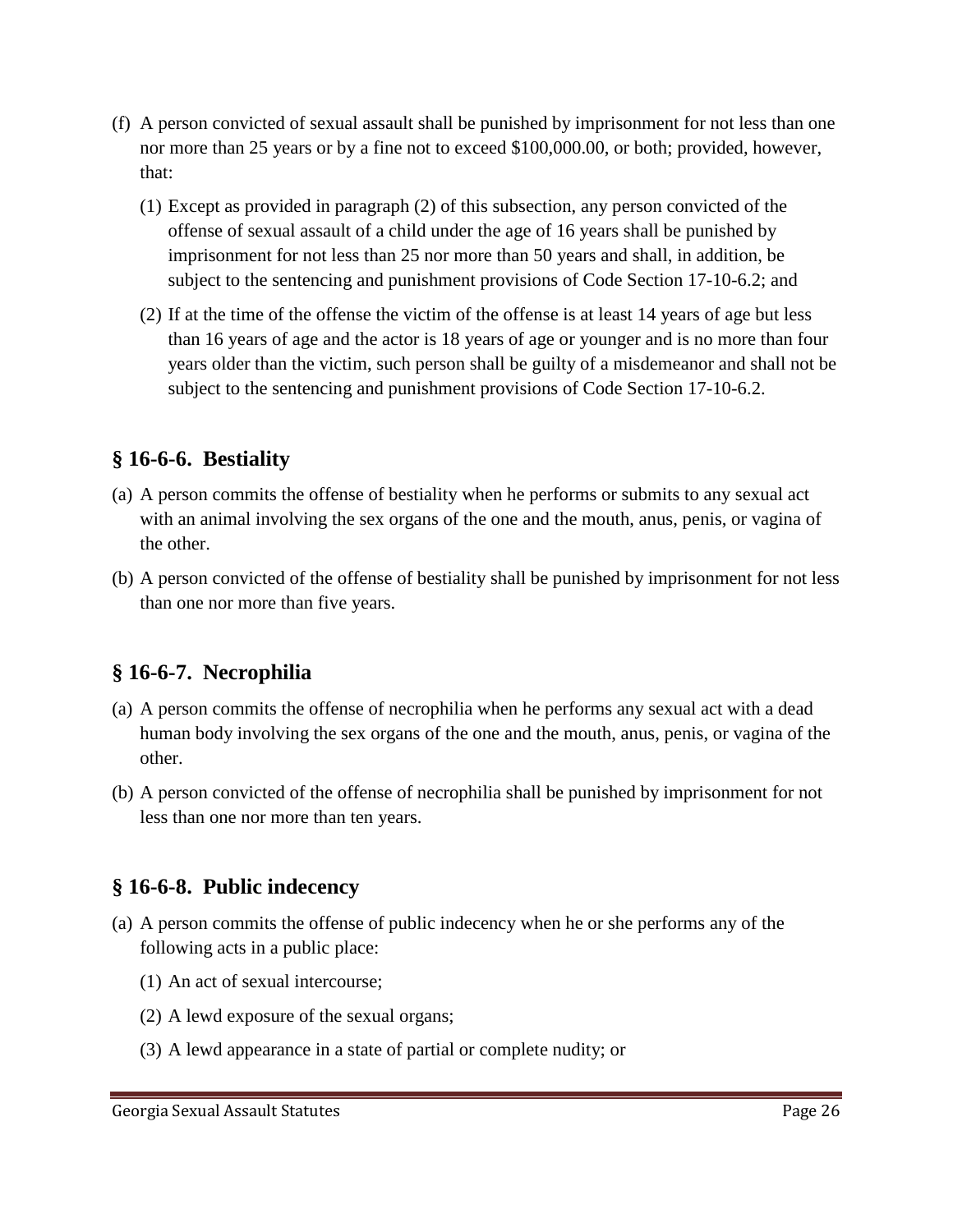- (4) A lewd caress or indecent fondling of the body of another person.
- (b) A person convicted of the offense of public indecency as provided in subsection (a) of this Code section shall be punished as for a misdemeanor except as provided in subsection (c) of this Code section.
- (c) Upon a third or subsequent conviction for public indecency for the violation of paragraph (2), (3), or (4) of subsection (a) of this Code section, a person shall be guilty of a felony and shall be punished by imprisonment for not less than one nor more than five years.
- (d) For the purposes of this Code section only, "public place" shall include jails and penal and correctional institutions of the state and its political subdivisions.
- (e) This Code section shall be cumulative to and shall not prohibit the enactment of any other general and local laws, rules, and regulations of state and local authorities or agencies and local ordinances prohibiting such activities which are more restrictive than this Code section.

## <span id="page-33-0"></span>**§ 16-6-22. Incest**

- (a) A person commits the offense of incest when such person engages in sexual intercourse or sodomy, as such term is defined in Code Section 16-6-2, with a person whom he or she knows he or she is related to either by blood or by marriage as follows:
	- (1) Father and child or stepchild;
	- (2) Mother and child or stepchild;
	- (3) Siblings of the whole blood or of the half-blood;
	- (4) Grandparent and grandchild of the whole blood or of the half-blood;
	- (5) Aunt and niece or nephew of the whole blood or of the half-blood; or
	- (6) Uncle and niece or nephew of the whole blood or of the half-blood.
- (b) A person convicted of the offense of incest shall be punished by imprisonment for not less than ten nor more than 30 years; provided, however, that any person convicted of the offense of incest under this subsection with a child under the age of 14 years shall be punished by imprisonment for not less than 25 nor more than 50 years. Any person convicted under this Code section of the offense of incest shall, in addition, be subject to the sentencing and punishment provisions of Code Section 17-10-6.2.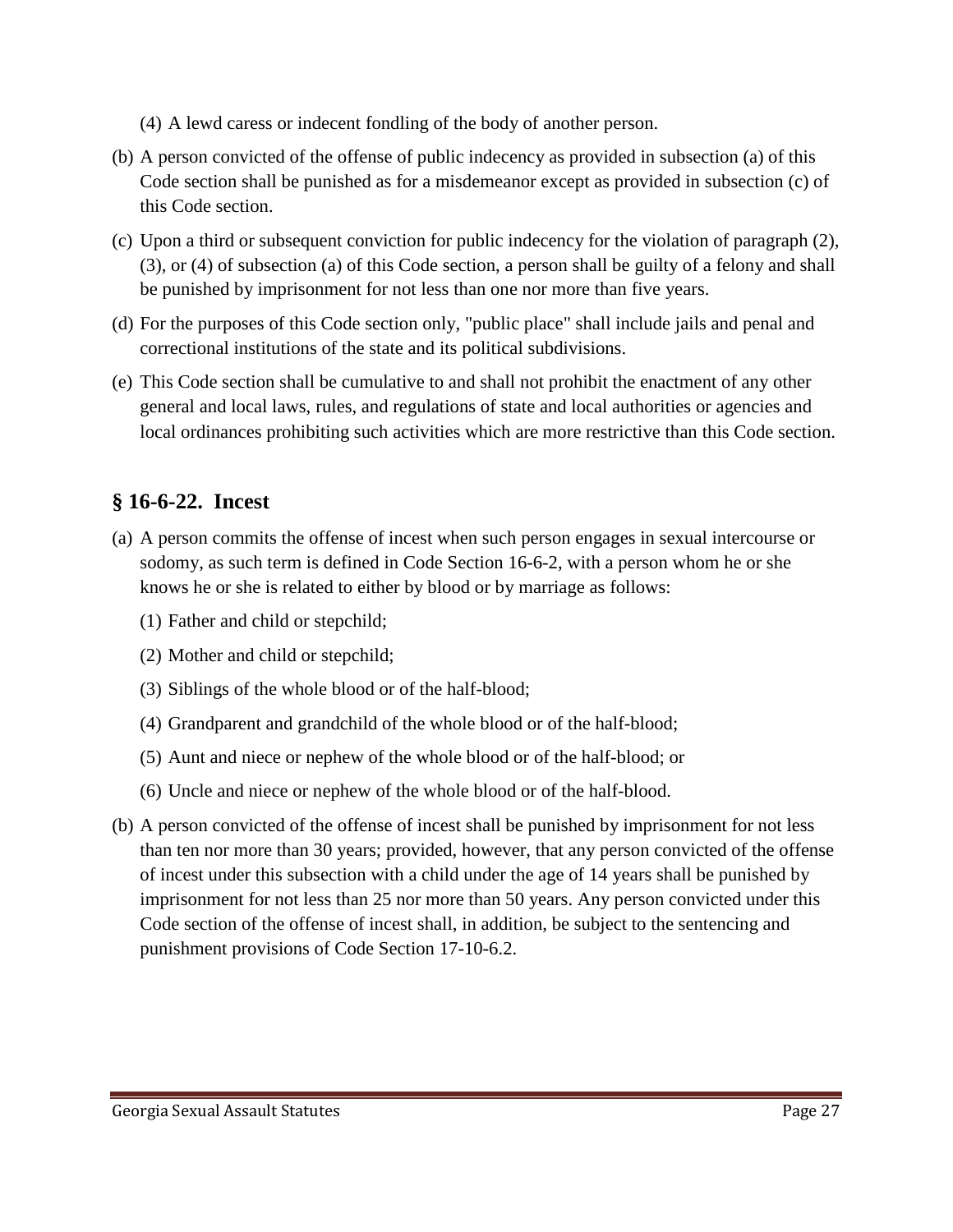#### <span id="page-34-0"></span>**§ 16-6-22.1. Sexual battery**

- (a) For the purposes of this Code section, the term "intimate parts" means the primary genital area, anus, groin, inner thighs, or buttocks of a male or female and the breasts of a female.
- (b) A person commits the offense of sexual battery when he or she intentionally makes physical contact with the intimate parts of the body of another person without the consent of that person.
- (c) Except as otherwise provided in this Code section, a person convicted of the offense of sexual battery shall be punished as for a misdemeanor of a high and aggravated nature.
- (d) A person convicted of the offense of sexual battery against any child under the age of 16 years shall be guilty of a felony and, upon conviction thereof, shall be punished by imprisonment for not less than one nor more than five years.
- (e) Upon a second or subsequent conviction under subsection (b) of this Code section, a person shall be guilty of a felony and, upon conviction thereof, shall be imprisoned for not less than one nor more than five years and, in addition, shall be subject to the sentencing and punishment provisions of Code Section 17-10-6.2.

## <span id="page-34-1"></span>**§ 16-6-22.2. Aggravated sexual battery**

- (a) For the purposes of this Code section, the term "foreign object" means any article or instrument other than the sexual organ of a person.
- (b) A person commits the offense of aggravated sexual battery when he or she intentionally penetrates with a foreign object the sexual organ or anus of another person without the consent of that person.
- (c) A person convicted of the offense of aggravated sexual battery shall be punished by imprisonment for life or by a split sentence that is a term of imprisonment for not less than 25 years and not exceeding life imprisonment, followed by probation for life, and shall be subject to the sentencing and punishment provisions of Code Sections 17-10-6.1 and 17-10-7.

## <span id="page-34-2"></span>**§ 16-6-23. Publication of name or identity of female raped or assaulted with intent to commit rape**

(a) It shall be unlawful for any news media or any other person to print and publish, broadcast, televise, or disseminate through any other medium of public dissemination or cause to be printed and published, broadcast, televised, or disseminated in any newspaper, magazine, periodical, or other publication published in this state or through any radio or television broadcast originating in the state the name or identity of any female who may have been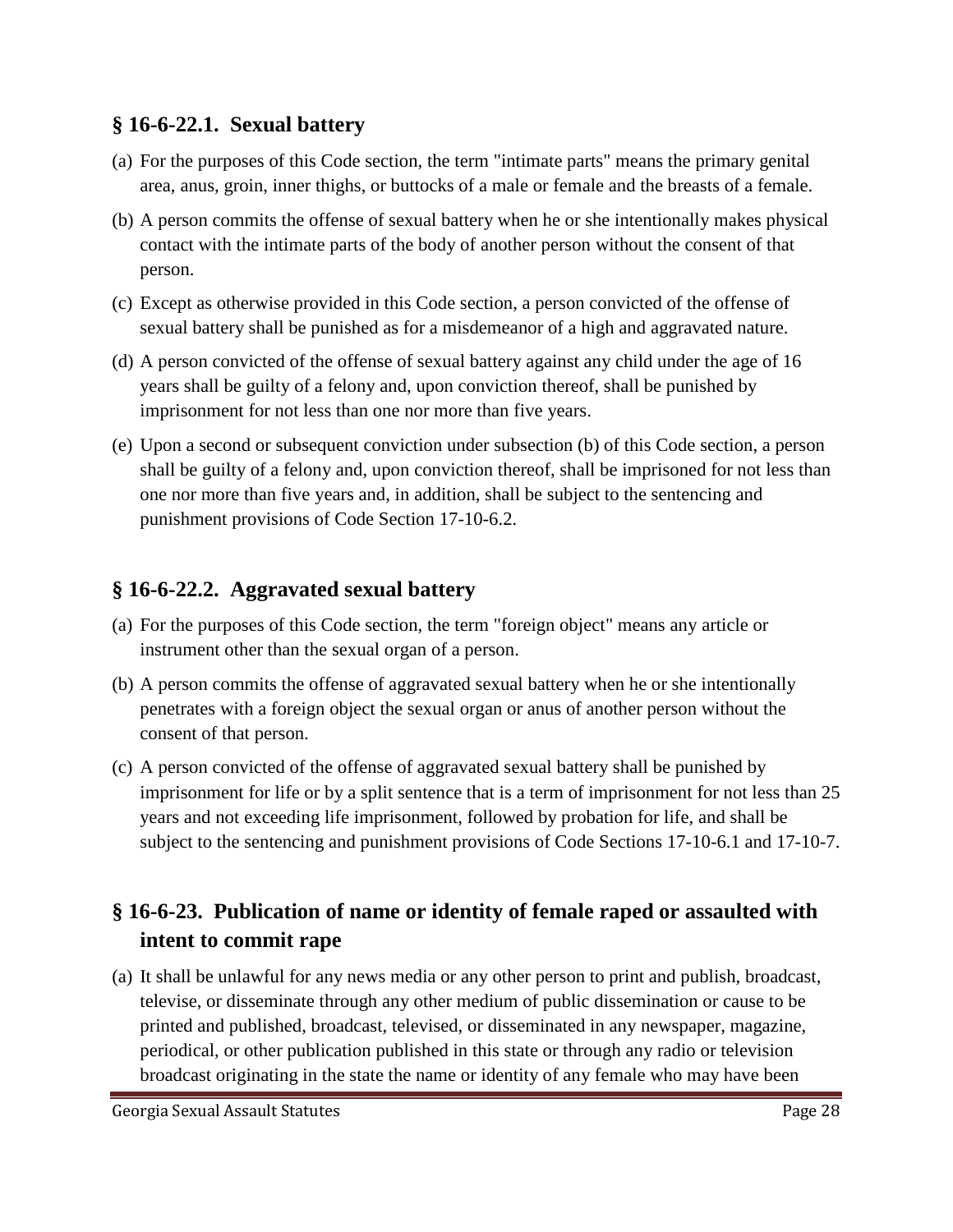raped or upon whom an assault with intent to commit the offense of rape may have been made.

- (b) This Code section does not apply to truthful information disclosed in public court documents open to public inspection.
- (c) Any person or corporation violating this Code section shall be guilty of a misdemeanor.

## <span id="page-35-0"></span>**§ 16-6-25. Harboring, concealing, or withholding information concerning a sexual offender; penalties**

- (a) As used in this Code section, the term "law enforcement unit" means any agency, organ, or department of this state, or a subdivision or municipality thereof, whose primary functions include the enforcement of criminal or traffic laws; the preservation of public order; the protection of life and property; or the prevention, detection, or investigation of crime. Such term shall also include the Department of Corrections, the Department of Community Supervision, and the State Board of Pardons and Paroles.
- (b) Any person who knows or reasonably believes that a sexual offender, as defined in Code Section 42-1-12, is not complying, or has not complied, with the requirements of Code Section 42-1-12 and who, with the intent to assist such sexual offender in eluding a law enforcement unit that is seeking such sexual offender to question him or her about, or to arrest him or her for, his or her noncompliance with the requirements of Code Section 42-1- 12:
	- (1) Harbors, attempts to harbor, or assists another person in harboring or attempting to harbor such sexual offender;
	- (2) Conceals, attempts to conceal, or assists another person in concealing or attempting to conceal such sexual offender; or
	- (3) Provides information to the law enforcement unit regarding such sexual offender which the person knows to be false information

commits a felony and shall be punished by imprisonment for not less than five nor more than 20 years.

# **Chapter 12. Offenses Against Public Health And Morals**

## <span id="page-35-2"></span><span id="page-35-1"></span>**§ 16-12-100. Sexual exploitation of children; reporting violation; civil forfeiture; penalties**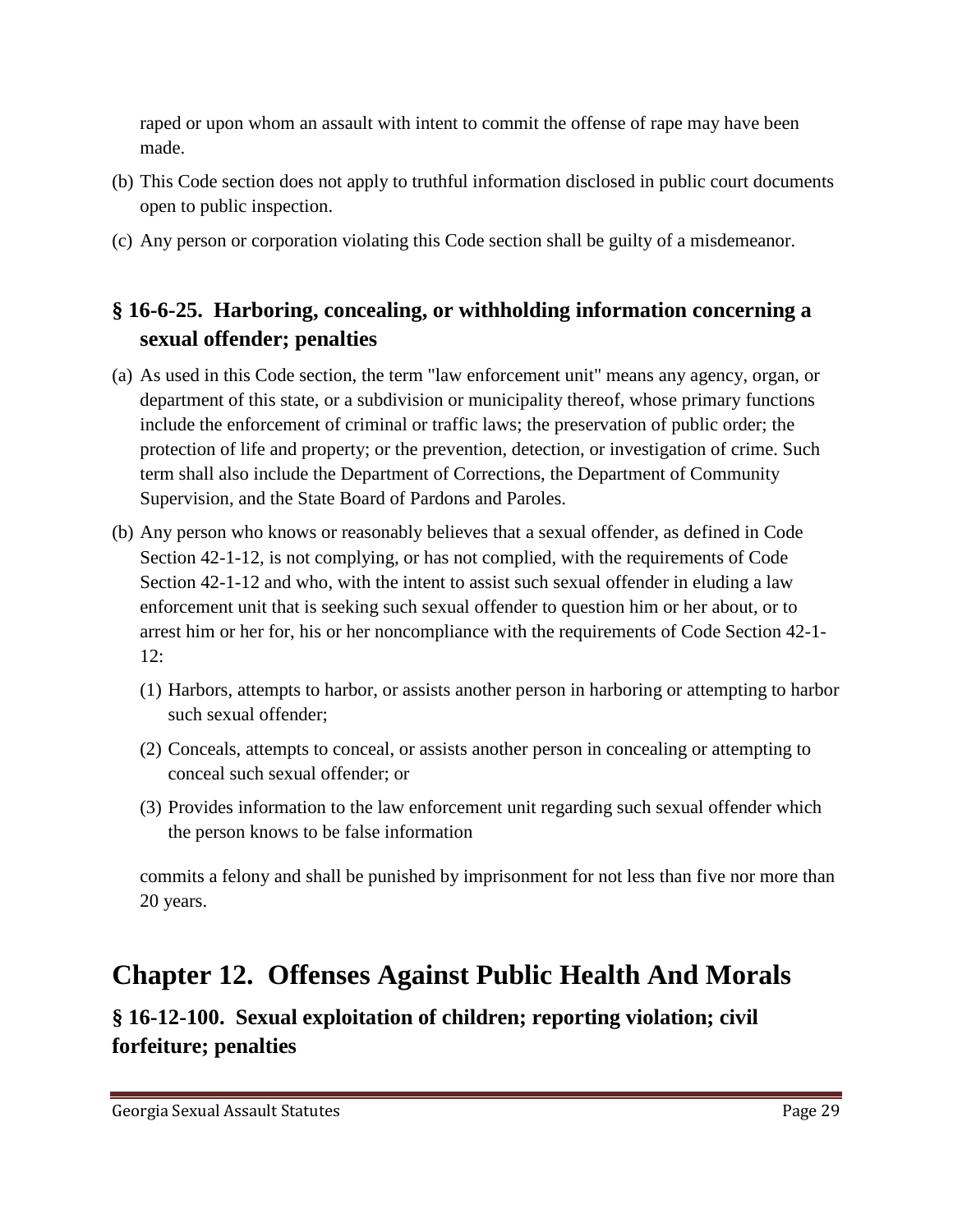- (a) As used in this Code section, the term:
	- (1) "Minor" means any person under the age of 18 years.
	- (2) "Performance" means any play, dance, or exhibit to be shown to or viewed by an audience.
	- (3) "Producing" means producing, directing, manufacturing, issuing, or publishing.
	- (4) "Sexually explicit conduct" means actual or simulated:
		- (A)Sexual intercourse, including genital-genital, oral-genital, anal-genital, or oral-anal, whether between persons of the same or opposite sex;
		- (B) Bestiality;
		- (C) Masturbation;
		- (D)Lewd exhibition of the genitals or pubic area of any person;
		- (E) Flagellation or torture by or upon a person who is nude;
		- (F) Condition of being fettered, bound, or otherwise physically restrained on the part of a person who is nude;
		- (G)Physical contact in an act of apparent sexual stimulation or gratification with any person's unclothed genitals, pubic area, or buttocks or with a female's nude breasts;
		- (H)Defecation or urination for the purpose of sexual stimulation of the viewer; or
		- (I) Penetration of the vagina or rectum by any object except when done as part of a recognized medical procedure.
	- (5) "Visual medium" means any film, photograph, negative, slide, magazine, or other visual medium.
- (b)
	- (1) It is unlawful for any person knowingly to employ, use, persuade, induce, entice, or coerce any minor to engage in or assist any other person to engage in any sexually explicit conduct for the purpose of producing any visual medium depicting such conduct.
	- (2) It is unlawful for any parent, legal guardian, or person having custody or control of a minor knowingly to permit the minor to engage in or to assist any other person to engage in sexually explicit conduct for the purpose of producing any visual medium depicting such conduct.
	- (3) It is unlawful for any person knowingly to employ, use, persuade, induce, entice, or coerce any minor to engage in or assist any other person to engage in any sexually explicit conduct for the purpose of any performance.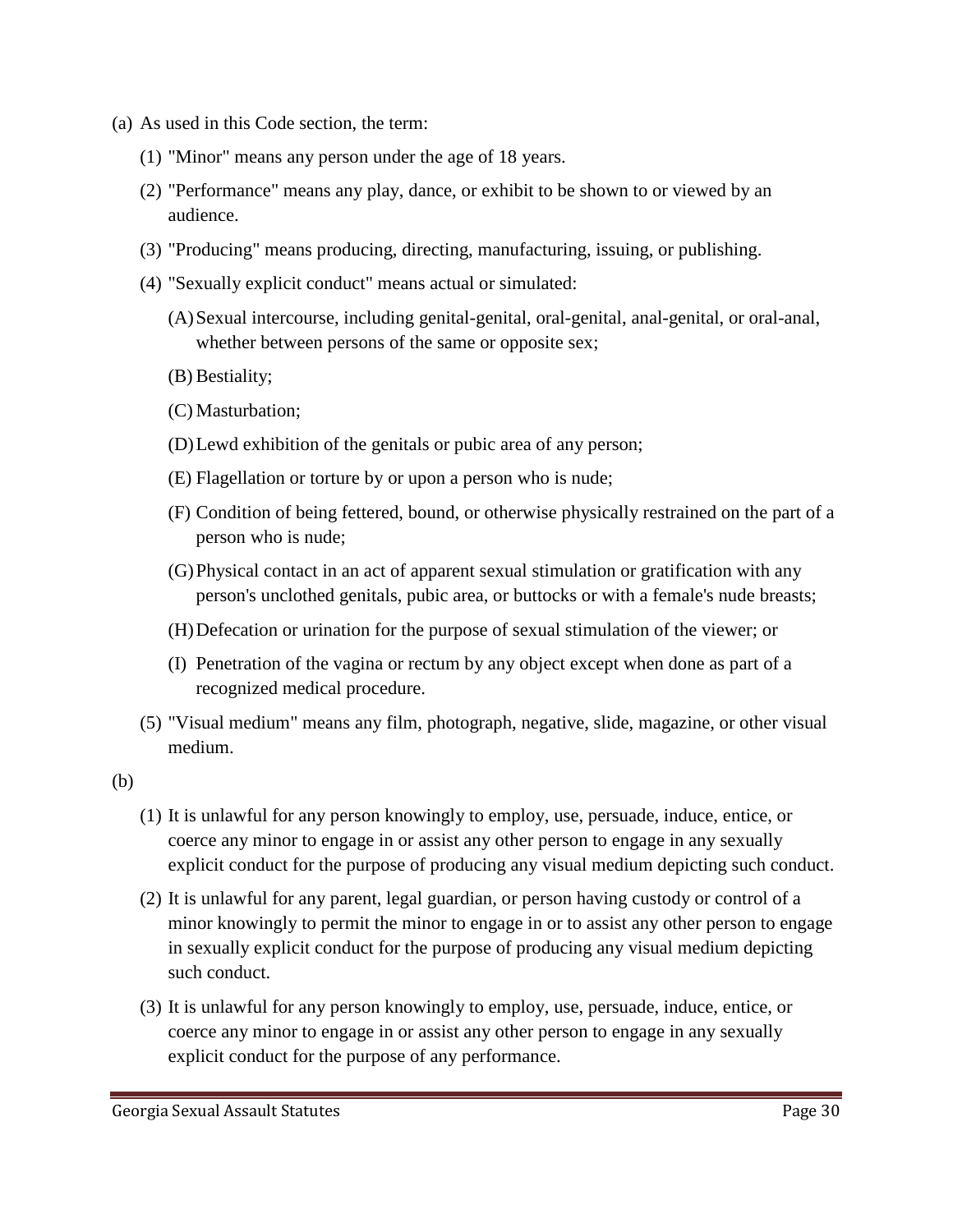- (4) It is unlawful for any parent, legal guardian, or person having custody or control of a minor knowingly to permit the minor to engage in or to assist any other person to engage in sexually explicit conduct for the purpose of any performance.
- (5) It is unlawful for any person knowingly to create, reproduce, publish, promote, sell, distribute, give, exhibit, or possess with intent to sell or distribute any visual medium which depicts a minor or a portion of a minor's body engaged in any sexually explicit conduct.
- (6) It is unlawful for any person knowingly to advertise, sell, purchase, barter, or exchange any medium which provides information as to where any visual medium which depicts a minor or a portion of a minor's body engaged in any sexually explicit conduct can be found or purchased.
- (7) It is unlawful for any person knowingly to bring or cause to be brought into this state any material which depicts a minor or a portion of a minor's body engaged in any sexually explicit conduct.
- (8) It is unlawful for any person knowingly to possess or control any material which depicts a minor or a portion of a minor's body engaged in any sexually explicit conduct.
- (c) A person who, in the course of processing or producing visual or printed matter either privately or commercially, has reasonable cause to believe that the visual or printed matter submitted for processing or producing depicts a minor engaged in sexually explicit conduct shall immediately report such incident, or cause a report to be made, to the Georgia Bureau of Investigation or the law enforcement agency for the county in which such matter is submitted. Any person participating in the making of a report or causing a report to be made pursuant to this subsection or participating in any judicial proceeding or any other proceeding resulting therefrom shall in so doing be immune from any civil or criminal liability that might otherwise be incurred or imposed, providing such participation pursuant to this subsection is made in good faith.
- (d) The provisions of subsection (b) of this Code section shall not apply to:
	- (1) The activities of law enforcement and prosecution agencies in the investigation and prosecution of criminal offenses;
	- (2) Legitimate medical, scientific, or educational activities; or
	- (3) Any person who creates or possesses a visual medium depicting only himself or herself engaged in sexually explicit conduct.

(e)

(1) As used in this subsection, the terms "proceeds" and "property" shall have the same meaning as set forth in Code Section 9-16-2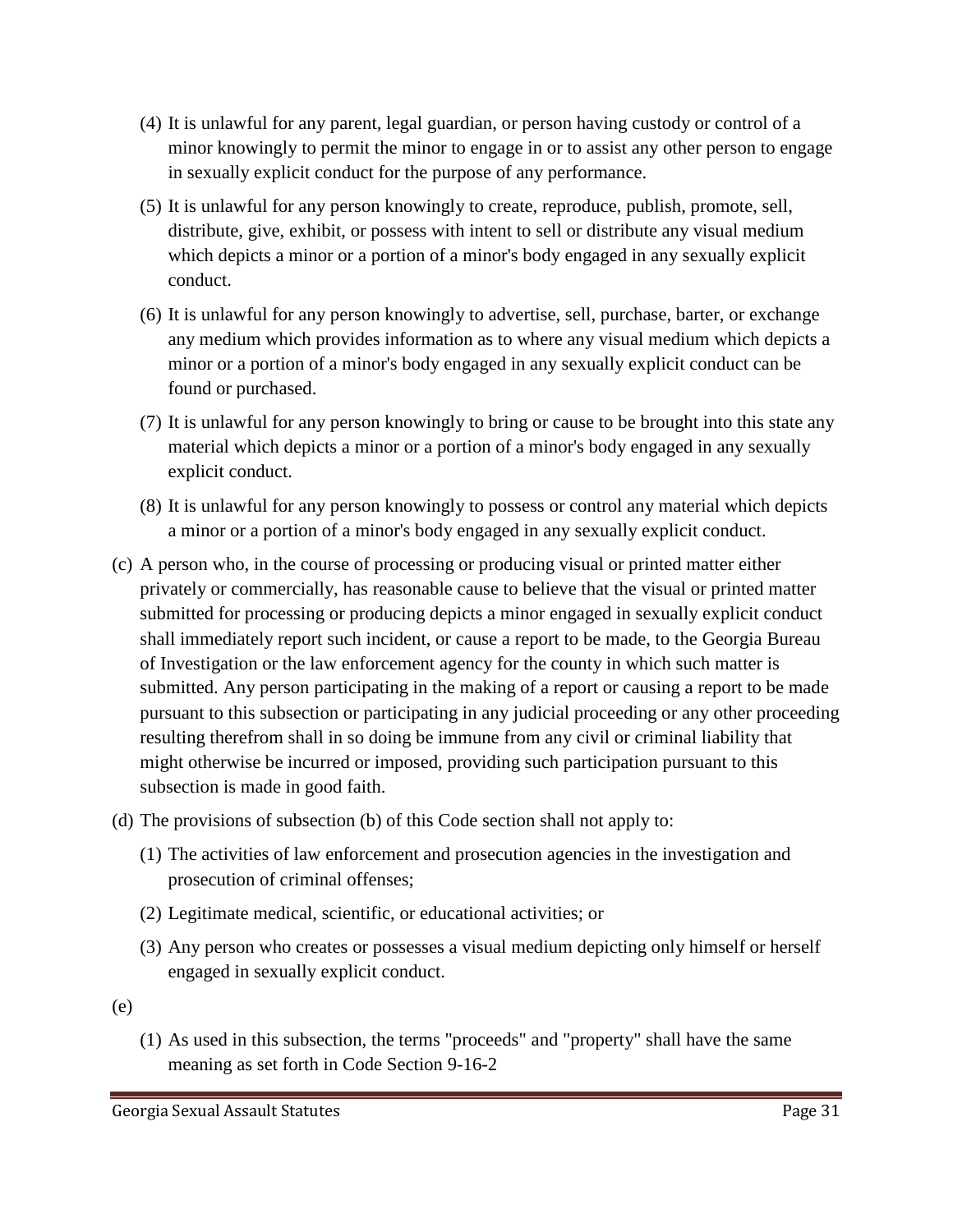- (2) Any property which is, directly or indirectly, used or intended to be used in any manner to facilitate a violation of this Code section and any proceeds are declared to be contraband and no person shall have a property right in them.
- (3) Any property subject to forfeiture pursuant to paragraph (2) of this subsection shall be forfeited in accordance with the procedures set forth in Chapter 16 of Title 9.

#### (f)

- (1) Except as otherwise provided in paragraphs (2) and (3) of this subsection, any person who violates a provision of this Code section shall be guilty of a felony and, upon conviction thereof, shall be punished by imprisonment for not less than five nor more than 20 years and by a fine of not more than \$100,000.00; provided, however, that if the person so convicted is a member of the immediate family of the victim, no fine shall be imposed.
- (2) Any person who violates subsection (c) of this Code section shall be guilty of a misdemeanor.
- (3) Any person who violates paragraph (1), (5), (7), or (8) of subsection (b) of this Code section shall be guilty of a misdemeanor if:
	- (A)The minor depicted was at least 14 years of age at the time the visual medium was created;
	- (B) The visual medium was created with the permission of the minor depicted; and
	- (C) The defendant was 18 years of age or younger at the time of the offense and:
		- i. The defendant's violation of such paragraphs did not involve the distribution of such visual medium to another person; or
		- ii. In the court's discretion, and when the prosecuting attorney and the defendant have agreed, if the defendant's violation of such paragraphs involved the distribution of such visual medium to another person but such distribution was not for the purpose of:
			- I. Harassing, intimidating, or embarrassing the minor depicted; or
			- II. For any commercial purpose.

#### **§ 16-12-100.1. Electronically furnishing obscene material to minors**

- (a) As used in this Code section, the term:
	- (1) "Bulletin board system" means a computer data and file service that is accessed wirelessly or by physical connection to store and transmit information.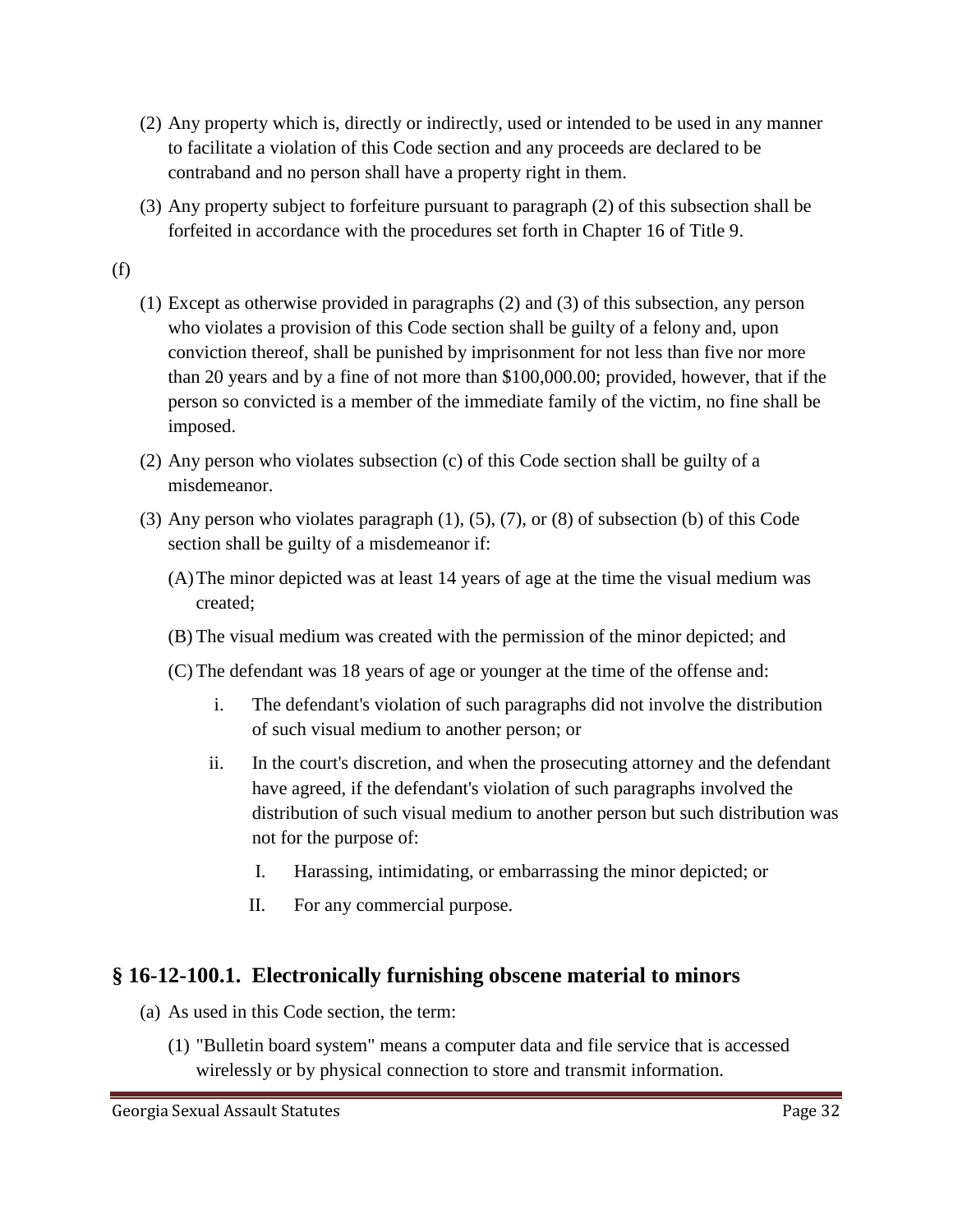- (2) "CD-ROM" means a compact disc with read only memory which has the capacity to store audio, video, and written materials and is used by computers to reveal the above-said material.
- (3) "Electronically furnishes" means:
	- (A)To make available by electronic storage device, including floppy disks and other magnetic storage devices, or by CD-ROM; or
	- (B) To make available by allowing access to information stored in a computer, including making material available by operating a computer bulletin board system.
- (4) "Harmful to minors" means that quality of description or representation, in whatever form, of nudity, sexual conduct, sexual excitement, or sadomasochistic abuse, when it:
	- (A)Taken as a whole, predominantly appeals to the prurient, shameful, or morbid interest of minors;
	- (B) Is patently offensive to prevailing standards in the adult community as a whole with respect to what is suitable material for minors; and
	- (C) Is, when taken as a whole, lacking in serious literary, artistic, political, or scientific value for minors.
- (5) "Minor" means an unmarried person younger than 18 years of age.
- (6) "Sadomasochistic abuse" means flagellation or torture by or upon a person who is nude or clad in undergarments or in revealing or bizarre costume or the condition of being fettered, bound, or otherwise physically restrained on the part of one so clothed.
- (7) "Sexual conduct" means human masturbation, sexual intercourse, or any touching of the genitals, pubic areas, or buttocks of the human male or female or the breasts of the female, whether alone or between members of the same or opposite sex or between humans and animals in an act of apparent sexual stimulation or gratification.
- (8) "Sexual excitement" means the condition of human male or female genitals or the breasts of the female when in a state of sexual stimulation.
- (b) A person commits the crime of electronically furnishing obscene materials to minors if:
	- (1) Knowing or having good reason to know the character of the material furnished, the person electronically furnishes to an individual whom the person knows or should have known is a minor: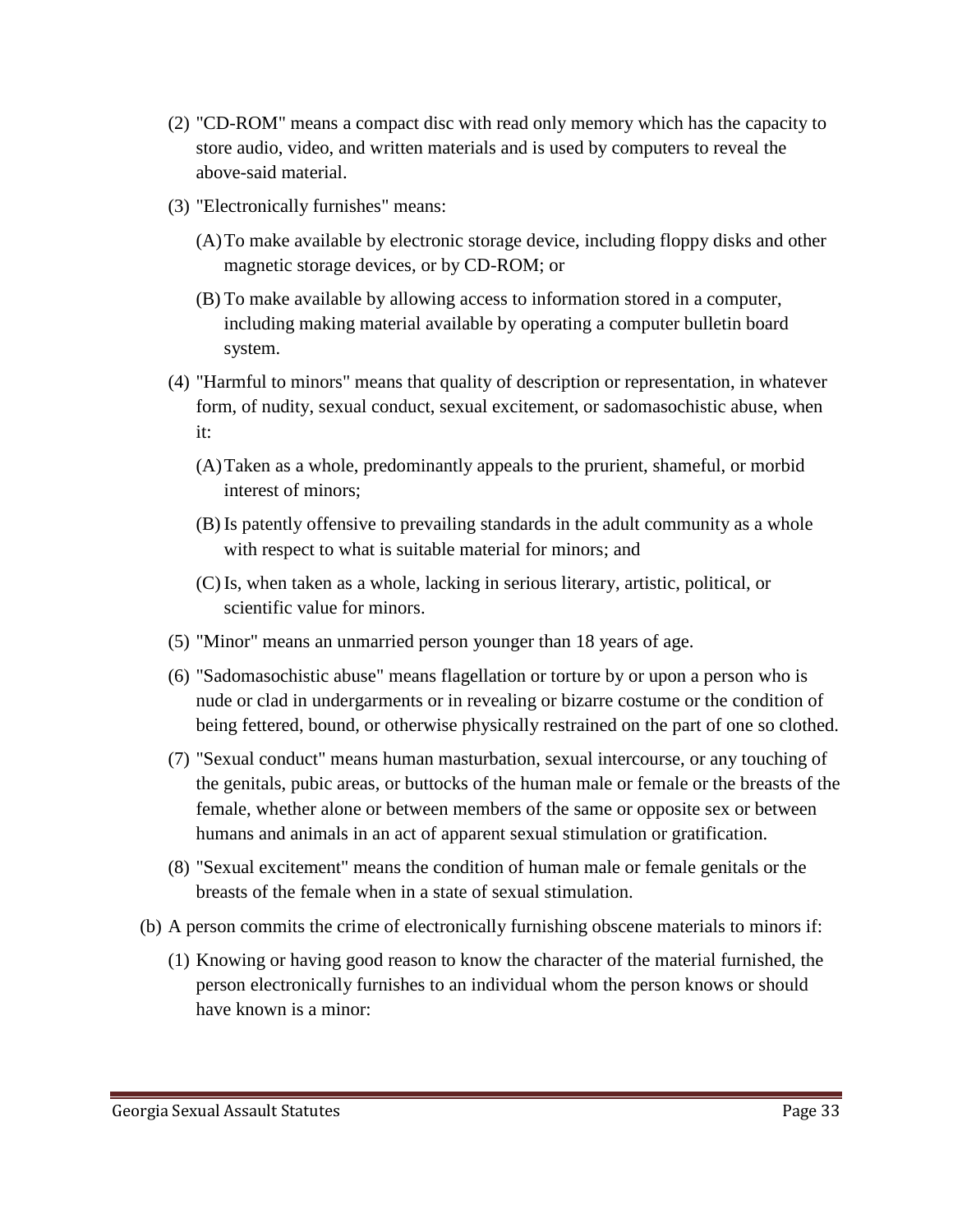- (A)Any picture, photograph, drawing, or similar visual representation or image of a person or portion of a human body which depicts sexually explicit nudity, sexual conduct, or sadomasochistic abuse and which is harmful to minors; or
- (B) Any written or aural matter that contains material of the nature described in subparagraph (A) of this paragraph or contains explicit verbal descriptions or narrative accounts of sexual conduct, sexual excitement, or sadomasochistic abuse;
- (2) The offensive portions of the material electronically furnished to the minor are not merely an incidental part of an otherwise nonoffending whole;
- (3) The material furnished to the minor, taken as a whole, lacks serious literary, artistic, political, or scientific value; and
- (4) The material furnished to the minor, taken as a whole, is harmful to minors in that it appeals to and incites prurient interest.
- (c) Except as provided in subsection (d) of this Code section, any person who violates this Code section shall be guilty of a misdemeanor of a high and aggravated nature.
- (d) Any person who violates this Code section shall be guilty of a misdemeanor if:
	- (1) At the time of the offense, the minor receiving the obscene materials was at least 14 years of age;
	- (2) The receipt of the materials was with the permission of the minor; and
	- (3) The defendant was 18 years of age or younger.

## **§ 16-12-100.2. Computer or electronic pornography and child exploitation prevention**

- (a) This Code section shall be known and may be cited as the "Computer or Electronic Pornography and Child Exploitation Prevention Act of 2007."
- (b) As used in this Code section, the term:
	- (1) "Child" means any person under the age of 16 years.
	- (2) "Electronic device" means any device used for the purpose of communicating with a child for sexual purposes or any device used to visually depict a child engaged in sexually explicit conduct, store any image or audio of a child engaged in sexually explicit conduct, or transmit any audio or visual image of a child for sexual purposes. Such term may include, but shall not be limited to, a computer, cellular phone, thumb drive, video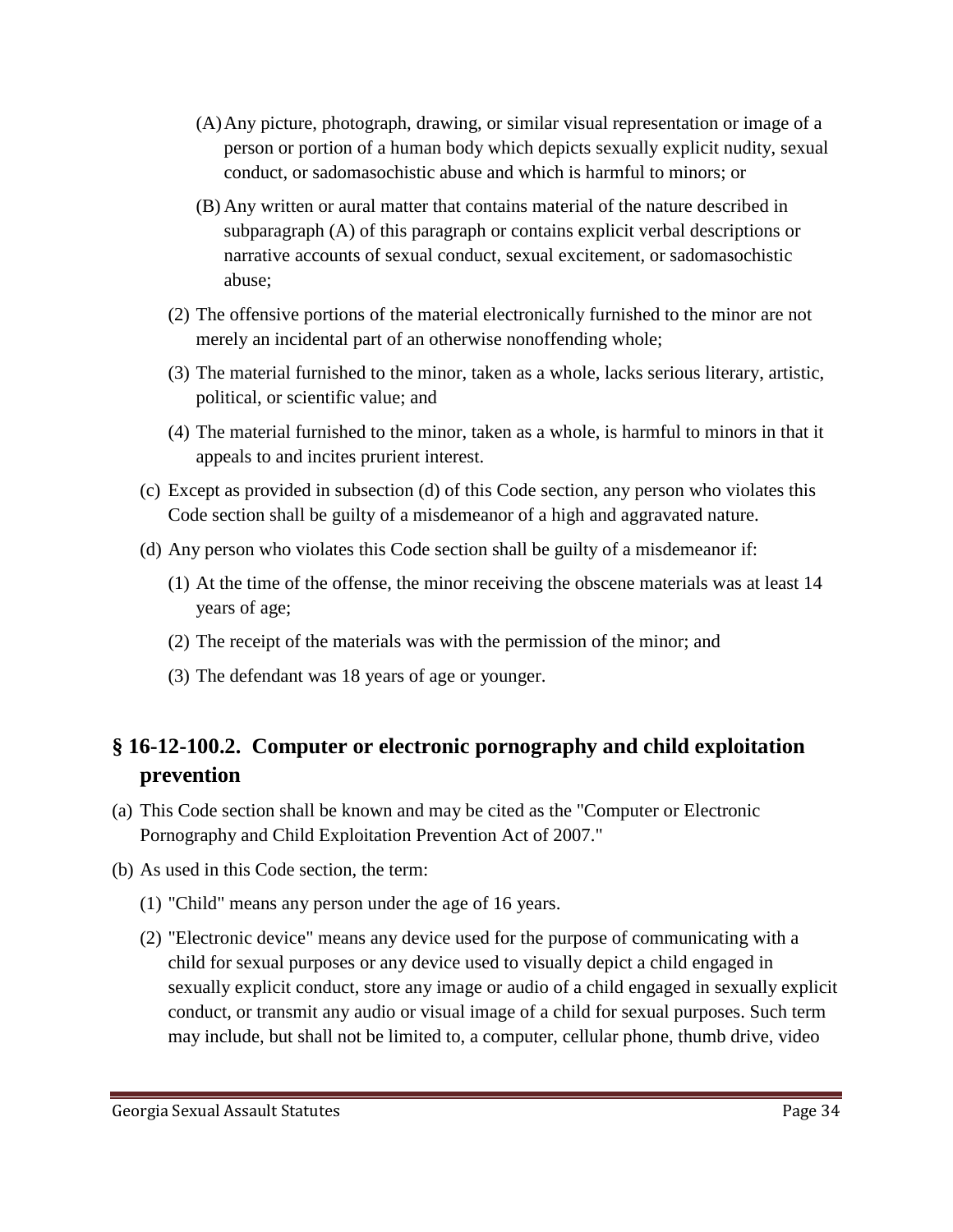game system, or any other electronic device that can be used in furtherance of exploiting a child for sexual purposes;

- (3) "Identifiable child" means a person:
	- (A)Who was a child at the time the visual depiction was created, adapted, or modified or whose image as a child was used in creating, adapting, or modifying the visual depiction; and
	- (B) Who is recognizable as an actual person by the person's face, likeness, or other distinguishing characteristic, such as a unique birthmark or other recognizable feature or by electronic or scientific means as may be available.

The term shall not be construed to require proof of the actual identity of the child.

- (4) "Sadomasochistic abuse" has the same meaning as provided in Code Section 16-12- 100.1.
- (5) "Sexual conduct" has the same meaning as provided in Code Section 16-12-100.1.
- (6) "Sexual excitement" has the same meaning as provided in Code Section 16-12-100.1.
- (7) "Sexually explicit nudity" has the same meaning as provided in Code Section 16-12-102.
- (8) "Visual depiction" means any image and includes undeveloped film and video tape and data stored on computer disk or by electronic means which is capable of conversion into a visual image or which has been created, adapted, or modified to show an identifiable child engaged in sexually explicit conduct.
- (c)
- (1) A person commits the offense of computer or electronic pornography if such person intentionally or willfully:
	- (A)Compiles, enters into, or transmits by computer or other electronic device;
	- (B) Makes, prints, publishes, or reproduces by other computer or other electronic device;
	- (C) Causes or allows to be entered into or transmitted by computer or other electronic device; or
	- (D)Buys, sells, receives, exchanges, or disseminates

any notice, statement, or advertisement, or any child's name, telephone number, place of residence, physical characteristics, or other descriptive or identifying information for the purpose of offering or soliciting sexual conduct of or with an identifiable child or the visual depiction of such conduct.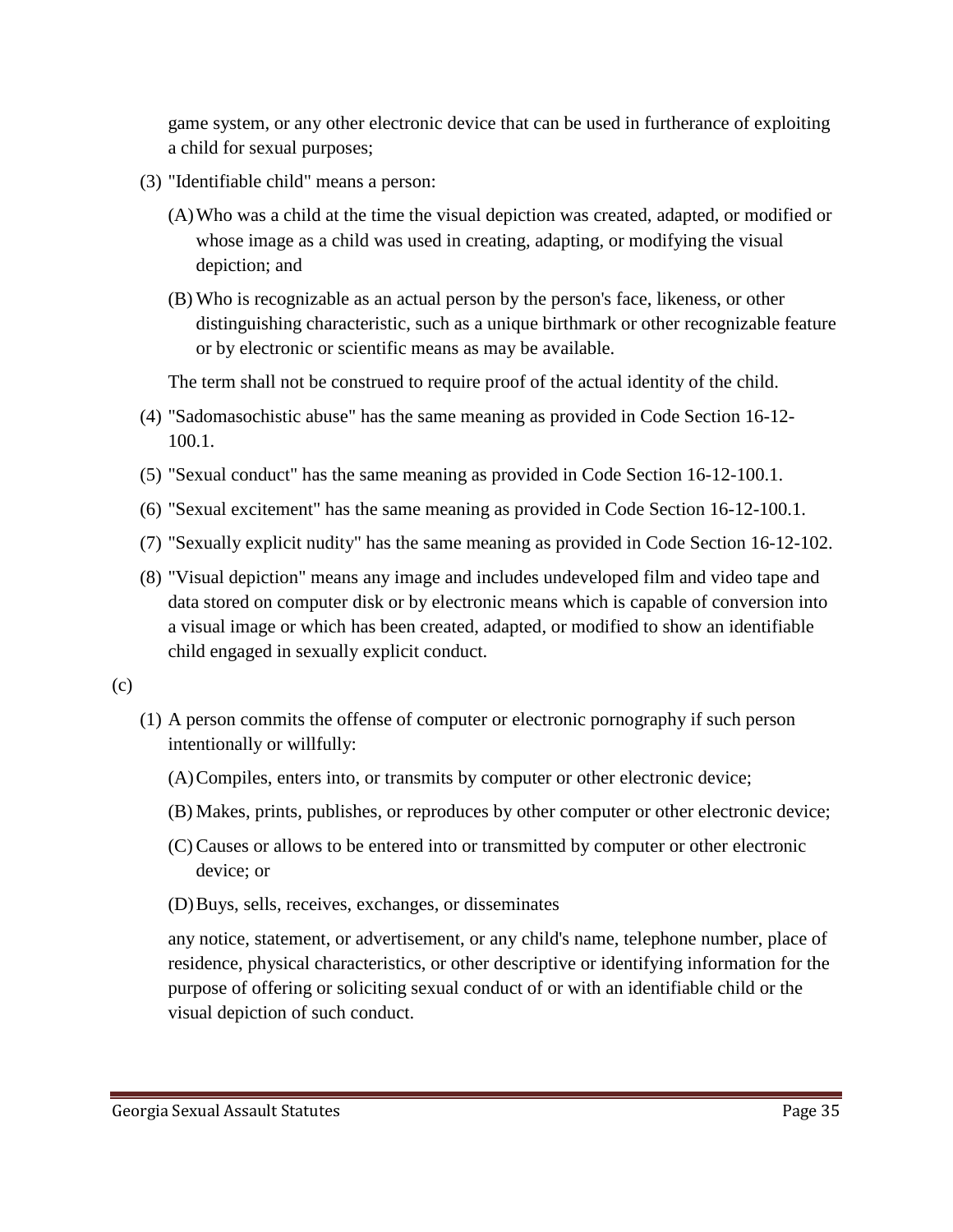- (2) Except as provided in paragraphs (3) and (4) of this subsection, any person convicted of violating paragraph (1) of this subsection shall be punished by a fine of not more than \$10,000.00 and by imprisonment for not less than one nor more than 20 years.
- (3) Any person who violates paragraph (1) of this subsection shall be guilty of a misdemeanor if:
	- (A)At the time of the offense, any identifiable child visually depicted was at least 14 years of age when the visual depiction was created;
	- (B) The visual depiction was created with the permission of such child;
	- (C) The defendant possessed the visual depiction with the permission of such child; and
	- (D)The defendant was 18 years of age or younger at the time of the offense and: (i) The defendant did not distribute the visual depiction to another person; or (ii) In the court's discretion, and when the prosecuting attorney and the defendant have agreed, if the defendant's violation involved the distribution of such visual depiction to another person but such distribution was not for the purpose of:
		- (I) Harassing, intimidating, or embarrassing the minor depicted; or (II) For any commercial purpose.
- (4) The prohibition contained in paragraph (1) of this subsection shall not apply to any person who creates or possesses a visual depiction of only himself or herself.
- (d)
- (1) It shall be unlawful for any person intentionally or willfully to utilize a computer wireless service or Internet service, including, but not limited to, a local bulletin board service, Internet chat room, e-mail, instant messaging service, or other electronic device, to seduce, solicit, lure, or entice, or attempt to seduce, solicit, lure, or entice a child, another person believed by such person to be a child, any person having custody or control of a child, or another person believed by such person to have custody or control of a child to commit any illegal act by, with, or against a child as described in Code Section 16-6-2, relating to the offense of sodomy or aggravated sodomy; Code Section 16-6-4, relating to the offense of child molestation or aggravated child molestation; Code Section 16-6-5, relating to the offense of enticing a child for indecent purposes; or Code Section 16-6-8, relating to the offense of public indecency, or to engage in any conduct that by its nature is an unlawful sexual offense against a child.
- (2) Any person who violates paragraph (1) of this subsection shall be guilty of a felony and, upon conviction thereof, shall be punished by imprisonment for not less than one nor more than 20 years and by a fine of not more than \$25,000.00; provided, however, that if at the time of the offense the victim was at least 14 years of age and the defendant was 18 years of age or younger, then the defendant shall be guilty of a misdemeanor.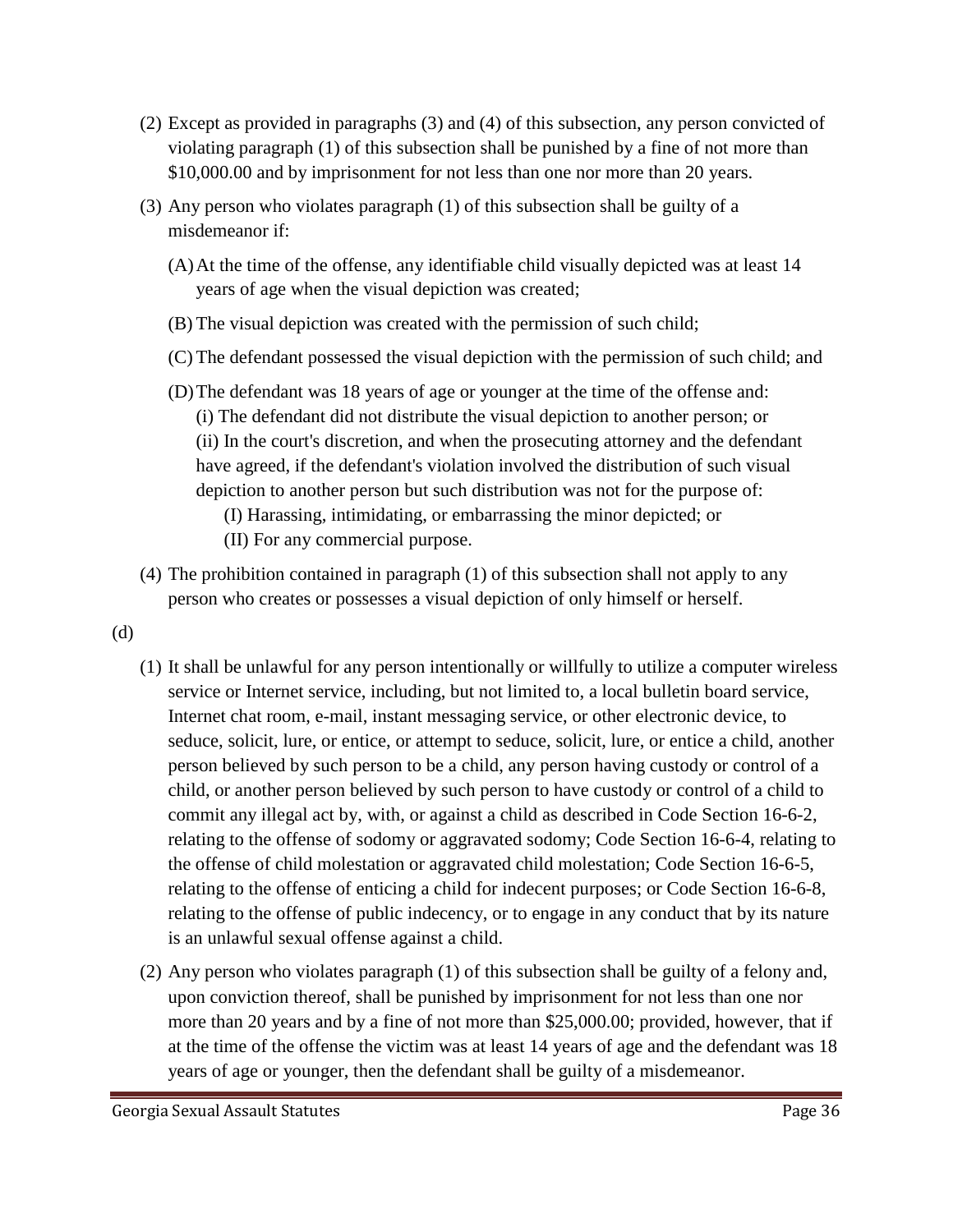- (e)
- (1) A person commits the offense of obscene Internet contact with a child if he or she has contact with someone he or she knows to be a child or with someone he or she believes to be a child via a computer wireless service or Internet service, including, but not limited to, a local bulletin board service, Internet chat room, e-mail, or instant messaging service, and the contact involves any matter containing explicit verbal descriptions or narrative accounts of sexually explicit nudity, sexual conduct, sexual excitement, or sadomasochistic abuse that is intended to arouse or satisfy the sexual desire of either the child or the person, provided that no conviction shall be had for a violation of this subsection on the unsupported testimony of a child.
- (2) Any person who violates paragraph (1) of this subsection shall be guilty of a felony and, upon conviction thereof, shall be punished by imprisonment for not less than one nor more than ten years or by a fine of not more than \$10,000.00; provided, however, that if at the time of the offense the victim was at least 14 years of age and the defendant was 18 years of age or younger, then the defendant shall be guilty of a misdemeanor.
- (f)
- (1) It shall be unlawful for any owner or operator of a computer on-line service, Internet service, local bulletin board service, or other electronic device that is in the business of providing a service that may be used to sexually exploit a child to intentionally or willfully to permit a subscriber to utilize the service to commit a violation of this Code section, knowing that such person intended to utilize such service to violate this Code section. No owner or operator of a public computer on-line service, Internet service, local bulletin board service, or other electronic device that is in the business of providing a service that may be used to sexually exploit a child shall be held liable on account of any action taken in good faith in providing the aforementioned services.
- (2) Any person who violates paragraph (1) of this subsection shall be guilty of a misdemeanor of a high and aggravated nature.
- (g) The sole fact that an undercover operative or law enforcement officer was involved in the detection and investigation of an offense under this Code section shall not constitute a defense to prosecution under this Code section.
- (h) A person is subject to prosecution in this state pursuant to Code Section 17-2-1, relating to jurisdiction over crimes and persons charged with commission of crimes generally, for any conduct made unlawful by this Code section which the person engages in while:
	- (1) Either within or outside of this state if, by such conduct, the person commits a violation of this Code section which involves a child who resides in this state or another person believed by such person to be a child residing in this state; or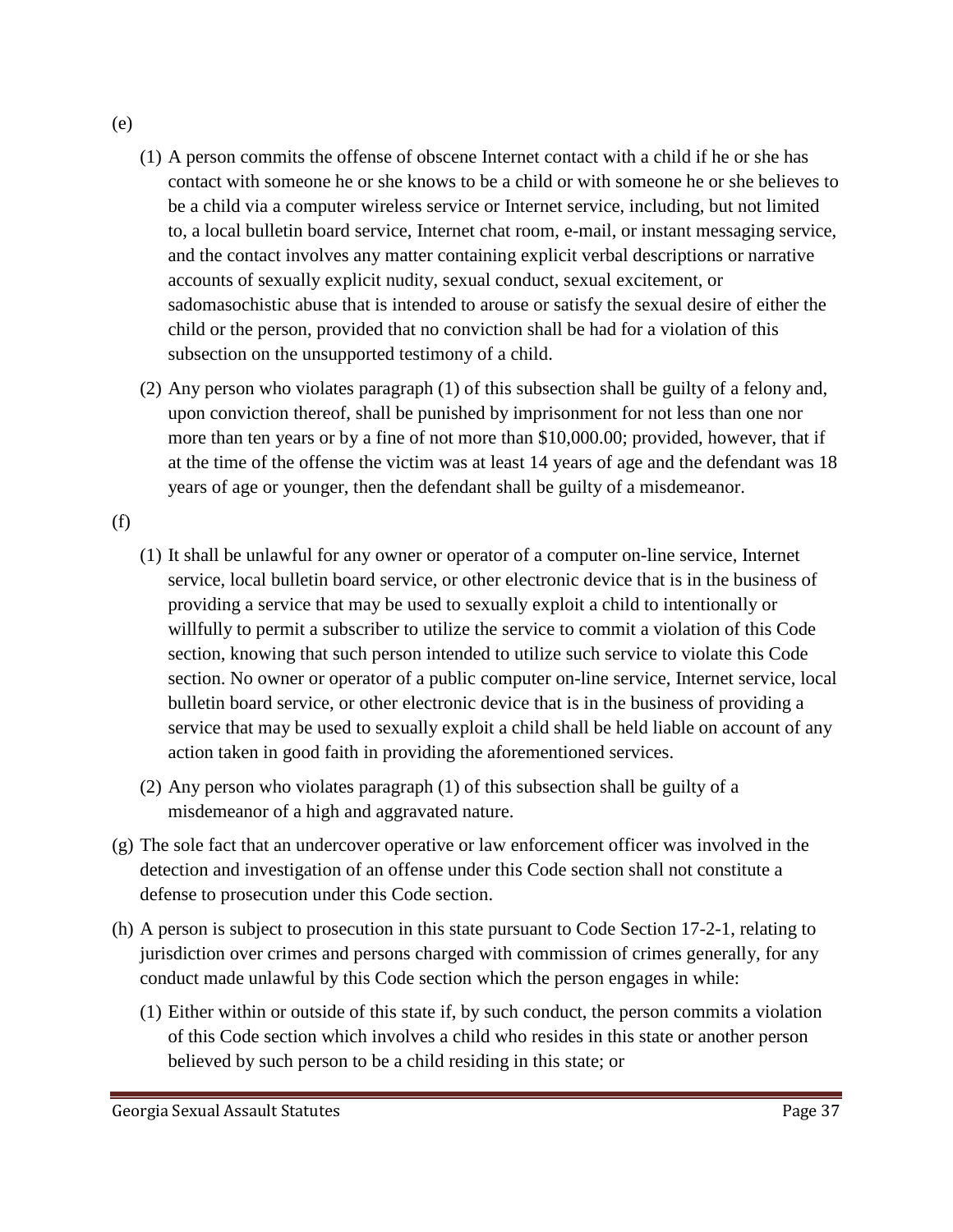- (2) Within this state if, by such conduct, the person commits a violation of this Code section which involves a child who resides within or outside this state or another person believed by such person to be a child residing within or outside this state.
- (i) Any violation of this Code section shall constitute a separate offense.

#### **§ 16-12-100.3. Obscene telephone contact; conviction; penalties**

- (a) As used in this Code section, the terms "sexual conduct," "sexual excitement," and "sadomasochistic abuse" have the same meanings as provided for those terms in Code Section 16-12-100.1, relating to electronically furnishing obscene materials to minors; the term "sexually explicit nudity" has the same meaning as provided for that term in Code Section 16-12-102, relating to distributing harmful materials to minors; and the term "child" means a person under 14 years of age.
- (b) A person 17 years of age or over commits the offense of obscene telephone contact with a child if that person has telephone contact with an individual whom that person knows or should have known is a child, and that contact involves any aural matter containing explicit verbal descriptions or narrative accounts of sexually explicit nudity, sexual conduct, sexual excitement, or sadomasochistic abuse which is intended to arouse or satisfy the sexual desire of either the child or the person, provided that no conviction shall be had for this offense on the unsupported testimony of the victim.

 $(c)$ 

- (1) Except as otherwise provided in other paragraphs of this subsection, a person convicted of the offense of obscene telephone contact with a child shall be guilty of a misdemeanor of a high and aggravated nature.
- (2) Upon the first conviction of the offense of obscene telephone contact with a child:
	- (A)If the person convicted is less than 21 years of age, such person shall be guilty of a misdemeanor; or
	- (B) The judge may probate the sentence without regard to the age of the convicted person, and such probation may be upon the special condition that the defendant undergo a mandatory period of counseling administered by a licensed psychiatrist or a licensed psychologist. However, if the judge finds that such probation should not be imposed, the judge shall sentence the defendant to imprisonment; provided, further, that upon a defendant's being incarcerated on a conviction for such first offense, the place of incarceration shall provide counseling to such defendant.
- (3) Upon a second or subsequent conviction of such offense, the defendant shall be guilty of a felony and punished by imprisonment for not less than one nor more than five years.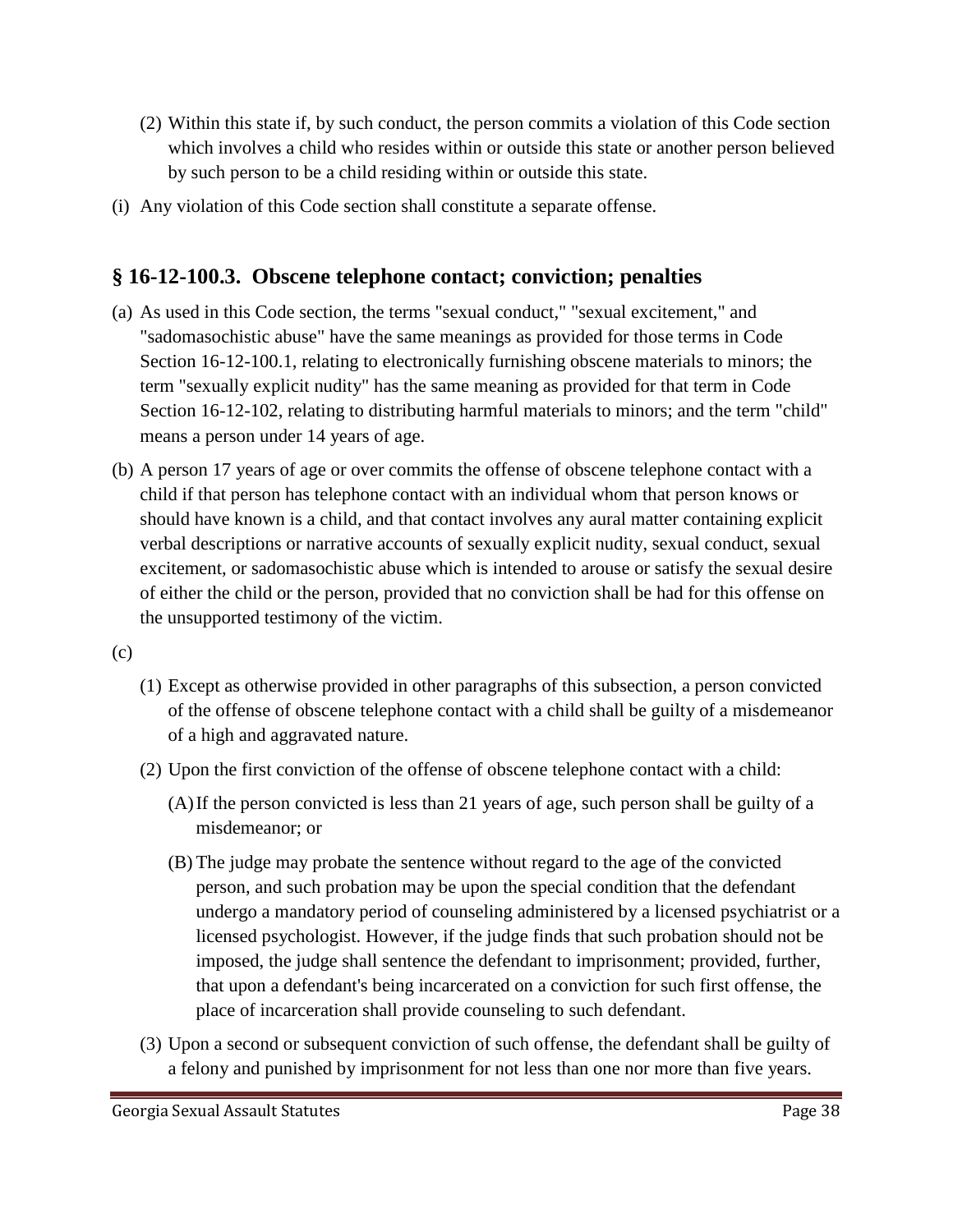#### **§ 16-12-103. Selling, loaning, distributing, or exhibiting; duties of video game retailers**

- (a) It shall be unlawful for any person knowingly to sell or loan for monetary consideration or otherwise furnish or disseminate to a minor:
	- (1) Any picture, photograph, drawing, sculpture, motion picture film, or similar visual representation or image of a person or portion of the human body which depicts sexually explicit nudity, sexual conduct, or sadomasochistic abuse and which is harmful to minors; or
	- (2) Any book, pamphlet, magazine, printed matter however reproduced, or sound recording which contains any matter enumerated in paragraph (1) of this subsection, or explicit and detailed verbal descriptions or narrative accounts of sexual excitement, sexual conduct, or sadomasochistic abuse and which, taken as a whole, is harmful to minors.

#### (b)

- (1) It shall be unlawful for any person knowingly to sell or furnish to a minor an admission ticket or pass or knowingly to admit a minor to premises whereon there is exhibited a motion picture, show, or other presentation which, in whole or in part, depicts sexually explicit nudity, sexual conduct, or sadomasochistic abuse and which is harmful to minors or exhibit any such motion picture at any such premises which are not designed to prevent viewing from any public way of such motion picture by minors not admitted to any such premises.
- (2) It shall be unlawful for any person knowingly to sell or to furnish to a person under the age of 21 an admission ticket or pass or knowingly to admit a person under the age of 21 to premises whereon there is exhibited a show or performance which is harmful to minors and which, in whole or in part, consists of sexually explicit nudity on the part of one or more live performers; sexual conduct on the part of one or more live performers; or sadomasochistic abuse on the part of one or more live performers.
- (c) It shall be unlawful for any person to falsely represent his or her age to any person mentioned in subsection (a) or subsection (b) of this Code section or to his or her agent with the intent to unlawfully procure any material set forth in subsection (a) of this Code section or with the intent to unlawfully procure such person's admission to any motion picture, show, or other presentation, as set forth in subsection (b) of this Code section.
- (d) It shall be unlawful for any person knowingly to make a false representation to any person mentioned in subsection (a) or subsection (b) of this Code section or to his or her agent that he or she is the parent or guardian of any minor or knowingly to make a false representation with respect to the age of another person with the intent to unlawfully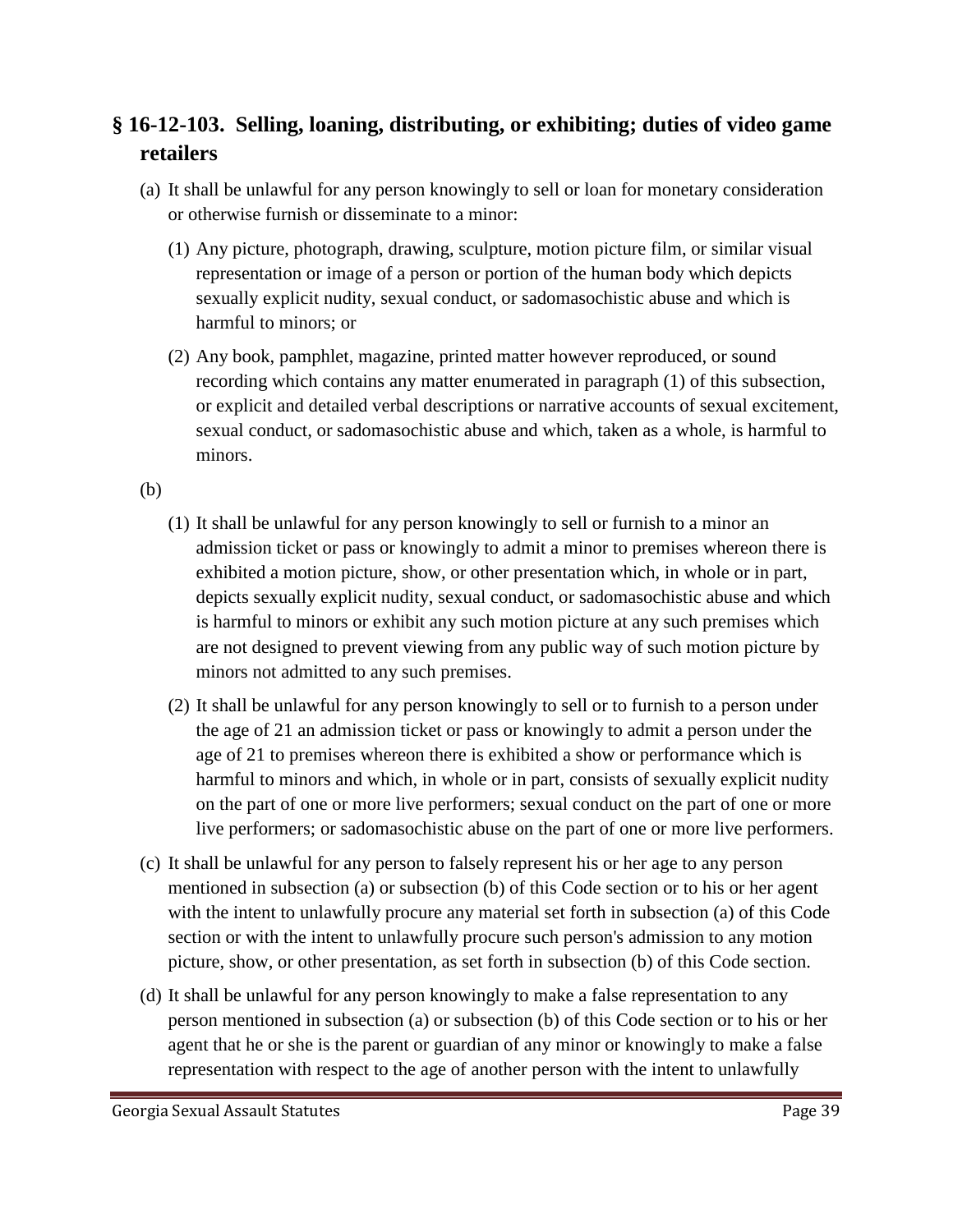procure for such other person any material set forth in subsection (a) of this Code section or with the intent to unlawfully procure such other person's admission to any motion picture, show, or other presentation, as set forth in subsection (b) of this Code section.

- (e) It shall be unlawful for any person knowingly to exhibit, expose, or display in public at newsstands or any other business or commercial establishment or at any other public place frequented by minors or where minors are or may be invited as part of the general public:
	- (1) Any picture, photograph, drawing, sculpture, motion picture film, or similar visual representation or image of a person or portion of the human body which depicts sexually explicit nudity, sexual conduct, or sadomasochistic abuse and which is harmful to minors; or
	- (2) Any book, pamphlet, magazine, printed matter however reproduced, or sound recording which contains any matter enumerated in paragraph (1) of this subsection, or explicit and detailed verbal descriptions or narrative accounts of sexual excitement, sexual conduct, or sadomasochistic abuse and which, taken as a whole, is harmful to minors.

(f)

- (1) As used in this subsection, the term:
	- (A) "Video game" means an object or device that stores recorded data or instructions, receives data or instructions generated by a person who uses it, and, by processing the data or instructions, creates an interactive game capable of being played, viewed, or experienced on or through a computer, gaming system, console, or other technology.
	- (B) "Video game retailer" means a person who sells or rents video games to the public.
- (2) Every video game retailer shall post a sign providing information to consumers about any video game rating system which appears on a video game offered by such retailer. The sign shall be posted in a conspicuous place within the portion of the establishment dedicated to the display or advertisement of video games. Each video game retailer shall make available to consumers, upon request, written information explaining each such rating system.
- (3) A person violating the provisions of this subsection shall be punished with a civil fine in an amount not less than \$250.00 and not more than \$500.00 for each violation. Each day in violation of this subsection shall constitute a separate offense.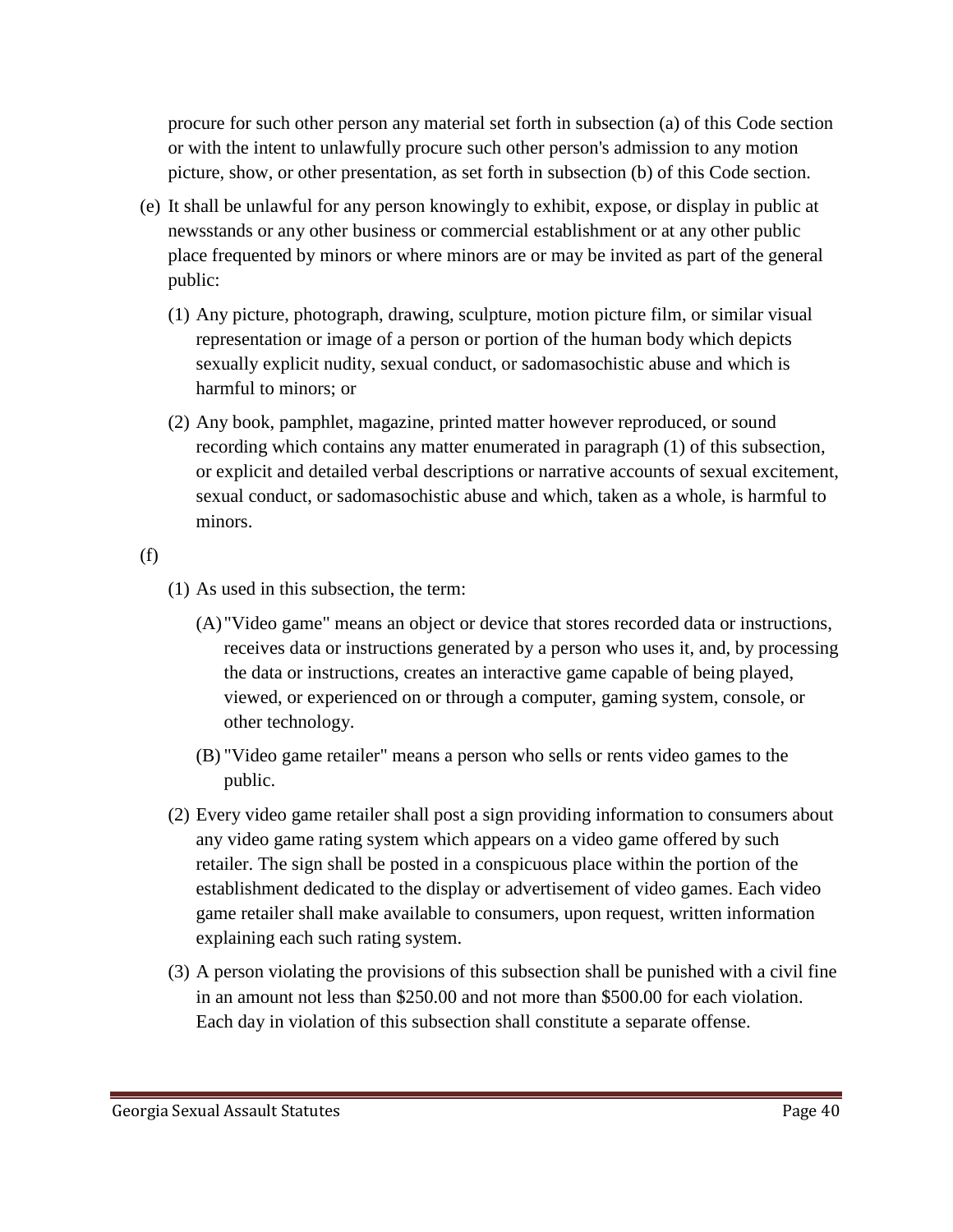# **Title 17. Criminal Procedure**

## **Chapter 3. Limitations on Prosecution**

#### **§ 17-3-1. Generally**

- (a) A prosecution for murder may be commenced at any time.
- (b) Except as otherwise provided in Code Section 17-3-2.1, prosecution for other crimes punishable by death or life imprisonment shall be commenced within seven years after the commission of the crime except as provided by subsection (d) of this Code section; provided, however, that prosecution for the crime of forcible rape shall be commenced within 15 years after the commission of the crime.
- (c) Except as otherwise provided in Code Section 17-3-2.1, prosecution for felonies other than those specified in subsections (a), (b), and (d) of this Code section shall be commenced within four years after the commission of the crime, provided that prosecution for felonies committed against victims who are at the time of the commission of the offense under the age of 18 years shall be commenced within seven years after the commission of the crime.
- (d) A prosecution for the following offenses may be commenced at any time when deoxyribonucleic acid (DNA) evidence is used to establish the identity of the accused:
	- (1) Armed robbery, as defined in Code Section 16-8-41;
	- (2) Kidnapping, as defined in Code Section 16-5-40;
	- (3) Rape, as defined in Code Section 16-6-1;
	- (4) Aggravated child molestation, as defined in Code Section 16-6-4;
	- (5) Aggravated sodomy, as defined in Code Section 16-6-2; or
	- (6) Aggravated sexual battery, as defined in Code Section 16-6-22.2;

provided, however, that a sufficient portion of the physical evidence tested for DNA is preserved and available for testing by the accused and provided, further, that if the DNA evidence does not establish the identity of the accused, the limitation on prosecution shall be as provided in subsections (b) and (c) of this Code section.

(e) Prosecution for misdemeanors shall be commenced within two years after the commission of the crime.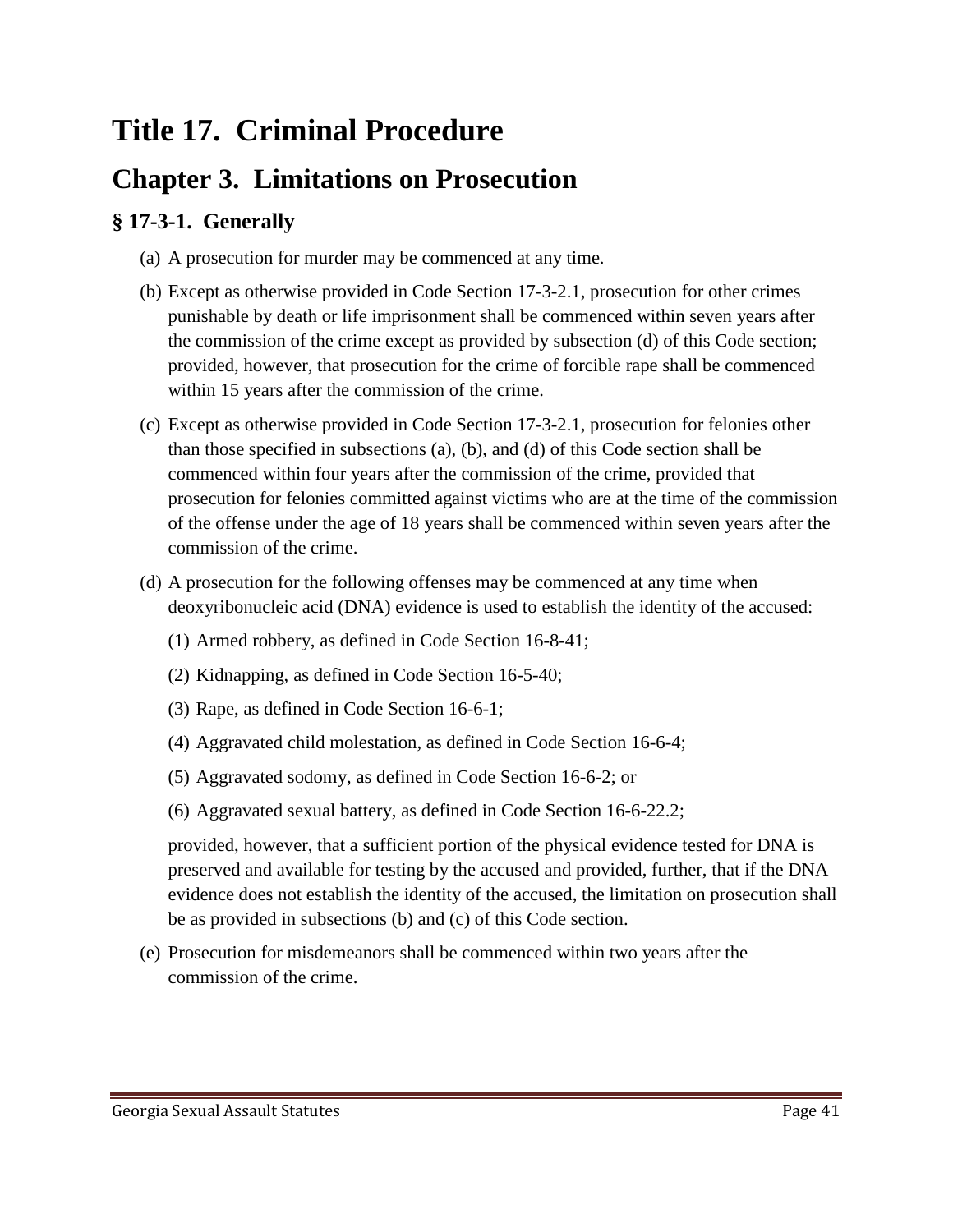#### **§ 17-3-2. Periods excluded**

The period within which a prosecution must be commenced under Code Section 17-3-1 or other applicable statute does not include any period in which:

- (1) The accused is not usually and publicly a resident within this state;
- (2) The person committing the crime is unknown or the crime is unknown;
- (3) The accused is a government officer or employee and the crime charged is theft by conversion of public property while such an officer or employee; or
- (4) The accused is a guardian or trustee and the crime charged is theft by conversion of property of the ward or beneficiary.

#### **§ 17-3-2.1. Exclusions for certain offenses involving a victim under 16 years of age**

- (a) For crimes committed during the period beginning on July 1, 1992, and ending on June 30, 2012, if the victim of a violation of:
	- (1) Cruelty to children, as defined in Code Section 16-5-70;
	- (2) Rape, as defined in Code Section 16-6-1;
	- (3) Sodomy or aggravated sodomy, as defined in Code Section 16-6-2;
	- (4) Statutory rape, as defined in Code Section 16-6-3;
	- (5) Child molestation or aggravated child molestation, as defined in Code Section 16-6-4;
	- (6) Enticing a child for indecent purposes, as defined in Code Section 16-6-5; or
	- (7) Incest, as defined in Code Section 16-6-22,

is under 16 years of age on the date of the violation, the applicable period within which a prosecution shall be commenced under Code Section 17-3-1 or other applicable statute shall not begin to run until the victim has reached the age of 16 or the violation is reported to a law enforcement agency, prosecuting attorney, or other governmental agency, whichever occurs earlier. Such law enforcement agency or other governmental agency shall promptly report such allegation to the appropriate prosecuting attorney.

- (b) For crimes committed on and after July 1, 2012, if the victim of a violation of:
	- (1) Trafficking a person for sexual servitude, as defined in Code Section 16-5-46;
	- (2) Cruelty to children in the first degree, as defined in Code Section 16-5-70;
	- (3) Rape, as defined in Code Section 16-6-1;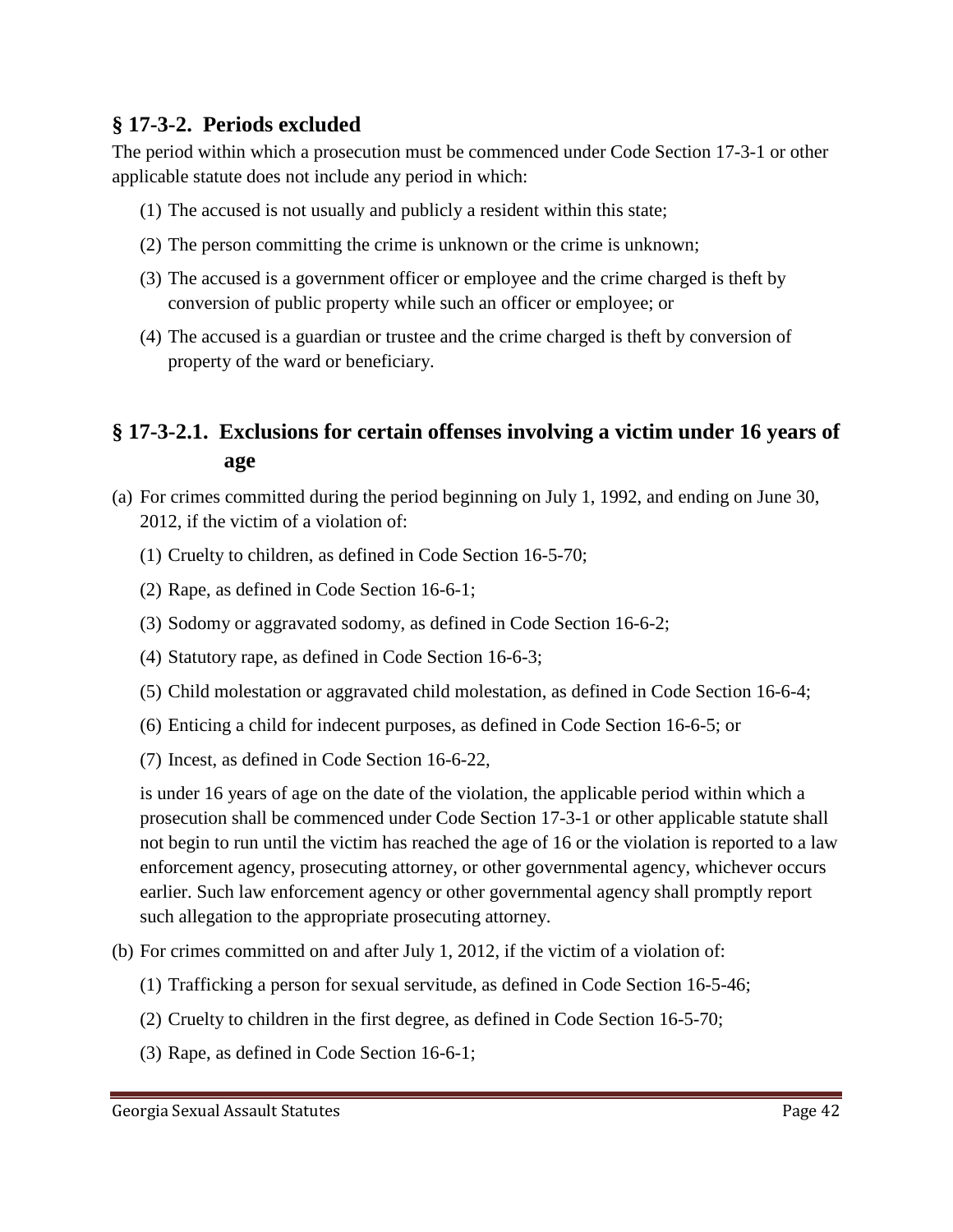- (4) Aggravated sodomy, as defined in Code Section 16-6-2;
- (5) Child molestation or aggravated child molestation, as defined in Code Section 16-6-4;
- (6) Enticing a child for indecent purposes, as defined in Code Section 16-6-5; or
- (7) Incest, as defined in Code Section 16-6-22, is under 16 years of age on the date of the violation and the violation is not subject to punishment as provided in paragraph (2) of subsection (b) of Code Section 16-6-4, paragraph (2) of subsection (d) of Code Section 16-6-4, or subsection (c) of Code Section 16-6-5, a prosecution may be commenced at any time.

#### **§ 17-3-2.2. Statute of limitations**

In addition to any periods excluded pursuant to Code Section 17-3-2, if the victim is a person who is 65 years of age or older, the applicable period within which a prosecution must be commenced under Code Section 17-3-1 or other applicable statute shall not begin to run until the violation is reported to or discovered by a law enforcement agency, prosecuting attorney, or other governmental agency, whichever occurs earlier. Such law enforcement agency or other governmental agency shall promptly report such allegation to the appropriate prosecuting attorney. Except for prosecutions for crimes for which the law provides a statute of limitations longer than 15 years, prosecution shall not commence more than 15 years after the commission of the crime.

#### **§ 17-3-3. Other exclusions**

If an indictment is found within the time provided for in Code Section 17-3-1 or 17-3-2, or other applicable statute, and is quashed or a nolle prosequi entered, the limitation shall be extended six months from the time the first indictment is quashed or the nolle prosequi entered.

## **Chapter 5. Searches and Seizures**

## **Article 4: Investigating Sexual Assault**

#### **§ 17-5-70. Definitions**

As used in this article, the term:

(1) "Forensic medical examination" means an examination by a health care provider of a person who is a victim of a sexual assault. Such examination shall include a physical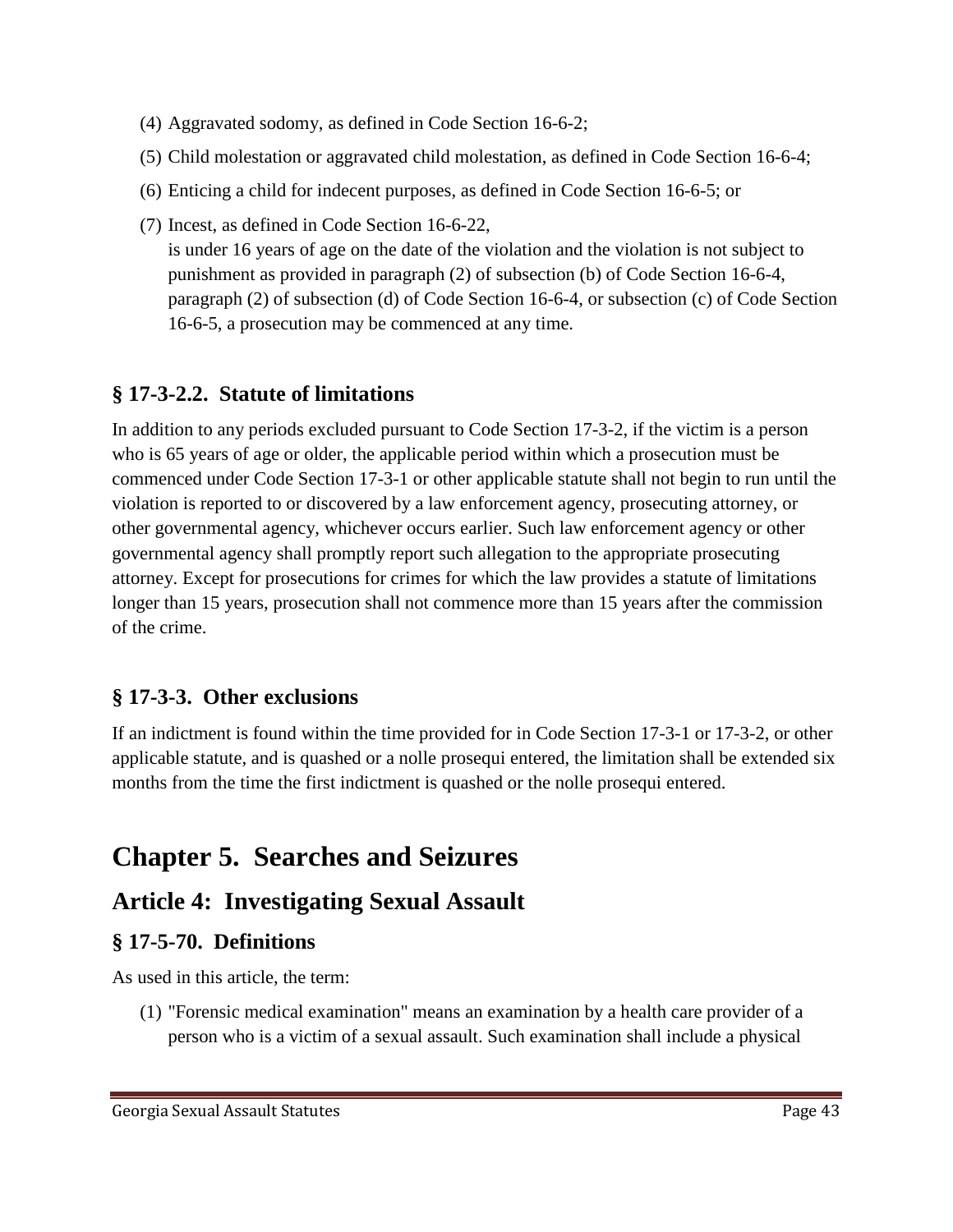examination, documentation of biological and physical findings, and collection of physical evidence from the victim.

- (2) "Investigating law enforcement agency" means the law enforcement agency responsible for the investigation of the alleged sexual assault.
- (3) "Sexual assault" means rape, sodomy, aggravated sodomy, statutory rape, child molestation, aggravated child molestation, sexual assault against a person in custody, sexual assault against a person detained in a hospital or other institution, sexual assault by a practitioner of psychotherapy against a patient, incest, bestiality, sexual battery, and aggravated sexual battery as those terms and offenses are set forth and defined in Chapter 6 of Title 16.

### **§ 17-5-71. Preservation of evidence**

- (a) Except as otherwise provided in subsection (b) of this Code section or Code Section 17-5-55 or 17-5-56, on or after May 12, 2008, the investigating law enforcement agency shall maintain any physical evidence collected as a result of an alleged sexual assault that contains biological material, including, but not limited to, stains, fluids, or hair samples that relate to the identity of the perpetrator of an alleged sexual assault, for ten years after the report of the alleged sexual assault.
- (b) If the victim does not cooperate with law enforcement in the investigation or prosecution of an alleged sexual assault, the investigating law enforcement agency shall maintain any physical evidence collected as a result of such alleged sexual assault that contains biological material, including, but not limited to, stains, fluids, or hair samples that relate to the identity of the perpetrator of the alleged sexual assault, for not less than 12 months from the date any such physical evidence is collected.

#### **§ 17-5-72. Right to free forensic medical examination**

A victim shall have the right to have a forensic medical examination regardless of whether the victim participates in the criminal justice system or cooperates with law enforcement in pursuing prosecution of the underlying crime. A victim shall not be required to pay, directly or indirectly, for the cost of a forensic medical examination. The cost of a forensic medical examination shall be paid for by the Georgia Crime Victims Emergency Fund, as provided for in Chapter 15 of this title.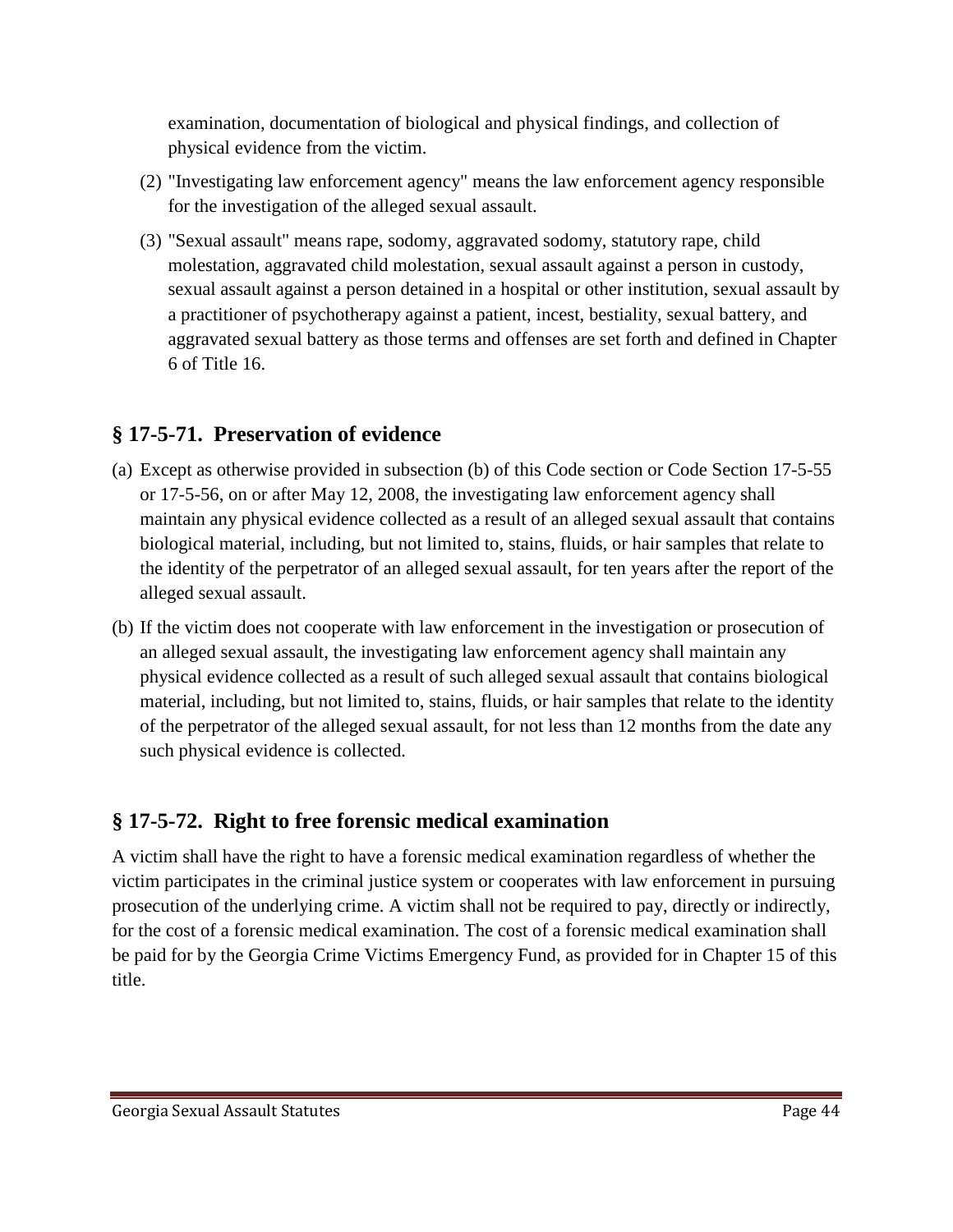#### **§ 17-5-73. Victim's right to refuse request for polygraph examinations or other truth-telling devices**

No prosecuting attorney, investigating law enforcement agency, or government official shall ask or require any victim of a sexual assault to submit to a polygraph examination or any other truthtelling device as a condition precedent to investigating such alleged crime. The refusal of a victim to submit to a polygraph examination or any other truth-telling device shall not prevent an investigation or prosecution of any sexual assault.

## **Chapter 17. Crime Victims' Bill of Rights**

#### **§ 17-17-1. Declaration of Policy**

The General Assembly hereby finds and declares it to be the policy of this state that victims of crimes should be accorded certain basic rights just as the accused are accorded certain basic rights. These rights include:

- (1) The right to reasonable, accurate, and timely notice of any scheduled court proceedings or any changes to such proceedings;
- (2) The right to reasonable, accurate, and timely notice of the arrest, release, or escape of the accused;
- (3) The right not to be excluded from any scheduled court proceedings, except as provided in this chapter or as otherwise required by law;
- (4) The right to be heard at any scheduled court proceedings involving the release, plea, or sentencing of the accused;
- (5) The right to file a written objection in any parole proceedings involving the accused;
- (6) The right to confer with the prosecuting attorney in any criminal prosecution related to the victim;
- (7) The right to restitution as provided by law;
- (8) The right to proceedings free from unreasonable delay; and
- (9) The right to be treated fairly and with dignity by all criminal justice agencies involved in the case.

#### **§ 17-17-3. Definitions**

As used in this chapter, the term: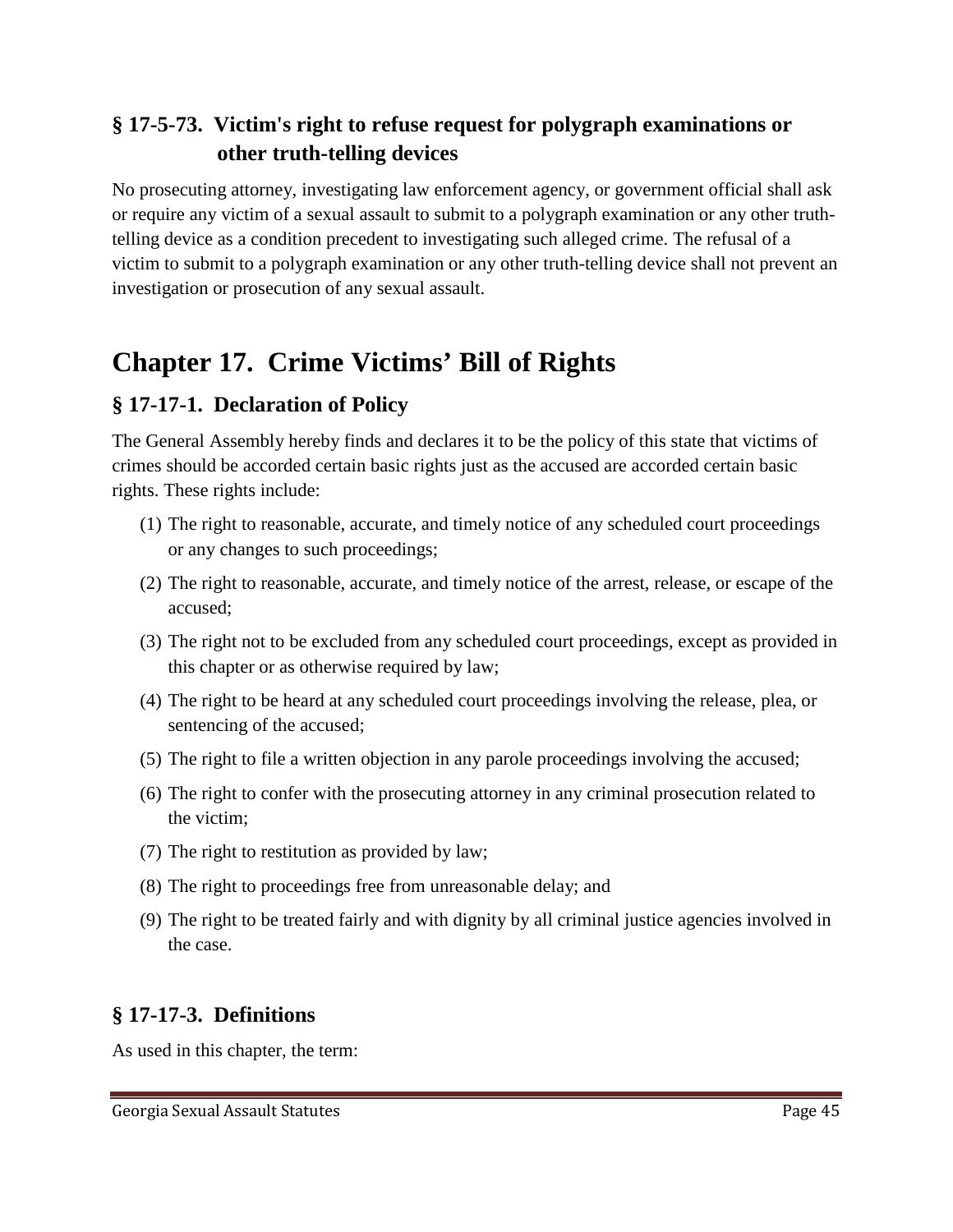- (1) "Accused" means a person suspected of and subject to arrest for, arrested for, or convicted of a crime against a victim.
- (1.1) "Arrest" means an actual custodial restraint of a person or the person's submission to custody and includes the taking of a child into custody.
- (2) "Arresting law enforcement agency" means any law enforcement agency, other than the investigating law enforcement agency, which arrests the accused.
- (3) "Compensation" means awards granted by the Georgia Crime Victims Compensation Board pursuant to Chapter 15 of this title.
- (4) "Crime" means an act committed in this state which constitutes any violation of Chapter 5 of Title 16; Chapter 6 of Title 16; Article 1, 3, or 4 of Chapter 7 of Title 16; Article 1 or 2 of Chapter 8 of Title 16; Chapter 9 of Title 16; Part 3 of Article 3 of Chapter 12 of Title 16; Code Section 40-6-393; Code Section 40-6-393.1; or Code Section 40-6-394.

 (4.1) "Criminal justice agency" means an arresting law enforcement agency, custodial authority, investigating law enforcement agency, prosecuting attorney, or the State Board of Pardons and Paroles.

- (5) "Custodial authority" means a warden, sheriff, jailer, deputy sheriff, police officer, correctional officer, officer or employee of the Department of Corrections or the Department of Juvenile Justice, community supervision officer or employee of the Department of Community Supervision, or any other law enforcement officer having actual custody of the accused.
- (6) "Investigating law enforcement agency" means the law enforcement agency responsible for the investigation of the crime.
- (7) "Notice," "notification," or "notify" means a written notice when time permits or, failing such, a documented effort to reach the victim by telephonic or other means.
- (8) "Person" means an individual.
- (9) "Prompt notice," "prompt notification," or "promptly notify" means notification given to the victim as soon as practically possible so as to provide the victim with a meaningful opportunity to exercise his or her rights pursuant to this chapter.
- (10) "Prosecuting attorney" means the district attorney, the solicitor-general of a state court or the solicitor of any other court, the Attorney General, a county attorney opposing an accused in a habeas corpus proceeding, or the designee of any of these.
- (11) "Victim" means:
	- (A)A person against whom a crime has been perpetrated or has allegedly been perpetrated; or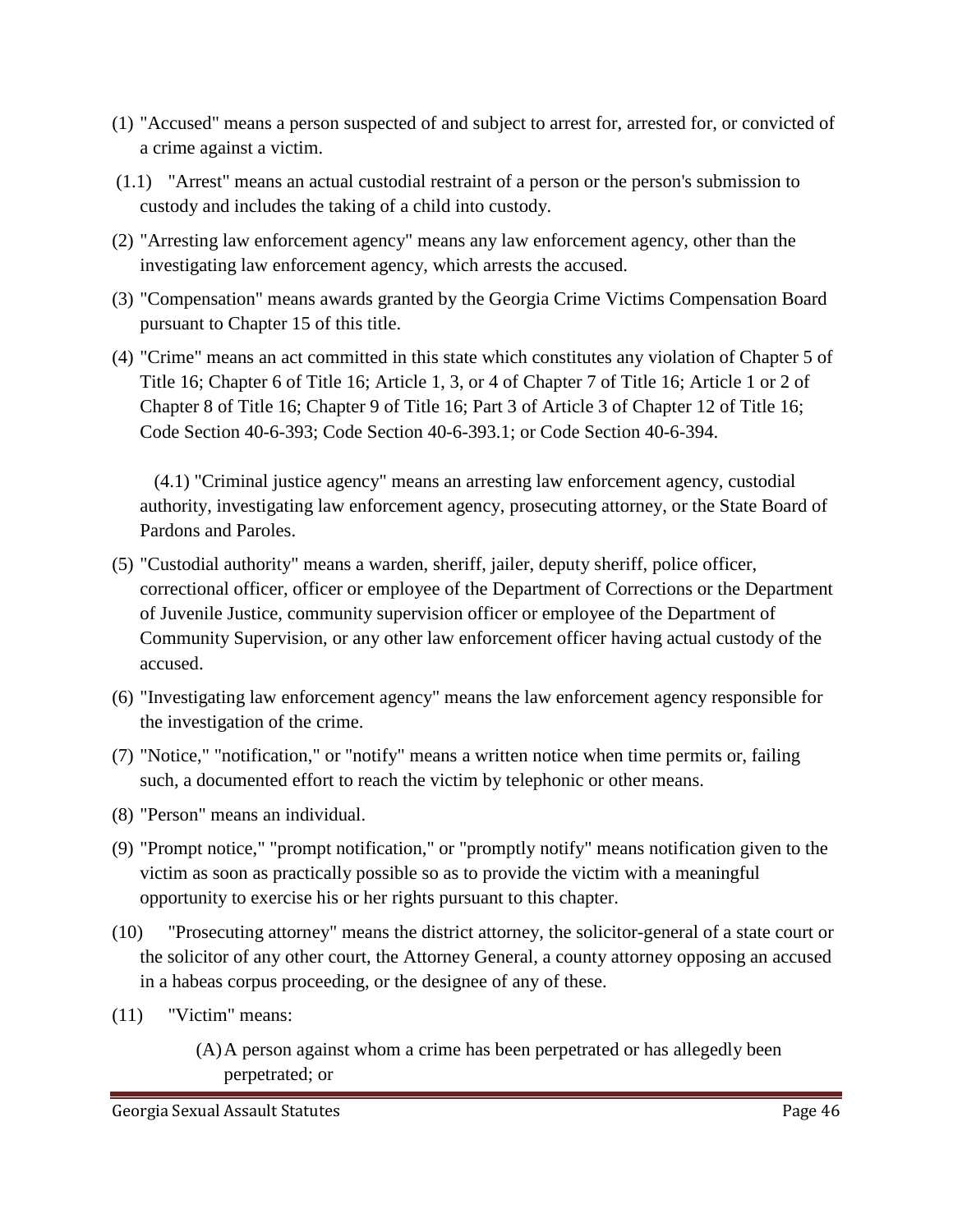- (B) In the event of the death of the crime victim, the following relations if the relation is not either in custody for an offense or the defendant:
	- (i.) The spouse;
	- (ii.) An adult child if division (i) does not apply;
	- (iii.) A parent if divisions (i) and (ii) do not apply;
	- (iv.) A sibling if divisions (i) through (iii) do not apply; or
	- (v.) A grandparent if divisions (i) through (iv) do not apply; or
- (C) A parent, guardian, or custodian of a crime victim who is a minor or a legally incapacitated person except if such parent, guardian, or custodian is in custody for an offense or is the defendant.

## **§ 17-17-4. Designation of family member to act in place of physically disabled victim**

If a victim is physically unable to exercise privileges and rights under this chapter, the victim may designate by written instrument his or her spouse, adult child, parent, sibling, or grandparent to act in place of the victim during the duration of the physical disability. During the physical disability, notices to be provided under this chapter to the victim shall continue to be afforded only to the victim.

## **§ 17-17-5. Notification to victim of accused's arrest, release, judicial proceedings, escape, and violations of electronic release and monitoring program**

- (a) All victims, wherever practicable, shall be entitled to notification of:
	- (1) The accused's arrest;
	- (2) The accused's release from custody;
	- (3) Any judicial proceeding at which the release of the accused will be considered;
	- (4) An escape by the accused and his or her subsequent rearrest; and
	- (5) If the accused is released from custody and the terms or conditions of such release require that the accused participate in an electronic release and monitoring program, the accused's violation of the terms or conditions of the electronic release and monitoring program, provided that an arrest warrant has been issued for the accused and the accused is prohibited from contacting the victim.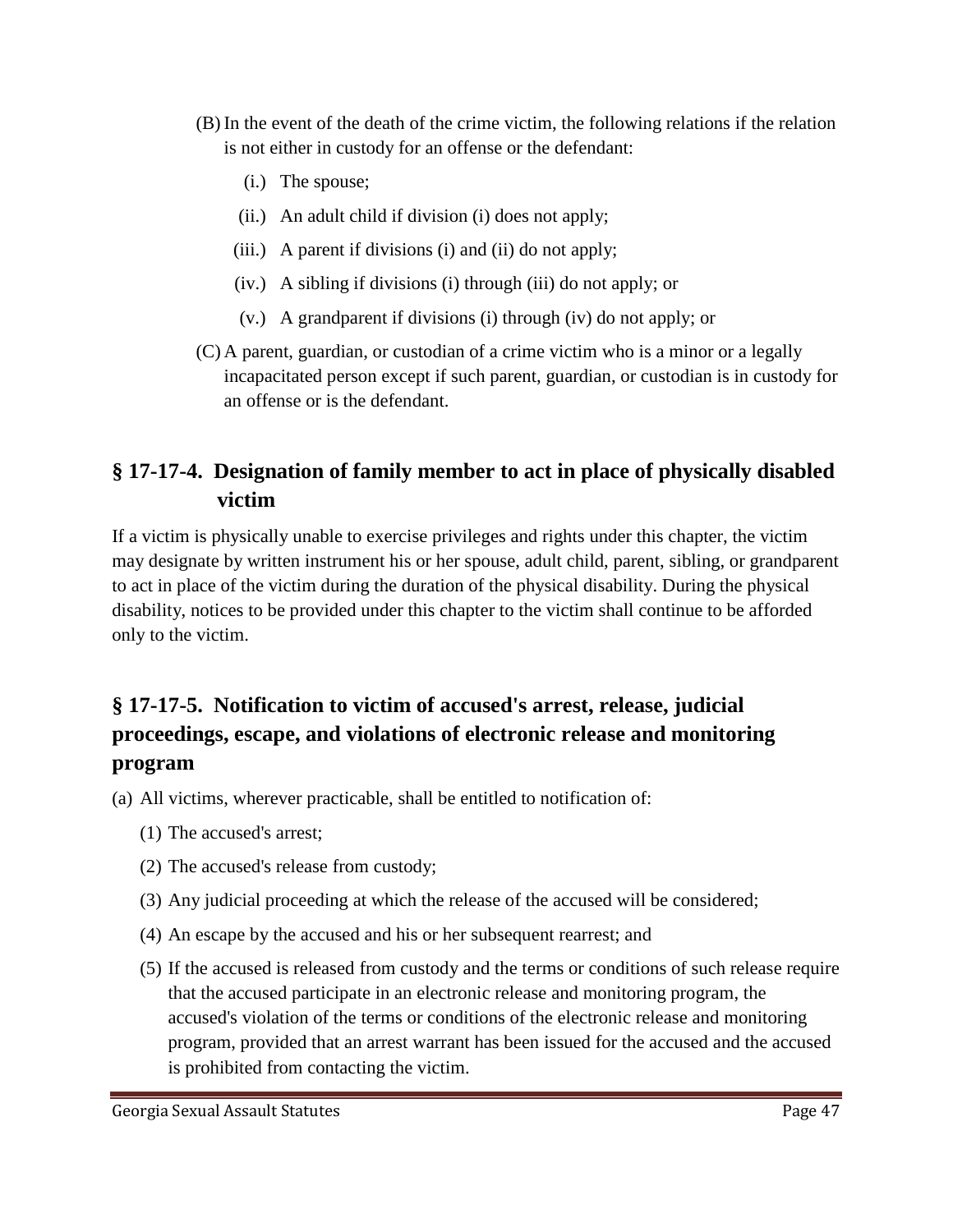- (b) No such notification shall be required unless the victim provides a current address and telephone number to which such notice can be directed.
- (c) The criminal justice agency having knowledge of an event described in subsection (a) of this Code section shall provide notice to the victim of such event. Such agency shall advise the victim of his or her right to notification pursuant to this chapter and of the requirement of the victim's providing a current address and telephone number to which the notification shall be directed. Such victim shall transmit the telephone number described in this subsection to the appropriate criminal justice agency or custodial authority as provided for in this chapter.

#### **§ 17-17-6. Notification to victim of accused's pretrial release and of victims' rights and the availability of victims' compensation and services**

- (a) Upon initial contact with a victim, all law enforcement and court personnel shall make available to the victim the following information written in plain language:
	- (1) The possibility of pretrial release of the accused, the victim's rights and role in the stages of the criminal justice process, and the means by which additional information about these stages can be obtained;
	- (2) The availability of victim compensation and, if the victim has been trafficked for labor or sexual servitude as defined in Code Section 16-5-46, compensation available through the federal government pursuant to 22 U.S.C. Section 7105; and
	- (3) The availability of community based victim service programs.
- (b) The Criminal Justice Coordinating Council is designated as the coordinating entity between various law enforcement agencies, the courts, and social service delivery agencies. The Criminal Justice Coordinating Council shall develop and disseminate written information upon which law enforcement personnel may rely in disseminating the information required by this chapter.

### **§ 17-17-7. Notification to victim of accused's arrest and proceedings where accused's release is considered; victim's right to express opinion in pending proceedings and to file written complaint in event of release**

- (a) Whenever possible, the investigating law enforcement agency shall give to a victim prompt notification as defined in paragraph (9) of Code Section 17-17-3 of the arrest of an accused.
- (b) The arresting law enforcement agency shall promptly notify the investigating law enforcement agency of the accused's arrest.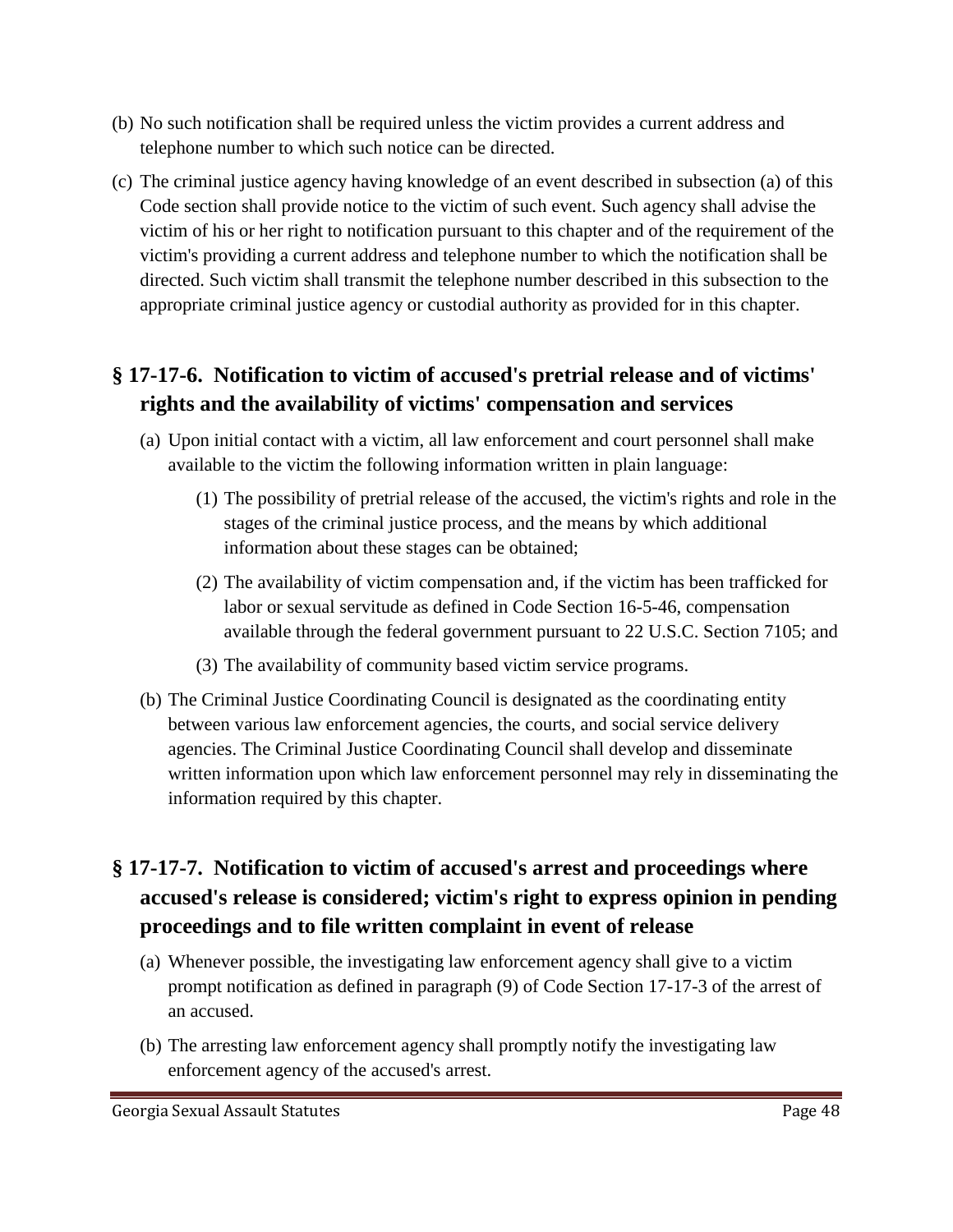- (c) Whenever possible, the prosecuting attorney shall notify the victim prior to any proceeding in which the release of the accused will be considered.
- (d) Whenever possible, the prosecuting attorney shall offer the victim the opportunity to express the victim's opinion on the release of the accused pending judicial proceedings.

(e)

- (1) Whenever possible, the custodial authority shall give prompt notification to a victim of the release of the accused.
- (2) Prompt notification of release from a county or municipal jail is effected by placing a telephone call to the telephone number provided by the victim and giving notice to the victim or any person answering the telephone who appears to be sui juris or by leaving an appropriate message on a telephone answering machine.
- (3) Notification of release from the custody of the state or any county correctional facility shall be in the manner provided by law.
- (f) If the court has granted a pretrial release or supersedeas bond, the victim shall have the right to file a written complaint with the prosecuting attorney asserting acts or threats of physical violence or intimidation by the accused or at the accused's direction against the victim or the victim's immediate family. Based on the victim's written complaint or other evidence, the prosecuting attorney may move the court that the bond or personal recognizance of an accused be revoked.

### **§ 17-17-8. Notification by prosecuting attorney of legal procedures and of victim's rights in relation thereto; victims seeking restitution**

- (a) Upon initial contact with a victim, a prosecuting attorney shall give prompt notification to the victim of the following:
	- (1) The procedural steps in processing a criminal case including the right to restitution;
	- (2) The rights and procedures of victims under this chapter;
	- (3) Suggested procedures if the victim is subjected to threats or intimidation;
	- (4) The names and telephone numbers of contact persons at both the office of the custodial authority and in the prosecuting attorney's office; and
	- (5) The names and telephone numbers of contact persons at the office of the investigating agency where the victim may make application for the return of any of the victim's property that was taken during the course of the investigation, as provided by Code Section 17-5-50.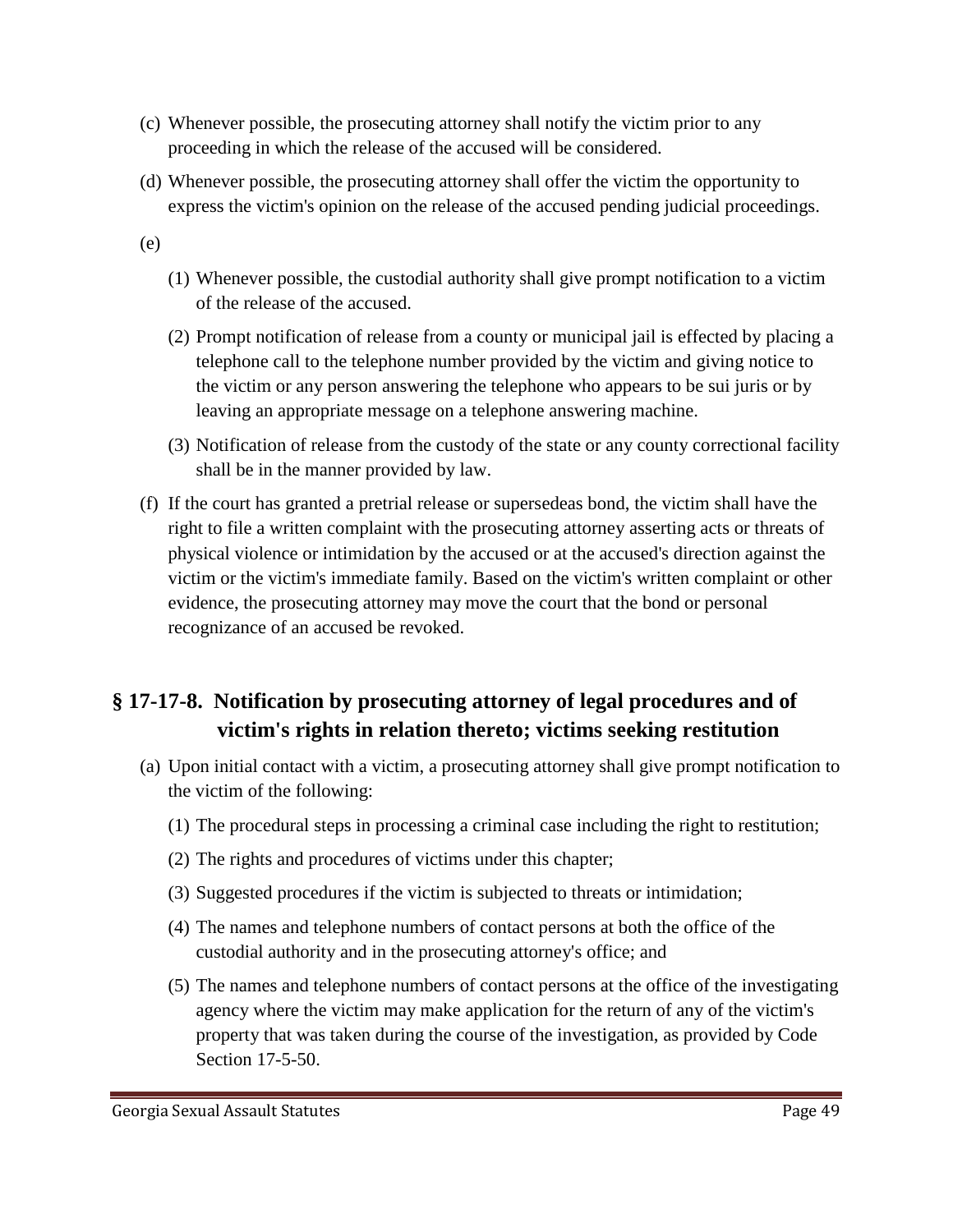- (b) If requested in writing by the victim and to the extent possible, the prosecuting attorney shall give prompt advance notification of any scheduled court proceedings and notice of any changes to that schedule. Court proceedings shall include, but not be limited to, pretrial commitment hearings, arraignment, motion hearings, trial, sentencing, restitution hearings, appellate review, and post-conviction relief. The prosecuting attorney shall notify all victims of the requirement to make such request in writing.
- (c)
	- (1) In the event the victim seeks restitution, the victim shall provide the prosecuting attorney with his or her legal name, address, phone number, social security number, date of birth, and, if the victim has an e-mail address, his or her e-mail address. The victim shall also provide such information, other than a social security number, to the prosecuting attorney for a secondary contact person in the event the victim cannot be reached after reasonable efforts are made to contact such victim. The prosecuting attorney shall advise the victim of any agency that will receive such information and advise the victim that he or she is responsible for updating such information with the prosecuting attorney while the case involving the victim is pending and that he or she should update the agency with such information after a restitution order has been entered.
	- (2) The prosecuting attorney shall transmit the information collected in paragraph (1) of this subsection to the Department of Corrections, Department of Community Supervision, Department of Juvenile Justice, or the State Board of Pardons and Paroles, as applicable, if an order of restitution is entered.
	- (3) The information collected pursuant to paragraph (1) of this subsection shall be treated as confidential and shall not be disclosed to any person outside of the disclosure provided by this subsection; such information shall not be subject to Article 4 of Chapter 18 of Title 50, relating to open records, or subject to subpoena, discovery, or introduction into evidence in any civil or criminal proceeding.

### **§ 17-17-8.1. Procedures for a victim to be interviewed by an accused or accused's attorney or agent; duties and conditions**

- (a) A victim shall have the right to refuse to submit to an interview by the accused, the accused's attorney, or an agent of the accused. It shall be the duty of the prosecuting attorney to advise a victim that he or she has the right to agree to such an interview or to refuse such an interview.
- (b) If a victim agrees to be interviewed, such victim may set conditions for such interview as he or she desires. Conditions may include, but shall not be limited to, the time, date, and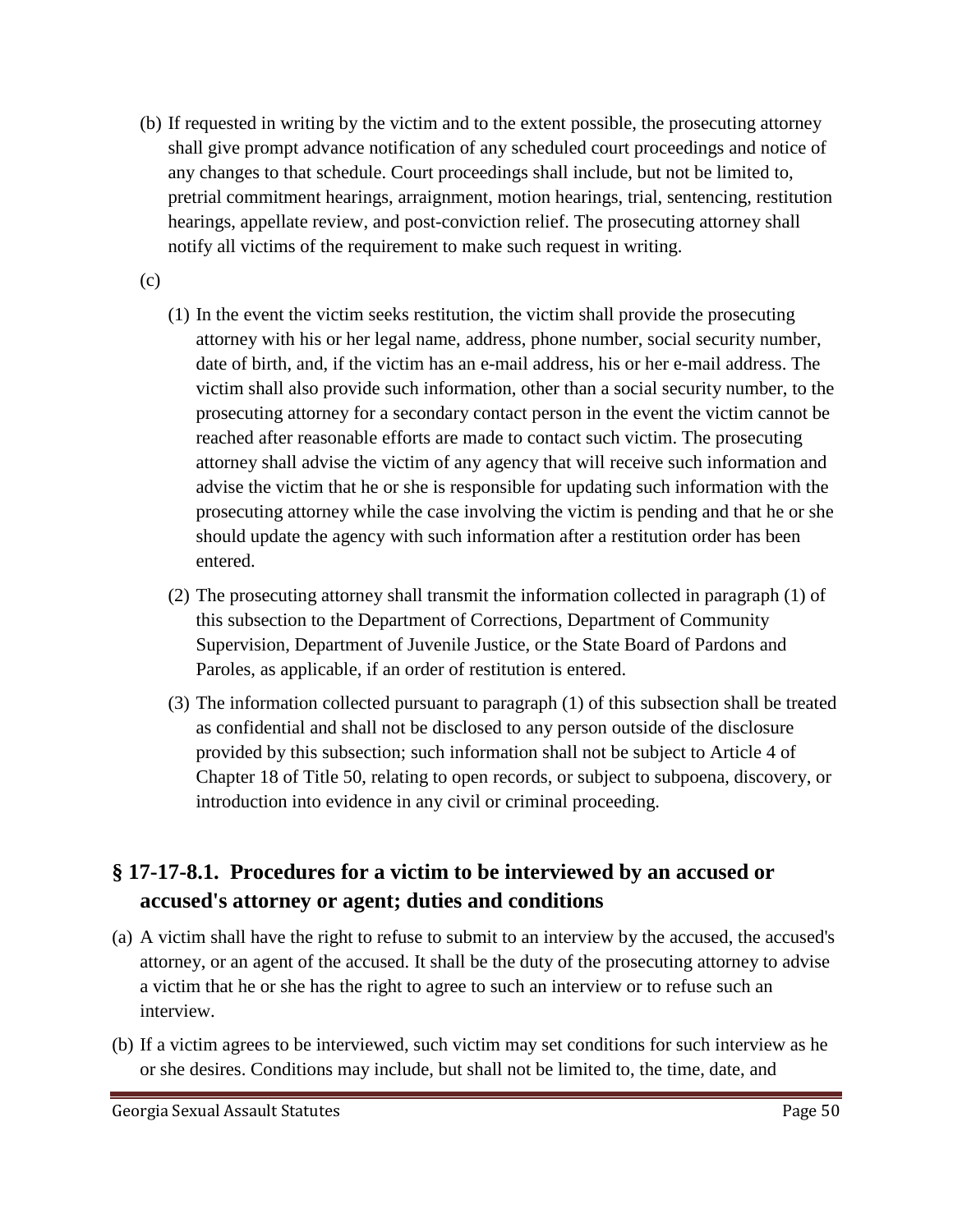location of the interview, what other persons may be present during the interview, any security arrangements for the interview, and whether or not the interview may be recorded. If requested by a victim, the prosecuting attorney or his or her agent may attend the interview. A victim has the right to terminate the interview at any time or to refuse to answer any question during the interview.

- (c) The accused, the accused's attorney, and any agent of the accused shall not contact a victim in an unreasonable manner; and if a victim has clearly expressed to any such party a desire not to be contacted, no contact shall be made. When making any permissible contact with the victim, the accused's attorney or an agent of the accused shall make a clear statement that he or she is contacting the victim on behalf of the accused.
- (d) For the purposes of this Code section, a peace officer shall not be considered a victim if the act that would have made the officer a victim occurs while the peace officer is acting within the scope of the officer's official duties.
- (e) Except as provided in this Code section, the prosecuting attorney shall not take any action to deny an accused's attorney access to a victim for the purpose of interviewing such victim.

### **§ 17-17-9. Exclusion of testifying victim from criminal proceedings; separate victims' waiting areas**

- (a) A victim has the right to be present at all criminal proceedings in which the accused has the right to be present. A victim or member of the immediate family of a victim shall not be excluded from any portion of any hearing, trial, or proceeding pertaining to the offense based solely on the fact that such person is subpoenaed to testify unless it is established that such victim or family member is a material and necessary witness to such hearing, trial, or proceeding and the court finds that there is a substantial probability that such person's presence would impair the conduct of a fair trial. The provisions of this Code section shall not be construed as impairing the authority of a judge to remove a person from a trial or hearing or any portion thereof for the same causes and in the same manner as the rules of court or law provides for the exclusion or removal of the accused. A motion to exclude a victim or family members from the courtroom for any reason other than misconduct shall be made and determined prior to jeopardy attaching.
- (b) A victim of a criminal offense who has been or may be subpoenaed to testify at such hearing or trial shall be exempt from the provisions of Code Section 24-6-615 requiring sequestration; provided, however, that the court shall require that the victim be scheduled to testify as early as practical in the proceedings.
- (c) If the victim is excluded from the courtroom, the victim shall have the right to wait in an area separate from the accused, from the family and friends of the accused, and from witnesses for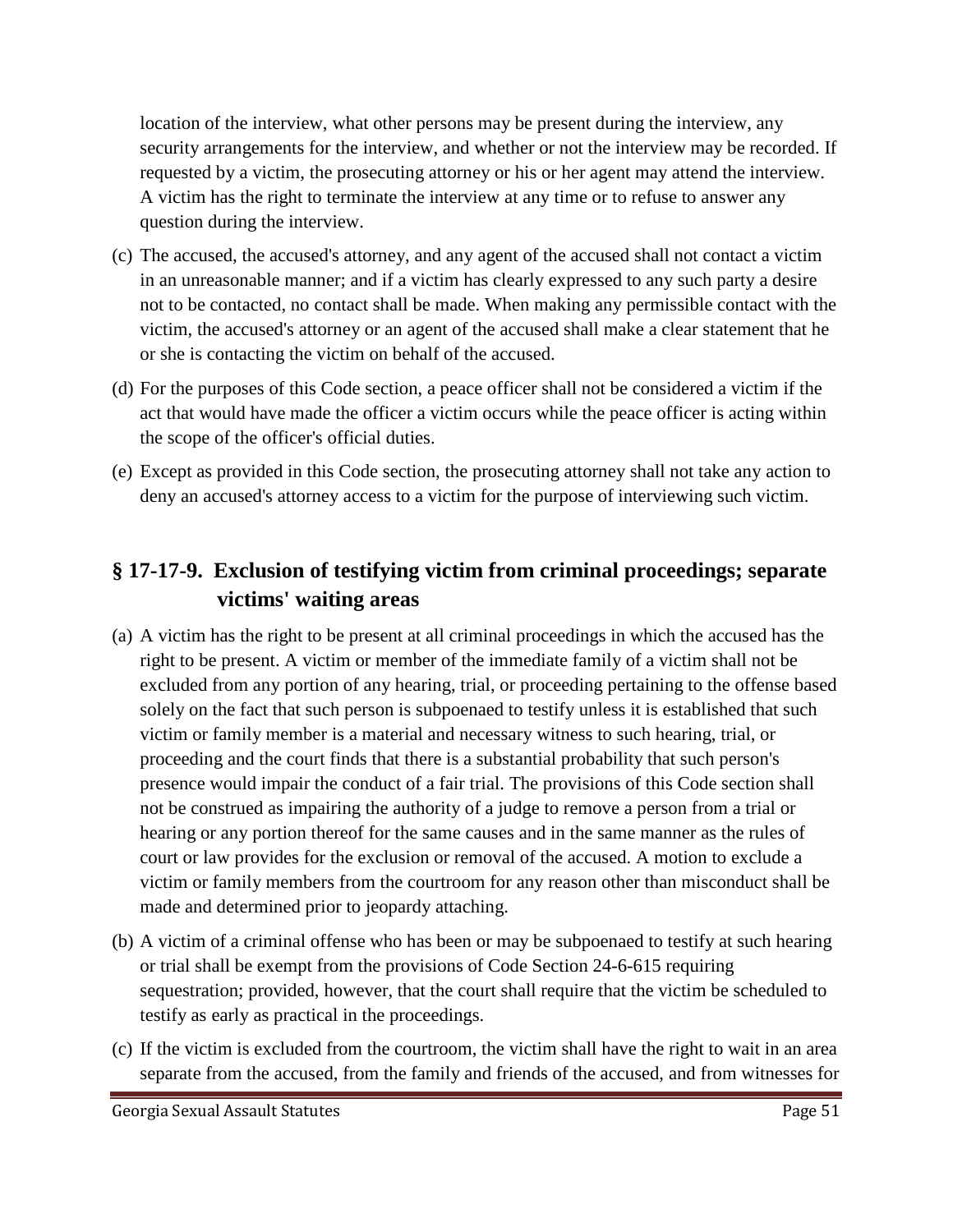the accused during any judicial proceeding involving the accused, provided that such separate area is available and its use in such a manner practical. If such a separate area is not available or practical, the court, upon request of the victim made through the prosecuting attorney, shall attempt to minimize the victim's contact with the accused, the accused's relatives and friends, and witnesses for the accused during any such judicial proceeding.

### **§ 17-17-9.1. Protection of communications between victim assistance personnel and victims -- Privilege**

Communications between a victim, other than a peace officer, and victim assistance personnel appointed by a prosecuting attorney and any notes, memoranda, or other records made by such victim assistance personnel of such communication shall be considered attorney work product of the prosecuting attorney and not subject to disclosure except where such disclosure is required by law. Such work product shall be subject to other exceptions that apply to attorney work product generally.

### **§ 17-17-10. Requirement by court that defense counsel not disclose victim information to accused**

As a condition of permitting a response to an inquiry as to the victim's current address, telephone number, or place of employment, the court may require counsel or any other officer of the court, including but not limited to counsel for the defendant, not to transmit or permit transmission to the defendant of the victim's current address, telephone number, or place of employment by the counsel or officer of the court or any employee, agent, or other representative of the counsel or officer of the court.

#### **§ 17-17-11. Right of victim to express opinion on disposition of accused's case**

The prosecuting attorney shall offer the victim the opportunity to express the victim's opinion on the disposition of an accused's case, including the views of the victim regarding:

- (1) Plea or sentence negotiations; and
- (2) Participation in pretrial or post-conviction diversion programs.

This provision shall not limit any other right created pursuant to state law.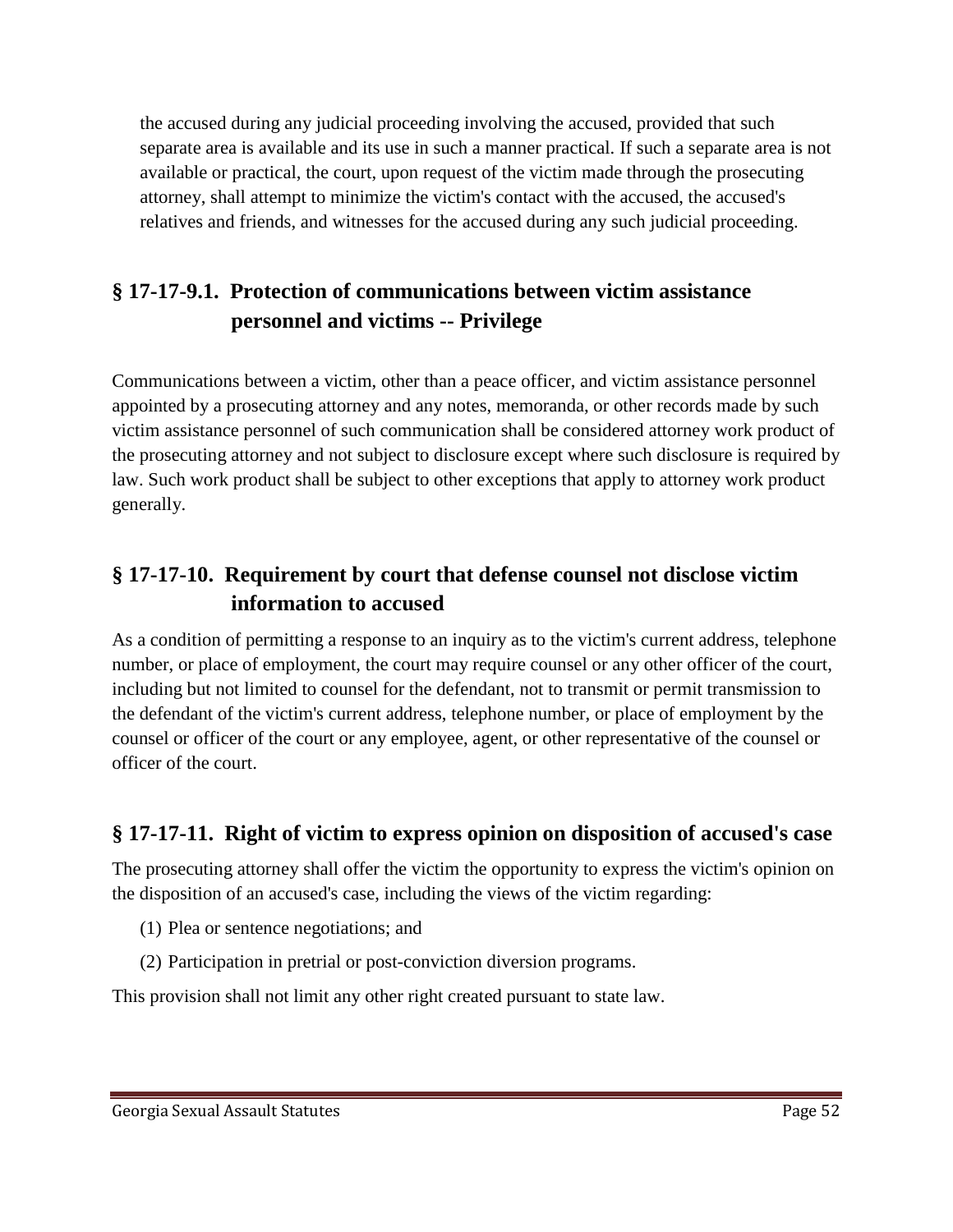## **§ 17-17-12. Notification to victim of accused's motion for new trial or appeal, release on bail or recognizance, appellate proceedings, and outcome of appeal; notifications regarding death penalty cases; victim's rights retained at new trial or on appeal**

- (a) Upon the written request of the victim, the prosecuting attorney shall notify the victim of the following:
	- (1) That the accused has filed a motion for new trial, an appeal of his or her conviction, or an extraordinary motion for new trial;
	- (2) Whether the accused has been released on bail or other recognizance pending the disposition of the motion or appeal;
	- (3) The time and place of any appellate court proceedings relating to the motion or appeal and any changes in the time or place of those proceedings; and
	- (4) The result of the motion or appeal.
- (b) The Attorney General shall notify the prosecuting attorney of the filing of collateral attacks on convictions of this state which are being defended by the Attorney General.
- (b.1) In cases in which the accused is convicted of a capital offense and receives the death penalty, the Attorney General shall:
	- (1) Notify the prosecuting attorney and upon the written request of the victim notify the victim of the filing and disposition of all collateral attacks on such conviction which are being defended by the Attorney General, including, but not limited to, petitions for a writ of habeas corpus, and the time and place of any such proceedings and any changes in the time or place of those proceedings; and
	- (2) Provide the prosecuting attorney and upon the written request of the victim provide the victim with a report on the status of all pending appeals, collateral attacks, and other litigation concerning such conviction which is being defended by the Attorney General at least every six months until the accused dies or the sentence or conviction is overturned or commuted or otherwise reduced to a sentence other than the death penalty.
- (c) In the event the accused is granted a new trial or the conviction is reversed or remanded and the case is returned to the trial court for further proceedings, the victim shall be entitled to request the rights and privileges provided by this chapter.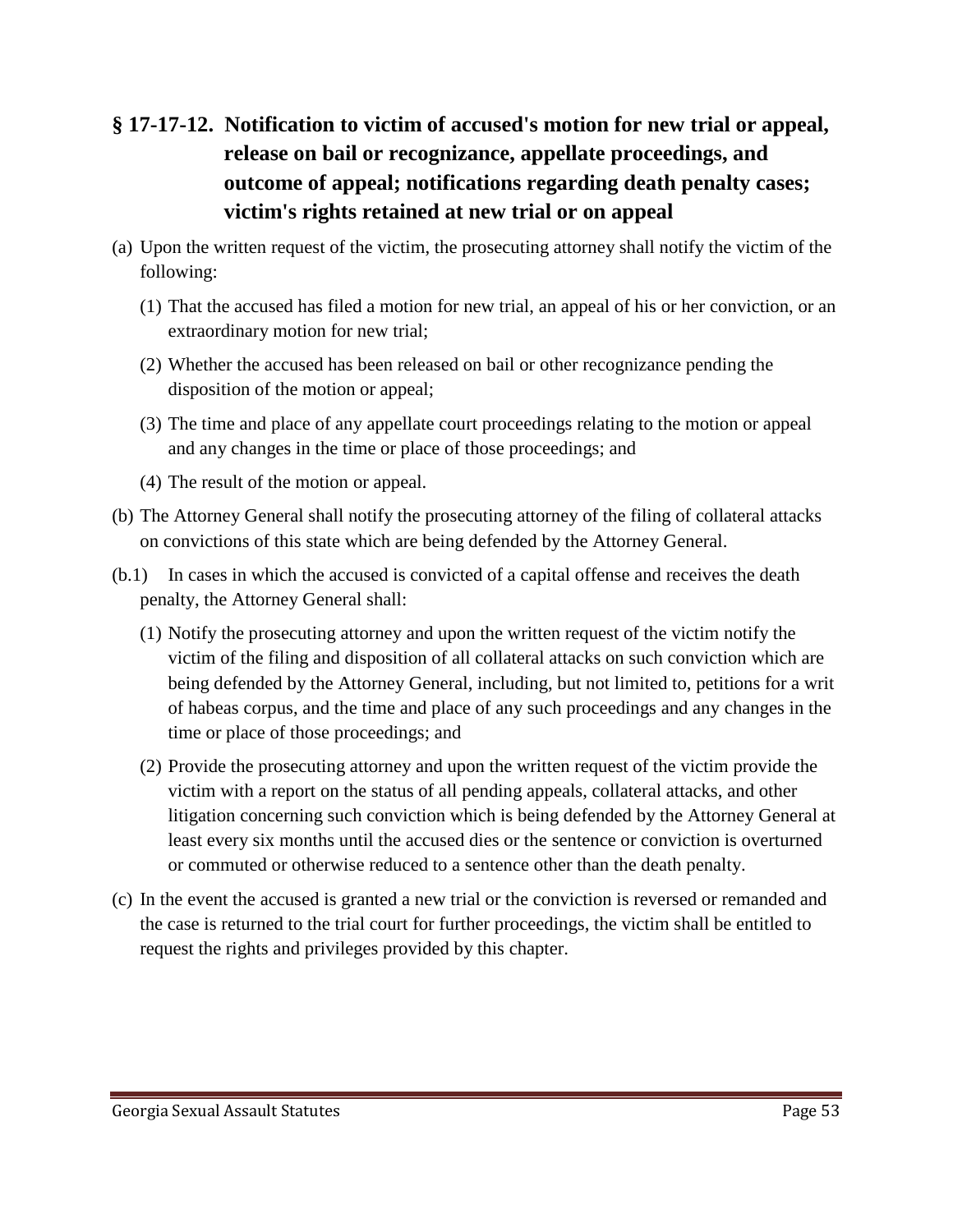#### **§ 17-17-12.1. Requests to prevent an accused from sending any form of written, text, or electronic communication to the victim's family, or the victim**

- (a) As used in this Code section, the term "mail" means any form of written communication, including, but not limited to, letters, cards, postcards, packages, parcels, and e-mail as defined by Code Section 16-9-100, text messaging, and any other form of electronic communication which is knowingly intended to be delivered to or received by a victim, any member of the victim's family, or any member of the victim's household.
- (b)
- (1) A victim shall have the right to request not to receive mail from an inmate who was convicted of committing a criminal offense against such victim or was adjudicated by the juvenile court of having committed a delinquent act or designed felony against such victim.
- (2) A victim's right to request not to receive mail from such inmate shall extend to any member of such victim's family or any member of such victim's household during the term of the sentence imposed or dispositional order for such offense.
- (3) As soon as practical following a conviction or adjudication, a victim shall be provided with the instructions for requesting that inmate mail be blocked as provided in subsection (c) of this Code section. If the conviction is from a state or superior court, it shall be the duty of the prosecuting attorney to provide a victim with such instructions. If the adjudication is from the juvenile court, such instructions shall be provided by the juvenile court.
- (c) The Department of Corrections and the Department of Juvenile Justice shall develop and provide to the prosecuting attorneys and juvenile courts, respectively, the procedures a victim shall follow in order to block inmate mail. Such procedures may include secure electronic means provided that an alternate, nonelectronic procedure is available for victims without access to a computer. Such departments shall also develop and implement appropriate administrative sanctions which shall be imposed against an inmate violating the provisions of this Code section.
- (d) If a victim submits a request to block inmate mail, the Department of Corrections, in the case of an adult, or the Department of Juvenile Justice, in the case of a juvenile, shall:
	- (1) Notify any other custodial authority having actual custody of the inmate of the names and addresses of such victim and the family or household members denoted by such victim;
	- (2) Notify the inmate of the request to have mail blocked and advise the inmate that sending mail directly or through any third party to such victim or the family or household members denoted by such victim is prohibited and will result in appropriate sanctions and review of all outgoing mail; and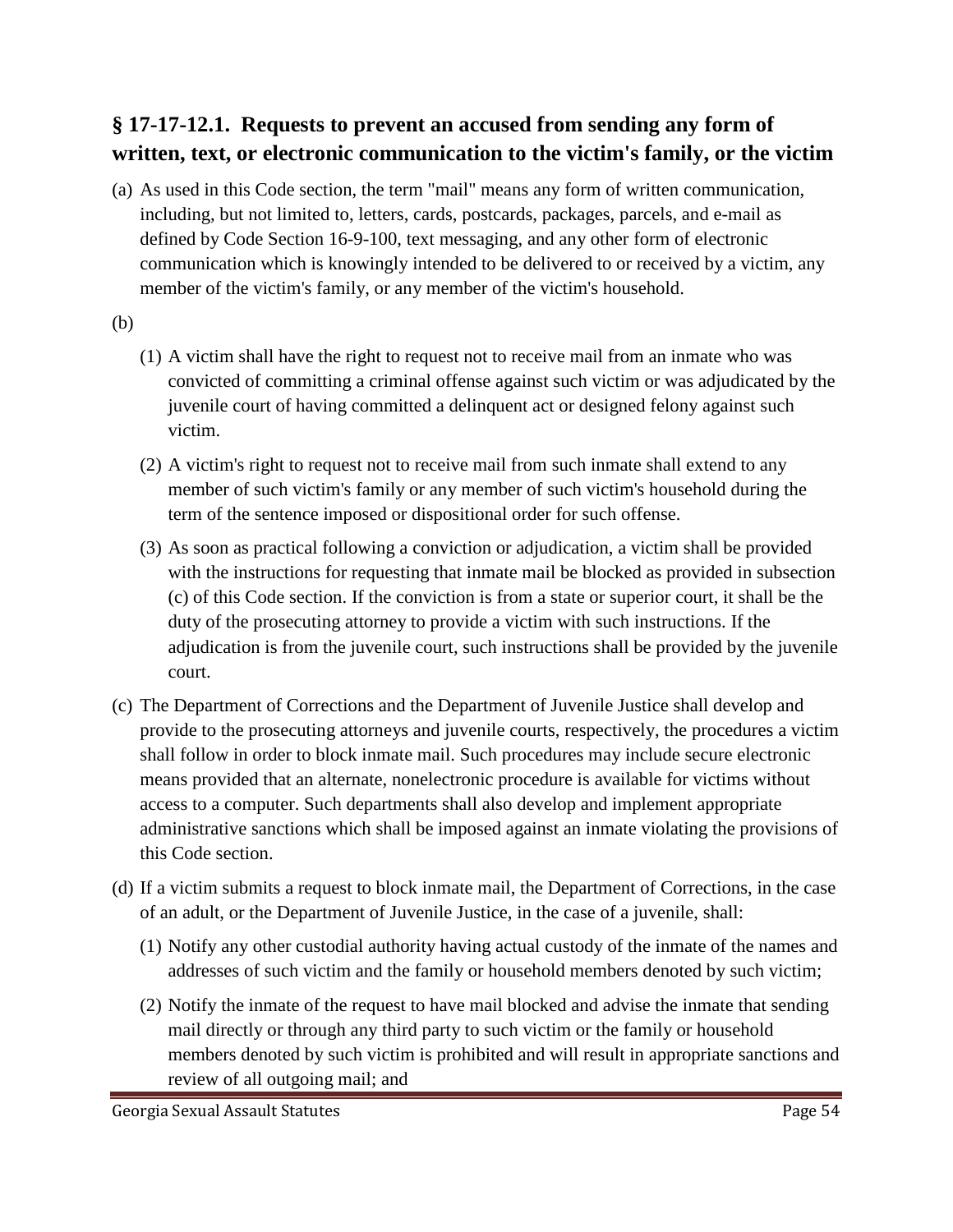- (3) Institute such procedures to ensure that the inmate cannot send mail directly or through any third party to such victim or the family or household members denoted by such victim.
- (e) Any custodial authority having actual custody of an inmate with mail restrictions shall not knowingly forward mail addressed to any person who requests not to receive mail pursuant to this Code section.
- (f) The imposition of sanctions by a custodial authority pursuant to this Code section shall not preclude the imposition of any other remedies provided by law, nor shall such sanctions bar prosecution of the inmate for any criminal offense which may have been committed in sending such mail.
- (g) Notwithstanding the provisions of Article 4 of Chapter 18 of Title 50, information concerning the names and addresses of a victim, and the family or household members denoted by such victim, who requests that inmate mail be blocked shall not be open to inspection by or made available to the public and shall not be subject to discovery in any civil or criminal case or administrative proceeding unless the court, after notice and a hearing, makes a finding of fact that such information is material and relevant to the case and that such information is not available from any other source.

## **§ 17-17-13. Notification to victim of impending parole, release for period exceeding 60 days, or pardon; notice of hearing on request to commute death sentence**

The State Board of Pardons and Paroles shall give 20 days' advance notification to a victim whenever it considers making a final decision to grant parole, release a defendant for a period exceeding 60 days, or grant a pardon; and the board shall provide the victim with an opportunity to file a written objection to such action. Within 72 hours of receiving a request to commute a death sentence, the State Board of Pardons and Paroles shall provide notification to a victim of the date set for hearing such request and provide such victim an opportunity to file a written response to such request. No notification to the victim need be given unless the victim has expressed a desire for such notification and has provided the State Board of Pardons and Paroles with a current mailing or e-mail address and telephone number. Failure of the victim to inform the board of a change of address or telephone number shall not void a decision of the board.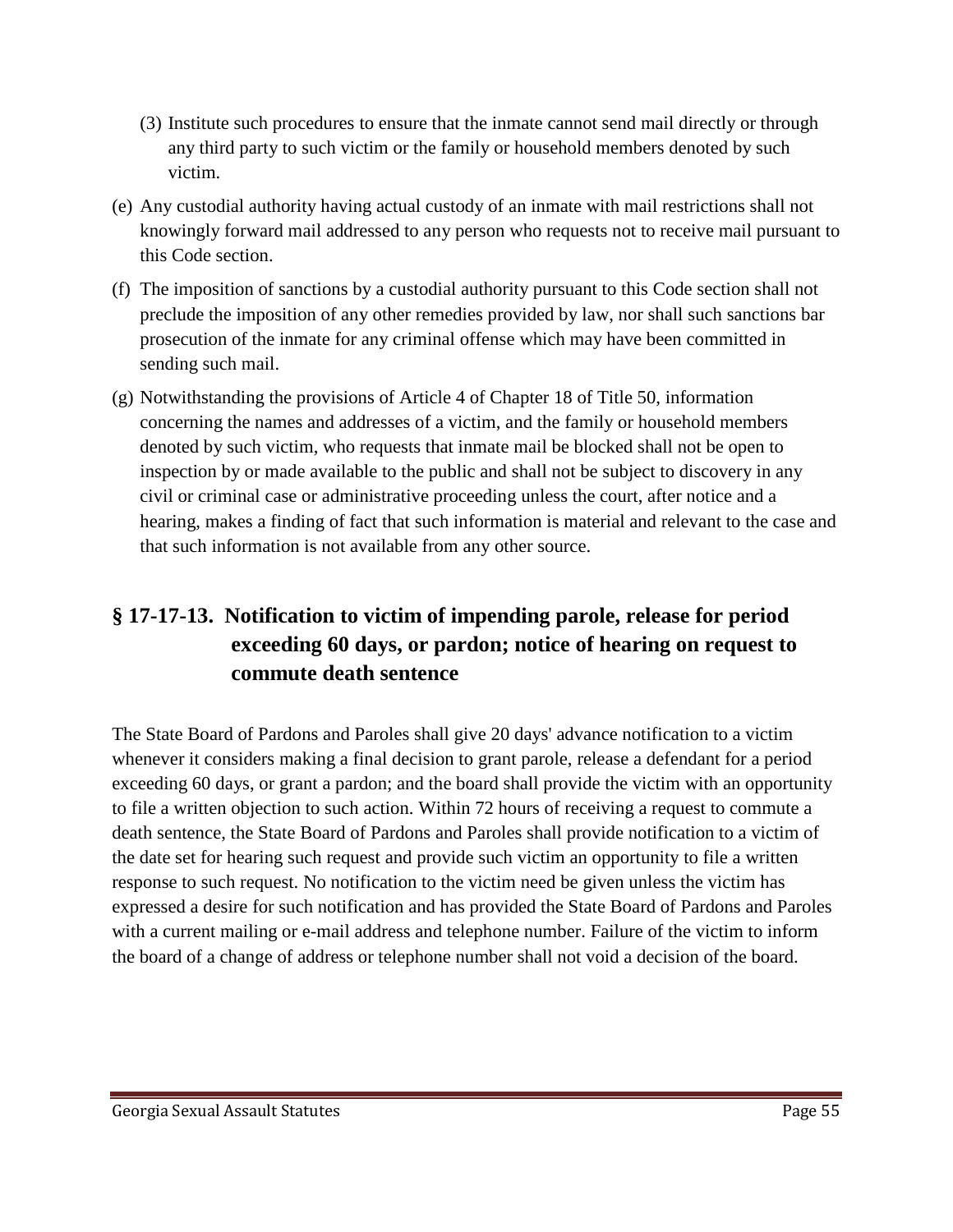### **§ 17-17-14. Victim required to provide current address and phone number to notifying parties**

- (a) It is the right and responsibility of the victim who desires notification under this chapter or under any other notification statute to keep the following informed of the victim's current address and phone number:
	- (1) The investigating law enforcement agency;
	- (2) The prosecuting attorney, until final disposition or completion of the appellate and postconviction process, whichever occurs later;
	- (3) As directed by the prosecuting attorney, the sheriff if the accused is in the sheriff's custody for pretrial, trial, or post-conviction proceedings; the Department of Corrections if the accused is in the custody of the state; or any county correctional facility if the defendant is sentenced to serve time in a facility which is not a state facility;
	- (4) The Department of Community Supervision; and
	- (5) The State Board of Pardons and Paroles.
- (b) Current addresses and telephone numbers of victims and their names provided for the purposes of notification pursuant to this chapter or any other notification statute shall be confidential and used solely for the purposes of this chapter and shall not be subject to disclosure under Article 4 of Chapter 18 of Title 50, relating to inspection of public records.

## **§ 17-17-15. Failure to provide notice not rendering responsible person liable or comprising basis for error; chapter not conferring standing; existing rights not affected; waiver of rights by victim**

- (a) Failure to provide or to timely provide any of the information or notifications required by this chapter shall not subject the person responsible for such notification or that person's employer to any liability for damages.
- (b) Failure to provide a victim with any of the rights required by law shall not give an accused a basis for error in either an appellate action or a post-conviction writ of habeas corpus.
- (c) This chapter does not confer upon a victim any standing to participate as a party in a criminal proceeding or to contest the disposition of any charge.
- (d) The enumeration of these rights shall not be construed to deny or diminish other notification rights granted by state law.
- (e) The victim may waive any of the information or notification or other rights provided for by this chapter.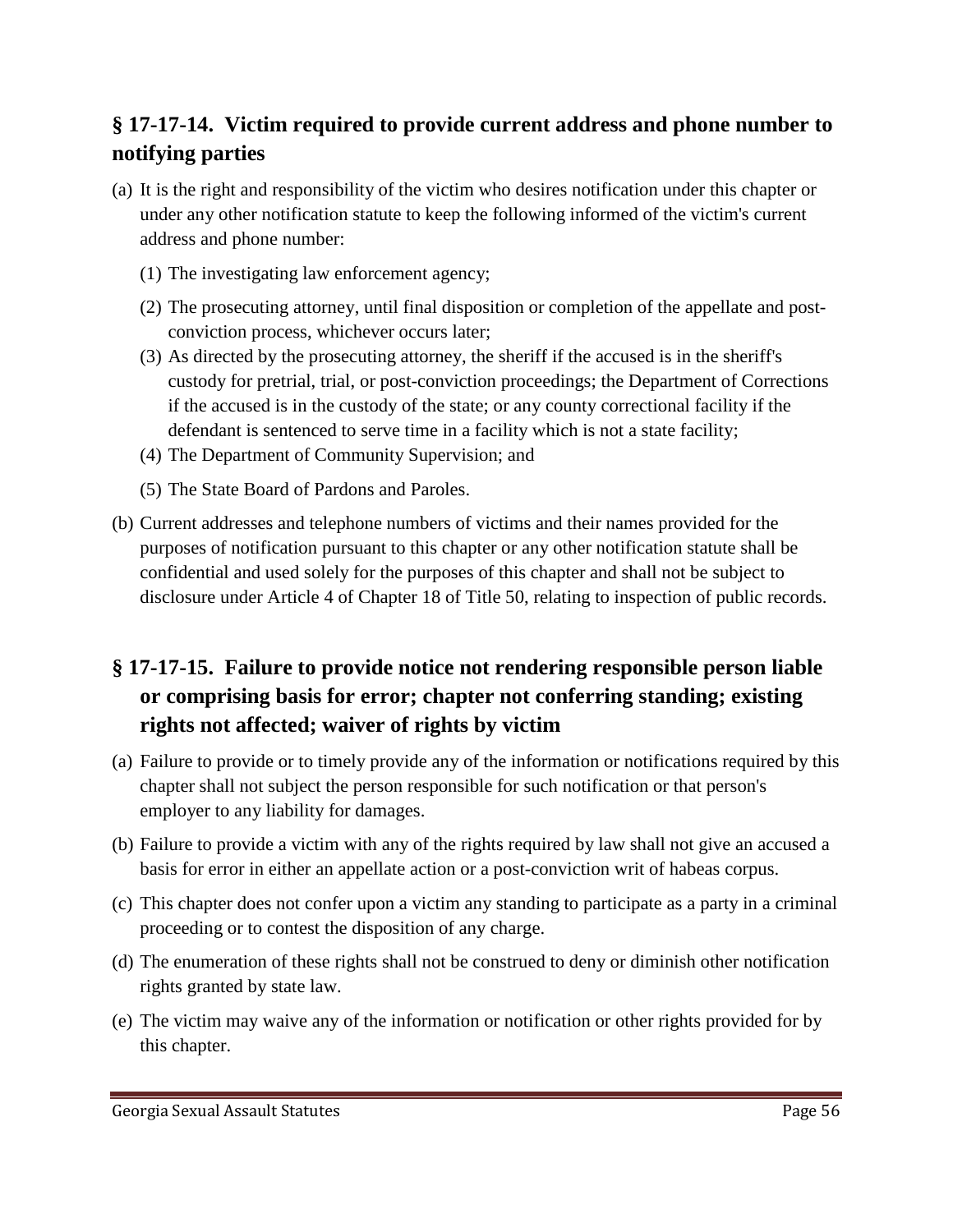#### **§ 17-17-16. Temporary restraining and protective orders**

- (a) As used in this Code section, the term:
	- (1) "Course of conduct" spans a series of acts over a period of time, however short, indicating a continuity of purpose.
	- (2) "Harassment" means a course of conduct directed at a specific person that causes substantial emotional distress in such person.

#### (b)

(1) A superior court, upon application of a prosecuting attorney, shall issue a temporary restraining order prohibiting harassment of a victim or witness in a criminal case if the court finds from specific facts shown by affidavit or by verified complaint that there are reasonable grounds to believe that harassment of an identified victim or witness in a criminal case exists or that such order is necessary to prevent and restrain an offense under Code Section 16-10-32 or 16-10-93.

(2)

- (A)A temporary restraining order may be issued under this Code section without written or oral notice to the adverse party or such party's attorney in a civil action under this Code section if the court finds, upon written certification of facts by the prosecuting attorney, that such notice should not be required and that there is a reasonable probability that the state will prevail on the merits.
- (B) A temporary restraining order issued without notice under this Code section shall be endorsed with the date and hour of issuance and be filed forthwith in the office of the clerk of the court issuing the order.
- (C) A temporary restraining order issued under this Code section shall expire at such time, not to exceed ten days from issuance, as the court directs. The court, for good cause shown before expiration of such order, may extend the expiration date of the order for up to ten days or for such longer period agreed to by the adverse party.
- (D)When a temporary restraining order is issued without notice, the motion for a protective order shall be set down for hearing at the earliest possible time and takes precedence over all matters except older matters of the same character; and at the hearing, if the prosecuting attorney does not proceed with the application for a protective order, the court shall dissolve the temporary restraining order.
- (E) If on two days' notice to the prosecuting attorney or on such shorter notice as the court may prescribe, the adverse party appears and moves to dissolve or modify the temporary restraining order, the court shall proceed to hear and determine such motion as expeditiously as the ends of justice require.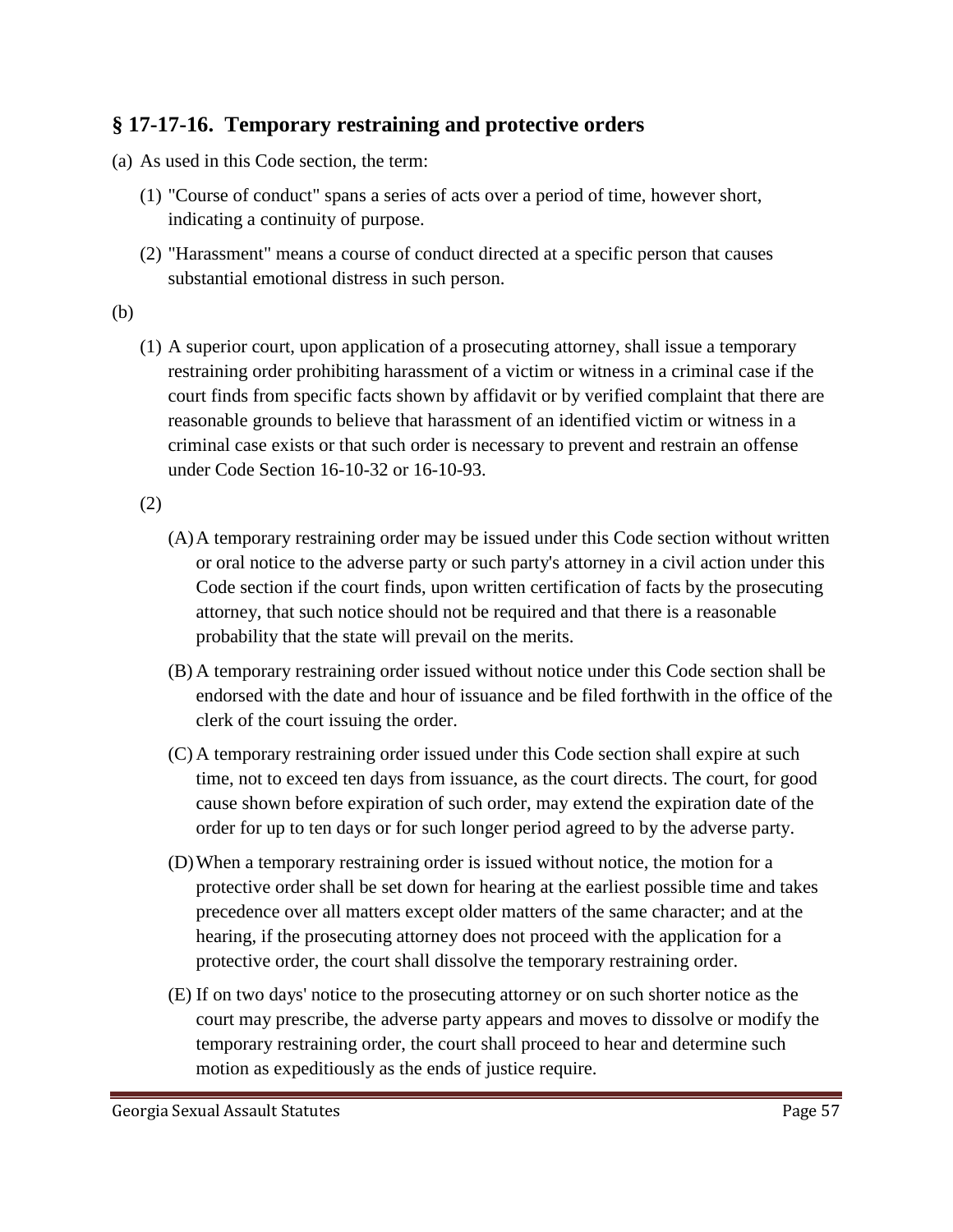(F) A temporary restraining order shall set forth the reasons for the issuance of such order, be specific in terms, and describe in reasonable detail and not by reference to the complaint or other document the act or acts being restrained.

#### (c)

- (1) A superior court, upon motion of the prosecuting attorney, shall issue a protective order prohibiting harassment of a victim or witness in a criminal case if the court, after a hearing, finds by a preponderance of the evidence that harassment of an identified victim or witness in a criminal case exists or that such order is necessary to prevent and restrain an offense under Code Section 16-10-32 or 16-10-93.
- (2) At the hearing referred to in paragraph (1) of this subsection, any adverse party named in the complaint shall have the right to present evidence and cross-examine witnesses.
- (3) A protective order shall set forth the reasons for the issuance of such order, be specific in terms, and describe in reasonable detail and not by reference to the complaint or other document the act or acts being restrained.
- (4) The court shall set the duration of effect of the protective order for such period as the court determines necessary to prevent harassment of the victim or witness but in no case for a period in excess of three years from the date of such order's issuance. The prosecuting attorney may, at any time within 90 days before the expiration of such order, apply for a new protective order under this Code section.
- (d) Article 5 of Chapter 11 of Title 9, relating to depositions and discovery, shall not apply to actions brought pursuant to this Code section.

# **Chapter 18. Written Statements Of Information To Victims Of Rape Or Forcible Sodomy**

## **§ 17-18-1. Duty of certain officials to offer written statement of information to victims of rape or forcible sodomy**

When any employee of the Department of Human Services, Department of Community Health, Department of Public Health, Department of Behavioral Health and Developmental Disabilities, a law enforcement agency, or a court has reason to believe that he or she in the course of official duties is speaking to an adult who is or has been a victim of a violation of Code Section 16-6-1, relating to rape, or Code Section 16-6-2, relating to aggravated sodomy, such employee shall offer or provide such adult a written statement of information for victims of rape or aggravated sodomy. Such written statement shall, at a minimum, include the information set out in Code Section 17-18-2 and may include additional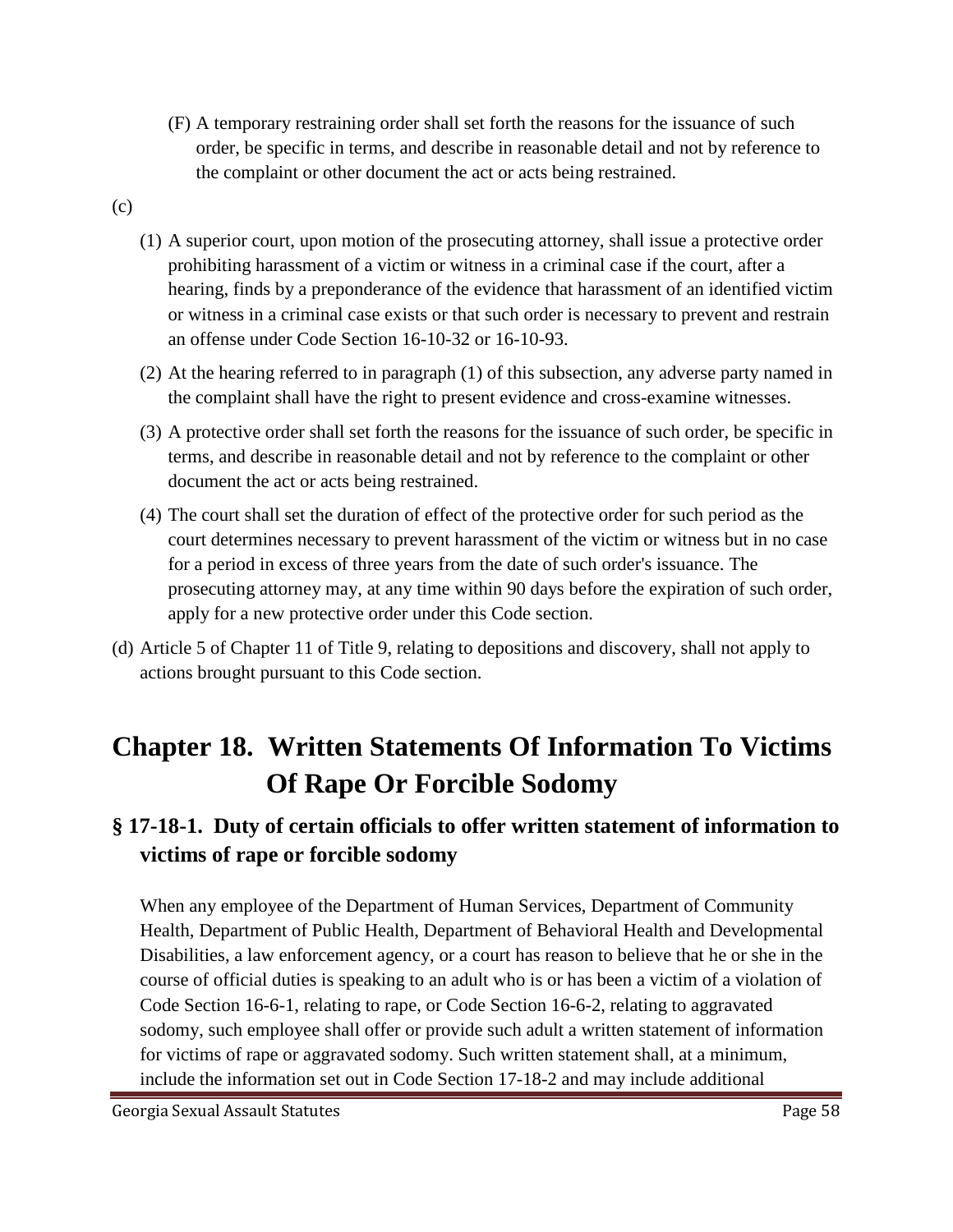information regarding resources available to victims of sexual assault. Information for victims of rape or aggravated sodomy may be provided in any language.

#### **§ 17-18-2. Information for victims of rape or forcible sodomy**

The following information in substantially the form set out in this Code section shall be provided to adult victims of rape or aggravated sodomy in accordance with Code Section 17-18-1:

#### "INFORMATION FOR VICTIMS OF RAPE OR FORCIBLE SODOMY

If you are the victim of rape or forcible sodomy, you have certain rights under the law.

Rape or forcible sodomy by a stranger or a person known to you, including rape or forcible sodomy by a person married to you, is a crime. You can ask the government's lawyer to prosecute a person who has committed a crime. The government pays the cost of prosecuting for crimes.

If you are the victim of rape or forcible sodomy, you should contact a local police department or other law enforcement agency immediately. A police officer will come to take a report and collect evidence. You should keep any clothing you were wearing at the time of the crime as well as any other evidence such as bed sheets. Officers will take you to the hospital for a medical examination. You should not shower or douche before the examination. The law requires that the Georgia Crime Victims Emergency Fund pay for the medical examination to the extent of the cost for the collection of evidence of the crime."

## **Title 20. Education Chapter 2. Elementary and Secondary Education**

## **Article 6. Quality Basic Education**

#### **Part 14. Other Educational Programs**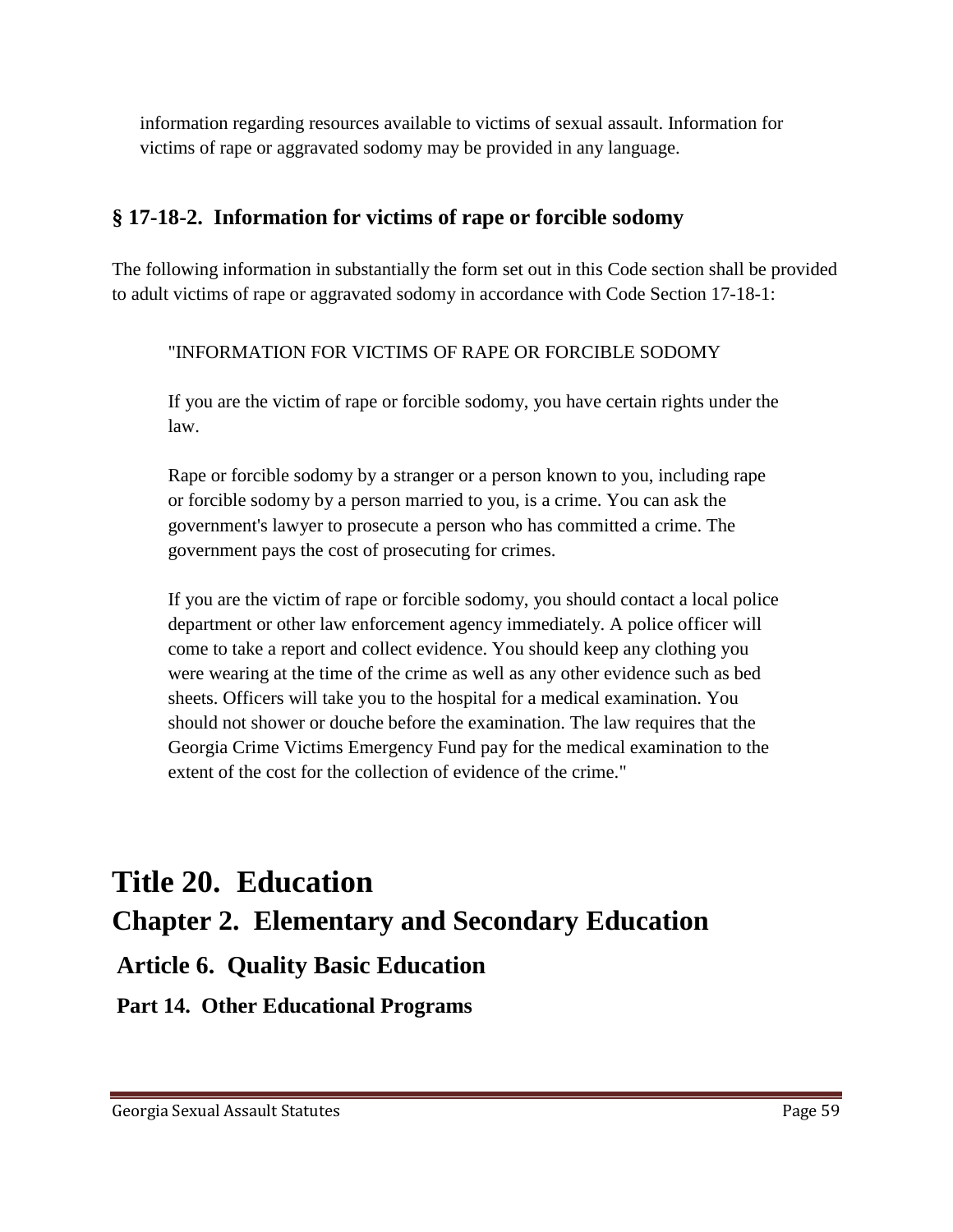### **§ 20-2-314. Development of rape prevention, personal safety education, and teen dating violence prevention programs**

The State Board of Education shall develop, with input from appropriate experts, such as rape crisis centers and family violence shelters, a rape prevention and personal safety education program and a program for preventing teen dating violence for grade eight through grade 12 which are consistent with the content standards provided for in Code Section 20-2-140. Local boards may implement such programs at any time and for any grade level local boards find appropriate, and the state board shall encourage the implementation of such programs. In addition, the state board shall make information regarding such programs available to the Board of Regents of the University System of Georgia.

# **Title 24. Evidence**

## **Chapter 4. Relevant Evidence and Its Limits**

### **§ 24-4-412. Complainant's past sexual behavior not admissible in prosecutions for certain sexual offenses; exceptions**

- (a) In any prosecution for rape in violation of Code Section 16-6-1; aggravated assault with the intent to rape in violation of Code Section 16-5-21; aggravated sodomy or sodomy in violation of Code Section 16-6-2; statutory rape in violation of Code Section 16-6-3; aggravated child molestation or child molestation in violation of Code Section 16-6-4; incest in violation of Code Section 16-6-22; sexual battery in violation of Code Section 16-6-22.1; or aggravated sexual battery in violation of Code Section 16-6-22.2, evidence relating to the past sexual behavior of the complaining witness shall not be admissible, either as direct evidence or on cross-examination of the complaining witness or other witnesses, except as provided in this Code section. For the purposes of this Code section, evidence of past sexual behavior includes, but is not limited to, evidence of the complaining witness's marital history, mode of dress, general reputation for promiscuity, nonchastity, or sexual mores contrary to the community standards.
- (b) In any prosecution for rape in violation of Code Section 16-6-1; aggravated assault with the intent to rape in violation of Code Section 16-5-21; aggravated sodomy or sodomy in violation of Code Section 16-6-2; statutory rape in violation of Code Section 16-6-3; aggravated child molestation or child molestation in violation of Code Section 16-6-4; incest in violation of Code Section 16-6-22; sexual battery in violation of Code Section 16-6-22.1; or aggravated sexual battery in violation of Code Section 16-6-22.2, evidence relating to the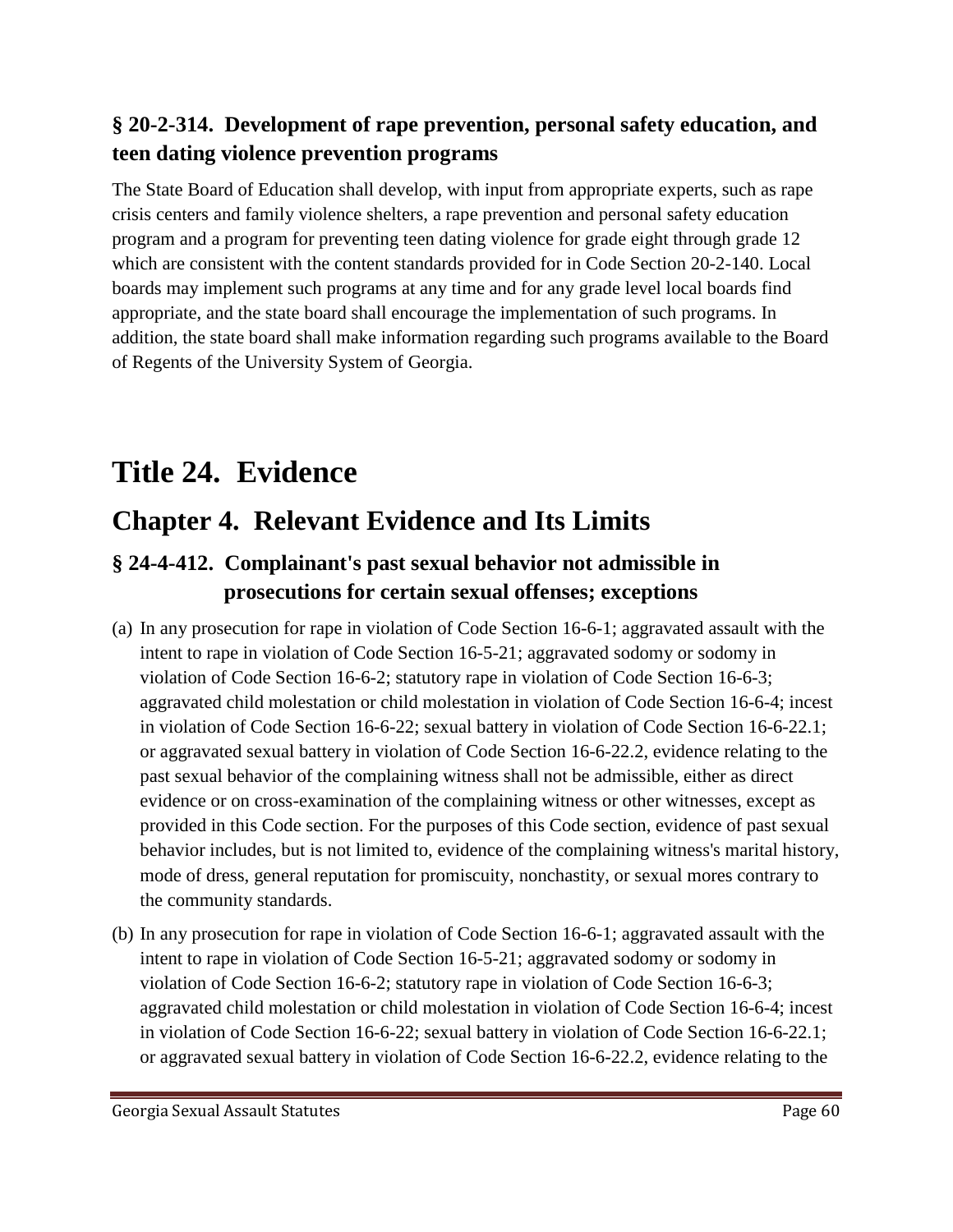past sexual behavior of the complaining witness may be introduced if the court, following the procedure described in subsection (c) of this Code section, finds that the past sexual behavior directly involved the participation of the accused and finds that the evidence expected to be introduced supports an inference that the accused could have reasonably believed that the complaining witness consented to the conduct complained of in the prosecution.

- (c) The procedure for introducing evidence as described in subsection (b) of this Code section shall be as follows:
	- (1) At the time the defense seeks to introduce evidence which would be covered by subsection (b) of this Code section, the defense shall notify the court of such intent, whereupon the court shall conduct an in camera hearing to examine the accused's offer of proof;
	- (2) At the conclusion of the hearing, if the court finds that any of the evidence introduced at the hearing is admissible under subsection (b) of this Code section or is so highly material that it will substantially support a conclusion that the accused reasonably believed that the complaining witness consented to the conduct complained of and that justice mandates the admission of such evidence, the court shall by order state what evidence may be introduced by the defense at the trial of the case and in what manner the evidence may be introduced; and
	- (3) The defense may then introduce evidence pursuant to the order of the court.

#### **§ 24-4-413. Evidence of similar transaction crimes in sexual assault cases**

- (a) In a criminal proceeding in which the accused is accused of an offense of sexual assault, evidence of the accused's commission of another offense of sexual assault shall be admissible and may be considered for its bearing on any matter to which it is relevant.
- (b) In a proceeding in which the prosecution intends to offer evidence under this Code section, the prosecutor shall disclose such evidence to the accused, including statements of witnesses or a summary of the substance of any testimony that is expected to be offered, at least ten days in advance of trial, unless the time is shortened or lengthened or pretrial notice is excused by the judge upon good cause shown.
- (c) This Code section shall not be the exclusive means to admit or consider evidence described in this Code section.
- (d) As used in this Code section, the term "offense of sexual assault" means any conduct or attempt or conspiracy to engage in:
	- (1) Conduct that would be a violation of Code Section 16-6-1, 16-6-2, 16-6-3, 16-6-5.1, 16- 6-22, 16-6-22.1, or 16-6-22.2;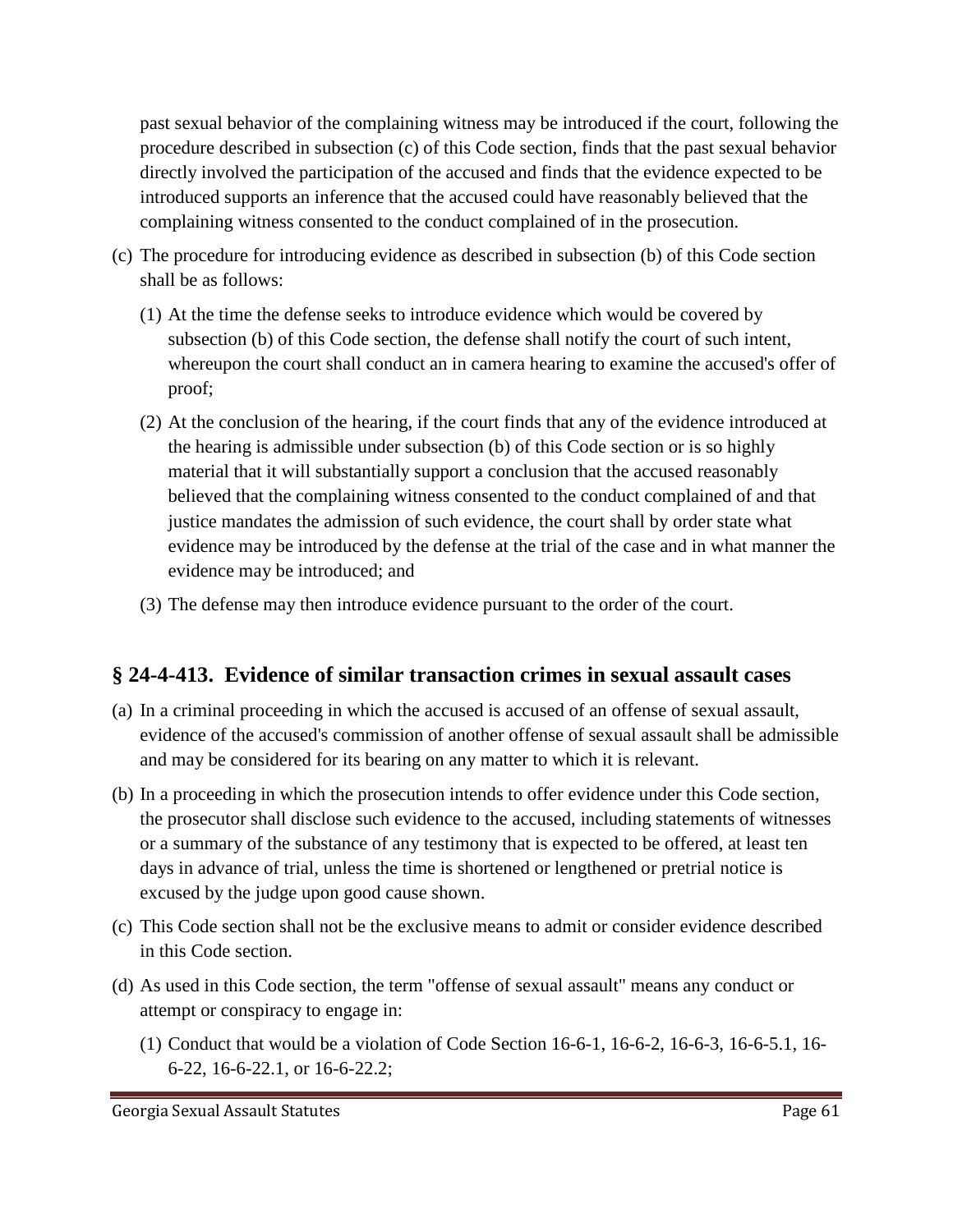- (2) Any crime that involves contact, without consent, between any part of the accused's body or an object and the genitals or anus of another person;
- (3) Any crime that involves contact, without consent, between the genitals or anus of the accused and any part of another person's body; or
- (4) Any crime that involves deriving sexual pleasure or gratification from the infliction of death, bodily injury, or physical pain on another person.

#### **§ 24-4-414. Evidence of similar transaction crimes in child molestation cases**

- (a) In a criminal proceeding in which the accused is accused of an offense of child molestation, evidence of the accused's commission of another offense of child molestation shall be admissible and may be considered for its bearing on any matter to which it is relevant.
- (b) In a proceeding in which the state intends to offer evidence under this Code section, the prosecuting attorney shall disclose the evidence to the accused, including statements of witnesses or a summary of the substance of any testimony that the prosecuting attorney expects to offer, at least ten days in advance of trial, unless the time is shortened or lengthened or pretrial notice is excused by the judge upon good cause shown.
- (c) This Code section shall not be the exclusive means to admit or consider evidence described under this Code section.
- (d) As used in this Code section, the term "offense of child molestation" means any conduct or attempt or conspiracy to engage in:
	- (1) Conduct that would be a violation of Code Section 16-6-4, 16-6-5, 16-12-100, 16-12- 100.2, or 16-12-100.3;
	- (2) Any crime that involves contact between any part of the accused's body or an object and the genitals or anus of a child;
	- (3) Any crime that involves contact between the genitals or anus of the accused and any part of the body of a child; or
	- (4) Any crime that involves deriving sexual pleasure or gratification from the infliction of death, bodily injury, or physical pain on a child.

## **§ 24-4-415. Evidence of similar acts in civil or administrative proceedings concerning sexual assault or child molestation**

(a) In a civil or administrative proceeding in which a claim for damages or other relief is predicated on a party's alleged commission of conduct constituting an offense of sexual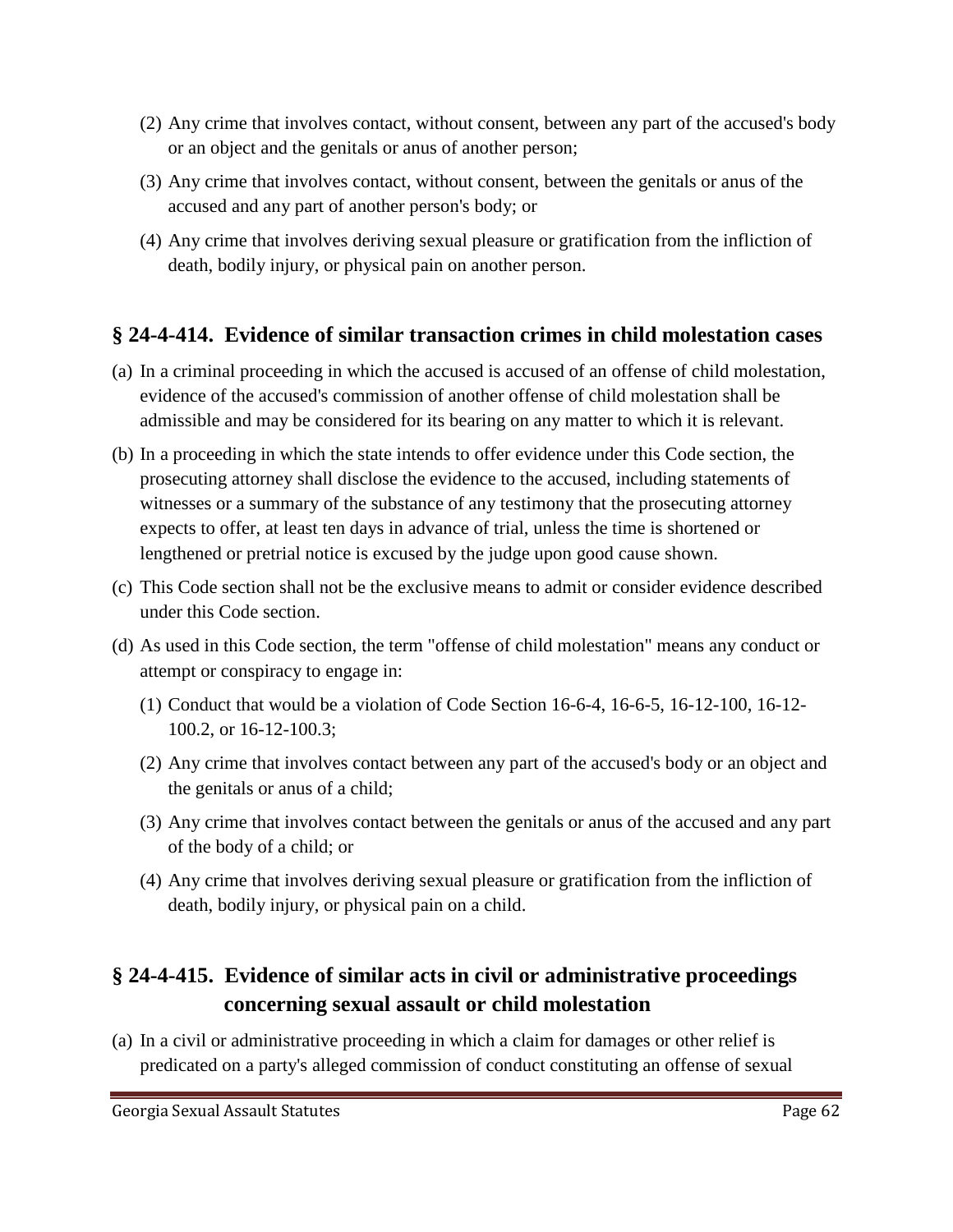assault or an offense of child molestation, evidence of that party's commission of another offense of sexual assault or another offense of child molestation shall be admissible and may be considered as provided in Code Sections 24-4-413 and 24-4-414.

- (b) A party who intends to offer evidence under this Code section shall disclose the evidence to the party against whom it will be offered, including statements of witnesses or a summary of the substance of any testimony that is expected to be offered, at least ten days in advance of trial, unless the time is shortened or lengthened or pretrial notice is excused by the judge upon good cause shown.
- (c) This Code section shall not be the exclusive means to admit or consider evidence described in this Code section.
- (d) As used in this Code section, the term:
	- (1) "Offense of child molestation" means any conduct or attempt or conspiracy to engage in:
		- (A)Conduct that would be a violation of Code Section 16-6-4, 16-6-5, 16-12-100, 16-12- 100.2, or 16-12-100.3;
		- (B) Any crime that involves contact between any part of the accused's body or an object and the genitals or anus of a child;
		- (C) Any crime that involves contact between the genitals or anus of the accused and any part of the body of a child; or
		- (D)Any crime that involves deriving sexual pleasure or gratification from the infliction of death, bodily injury, or physical pain on a child.
	- (2) "Offense of sexual assault" means any conduct or attempt or conspiracy to engage in:
		- (A)Conduct that would be a violation of Code Section 16-6-1, 16-6-2, 16-6-3, 16-6-5.1, 16-6-22, 16-6-22.1, or 16-6-22.2;
		- (B) Any crime that involves contact, without consent, between any part of the accused's body or an object and the genitals or anus of another person;
		- (C) Any crime that involves contact, without consent, between the genitals or anus of the accused and any part of another person's body; or
		- (D)Any crime that involves deriving sexual pleasure or gratification from the infliction of death, bodily injury, or physical pain on another person.

## **Chapter 5. Privileges**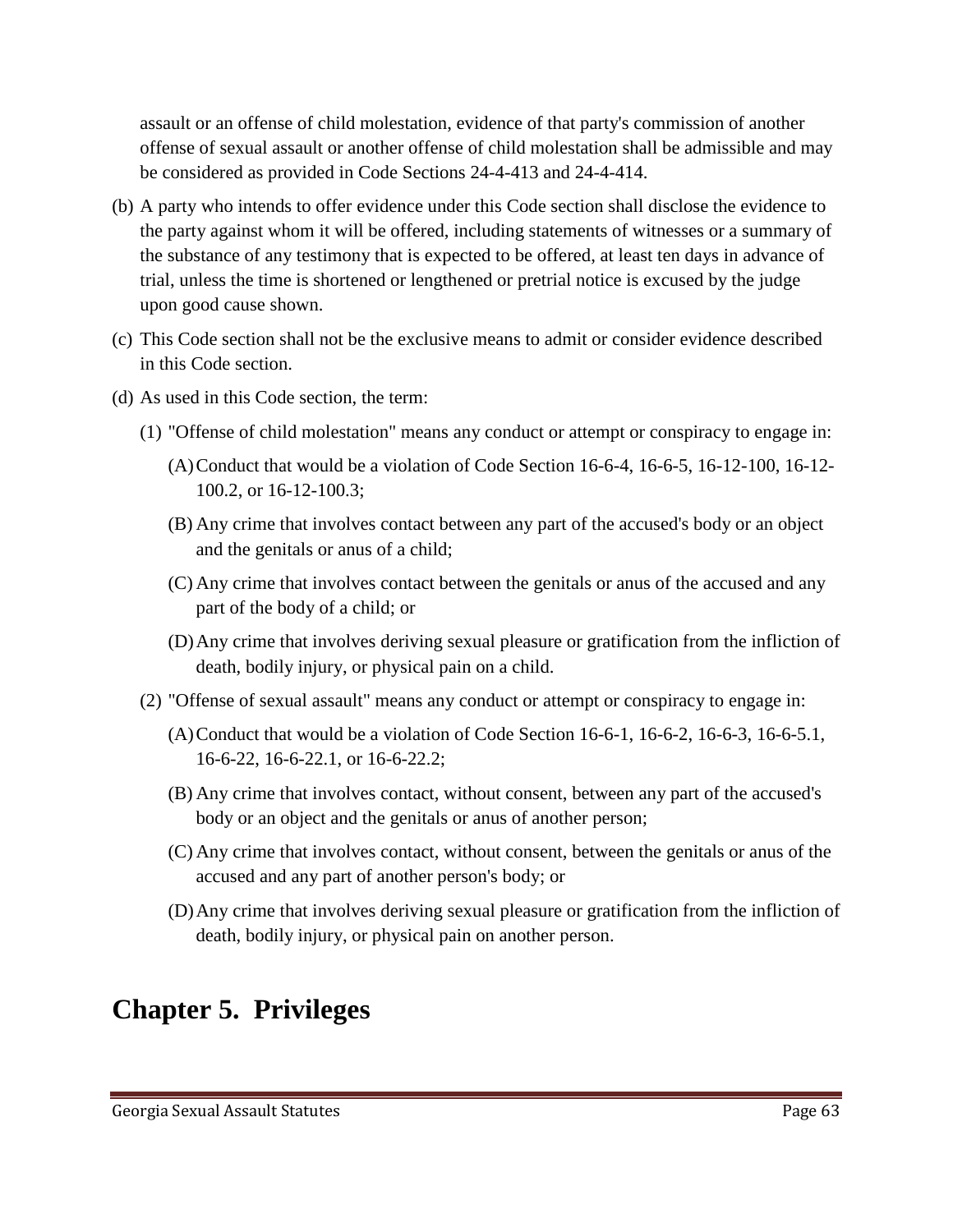#### **§ 24-5-509. Communications between victim of family violence or sexual assault and agents providing services to such victim; termination of privilege**

- (a) As used in this Code section, the term:
	- (1) "Agent" means a current or former employee or volunteer of a program who has successfully completed a minimum of 20 hours of training in family violence and sexual assault intervention and prevention at a Criminal Justice Coordinating Council certified victim assistance program.
	- (2) "Family violence" shall have the same meaning as provided in Code Section 19-13-1.
	- (3) "Family violence shelter" means a program whose primary purpose is to provide services to family violence victims and their families that is not under the direct supervision of a law enforcement agency, prosecuting attorney's office, or a government agency.
	- (4) "Family violence victim" means a person who consults a family violence shelter for the purpose of securing advice or other services concerning an act of family violence, an alleged act of family violence, or an attempted act of family violence.
	- (5) "Government agency" means any agency of the executive, legislative, or judicial branch of government or political subdivision or authority thereof of this state, any other state, the District of Columbia, the United States and its territories and possessions, or any foreign government or international governmental or quasi-governmental agency recognized by the United States or by any of the several states.
	- (6) "Negative effect of the disclosure of the evidence on the victim" shall include the impact of the disclosure on the relationship between the victim and the agent and the delivery and accessibility of services.
	- (7) "Program" means a family violence shelter or rape crisis center.
	- (8) "Rape crisis center" means a program whose primary purpose is to provide services to sexual assault victims and their families that is not under the direct supervision of a law enforcement agency, prosecuting attorney's office, or a government agency.
	- (9) "Services" means any services provided to a victim by a program including but not limited to crisis hot lines, safe homes and shelters, assessment and intake, counseling, services for children who are victims of family violence or sexual assault, support in medical, administrative, and judicial systems, transportation, relocation, and crisis intervention. Such term shall not include mandatory reporting as required by Code Section 19-7-5 or 30-5-4.
	- (10) "Sexual assault" shall have the same meaning as provided in Code Section 17-5-70.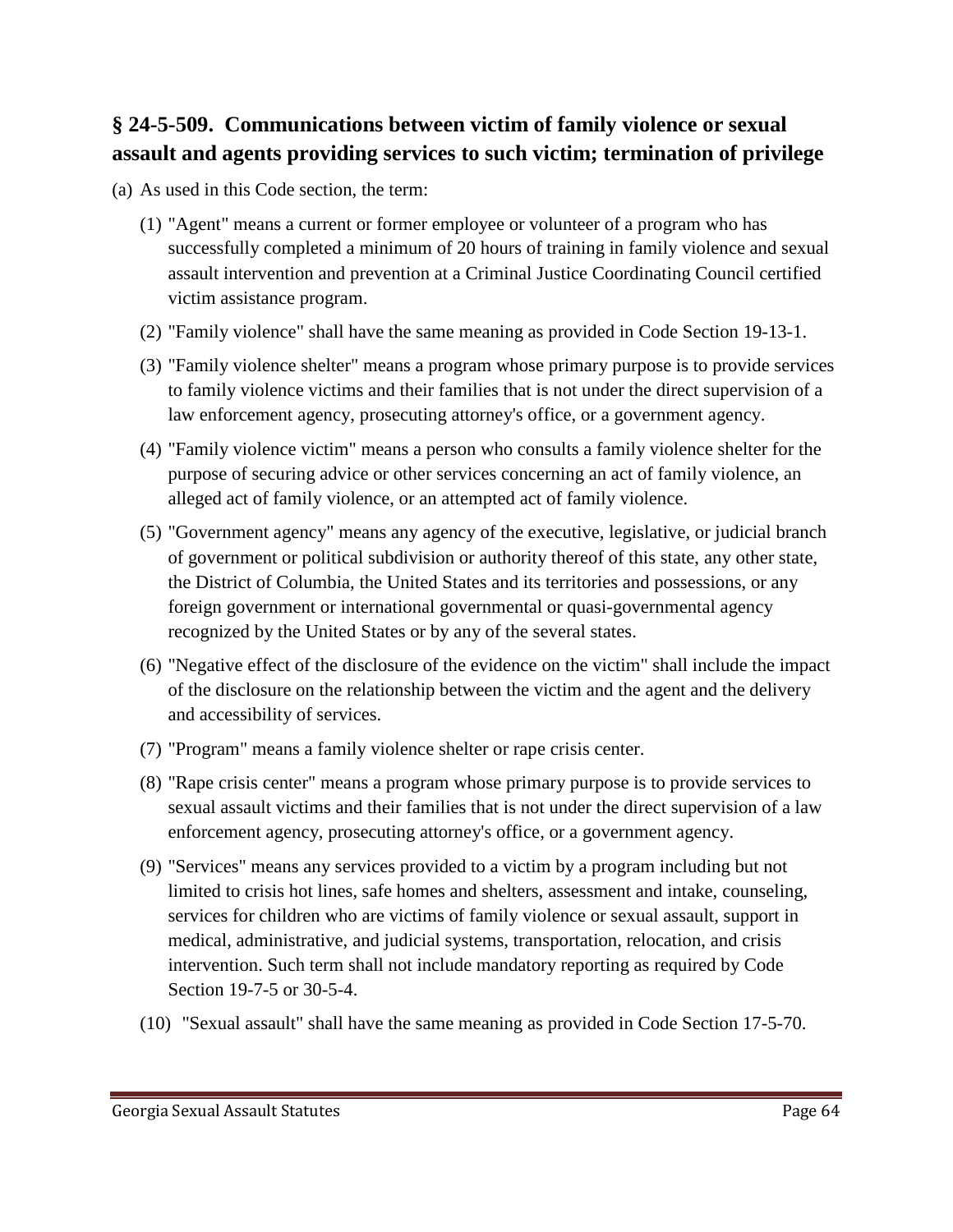- (11) "Sexual assault victim" means a person who consults a rape crisis center for the purpose of securing advice or other services concerning a sexual assault, an alleged sexual assault, or an attempted sexual assault.
- (12) "Victim" means a family violence victim or sexual assault victim.
- (b) No agent of a program shall be compelled to disclose any evidence in a judicial proceeding that the agent acquired while providing services to a victim, provided that such evidence was necessary to enable the agent to render services, unless the privilege has been waived by the victim or, upon motion by a party, the court finds by a preponderance of the evidence at a pretrial hearing or hearing outside the presence of the jury that:
	- (1) In a civil proceeding:
		- (A)The evidence sought is material and relevant to factual issues to be determined;
		- (B) The evidence is not sought solely for the purpose of referring to the victim's character for truthfulness or untruthfulness; provided, however, that this subparagraph shall not apply to evidence of the victim's prior inconsistent statements;
		- (C) The evidence sought is not available or already obtained by the party seeking disclosure; and
		- (D)The probative value of the evidence sought substantially outweighs the negative effect of the disclosure of the evidence on the victim; or
	- (2) In a criminal proceeding:
		- (A)The evidence sought is material and relevant to the issue of guilt, degree of guilt, or sentencing for the offense charged or a lesser included offense;
		- (B) The evidence is not sought solely for the purpose of referring to the victim's character for truthfulness or untruthfulness; provided, however, that this subparagraph shall not apply to evidence of the victim's prior inconsistent statements;
		- (C) The evidence sought is not available or already obtained by the party seeking disclosure; and
		- (D)The probative value of the evidence sought substantially outweighs the negative effect of the disclosure of the evidence on the victim.
- (c) If the court finds that the evidence sought may be subject to disclosure pursuant to subsection (b) of this Code section, the court shall order that such evidence be produced for the court under seal, shall examine the evidence in camera, and may allow disclosure of those portions of the evidence that the court finds are subject to disclosure under this Code section.
- (d) The privilege afforded under this Code section shall terminate upon the death of the victim.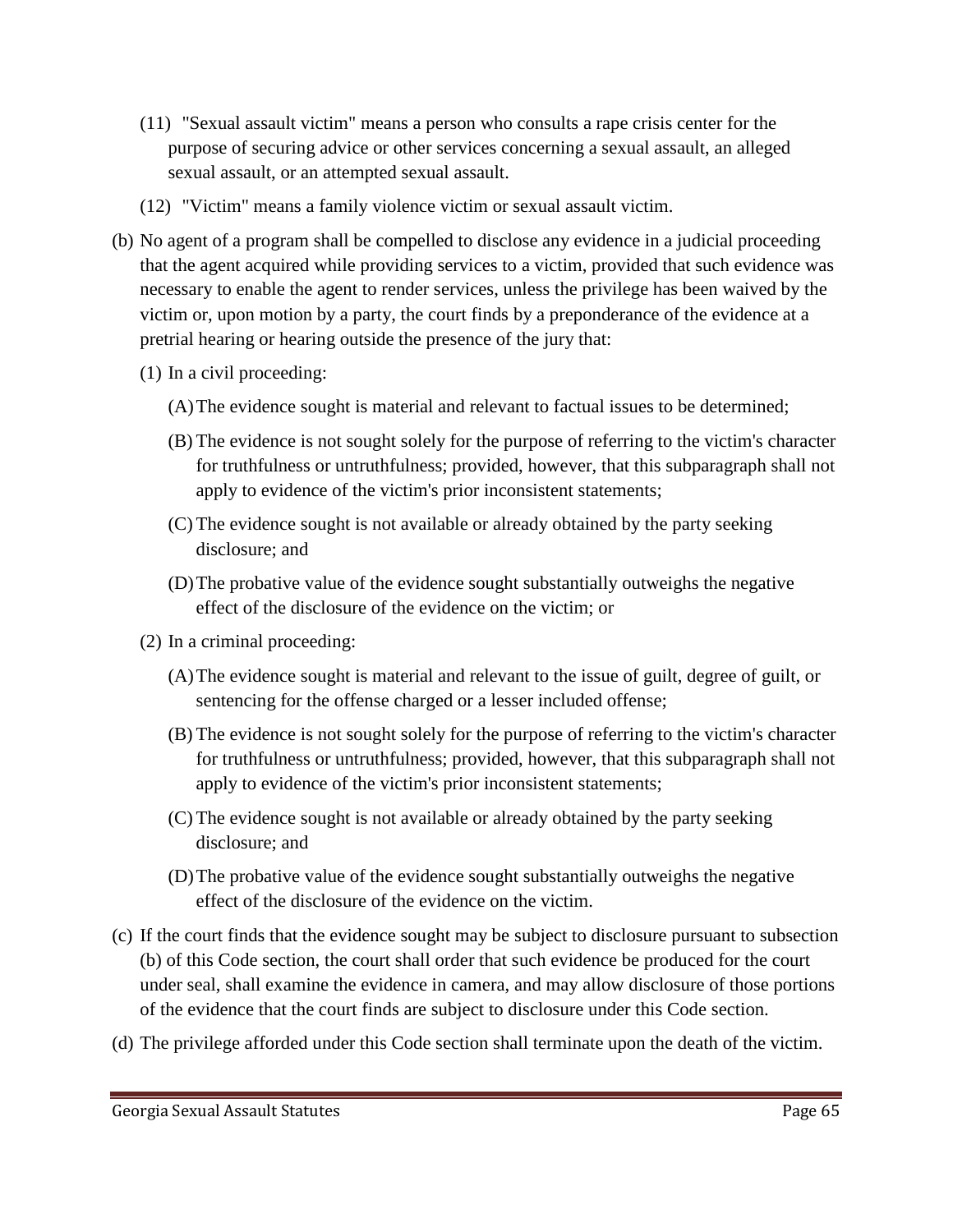- (e) The privilege granted by this Code section shall not apply if the agent was a witness or party to the family violence or sexual assault or other crime that occurred in the agent's presence.
- (f) The mere presence of a third person during communications between an agent and a victim shall not void the privilege granted by this Code section, provided that the communication occurred in a setting when or where the victim had a reasonable expectation of privacy.
- (g) If the victim is or has been judicially determined to be incompetent, the victim's guardian may waive the victim's privilege.
- (h) In criminal proceedings, if either party intends to compel evidence based on this Code section, the party shall file and serve notice of his or her intention on the opposing party at least ten days prior to trial, or as otherwise directed by the court. The court shall hold a pretrial hearing in accordance with subsection (b) of this Code section and determine the issue prior to trial.

# **Title 31. Health**

## **Chapter 7. Regulation and Construction of Hospitals and Other Health Care Facilities**

## **Article 1. Regulation of Hospitals and Related Institutions**

## **§ 31-7-9. Reports by physicians and other personnel of nonaccidental injuries to patients; immunity from liability**

- (a) As used in this Code section, the term "medical facility" includes, without being limited to, an ambulatory surgical treatment center defined in subparagraph (C) of paragraph (4) of Code Section 31-7-1 and a freestanding imaging center defined in subparagraph (G) of paragraph (4) of Code Section 31-7-1.
- (b) Any:
	- (1) Physician, including any doctor of medicine licensed to practice under the laws of this state;
	- (2) Licensed registered nurse employed by a medical facility;
	- (3) Security personnel employed by a medical facility; or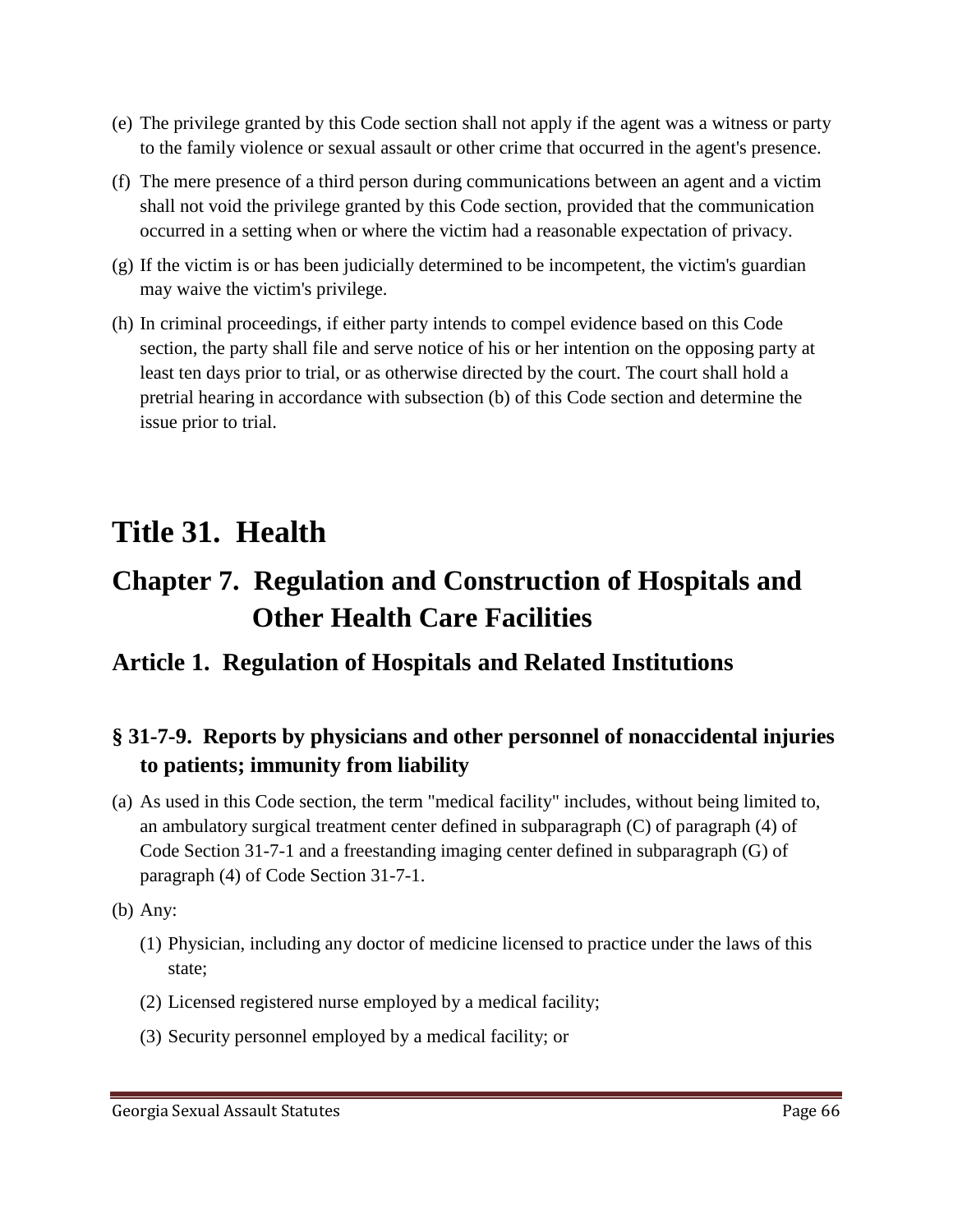(4) Other personnel employed by a medical facility whose employment duties involve the care and treatment of patients therein

having cause to believe that a patient has had physical injury or injuries inflicted upon him other than by accidental means shall report or cause reports to be made in accordance with this Code section.

- (c) An oral report shall be made immediately by telephone or otherwise and shall be followed by a report in writing, if requested, to the person in charge of the medical facility or his designated delegate. The person in charge of the medical facility or his designated delegate shall then notify the local law enforcement agency having primary jurisdiction in the area in which the medical facility is located of the contents of the report. The report shall contain the name and address of the patient, the nature and extent of the patient's injuries, and any other information that the reporting person believes might be helpful in establishing the cause of the injuries and the identity of the perpetrator.
- (d) Any person or persons participating in the making of a report or causing a report to be made to the appropriate police authority pursuant to this Code section or participating in any judicial proceeding or any other proceeding resulting therefrom shall in so doing be immune from any civil liability that might otherwise be incurred or imposed, providing such participation pursuant to this Code section shall be in good faith.

# **Title 35. Law Enforcement Officers and Agencies**

## **Chapter 1. General Provisions**

## **§ 35-1-2. Examination of sexual assault victims; reports**

- (a) As used in this Code section, the term:
	- (1) "Division" means the Division of Forensic Sciences of the Georgia Bureau of Investigation.
	- (2) "Medical examination" means an examination pursuant to subsection (c) of Code Section 16-6-1 or subsection (c) of Code Section 16-6-2.
- (b) When a forensic medical examination is performed, evidence is collected, and the alleged victim has requested that law enforcement officials be notified, the individual performing such exam, or his or her designee, shall notify the appropriate law enforcement agency of the collection of such evidence and provide a summary of all rights guaranteed to the alleged victim pursuant to the Crime Victim's Bill of Rights established pursuant to Code Section 17-17-1, et. Seq., as provided by the Criminal Justice Coordinating Council. At the time of the examination, no alleged victim shall be required to assign or waive any rights afforded to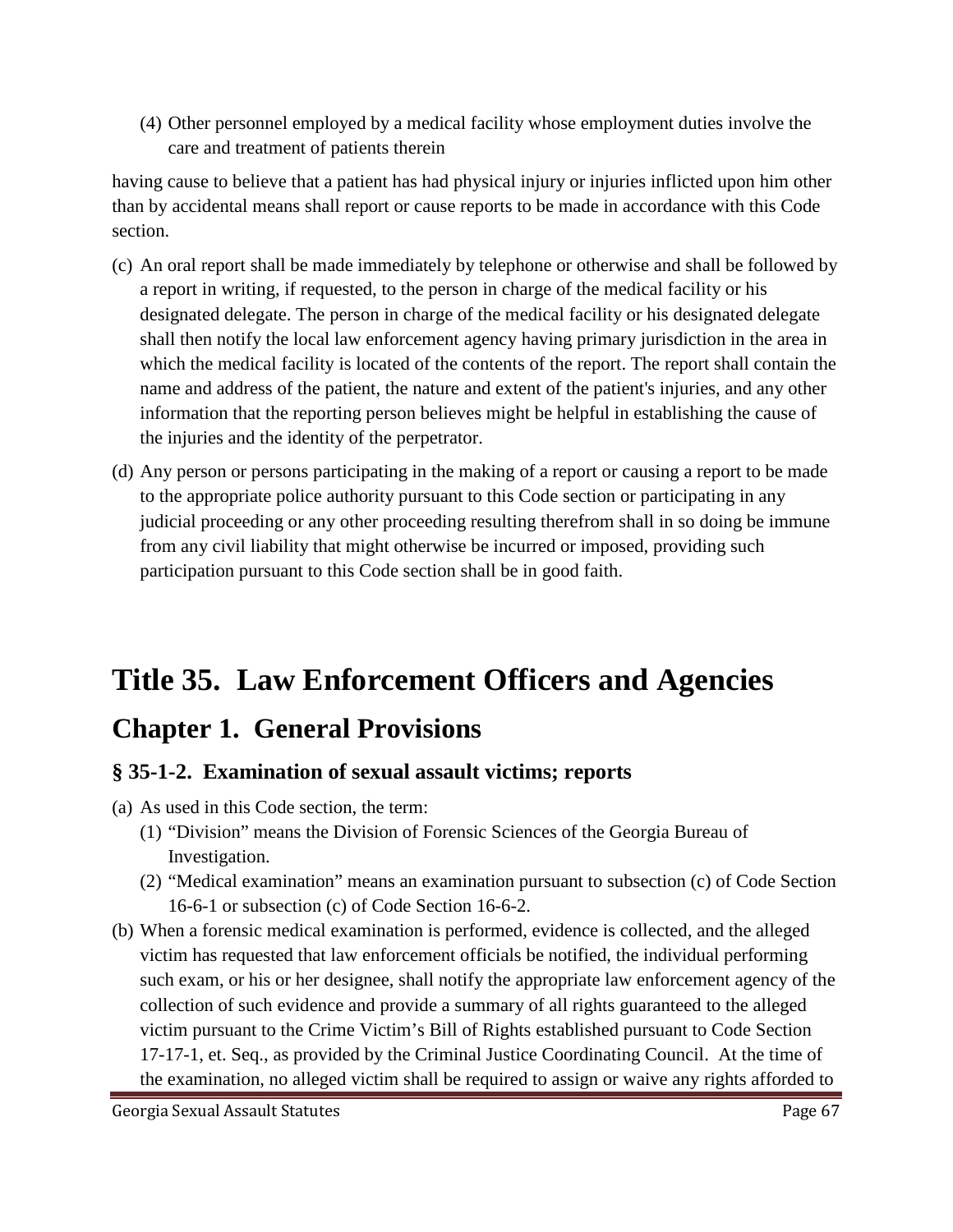them in the Crime Victims' Bill of Rights or that might prevent the alleged victim from seeking relief from the Crime Victims Compensation Board. Law enforcement officials shall take possession of such evidence no later than 96 hours of being notified.

- (c) It shall be the duty of every law enforcement officer who takes possession of the evidence as provided in subsection (b) of this Code section to ensure that such evidence is submitted to the division within 30 days of it being collected, in accordance with the procedures established by the division.
- (d) When a forensic medical examination was performed before July 1, 2016, evidence was collected, and the alleged victim requested that law enforcement officials be notified, the individual who performed such exam, or his or her designee, shall notify the appropriate law enforcement agency of the collection of such evidence on or before July 15, 2016, and law enforcement officials shall take possession of such evidence on or before July 31, 2016. It shall be the duty of every law enforcement officer who takes possession of the evidence as provided in this Code Section to ensure that such evidence is submitted to the division by August 31, 2016, in accordance with the procedures established by the division.
- (e) It shall be the duty of every law enforcement agency to create a list of evidence resulting from a forensic medical examination that is in such agency's possession on August 1, 2016, identifying such evidence as needing to be tested and submitting such listing of information to the division by August 15, 2016.
- (f) A failure to comply with the provisions of this Code section shall not affect the admissibility of evidence collected from a forensic medical examination.
- (g) Beginning December 1, 2016, the division shall issue an annual report detailing the number of cases for which it has tested evidence pursuant to this Code section and the number of cases that are awaiting testing. Such report shall be provided to the executive counsel of the Governor, the Speaker of the House of Representatives, the Lieutenant Governor, the members of the House Committee on Judiciary, Non-civil, the members of the Senate Judiciary, Non-civil Committee, the House Committee on Health and Human Services, and the Senate Health and Human Services Committee and posted online at the Georgia Bureau of Investigation's website.

# **TITLE 42. PENAL INSTITUTIONS CHAPTER 1. GENERAL PROVISIONS ARTICLE 2. SEXUAL OFFENDER REGISTRATION REVIEW BOARD**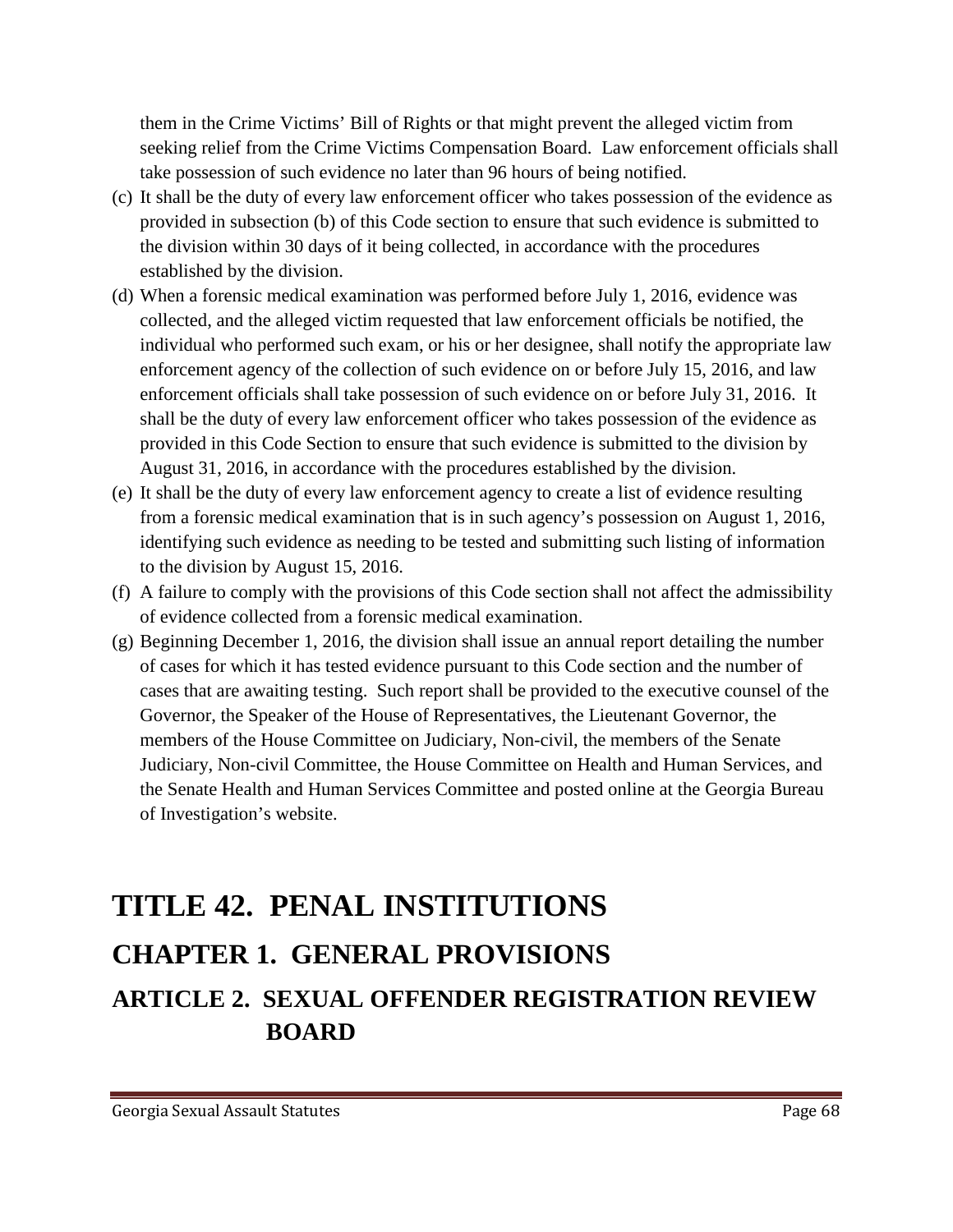## **§ 42-1-12. State Sexual Offender Registry**

- (a) As used in this article, the term:
	- (1) "Address" means the street or route address of the sexual offender's residence. For purposes of this Code section, the term shall not mean a post office box.
	- (2) "Appropriate official" means:
		- (A)With respect to a sexual offender who is sentenced to probation without any sentence of incarceration in the state prison system or who is sentenced pursuant to Article 3 of Chapter 8 of this title, relating to first offenders, the Department of Community Supervision;
		- (B) With respect to a sexual offender who is sentenced to a period of incarceration in a prison under the jurisdiction of the Department of Corrections and who is subsequently released from prison or placed on probation, the commissioner of corrections or his or her designee;
		- (C) With respect to a sexual offender who is placed on parole, the chairperson of the State Board of Pardons and Paroles or his or her designee; and
		- (D)With respect to a sexual offender who is placed on probation through a private probation agency, the director of the private probation agency or his or her designee.
	- (3) "Area where minors congregate" shall include all public and private parks and recreation facilities, playgrounds, skating rinks, neighborhood centers, gymnasiums, school bus stops, public libraries, and public and community swimming pools.
	- (4) "Assessment criteria" means the tests that the board members use to determine the likelihood that a sexual offender will commit another criminal offense against a victim who is a minor or commit a dangerous sexual offense.
	- (5) "Board" means the Sexual Offender Registration Review Board.
	- (6) "Child care facility" means all public and private pre-kindergarten facilities, child care learning centers, preschool facilities, and long-term care facilities for children.
	- (6.1) "Child care learning center" shall have the same meaning as set forth in paragraph (2) of Code Section 20-1A-2.
	- (7) "Church" means a place of public religious worship.
	- (8) "Conviction" includes a final judgment of conviction entered upon a verdict or finding of guilty of a crime, a plea of guilty, or a plea of nolo contendere. A defendant who is discharged without adjudication of guilt and who is not considered to have a criminal conviction pursuant to Article 3 of Chapter 8 of this title, relating to first offenders, shall be subject to the registration requirements of this Code section for the period of time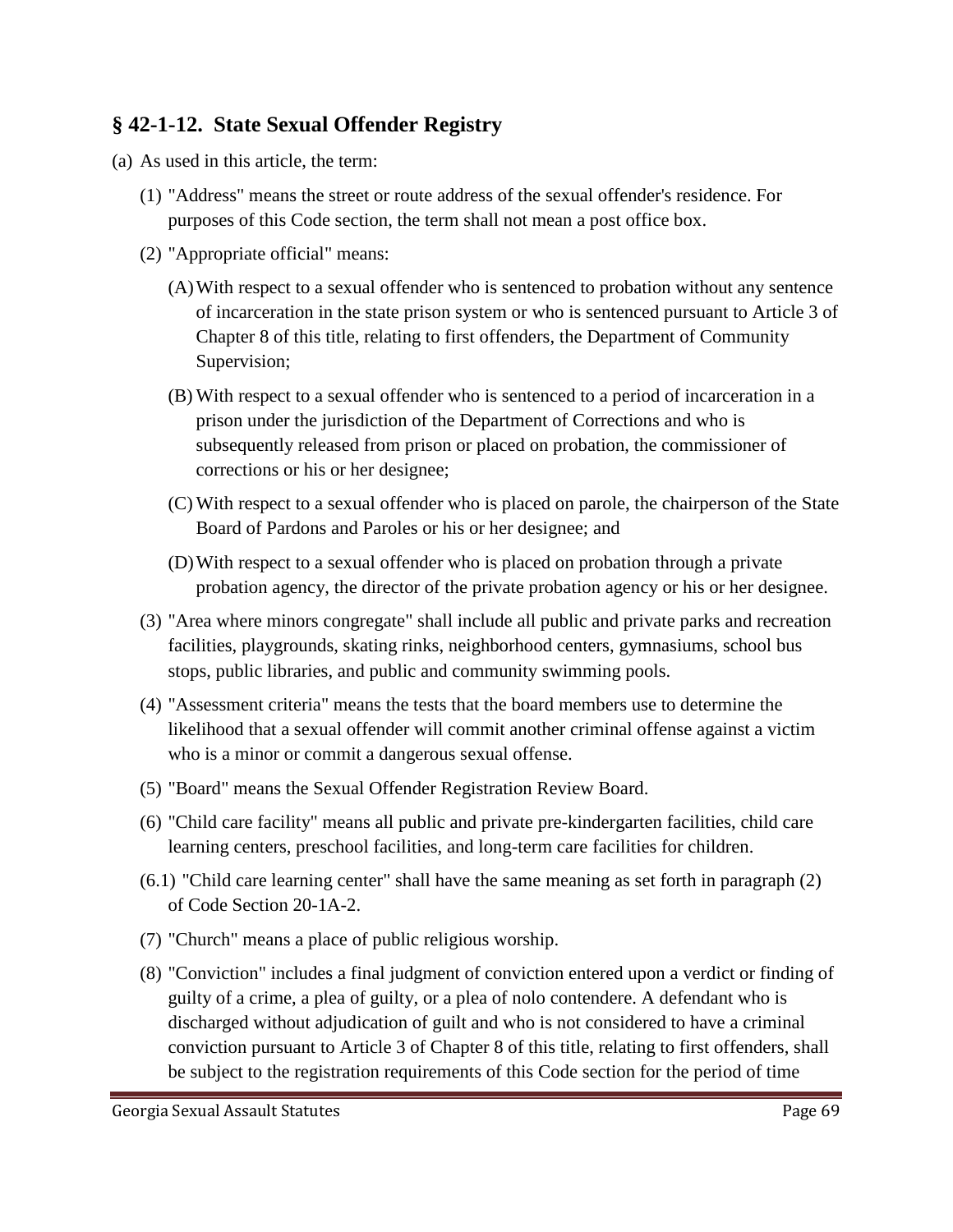prior to the defendant's discharge after completion of his or her sentence or upon the defendant being adjudicated guilty. Unless otherwise required by federal law, a defendant who is discharged without adjudication of guilt and who is not considered to have a criminal conviction pursuant to Article 3 of Chapter 8 of this title, relating to first offenders, shall not be subject to the registration requirements of this Code section upon the defendant's discharge.

(9)

- (A) "Criminal offense against a victim who is a minor" with respect to convictions occurring on or before June 30, 2001, means any criminal offense under Title 16 or any offense under federal law or the laws of another state or territory of the United States which consists of:
	- (i.) Kidnapping of a minor, except by a parent;
	- (ii.) False imprisonment of a minor, except by a parent;
	- (iii.) Criminal sexual conduct toward a minor;
	- (iv.) Solicitation of a minor to engage in sexual conduct;
	- (v.) Use of a minor in a sexual performance;
	- (vi.) Solicitation of a minor to practice prostitution; or
	- (vii.) Any conviction resulting from an underlying sexual offense against a victim who is a minor.
- (B) "Criminal offense against a victim who is a minor" with respect to convictions occurring after June 30, 2001, means any criminal offense under Title 16 or any offense under federal law or the laws of another state or territory of the United States which consists of:
	- (i.) Kidnapping of a minor, except by a parent;
	- (ii.) False imprisonment of a minor, except by a parent;
	- (iii.) Criminal sexual conduct toward a minor;
	- (iv.) Solicitation of a minor to engage in sexual conduct;
	- (v.) Use of a minor in a sexual performance;
	- (vi.) Solicitation of a minor to practice prostitution;
	- (vii.) Use of a minor to engage in any sexually explicit conduct to produce any visual medium depicting such conduct;
	- (viii.) Creating, publishing, selling, distributing, or possessing any material depicting a minor or a portion of a minor's body engaged in sexually explicit conduct;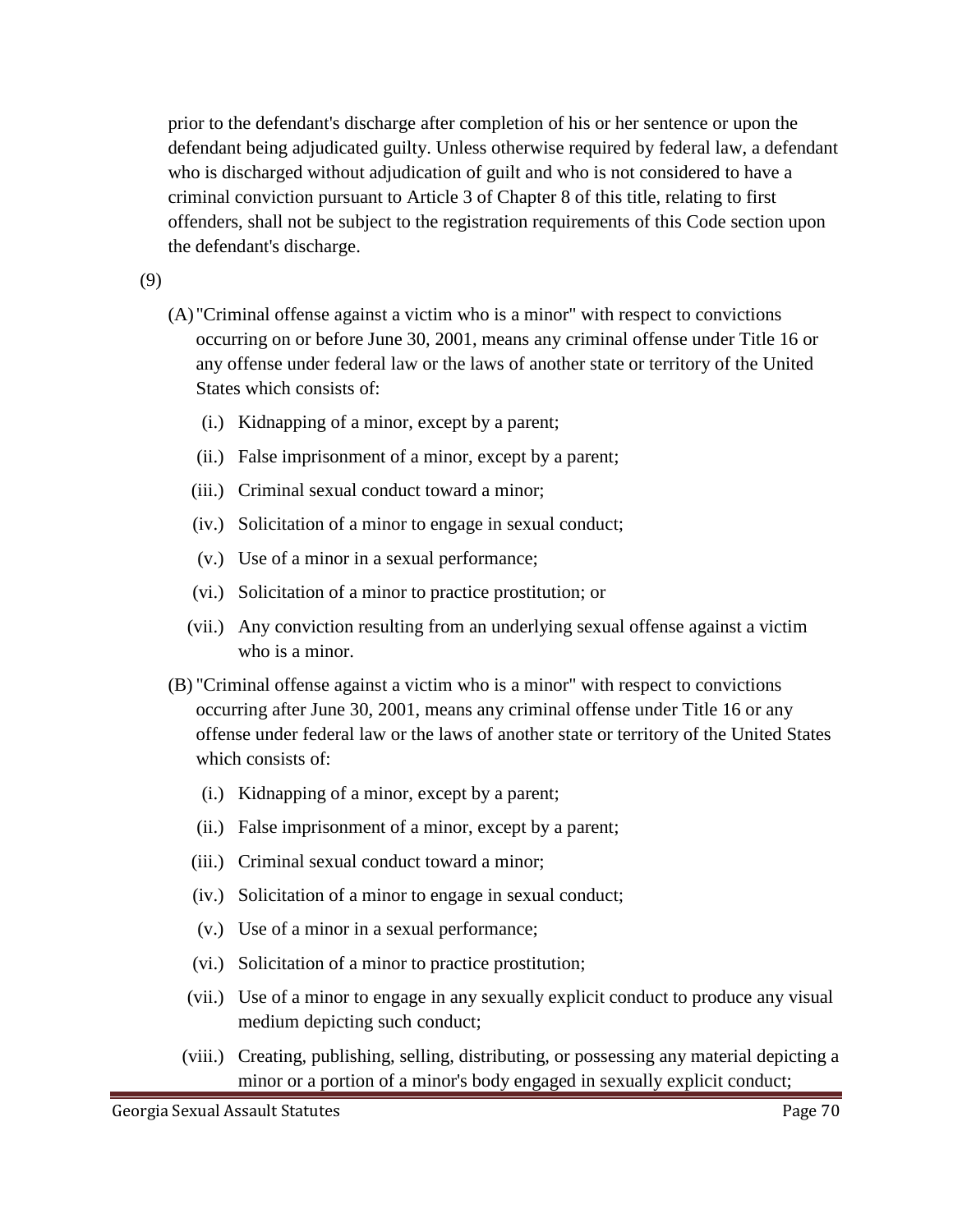- (ix.) Transmitting, making, selling, buying, or disseminating by means of a computer any descriptive or identifying information regarding a child for the purpose of offering or soliciting sexual conduct of or with a child or the visual depicting of such conduct;
- (x.) Conspiracy to transport, ship, receive, or distribute visual depictions of minors engaged in sexually explicit conduct; or
- (xi.) Any conduct which, by its nature, is a sexual offense against a victim who is a minor.
- (C) For purposes of this paragraph, a conviction for a misdemeanor shall not be considered a criminal offense against a victim who is a minor, and conduct which is adjudicated in juvenile court shall not be considered a criminal offense against a victim who is a minor.

#### (10)

- (A) "Dangerous sexual offense" with respect to convictions occurring on or before June 30, 2006, means any criminal offense, or the attempt to commit any criminal offense, under Title 16 as specified in this paragraph or any offense under federal law or the laws of another state or territory of the United States which consists of the same or similar elements of the following offenses:
	- (i.) Aggravated assault with the intent to rape in violation of Code Section 16-5-21;
	- (ii.) Rape in violation of Code Section 16-6-1;
	- (iii.) Aggravated sodomy in violation of Code Section 16-6-2;
	- (iv.) Aggravated child molestation in violation of Code Section 16-6-4; or
	- (v.) Aggravated sexual battery in violation of Code Section 16-6-22.2.
- (B) "Dangerous sexual offense" with respect to convictions occurring between July 1, 2006, and June 30, 2015, means any criminal offense, or the attempt to commit any criminal offense, under Title 16 as specified in this paragraph or any offense under federal law or the laws of another state or territory of the United States which consists of the same or similar elements of the following offenses:
	- (i.) Aggravated assault with the intent to rape in violation of Code Section 16-5-21;
	- (ii.) Kidnapping in violation of Code Section 16-5-40 which involves a victim who is less than 14 years of age, except by a parent;
	- (iii.) False imprisonment in violation of Code Section 16-5-41 which involves a victim who is less than 14 years of age, except by a parent;
	- (iv.) Rape in violation of Code Section 16-6-1;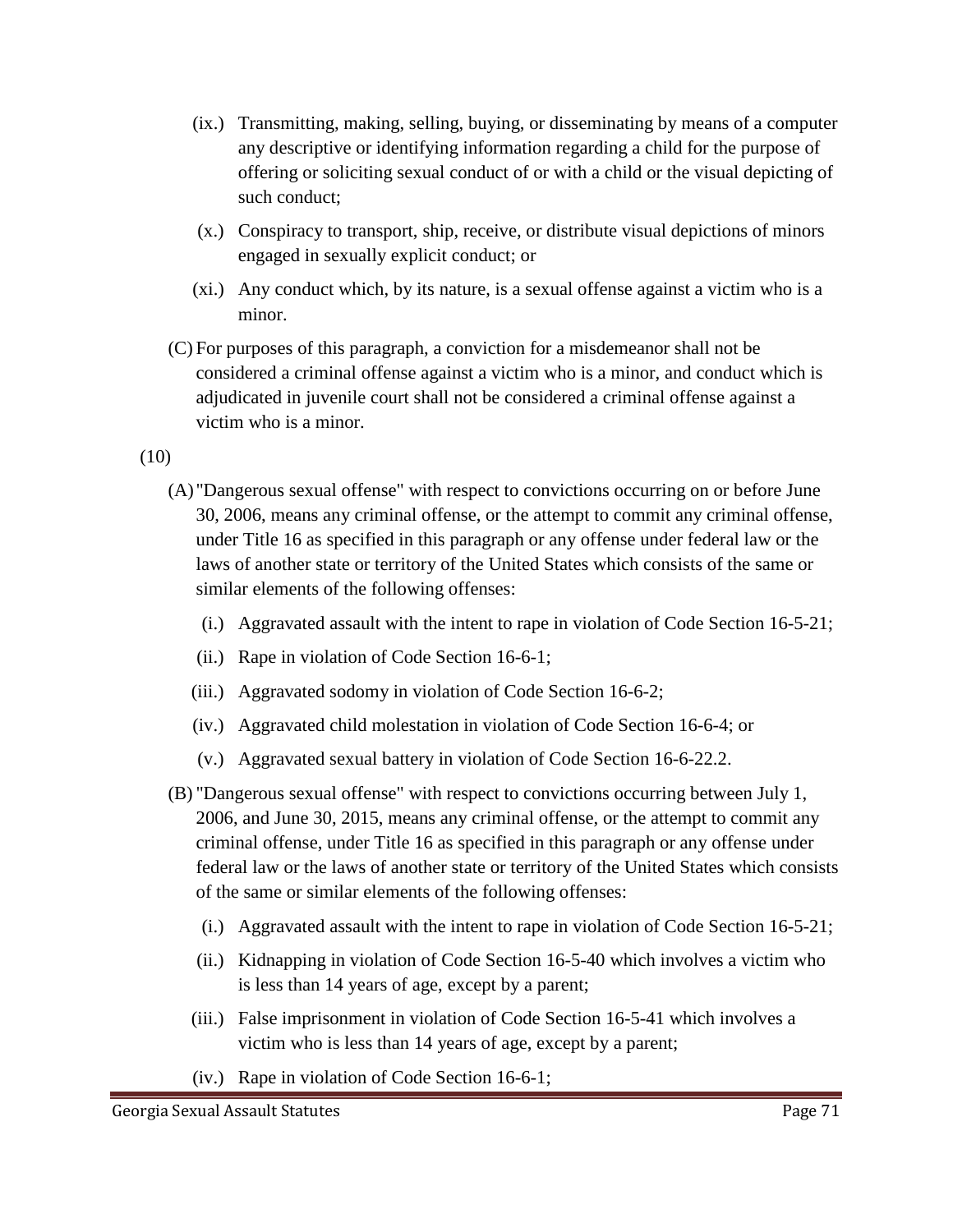- (v.) Sodomy in violation of Code Section 16-6-2;
- (vi.) Aggravated sodomy in violation of Code Section 16-6-2;
- (vii.) Statutory rape in violation of Code Section 16-6-3, if the individual convicted of the offense is 21 years of age or older;
- (viii.) Child molestation in violation of Code Section 16-6-4;
- (ix.) Aggravated child molestation in violation of Code Section 16-6-4, unless the person was convicted of a misdemeanor offense;
- (x.) Enticing a child for indecent purposes in violation of Code Section 16-6-5;
- (xi.) Sexual assault against persons in custody in violation of Code Section 16-6-5.1;
- (xii.) Incest in violation of Code Section 16-6-22;
- (xiii.) A second conviction for sexual battery in violation of Code Section 16-6-22.1;
- (xiv.) Aggravated sexual battery in violation of Code Section 16-6-22.2;
- (xv.) Sexual exploitation of children in violation of Code Section 16-12-100;
- (xvi.) Electronically furnishing obscene material to minors in violation of Code Section 16-12-100.1;
- (xvii.) Computer pornography and child exploitation in violation of Code Section 16- 12-100.2;
- (xviii.) Obscene telephone contact in violation of Code Section 16-12-100.3; or
- (xix.) Any conduct which, by its nature, is a sexual offense against a victim who is a minor or an attempt to commit a sexual offense against a victim who is a minor.
- (B.1) "Dangerous sexual offense" with respect to convictions occurring after June 30, 2015, means any criminal offense, or the attempt to commit any criminal offense, under Title 16 as specified in this paragraph or any offense under federal law or the laws of another state or territory of the United States which consists of the same or similar elements of the following offenses:
	- (i.) Aggravated assault with the intent to rape in violation of Code Section 16-5-21;
	- (ii.) Kidnapping in violation of Code Section 16-5-40 which involves a victim who is less than 14 years of age, except by a parent;
	- (iii.) Trafficking a person for sexual servitude in violation of Code Section 16-5-46;
	- (iv.) Rape in violation of Code Section 16-6-1;
	- (v.) Sodomy in violation of Code Section 16-6-2;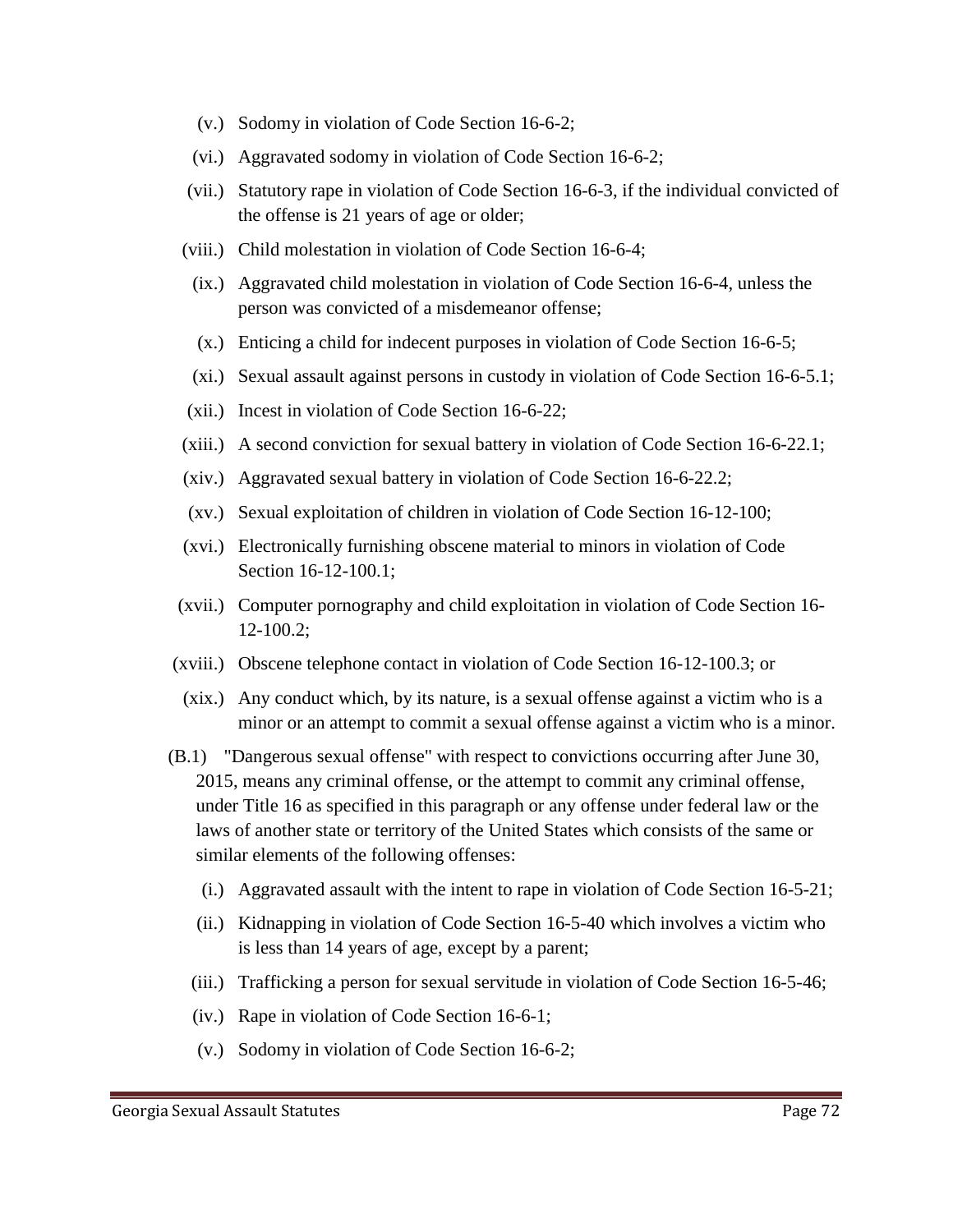- (vi.) Aggravated sodomy in violation of Code Section 16-6-2;
- (vii.) Statutory rape in violation of Code Section 16-6-3, if the individual convicted of the offense is 21 years of age or older;
- (viii.) Child molestation in violation of Code Section 16-6-4;
- (ix.) Aggravated child molestation in violation of Code Section 16-6-4, unless the person was convicted of a misdemeanor offense;
- (x.) Enticing a child for indecent purposes in violation of Code Section 16-6-5;
- (xi.) Sexual assault against persons in custody in violation of Code Section 16-6-5.1;
- (xii.) Incest in violation of Code Section 16-6-22;
- (xiii.) A second conviction for sexual battery in violation of Code Section 16-6-22.1;
- (xiv.) Aggravated sexual battery in violation of Code Section 16-6-22.2;
- (xv.) Sexual exploitation of children in violation of Code Section 16-12-100;
- (xvi.) Electronically furnishing obscene material to minors in violation of Code Section 16-12-100.1;
- (xvii.) Computer pornography and child exploitation in violation of Code Section 16- 12-100.2;
- (xviii.) Obscene telephone contact in violation of Code Section 16-12-100.3; or
	- (xix.) Any conduct which, by its nature, is a sexual offense against a victim who is a minor or an attempt to commit a sexual offense against a victim who is a minor.
- (C) For purposes of this paragraph, a conviction for a misdemeanor shall not be considered a dangerous sexual offense, and conduct which is adjudicated in juvenile court shall not be considered a dangerous sexual offense.
- (11) "Institution of higher education" means a private or public community college, state university, state college, or independent postsecondary institution.
- (12) "Level I risk assessment classification" means the sexual offender is a low sex offense risk and low recidivism risk for future sexual offenses.
- (13) "Level II risk assessment classification" means the sexual offender is an intermediate sex offense risk and intermediate recidivism risk for future sexual offenses and includes all sexual offenders who do not meet the criteria for classification either as a sexually dangerous predator or for Level I risk assessment.
- (14) "Minor" means any individual under the age of 18 years and any individual that the sexual offender believed at the time of the offense was under the age of 18 years if such individual was the victim of an offense.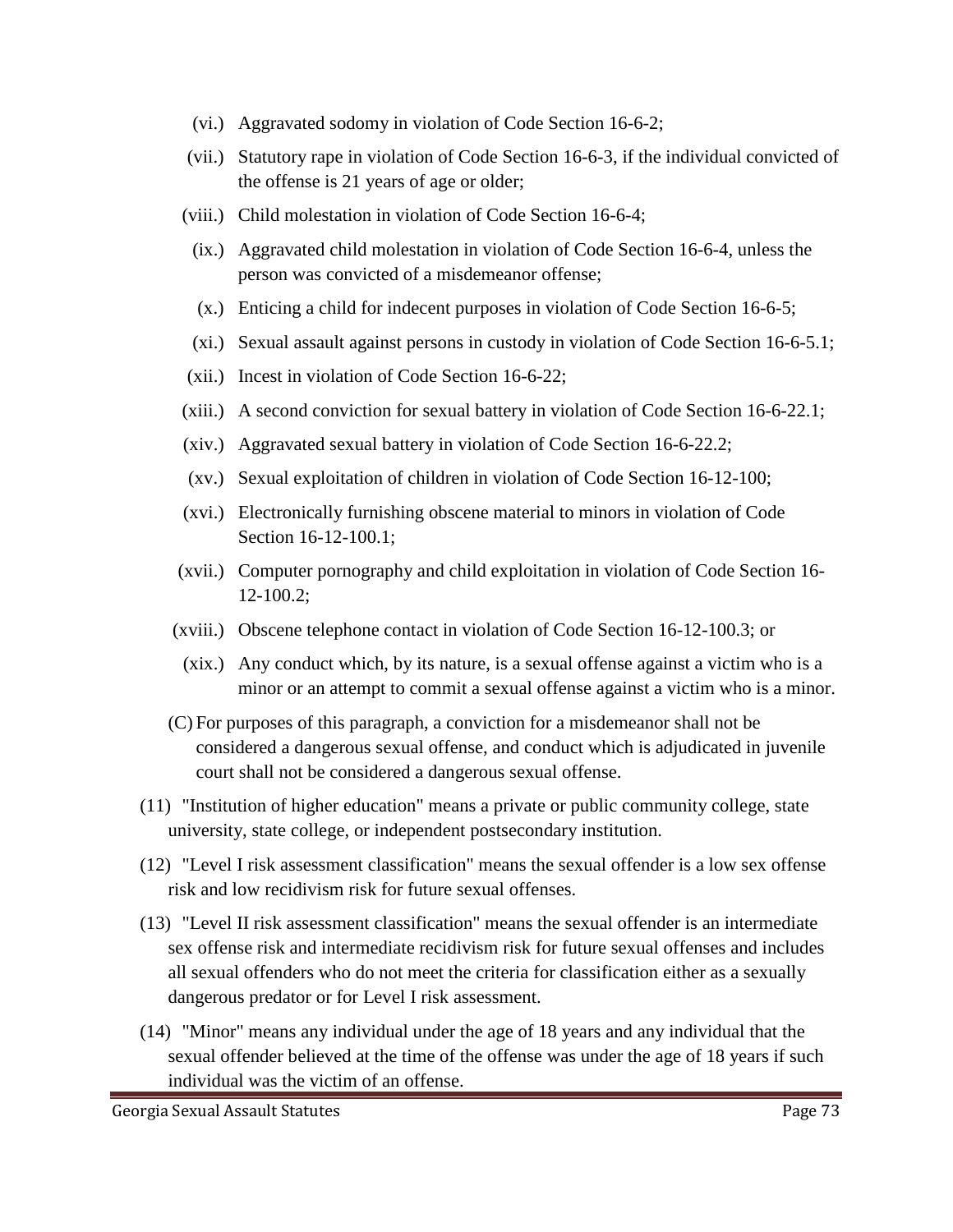- (15) "Public and community swimming pools" includes municipal, school, hotel, motel, or any pool to which access is granted in exchange for payment of a daily fee. The term includes apartment complex pools, country club pools, or subdivision pools which are open only to residents of the subdivision and their guests. This term does not include a private pool or hot tub serving a single-family dwelling and used only by the residents of the dwelling and their guests.
- (16) "Required registration information" means:
	- (A)Name; social security number; age; race; sex; date of birth; height; weight; hair color; eye color; fingerprints; and photograph;
	- (B) Address, within this state or out of state, and, if applicable in addition to the address, a rural route address and a post office box;
	- (C) If the place of residence is a motor vehicle or trailer, the vehicle identification number, the license tag number, and a description, including color scheme, of the motor vehicle or trailer;
	- (D)If the place of residence is a mobile home, the mobile home location permit number; the name and address of the owner of the home; a description, including the color scheme of the mobile home; and, if applicable, a description of where the mobile home is located on the property;
	- (E) If the place of residence is a manufactured home, the name and address of the owner of the home; a description, including the color scheme of the manufactured home; and, if applicable, a description of where the manufactured home is located on the property;
	- (F) If the place of residence is a vessel, live-aboard vessel, or houseboat, the hull identification number; the manufacturer's serial number; the name of the vessel, liveaboard vessel, or houseboat; the registration number; and a description, including color scheme, of the vessel, live-aboard vessel, or houseboat;
	- (F.1) If the place of residence is the status of homelessness, information as provided under paragraph (2.1) of subsection (f) of this Code section;
	- (G)Date of employment, place of any employment, and address of employer;
	- (H)Place of vocation and address of the place of vocation;
	- (I) Vehicle make, model, color, and license tag number;
	- (J) If enrolled, employed, or carrying on a vocation at an institution of higher education in this state, the name, address, and county of each institution, including each campus attended, and enrollment or employment status; and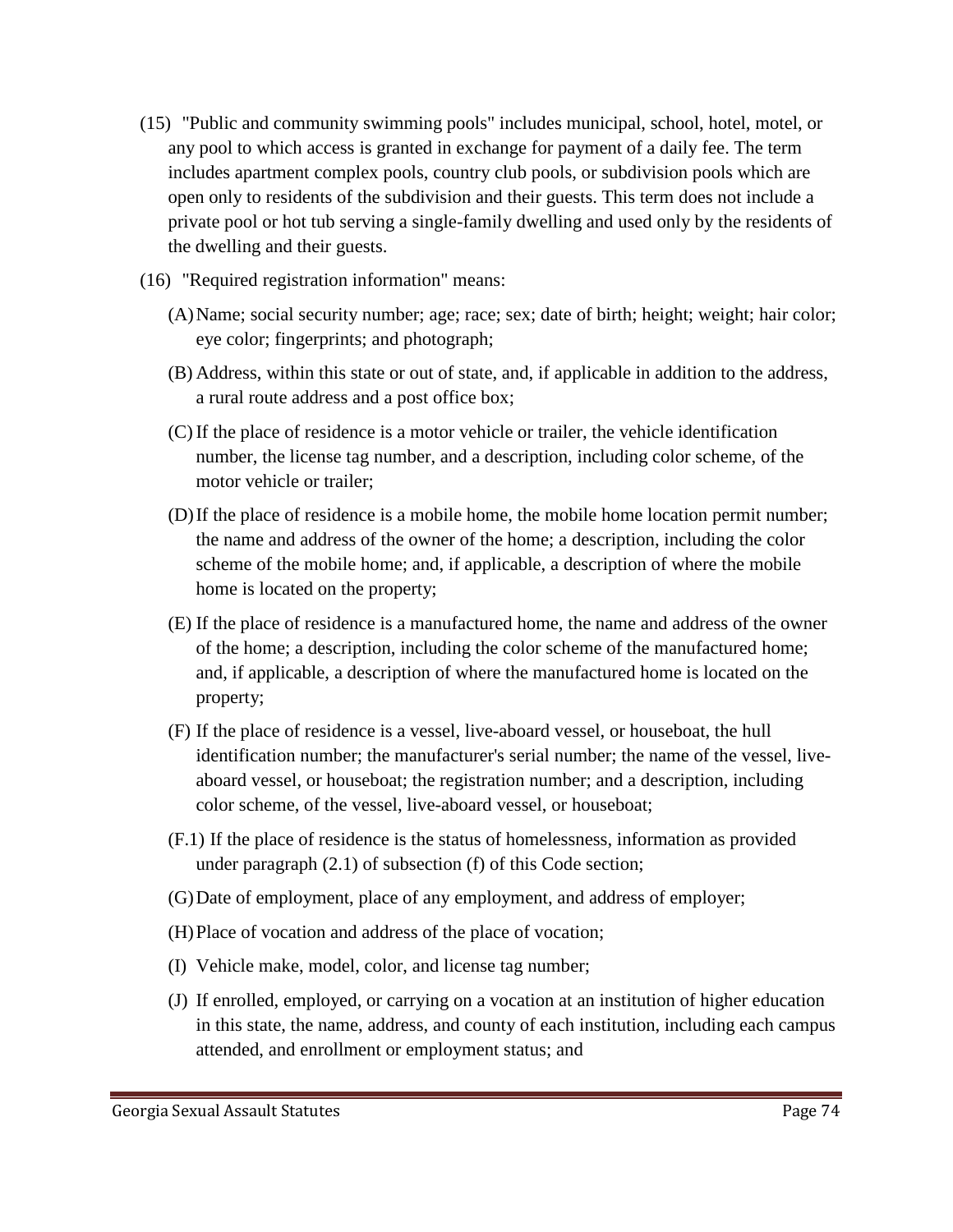- (K)The name of the crime or crimes for which the sexual offender is registering and the date released from prison or placed on probation, parole, or supervised release.
- (17) "Risk assessment classification" means the notification level into which a sexual offender is placed based on the board's assessment.
- (18) "School" means all public and private kindergarten, elementary, and secondary schools.
- (19) "School bus stop" means a school bus stop as designated by local school boards of education or by a private school.
- (20) "Sexual offender" means any individual:
	- (A)Who has been convicted of a criminal offense against a victim who is a minor or any dangerous sexual offense;
	- (B) Who has been convicted under the laws of another state or territory, under the laws of the United States, under the Uniform Code of Military Justice, or in a tribal court of a criminal offense against a victim who is a minor or a dangerous sexual offense; or
	- (C) Who is required to register pursuant to subsection (e) of this Code section.
- (21) "Sexually dangerous predator" means a sexual offender:
	- (A)Who was designated as a sexually violent predator between July 1, 1996, and June 30, 2006; or
	- (B) Who is determined by the Sexual Offender Registration Review Board to be at risk of perpetrating any future dangerous sexual offense.
- (22) "Vocation" means any full-time, part-time, or volunteer employment with or without compensation exceeding 14 consecutive days or for an aggregate period of time exceeding 30 days during any calendar year.
- (b) Before a sexual offender who is required to register under this Code section is released from prison or placed on parole, supervised release, or probation, the appropriate official shall:
	- (1) Inform the sexual offender of the obligation to register, the amount of the registration fee, and how to maintain registration;
	- (2) Obtain the information necessary for the required registration information;
	- (3) Inform the sexual offender that, if the sexual offender changes any of the required registration information, other than residence address, the sexual offender shall give the new information to the sheriff of the county with whom the sexual offender is registered within 72 hours of the change of information; if the information is the sexual offender's new residence address, the sexual offender shall give the information to the sheriff of the county with whom the sexual offender last registered within 72 hours prior to moving and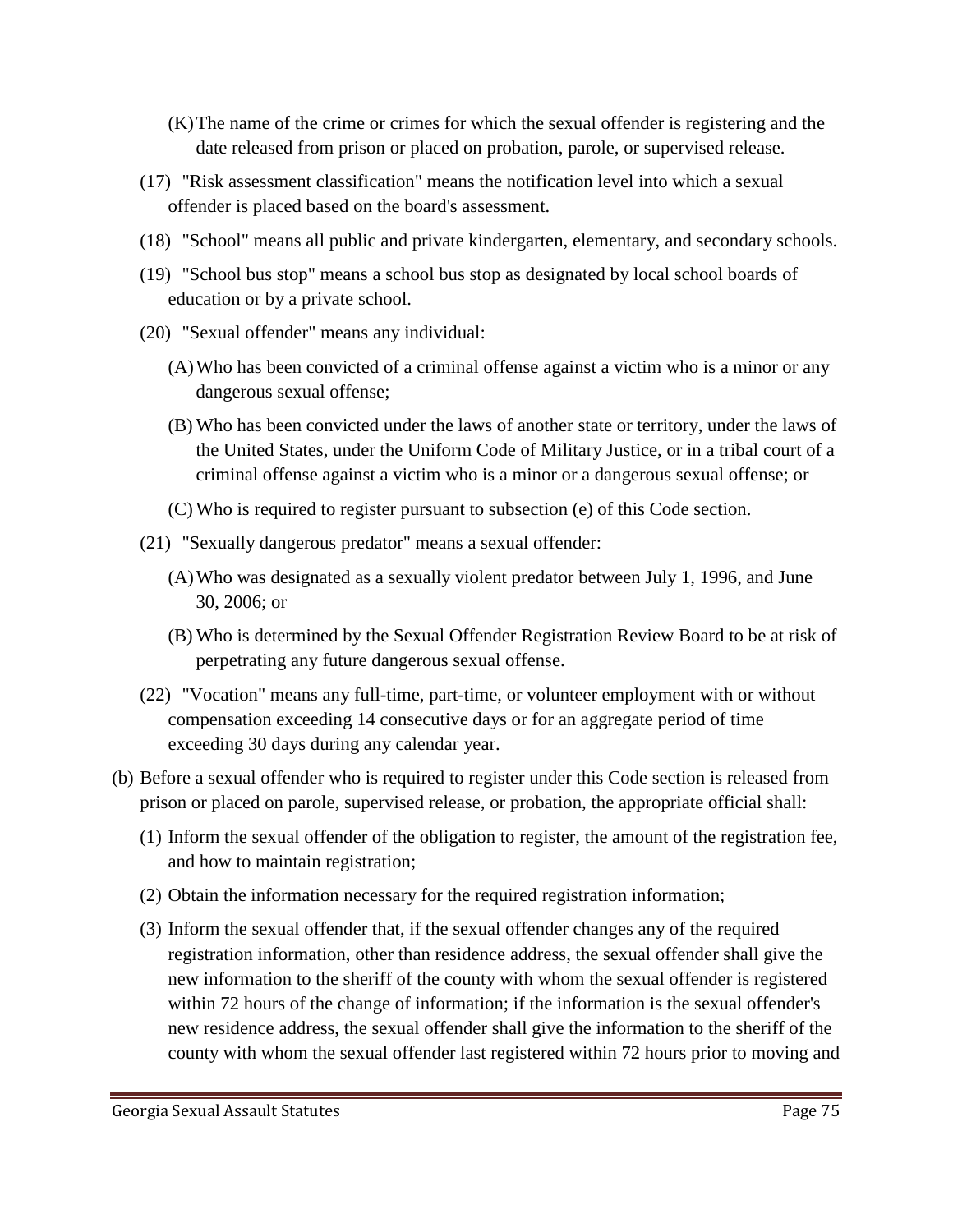to the sheriff of the county to which the sexual offender is moving within 72 hours prior to moving;

- (4) Inform the sexual offender that he or she shall also register in any state where he or she is employed, carries on a vocation, or is a student;
- (5) Inform the sexual offender that, if he or she changes residence to another state, the sexual offender shall register the new address with the sheriff of the county with whom the sexual offender last registered and that the sexual offender shall also register with a designated law enforcement agency in the new state within 72 hours after establishing residence in the new state;
- (6) Obtain fingerprints and a current photograph of the sexual offender;
- (7) Require the sexual offender to read and sign a form stating that the obligations of the sexual offender have been explained;
- (8) Obtain and forward any information obtained from the clerk of court pursuant to Code Section 42-5-50 to the sheriff's office of the county in which the sexual offender will reside; and
- (9) If required by Code Section 42-1-14, place any required electronic monitoring system on the sexually dangerous predator and explain its operation and cost.
- (c) The Department of Corrections shall:
	- (1) Forward to the Georgia Bureau of Investigation a copy of the form stating that the obligations of the sexual offender have been explained;
	- (2) Forward any required registration information to the Georgia Bureau of Investigation;
	- (3) Forward the sexual offender's fingerprints and photograph to the sheriff's office of the county where the sexual offender is going to reside;
	- (4) Inform the board and the prosecuting attorney for the jurisdiction in which a sexual offender was convicted of the impending release of a sexual offender at least eight months prior to such release so as to facilitate compliance with Code Section 42-1-14; and
	- (5) Keep all records of sexual offenders in a secure facility in accordance with Code Sections 15-1-10, 15-6-62, and 15-6-62.1 until official proof of death of a registered sexual offender; thereafter, the records shall be destroyed.
- (c.1) The Department of Community Supervision shall keep all records of sexual offenders in a secure facility in accordance with Code Sections 15-1-10, 15-6-62, and 15-6-62.1 until official proof of death of a registered sexual offender; thereafter, the records shall be destroyed.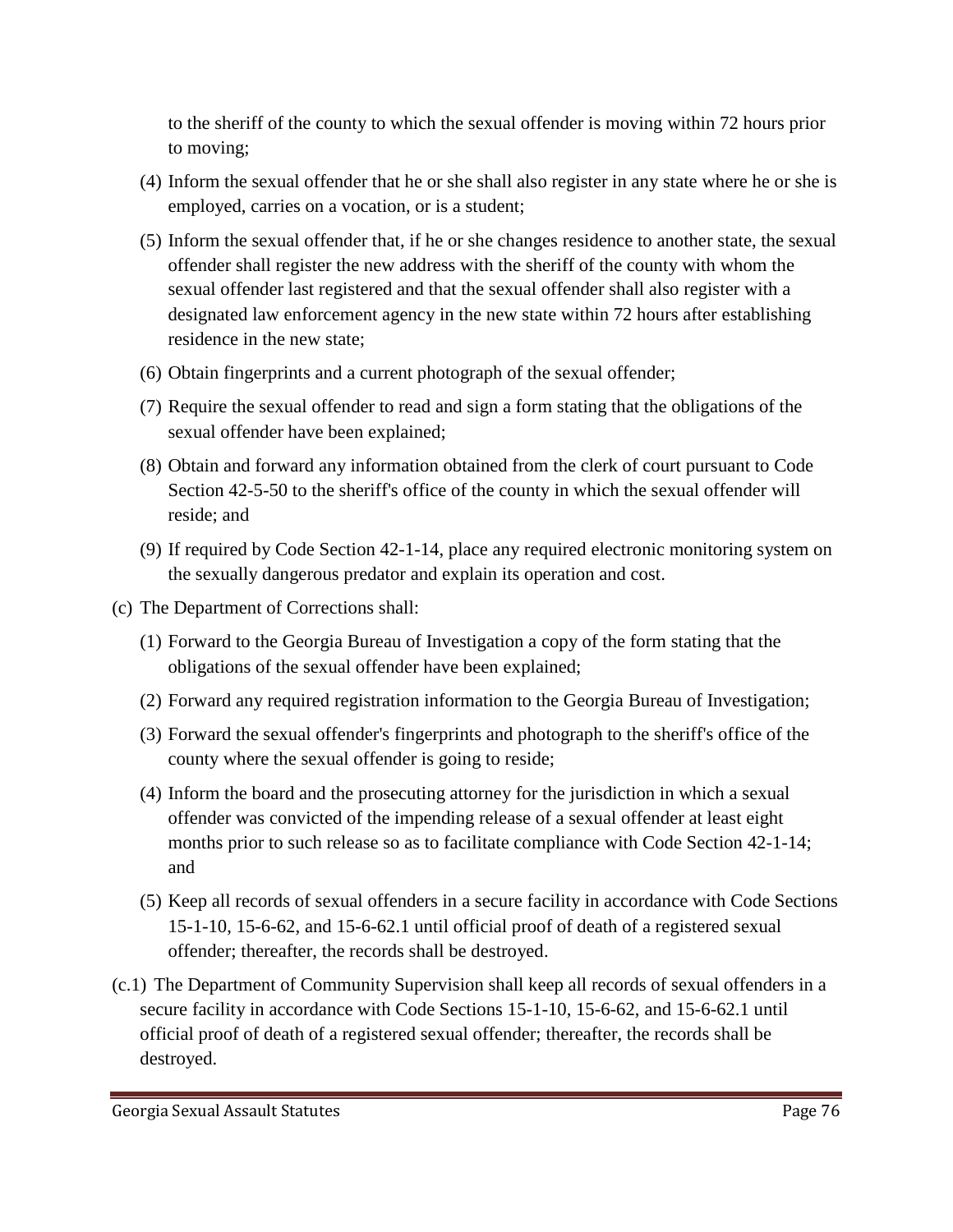- (d) No sexual offender shall be released from prison or placed on parole, supervised release, or probation until:
	- (1) The appropriate official has provided the Georgia Bureau of Investigation and the sheriff's office in the county where the sexual offender will be residing with the sexual offender's required registration information and risk assessment classification level; and
	- (2) The sexual offender's name has been added to the list of sexual offenders maintained by the Georgia Bureau of Investigation and the sheriff's office as required by this Code section.
- (e) Registration pursuant to this Code section shall be required by any individual who:
	- (1) Is convicted on or after July 1, 1996, of a criminal offense against a victim who is a minor;
	- (2) Is convicted on or after July 1, 1996, of a dangerous sexual offense;
	- (3) Has previously been convicted of a criminal offense against a victim who is a minor and may be released from prison or placed on parole, supervised release, or probation on or after July 1, 1996;
	- (4) Has previously been convicted of a sexually violent offense or dangerous sexual offense and may be released from prison or placed on parole, supervised release, or probation on or after July 1, 1996;
	- (5) Is a resident of Georgia who intends to reside in this state and who is convicted under the laws of another state or the United States, under the Uniform Code of Military Justice, or in a tribal court of a sexually violent offense, a criminal offense against a victim who is a minor on or after July 1, 1999, or a dangerous sexual offense on or after July 1, 1996;
	- (6) Is a nonresident who changes residence from another state or territory of the United States or any other place to Georgia who is required to register as a sexual offender under federal law, military law, tribal law, or the laws of another state or territory or who has been convicted in this state of a criminal offense against a victim who is a minor or any dangerous sexual offense;
	- (7) Is a nonresident sexual offender who enters this state for the purpose of employment or any other reason for a period exceeding 14 consecutive days or for an aggregate period of time exceeding 30 days during any calendar year regardless of whether such sexual offender is required to register under federal law, military law, tribal law, or the laws of another state or territory; or
	- (8) Is a nonresident sexual offender who enters this state for the purpose of attending school as a full-time or part-time student regardless of whether such sexual offender is required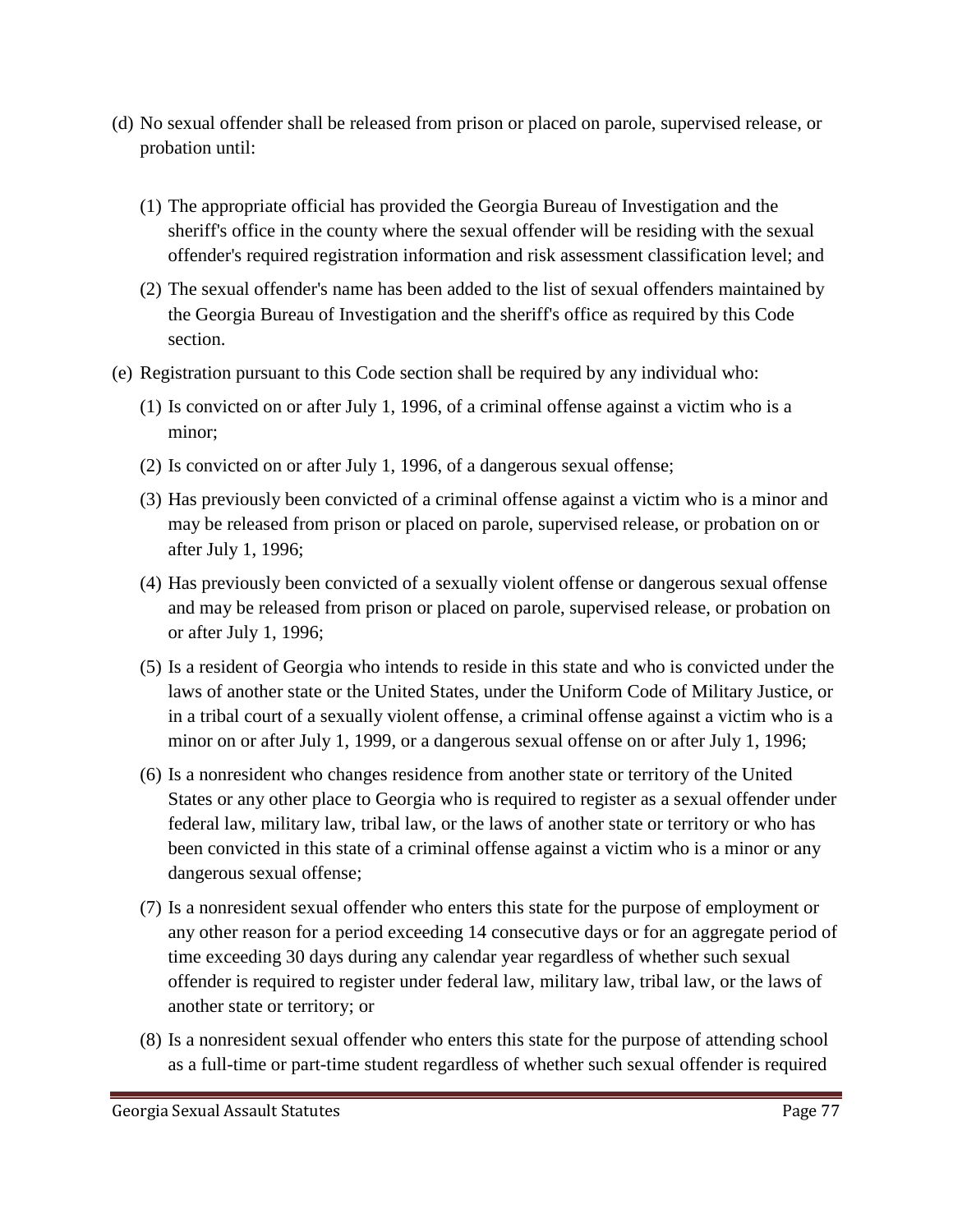to register under federal law, military law, tribal law, or the laws of another state or territory.

- (f) Any sexual offender required to register under this Code section shall:
	- (1) Provide the required registration information to the appropriate official before being released from prison or placed on parole, supervised release, or probation;
	- (2) Register in person with the sheriff of the county in which the sexual offender resides within 72 hours after the sexual offender's release from prison or placement on parole, supervised release, probation, or entry into this state;
	- (2.1) In the case of a sexual offender whose place of residence is the status of homelessness, in lieu of the requirements of paragraph (2) of this subsection, register in person with the sheriff of the county in which the sexual offender sleeps within 72 hours after the sexual offender's release from prison or placement on parole, supervised release, probation, or entry into this state and provide the location where he or she sleeps;
	- (3) Maintain the required registration information with the sheriff of each county in which the sexual offender resides or sleeps;
	- (4) Renew the required registration information with the sheriff of the county in which the sexual offender resides or sleeps by reporting in person to the sheriff within 72 hours prior to such offender's birthday each year to be photographed and fingerprinted;
	- (5) Update the required registration information with the sheriff of the county in which the sexual offender resides within 72 hours of any change to the required registration information, other than where he or she resides or sleeps if such person is homeless. If the information is the sexual offender's new address, the sexual offender shall give the information regarding the sexual offender's new address to the sheriff of the county in which the sexual offender last registered within 72 hours prior to any change of address and to the sheriff of the county to which the sexual offender is moving within 72 hours prior to establishing such new address. If the sexual offender is homeless and the information is the sexual offender's new sleeping location, within 72 hours of changing sleeping locations, the sexual offender shall give the information regarding the sexual offender's new sleeping location to the sheriff of the county in which the sexual offender last registered, and if the county has changed, to the sheriff of the county to which the sexual offender has moved; and
	- (6) Continue to comply with the registration requirements of this Code section for the entire life of the sexual offender, excluding ensuing periods of incarceration.
- (g) A sexual offender required to register under this Code section may petition to be released from the registration requirements and from the residency or employment restrictions of this Code section in accordance with the provisions of Code Section 42-1-19.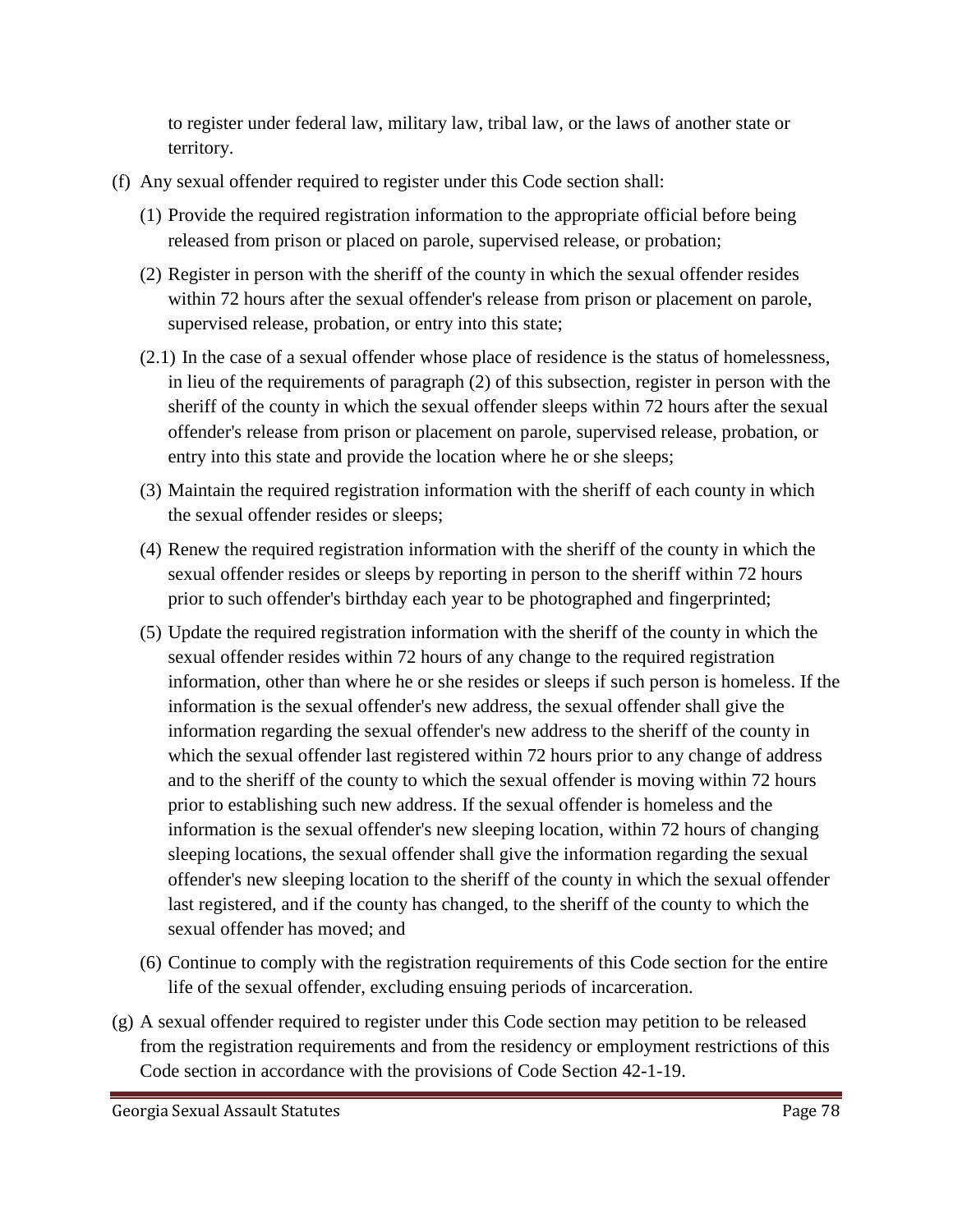- (1) The appropriate official or sheriff shall, within 72 hours after receipt of the required registration information, forward such information to the Georgia Bureau of Investigation. Once the data is entered into the Criminal Justice Information System by the appropriate official or sheriff, the Georgia Crime Information Center shall notify the sheriff of the sexual offender's county of residence, either permanent or temporary, the sheriff of the county of employment, and the sheriff of the county where the sexual offender attends an institution of higher education within 24 hours of entering the data or any change to the data.
- (2) The Georgia Bureau of Investigation shall:
	- (A)Transmit all information, including the conviction data and fingerprints, to the Federal Bureau of Investigation within 24 hours of entering the data;
	- (B) Establish operating policies and procedures concerning record ownership, quality, verification, modification, and cancellation; and
	- (C) Perform mail out and verification duties as follows:
		- (i.) Send each month Criminal Justice Information System network messages to sheriffs listing sexual offenders due for verification;
		- (ii.) Create a photo image file from original entries and provide such entries to sheriffs to assist in sexual offender identification and verification;
		- (iii.) Mail a nonforwardable verification form to the last reported address of the sexual offender within ten days prior to the sexual offender's birthday;
		- (iv.) If the sexual offender changes residence to another state, notify the law enforcement agency with which the sexual offender shall register in the new state; and
		- (v.) Maintain records required under this Code section.
- (i) The sheriff's office in each county shall:
	- (1) Prepare and maintain a list of all sexual offenders and sexually dangerous predators residing in each county. Such list shall include the sexual offender's name; age; physical description; address; crime of conviction, including conviction date and the jurisdiction of the conviction; photograph; and the risk assessment classification level provided by the board, and an explanation of how the board classifies sexual offenders and sexually dangerous predators;

(h)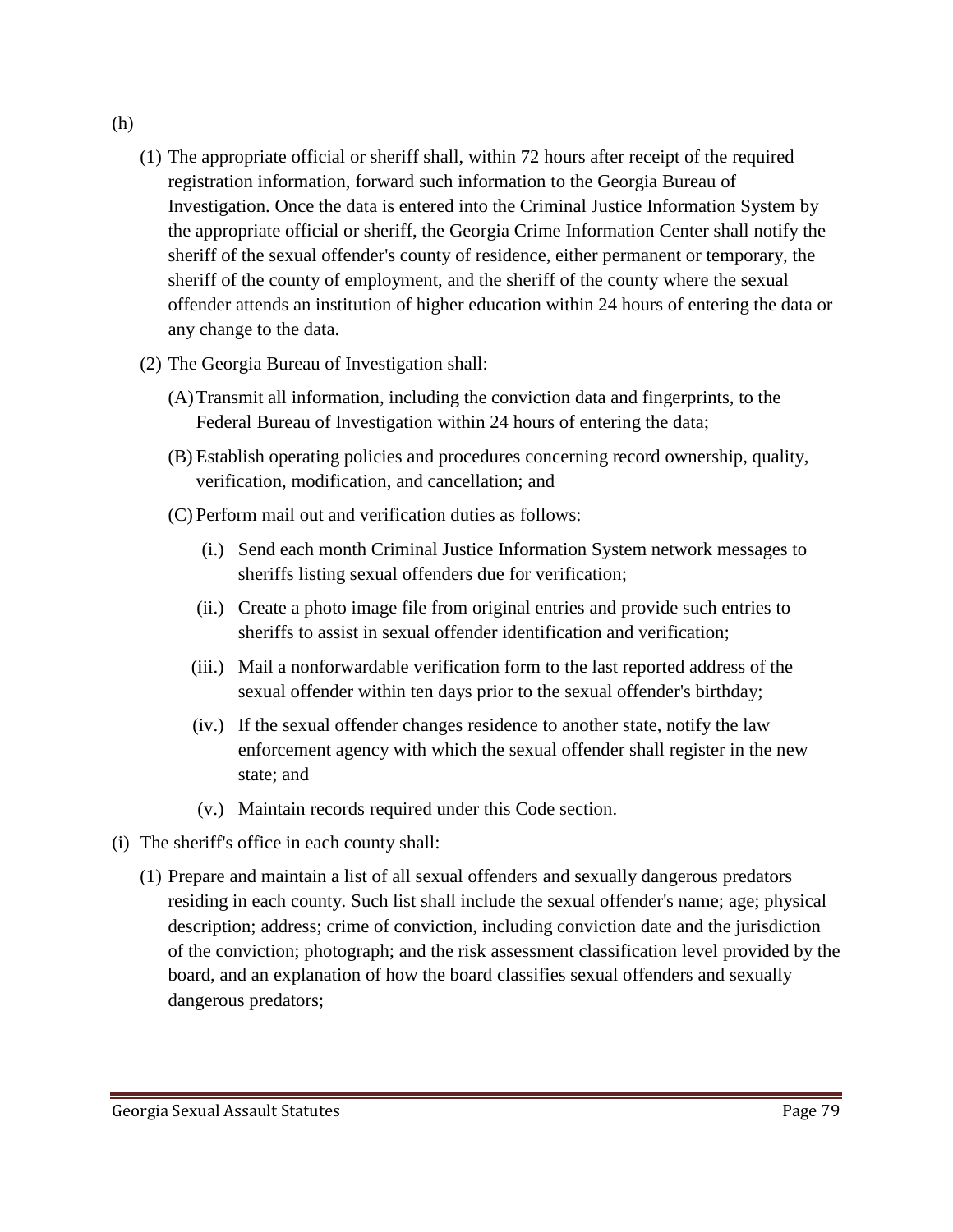- (2) Electronically submit and update all information provided by the sexual offender within two business days to the Georgia Bureau of Investigation in a manner prescribed by the Georgia Bureau of Investigation;
- (3) Maintain and provide a list, manually or electronically, of every sexual offender residing in each county so that it may be available for inspection:
	- (A)In the sheriff's office;
	- (B) In any county administrative building;
	- (C) In the main administrative building for any municipal corporation;
	- (D)In the office of the clerk of the superior court so that such list is available to the public; and
	- (E) On a website maintained by the sheriff of the county for the posting of general information;
- (4) Update the public notices required by paragraph (3) of this subsection within two business days of the receipt of such information;
- (5) Inform the public of the presence of sexual offenders in each community;
- (6) Update the list of sexual offenders residing in the county upon receipt of new information affecting the residence address of a sexual offender or upon the registration of a sexual offender moving into the county by virtue of release from prison, relocation from another county, conviction in another state, federal court, military tribunal, or tribal court. Such list, and any additions to such list, shall be delivered, within 72 hours of updating the list of sexual offenders residing in the county, to all schools or institutions of higher education located in the county;
- (7) Within 72 hours of the receipt of changed required registration information, notify the Georgia Bureau of Investigation through the Criminal Justice Information System of each change of information;
- (8) Retain the verification form stating that the sexual offender still resides at the address last reported;
- (9) Enforce the criminal provisions of this Code section. The sheriff may request the assistance of the Georgia Bureau of Investigation to enforce the provisions of this Code section;
- (10) Cooperate and communicate with other sheriffs' offices in this state and in the United States to maintain current data on the location of sexual offenders;
- (11) Determine the appropriate time of day for reporting by sexual offenders, which shall be consistent with the reporting requirements of this Code section;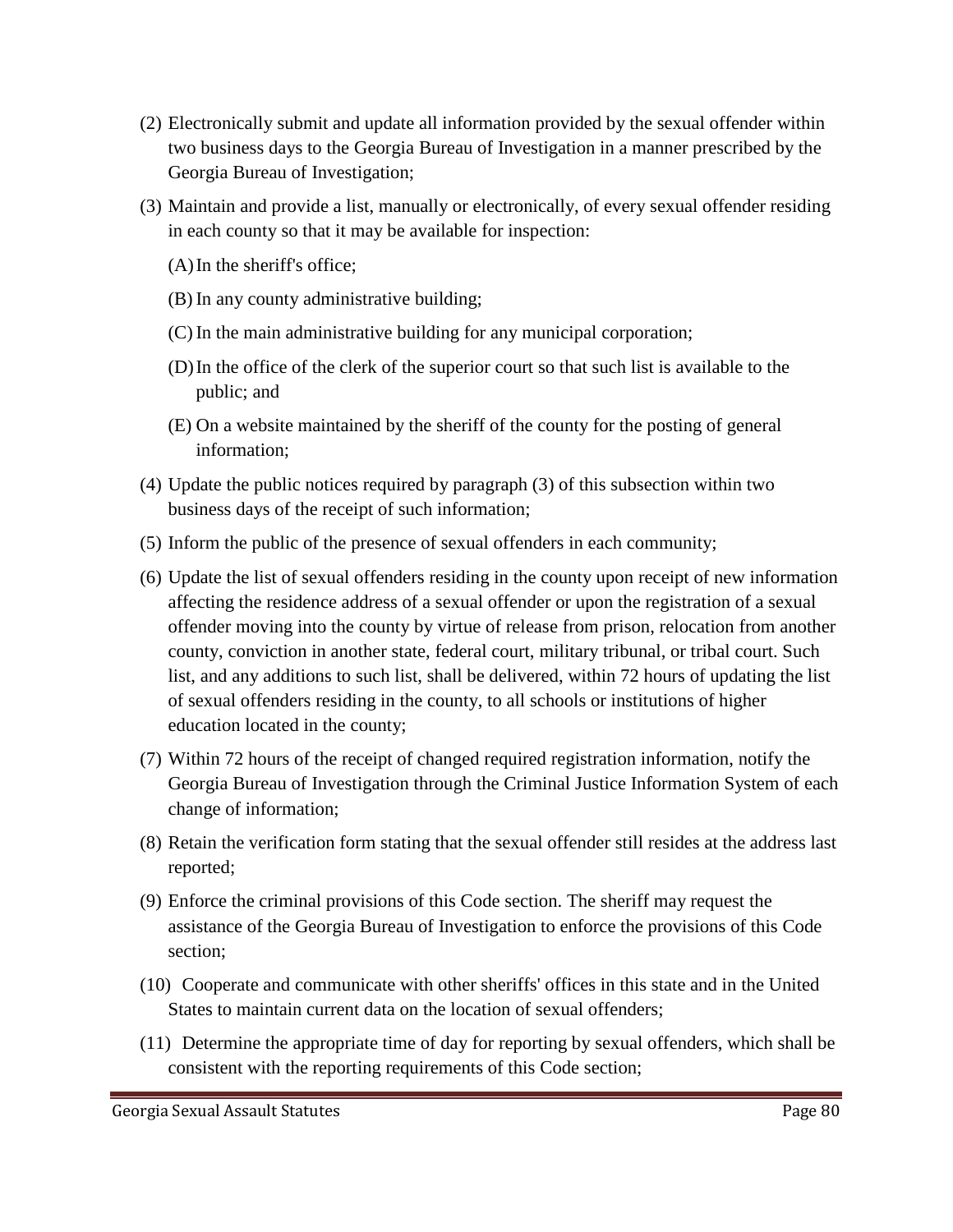- (12) If required by Code Section 42-1-14, place any electronic monitoring system on the sexually dangerous predator and explain its operation and cost;
- (13) Provide current information on names and addresses of all registered sexual offenders to campus police with jurisdiction for the campus of an institution of higher education if the campus is within the sheriff's jurisdiction; and
- (14) Collect the annual \$250.00 registration fee from the sexual offender and transmit such fees to the state for deposit into the general fund.
- (j)
- (1) The sheriff of the county where the sexual offender resides or last registered shall be the primary law enforcement official charged with communicating the whereabouts of the sexual offender and any changes in required registration information to the sheriff's office of the county or counties where the sexual offender is employed, volunteers, attends an institution of higher education, or moves.
- (2) The sheriff's office may post the list of sexual offenders in any public building in addition to those locations enumerated in subsection (h) of this Code section.
- (k) The Georgia Crime Information Center shall create the Criminal Justice Information System network transaction screens by which appropriate officials shall enter original data required by this Code section. Screens shall also be created for sheriffs' offices for the entry of record confirmation data; employment; changes of residence, institutions of higher education, or employment; or other pertinent data to assist in sexual offender identification.
- (l)
- (1) On at least an annual basis, the Department of Education shall obtain from the Georgia Bureau of Investigation a complete list of the names and addresses of all registered sexual offenders and shall provide access to such information, accompanied by a hold harmless provision, to each school in this state. In addition, the Department of Education shall provide information to each school in this state on accessing and retrieving from the Georgia Bureau of Investigation's website a list of the names and addresses of all registered sexual offenders.
- (2) On at least an annual basis, the Department of Early Care and Learning shall provide current information to all child care programs regulated pursuant to Code Section 20-1A-10 and to all child care learning centers, day-care, group day-care, and family day-care programs regulated pursuant to Code Section 49-5-12 on accessing and retrieving from the Georgia Bureau of Investigation's website a list of the names and addresses of all registered sexual offenders and shall include, on a continuing basis, such information with each application for licensure, commissioning, or registration for early care and education programs.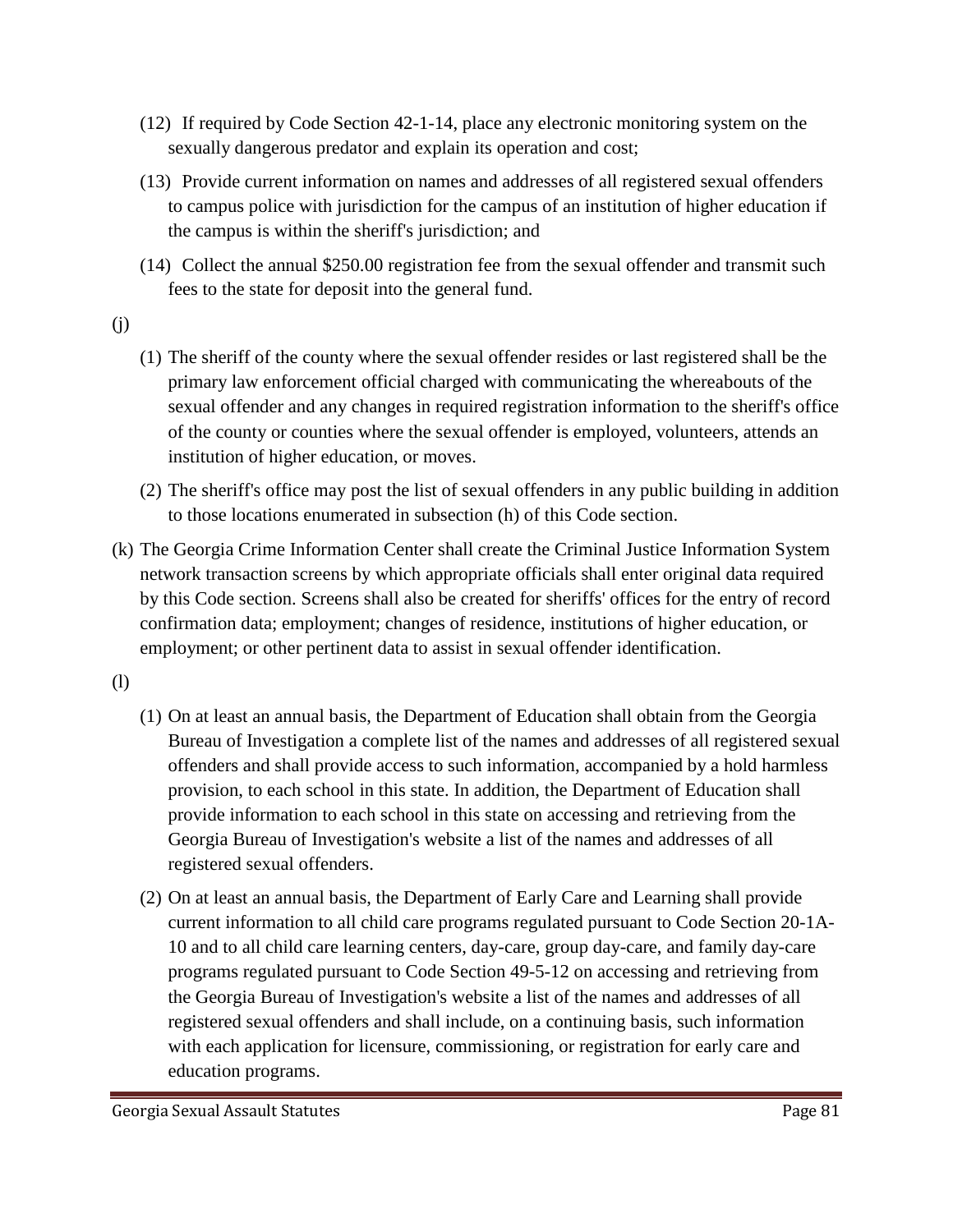- (3) On at least an annual basis, the Department of Human Services shall provide current information to all long-term care facilities for children on accessing and retrieving from the Georgia Bureau of Investigation's website a list of the names and addresses of all registered sexual offenders.
- (m)Within ten days of the filing of a defendant's discharge and exoneration of guilt pursuant to Article 3 of Chapter 8 of this title, the clerk of court shall transmit the order of discharge and exoneration to the Georgia Bureau of Investigation and any sheriff maintaining records required under this Code section.
- (n) Any individual who:
	- (1) Is required to register under this Code section and who fails to comply with the requirements of this Code section;
	- (2) Provides false information; or
	- (3) Fails to respond directly to the sheriff of the county where he or she resides or sleeps within 72 hours prior to such individual's birthday

shall be guilty of a felony and shall be punished by imprisonment for not less than one nor more than 30 years; provided, however, that upon the conviction of the second offense under this subsection, the defendant shall be punished by imprisonment for not less than five nor more than 30 years.

- (o) The information collected pursuant to this Code section shall be treated as private data except that:
	- (1) Such information may be disclosed to law enforcement agencies for law enforcement purposes;
	- (2) Such information may be disclosed to government agencies conducting confidential background checks; and
	- (3) The Georgia Bureau of Investigation or any sheriff maintaining records required under this Code section shall, in addition to the requirements of this Code section to inform the public of the presence of sexual offenders in each community, release such other relevant information collected under this Code section that is necessary to protect the public concerning sexual offenders required to register under this Code section, except that the identity of a victim of an offense that requires registration under this Code section shall not be released.
- (p) The Board of Public Safety is authorized to promulgate rules and regulations necessary for the Georgia Bureau of Investigation and the Georgia Crime Information Center to implement and carry out the provisions of this Code section.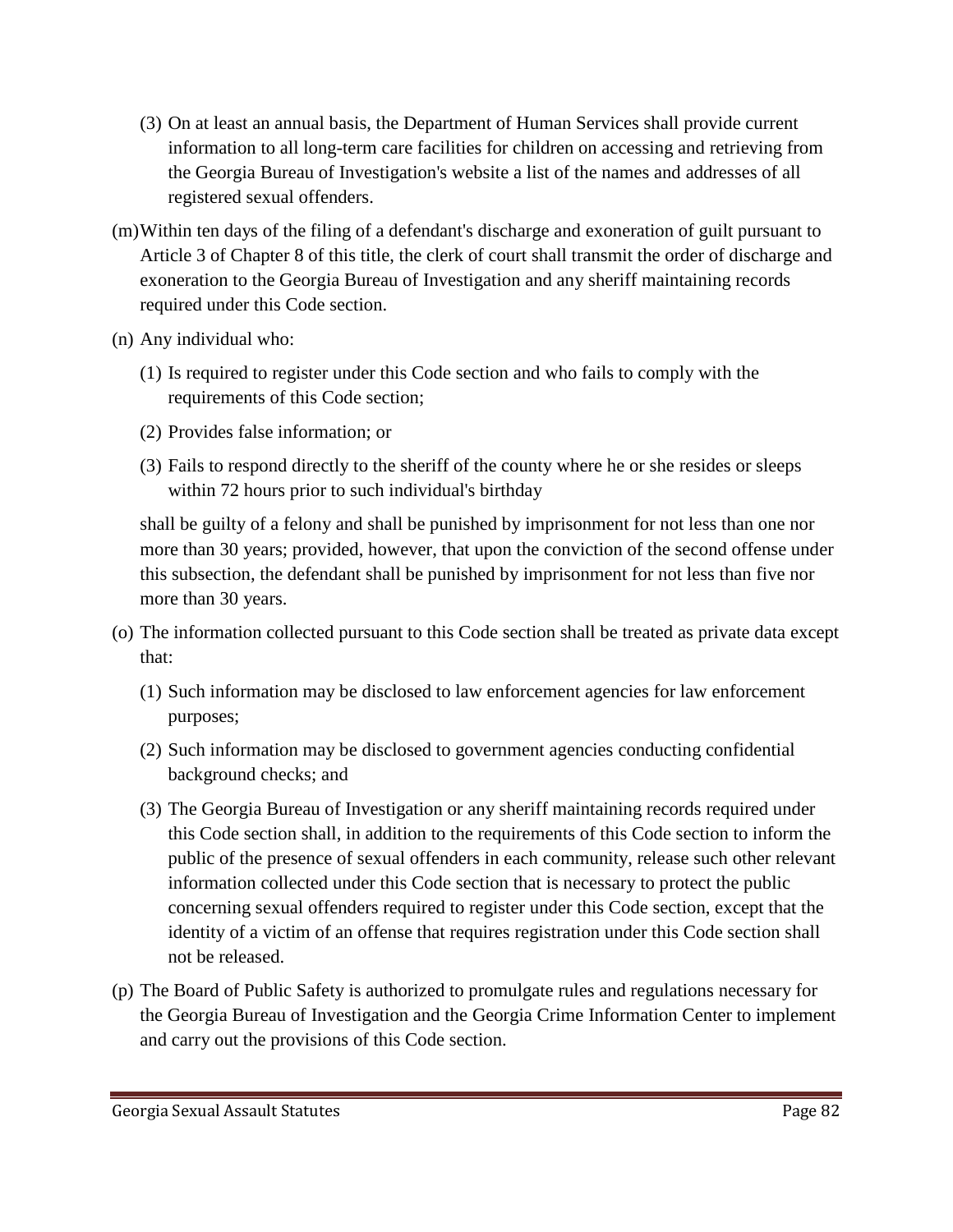- (q) Law enforcement agencies, employees of law enforcement agencies, and state officials shall be immune from liability for good faith conduct under this article.
- (r) Any violation of this Code section is declared to be a continuous offense, and venue for such offense shall be considered to have been committed in any county where:
	- (1) A sexual offender is required to register;
	- (2) An accused fails to comply with the requirements of this Code section; or
	- (3) An accused provides false information.

## **§ 42-1-13. Sexual Offender Registration Review Board; composition; appointment; administration and duties; immunity from liability**

- (a) The Sexual Offender Registration Review Board shall be composed of three professionals licensed under Title 43 and knowledgeable in the field of the behavior and treatment of sexual offenders; at least one representative from a victims' rights advocacy group or agency; and at least two representatives from law enforcement, each of whom is either employed by a law enforcement agency as a certified peace officer under Title 35 or retired from such employment. The members of the board shall be appointed by the commissioner of behavioral health and developmental disabilities for terms of four years. On and after July 1, 2006, successors to the members of the board shall be appointed by the Governor. Members of the board shall take office on the first day of September immediately following the expired term of that office and shall serve for a term of four years and until the appointment of their respective successors. No member shall serve on the board more than two consecutive terms. Vacancies occurring on the board, other than those caused by expiration of a term of office, shall be filled in the same manner as the original appointment to the position vacated for the remainder of the unexpired term and until a successor is appointed. Members shall be entitled to an expense allowance and travel cost reimbursement the same as members of certain other boards and commissions as provided in Code Section 45-7-21.
- (b) The board shall be attached to the Department of Behavioral Health and Developmental Disabilities for administrative purposes and, provided there is adequate funding, shall:
	- (1) Exercise its quasi-judicial, rule-making, or policy-making functions independently of the department and without approval or control of the department;
	- (2) Prepare its budget, if any, and submit its budgetary requests, if any, through the department; and
	- (3) Hire its own personnel, including but not limited to administrative personnel and clinical evaluators.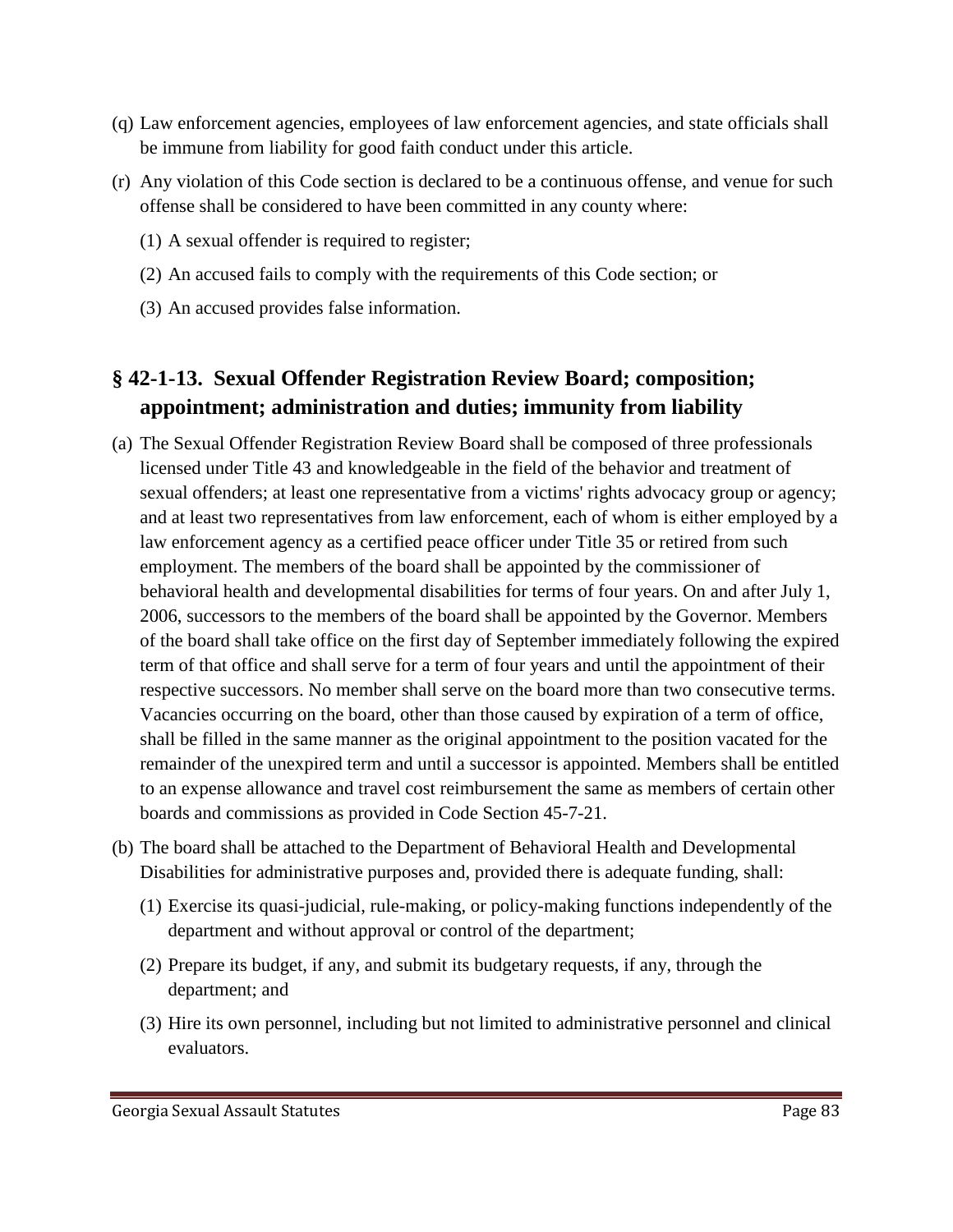- (c) Any investigator who, as of June 30, 2012, was employed by the board shall be transferred to the Georgia Bureau of Investigation on July 1, 2012, and shall no longer be under the administration or supervision of the board, except as required to provide the board with information as set forth in paragraph (15) of subsection (a) of Code Section 35-3-4. The executive director of the board shall arrange administratively for the transfer of any equipment relating to the transfer of such personnel.
- (d) Members of the board shall be immune from liability for good faith conduct under this article.

## **§ 42-1-14. Risk assessment classification; classification as "sexually dangerous predator"; electronic monitoring**

- (a)
	- (1) The board shall determine the likelihood that a sexual offender will engage in another crime against a victim who is a minor or a dangerous sexual offense. The board shall make such determination for any sexual offender convicted on or after July 1, 2006, of a criminal offense against a victim who is a minor or a dangerous sexual offense and for any sexual offender incarcerated on July 1, 2006, but convicted prior to July 1, 2006, of a criminal offense against a victim who is a minor. Any sexual offender who changes residence from another state or territory of the United States or any other place to this state and who is not already designated under Georgia law as a sexually dangerous predator, sexual predator, or sexually violent predator shall have his or her required registration information forwarded by the sheriff of his or her county of registration to the board for the purpose of risk assessment classification. The board shall also make such determination upon the request of a superior court judge for purposes of considering a petition to be released from registration restrictions or residency or employment restrictions as provided for in Code Section 42-1-19.
	- (2) A sexual offender shall be placed into Level I risk assessment classification, Level II risk assessment classification, or sexually dangerous predator classification based upon the board's assessment criteria and information obtained and reviewed by the board. The sexual offender may provide the board with information, including, but not limited to, psychological evaluations, sexual history polygraph information, treatment history, and personal, social, educational, and work history, and may agree to submit to a psychosexual evaluation or sexual history polygraph conducted by the board. If the sexual offender has undergone treatment or supervision through the Department of Corrections or the Department of Community Supervision, such treatment records shall also be submitted to the board for evaluation. The prosecuting attorney shall provide the board with any information available to assist the board in rendering an opinion, including, but not limited to, criminal history and records related to previous criminal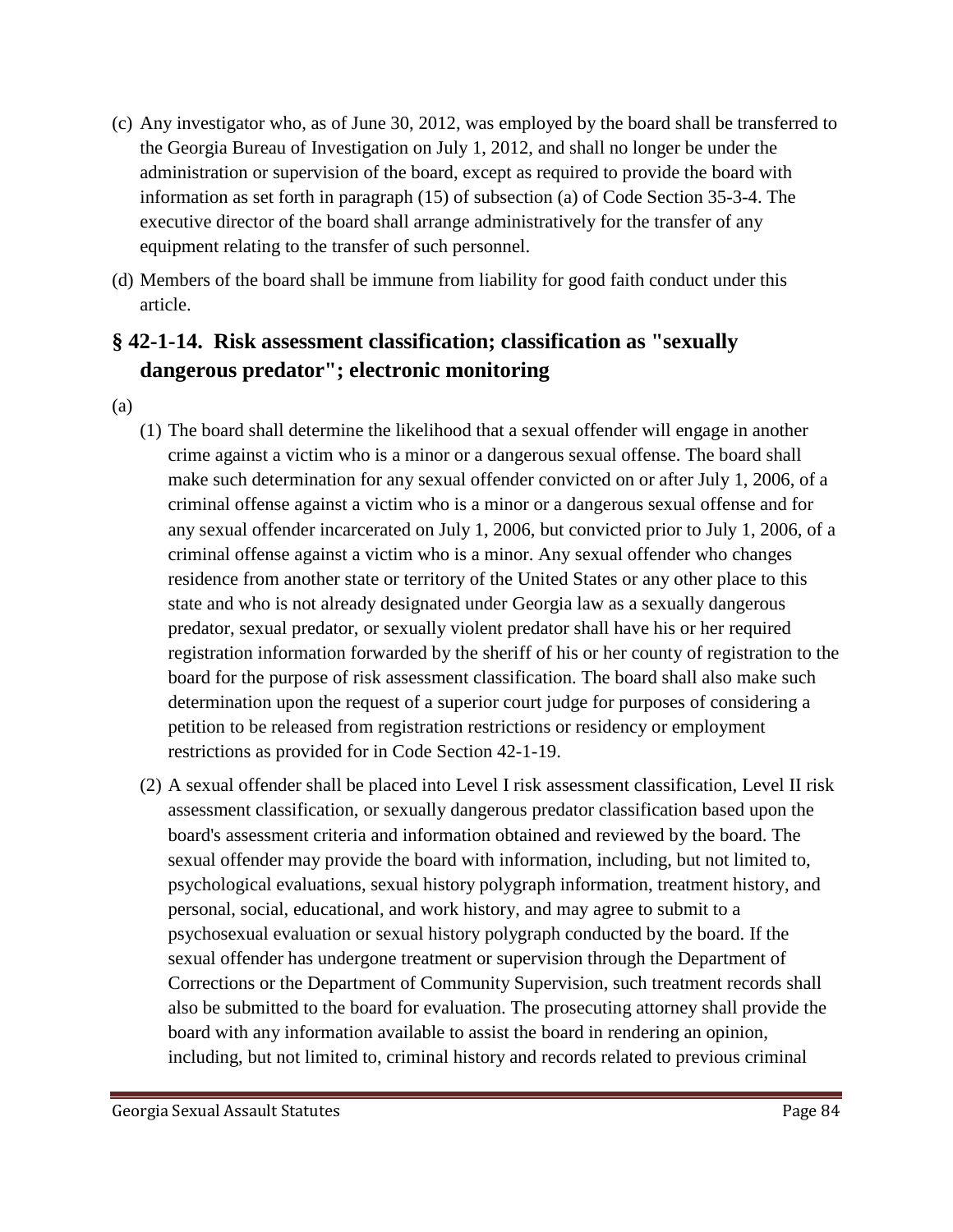history. The board shall utilize the Georgia Bureau of Investigation to assist it in obtaining information relative to its evaluation of sexual offenders and the Georgia Bureau of Investigation shall provide the board with information as requested by the board. The board shall be authorized to obtain information from supervision records of the State Board of Pardons and Paroles regarding such sexual offender, but such records shall remain confidential state secrets in accordance with Code Section 42-9-53 and shall not be made available to any other person or entity or be subject to subpoena unless declassified by the State Board of Pardons and Paroles. The clerk of court shall send a copy of the sexual offender's conviction to the board and notify the board that a sexual offender's evaluation will need to be performed. The board shall render its recommendation for risk assessment classification within:

- (A)Sixty days of receipt of a request for an evaluation if the sexual offender is being sentenced pursuant to subsection (c) of Code Section 17-10-6.2;
- (B) Six months prior to the sexual offender's proposed release from confinement if the offender is incarcerated;
- (C) Sixty days of receipt of the required registration information from the sheriff when the sexual offender changes residence from another state or territory of the United States or any other place to this state and is not already classified;
- (D)Sixty days if the sexual offender is sentenced to a probated or suspended sentence; and
- (E) Ninety days if such classification is requested by the court pursuant to a petition filed under Code Section 42-1-19.
- (3) The board shall notify the sexual offender by first-class mail of its determination of risk assessment classification and shall send a copy of such classification to the Georgia Bureau of Investigation, the Department of Corrections, the Department of Community Supervision, the sheriff of the county where the sexual offender is registered, and the sentencing court, if applicable.
- (b) If the board determines that a sexual offender should be classified as a Level II risk assessment classification or as a sexually dangerous predator, the sexual offender may petition the board to reevaluate his or her classification. To file a petition for reevaluation, the sexual offender shall be required to submit his or her written petition for reevaluation to the board within 30 days from the date of the letter notifying the sexual offender of his or her classification. The sexual offender shall have 60 days from the date of the notification letter to submit information as provided in subsection (a) of this Code section in support of the sexual offender's petition for reevaluation. If the sexual offender fails to submit the petition or supporting documents within the time limits provided, the classification shall be final. The board shall notify the sexual offender by first-class mail of its decision on the petition for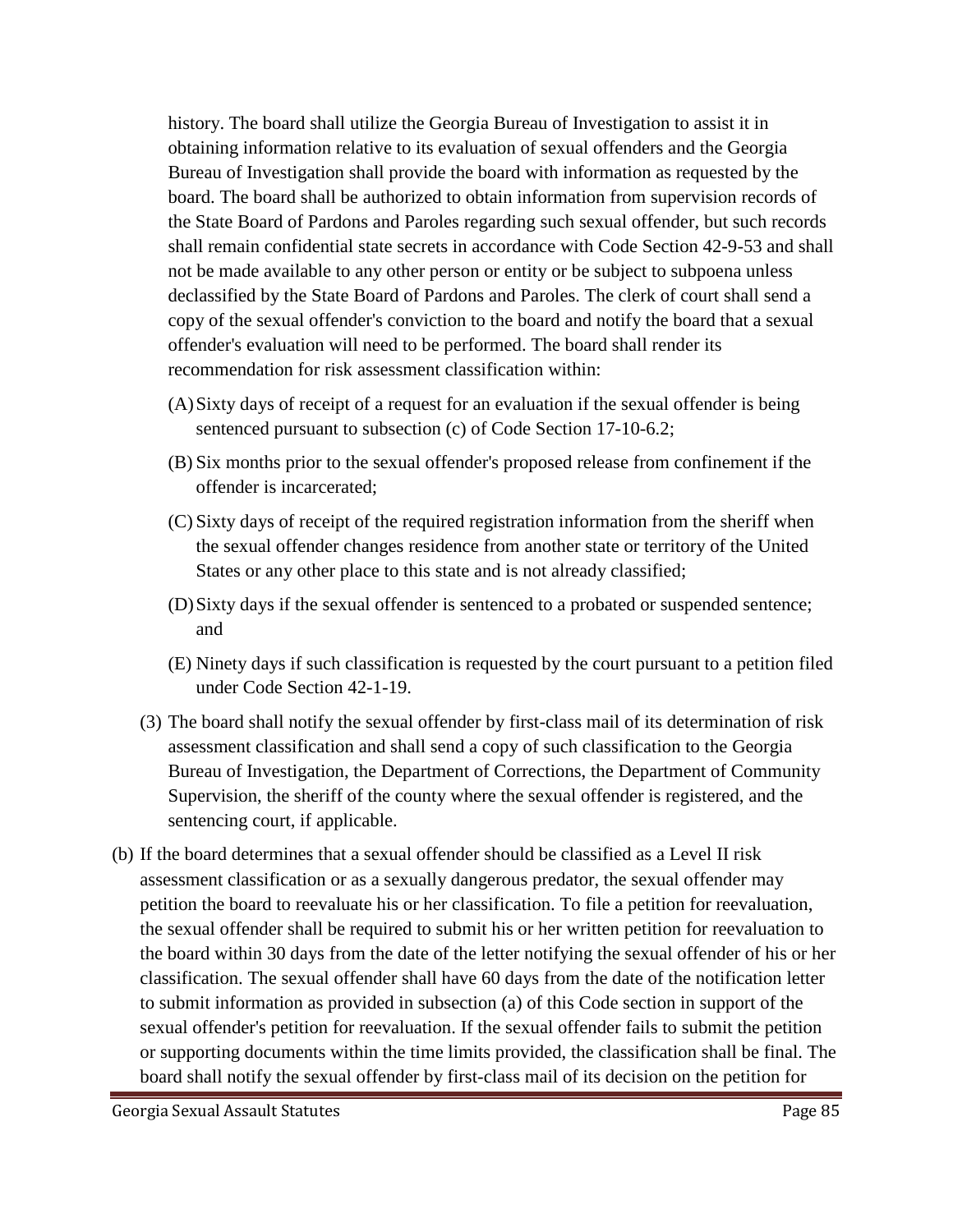reevaluation of risk assessment classification and shall send a copy of such notification to the Georgia Bureau of Investigation, the Department of Corrections, the Department of Community Supervision, the sheriff of the county where the sexual offender is registered, and the sentencing court, if applicable.

- (c) A sexual offender who is classified by the board as a Level II risk assessment classification or as a sexually dangerous predator may file a petition for judicial review of his or her classification within 30 days of the date of the notification letter or, if the sexual offender has requested reevaluation pursuant to subsection (b) of this Code section, within 30 days of the date of the letter denying the petition for reevaluation. The petition for judicial review shall name the board as defendant, and the petition shall be filed in the superior court of the county where the offices of the board are located. Within 30 days after service of the appeal on the board, the board shall submit a summary of its findings to the court and mail a copy, by firstclass mail, to the sexual offender. The findings of the board shall be considered prima-facie evidence of the classification. The court shall also consider any relevant evidence submitted, and such evidence and documentation shall be mailed to the parties as well as submitted to the court. The court may hold a hearing to determine the issue of classification. The court may uphold the classification of the board, or, if the court finds by a preponderance of the evidence that the sexual offender is not placed in the appropriate classification level, the court shall place the sexual offender in the appropriate risk assessment classification. The court's determination shall be forwarded by the clerk of the court to the board, the sexual offender, the Georgia Bureau of Investigation, and the sheriff of the county where the sexual offender is registered.
- (d) Any individual who was classified as a sexually violent predator prior to July 1, 2006, shall be classified as a sexually dangerous predator on and after July 1, 2006.
- (e) Any sexually dangerous predator shall be required to wear an electronic monitoring system that shall have, at a minimum:
	- (1) The capacity to locate and record the location of a sexually dangerous predator by a link to a global positioning satellite system;
	- (2) The capacity to timely report or record a sexually dangerous predator's presence near or within a crime scene or in a prohibited area or the sexually dangerous predator's departure from specific geographic locations; and
	- (3) An alarm that is automatically activated and broadcasts the sexually dangerous predator's location if the global positioning satellite monitor is removed or tampered with by anyone other than a law enforcement official designated to maintain and remove or replace the equipment.

Such electronic monitoring system shall be worn by a sexually dangerous predator for the remainder of his or her natural life. The sexually dangerous predator shall pay the cost of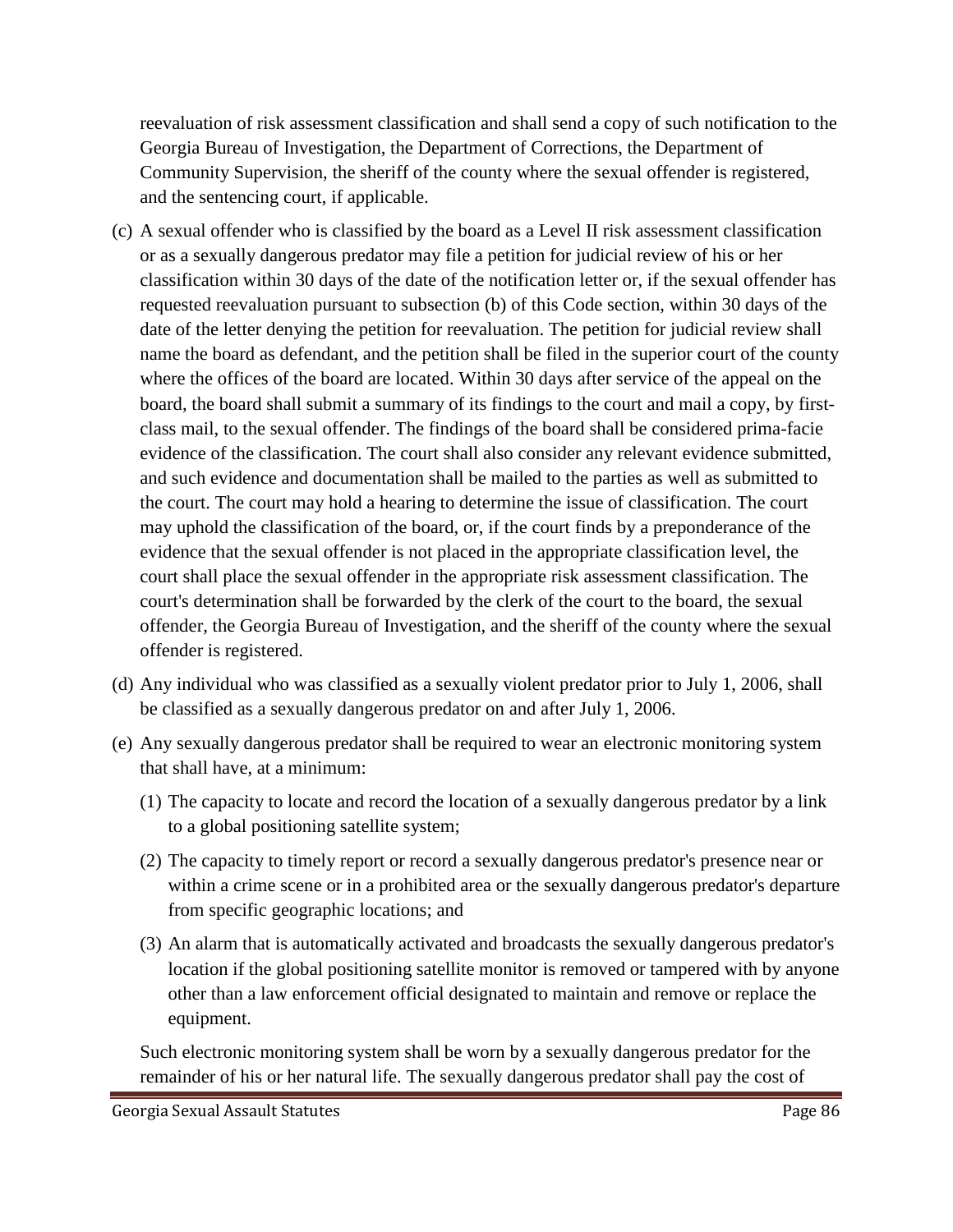such system to the Department of Community Service if the sexually dangerous predator is under probation or parole supervision and to the sheriff after the sexually dangerous predator completes his or her term of probation and parole or if the sexually dangerous predator has moved to this state from another state, territory, or country. The electronic monitoring system shall be placed upon the sexually dangerous predator prior to his or her release from confinement. If the sexual offender is not in custody, within 72 hours of the decision classifying the sexual offender as a sexually dangerous predator in accordance with subsection (b) of this Code section, the sexually dangerous predator shall report to the sheriff of the county of his or her residence for purposes of having the electronic monitoring system placed on the sexually dangerous predator.

(f) In addition to the requirements of registration for all sexual offenders, a sexually dangerous predator shall report to the sheriff of the county where such predator resides six months following his or her birth month and update or verify his or her required registration information.

## **§ 42-1-15. Restriction on registered offenders residing, working, or loitering within certain distance of child care facilities, churches, schools, or areas where minors congregate; penalty for violations; civil causes of action**

- (a) As used in this Code section, the term:
	- (1) "Individual" means a person who is required to register pursuant to Code Section 42-1- 12.
	- (2) "Lease" means a right of occupancy pursuant to a written and valid lease or rental agreement.
	- (3) "Minor" means any person who is under 18 years of age.
	- (4) "Volunteer" means to engage in an activity in which one could be, and ordinarily would be, employed for compensation, and which activity involves working with, assisting, or being engaged in activities with minors; provided, however, that such term shall not include participating in activities limited to persons who are 18 years of age or older or participating in worship services or engaging in religious activities or activities at a place of worship that do not include supervising, teaching, directing, or otherwise participating with minors who are not supervised by an adult who is not an individual required to register pursuant to Code Section 42-1-12.
- (b) On and after July 1, 2008, no individual shall reside within 1,000 feet of any child care facility, church, school, or area where minors congregate if the commission of the act for which such individual is required to register occurred on or after July 1, 2008. Such distance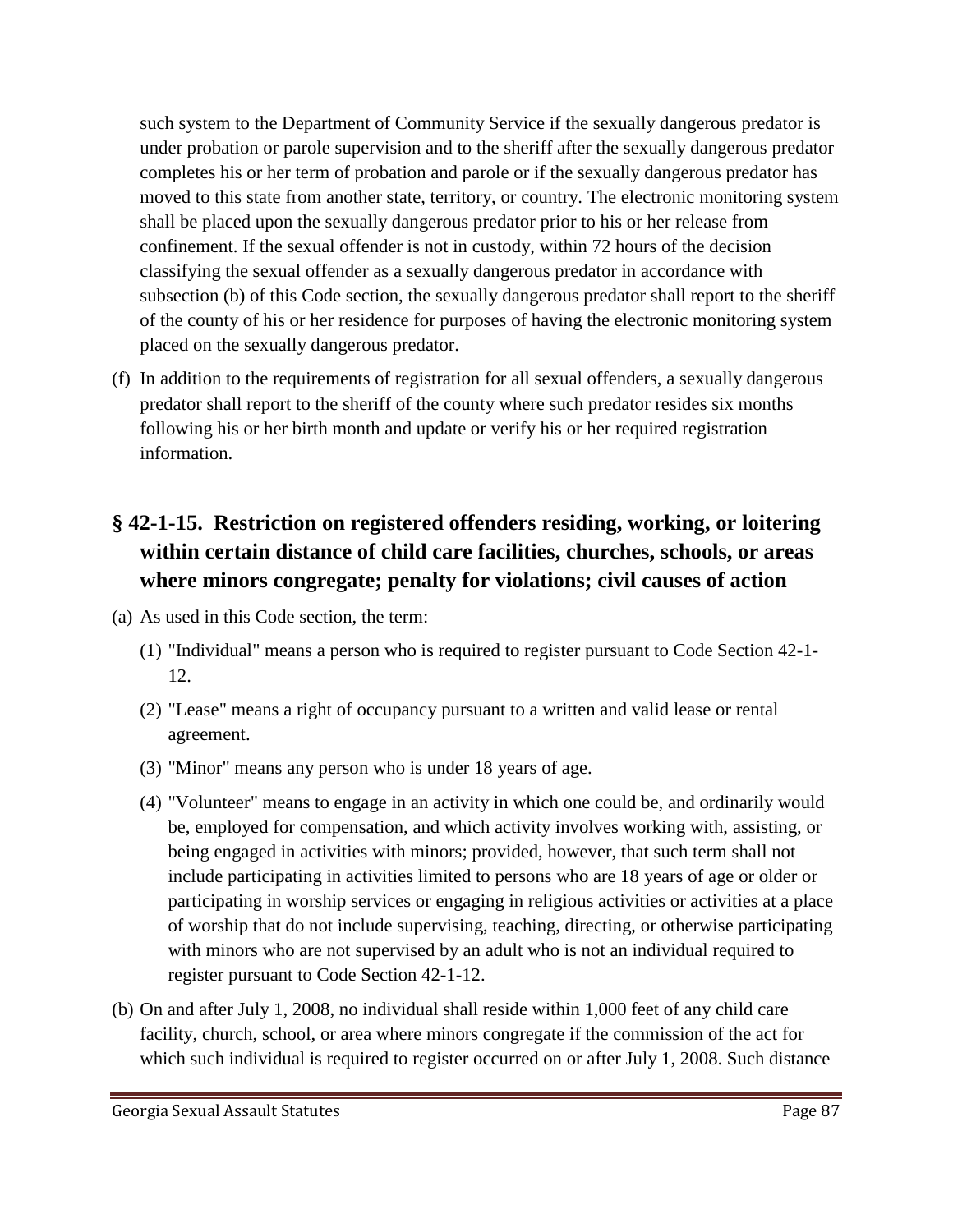shall be determined by measuring from the outer boundary of the property on which the individual resides to the outer boundary of the property of the child care facility, church, school, or area where minors congregate at their closest points.

(c)

- (1) On and after July 1, 2008, no individual shall be employed by or volunteer at any child care facility, school, or church or by or at any business or entity that is located within 1,000 feet of a child care facility, a school, or a church if the commission of the act for which such individual is required to register occurred on or after July 1, 2008. Such distance shall be determined by measuring from the outer boundary of the property of the location at which such individual is employed or volunteers to the outer boundary of the child care facility, school, or church at their closest points.
- (2) On or after July 1, 2008, no individual who is a sexually dangerous predator shall be employed by or volunteer at any business or entity that is located within 1,000 feet of an area where minors congregate if the commission of the act for which such individual is required to register occurred on or after July 1, 2008. Such distance shall be determined by measuring from the outer boundary of the property of the location at which the sexually dangerous predator is employed or volunteers to the outer boundary of the area where minors congregate at their closest points.
- (d) Notwithstanding any ordinance or resolution adopted pursuant to Code Section 16-6-24 or subsection (d) of Code Section 16-11-36, it shall be unlawful for any individual to loiter, as prohibited by Code Section 16-11-36, at any child care facility, school, or area where minors congregate.
- (e)
- (1) If an individual owns or leases real property and resides on such property and a child care facility, church, school, or area where minors congregate thereafter locates itself within 1,000 feet of such property, or if an individual has established employment at a location and a child care facility, church, or school thereafter locates itself within 1,000 feet of such employment, or if a sexual predator has established employment and an area where minors congregate thereafter locates itself within 1,000 feet of such employment, such individual shall not be guilty of a violation of subsection (b) or (c) of this Code section, as applicable, if such individual successfully complies with subsection (f) of this Code section.
- (2) An individual owning or leasing real property and residing on such property or being employed within 1,000 feet of a prohibited location, as specified in subsection (b) or (c) of this Code section, shall not be guilty of a violation of this Code section if such individual had established such property ownership, leasehold, or employment prior to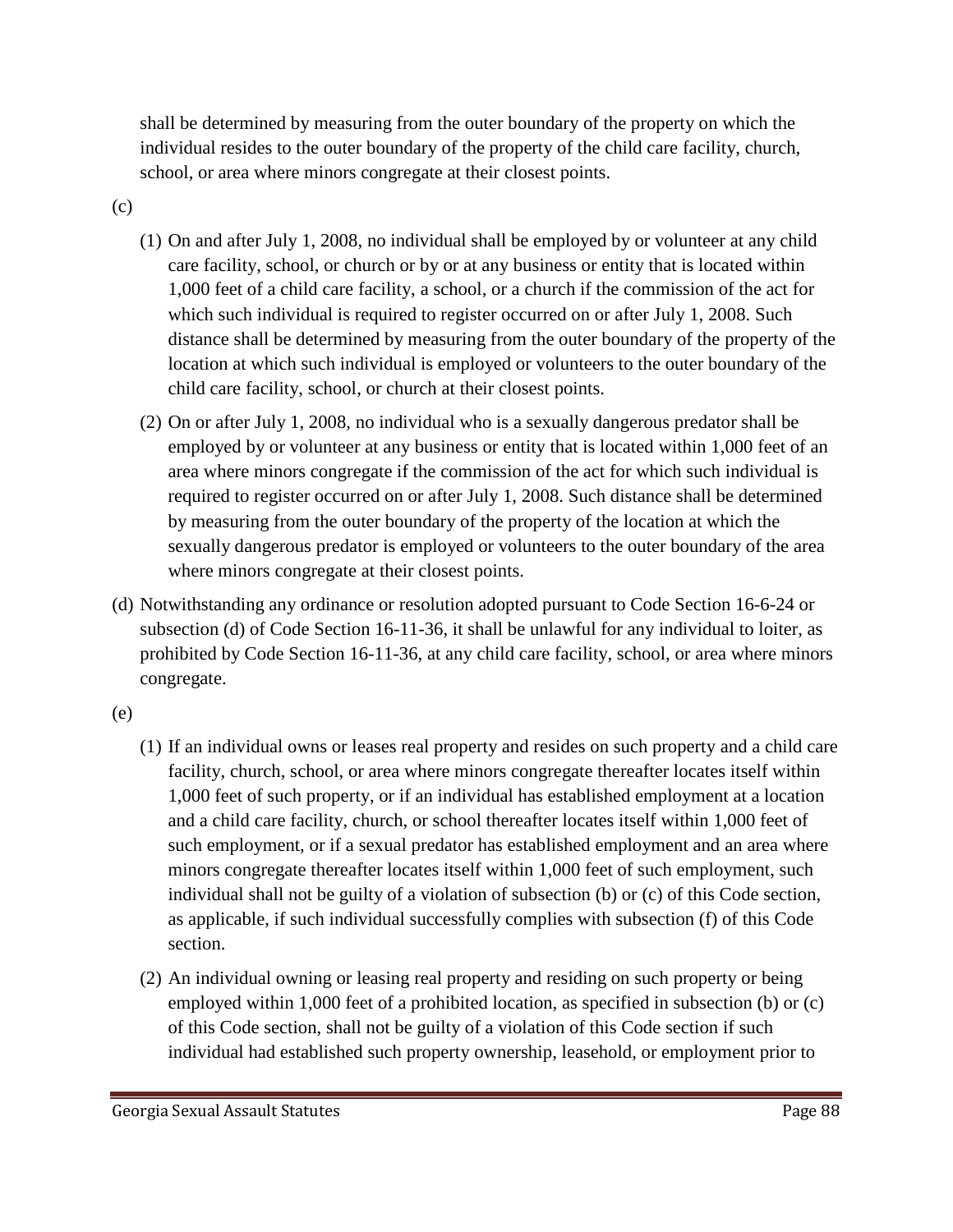July 1, 2008, and such individual successfully complies with subsection (f) of this Code section.

- (f)
- (1) If an individual is notified that he or she is in violation of subsection (b) or (c) of this Code section, and if such individual claims that he or she is exempt from such prohibition pursuant to subsection (e) of this Code section, such individual shall provide sufficient proof demonstrating his or her exemption to the sheriff of the county where the individual is registered within ten days of being notified of any such violation.
- (2) For purposes of providing proof of residence, the individual may provide a driver's license, government issued identification, or any other documentation evidencing where the individual's habitation is fixed. For purposes of providing proof of property ownership, the individual shall provide a copy of his or her warranty deed, quitclaim deed, or voluntary deed, or other documentation evidencing property ownership.
- (3) For purposes of providing proof of a leasehold, the individual shall provide a copy of the applicable lease agreement. Leasehold exemptions shall only be for the duration of the executed lease.
- (4) For purposes of providing proof of employment, the individual may provide an Internal Revenue Service Form W-2, a pay check, or a notarized verification of employment from the individual's employer, or other documentation evidencing employment. Such employment documentation shall evidence the location in which such individual actually carries out or performs the functions of his or her job.
- (5) Documentation provided pursuant to this subsection may be required to be date specific, depending upon the individual's exemption claim.
- (g) Any individual who knowingly violates this Code section shall be guilty of a felony and shall be punished by imprisonment for not less than ten nor more than 30 years.
- (h) Nothing in this Code section shall create, either directly or indirectly, any civil cause of action against or result in criminal prosecution of any person, firm, corporation, partnership, trust, or association other than an individual required to be registered under Code Section 42- 1-12.

### **§ 42-1-16. Definitions; employment restrictions for sexual offenders; penalties**

- (a) As used in this Code section, the term:
	- (1) "Area where minors congregate" shall include all public and private parks and recreation facilities, playgrounds, skating rinks, neighborhood centers, gymnasiums, school bus stops, and public and community swimming pools.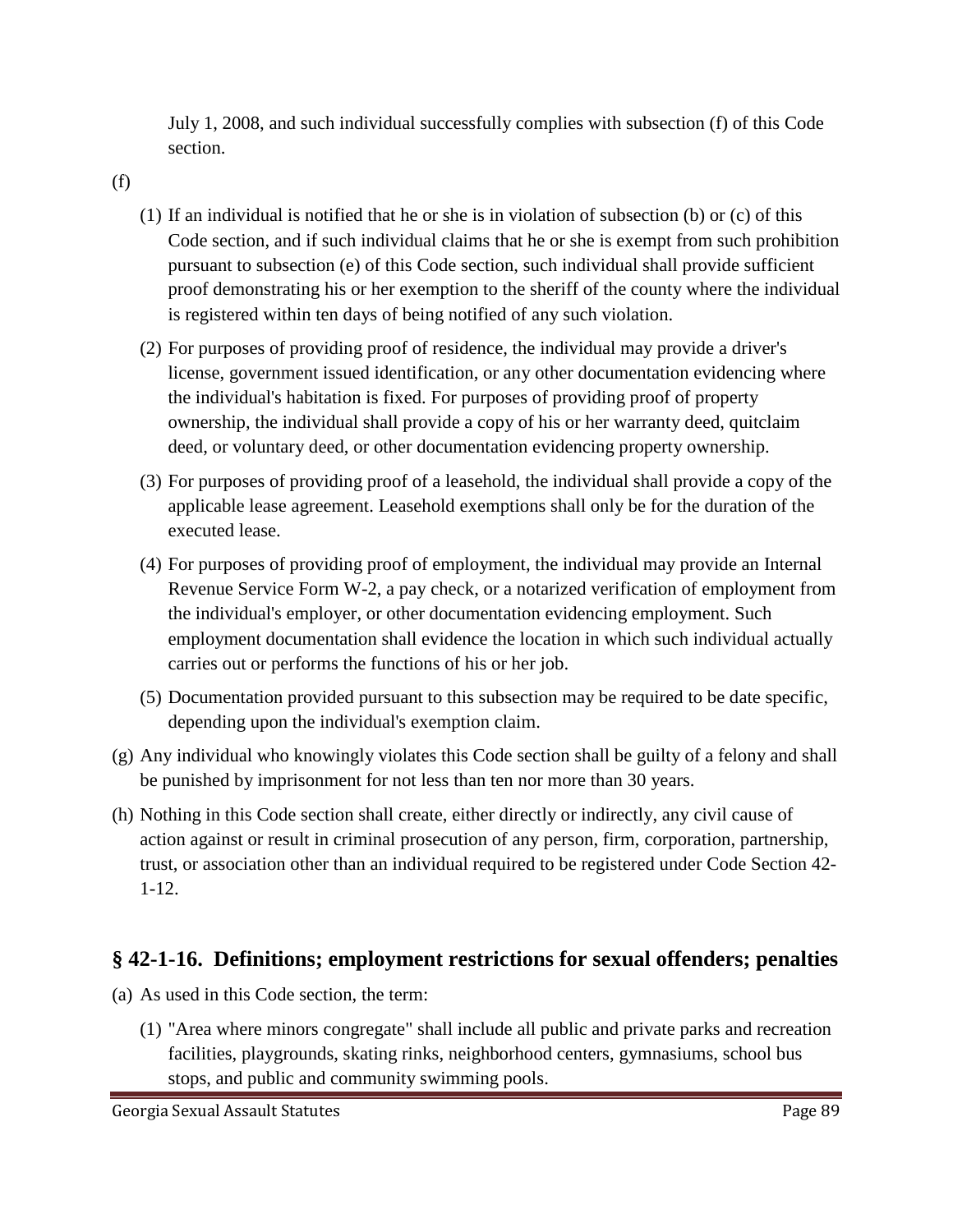- (2) "Individual" means a person who is required to register pursuant to Code Section 42-1- 12.
- (3) "Lease" means a right of occupancy pursuant to a written and valid lease or rental agreement.
- (4) "Minor" means any person who is under 18 years of age.
- (b) Any individual who committed an act between July 1, 2006, and June 30, 2008, for which such individual is required to register shall not reside within 1,000 feet of any child care facility, church, school, or area where minors congregate. Such distance shall be determined by measuring from the outer boundary of the property on which the individual resides to the outer boundary of the property of the child care facility, church, school, or area where minors congregate at their closest points.

(c)

- (1) Any individual who committed an act between July 1, 2006, and June 30, 2008, for which such individual is required to register shall not be employed by any child care facility, school, or church or by or at any business or entity that is located within 1,000 feet of a child care facility, a school, or a church. Such distance shall be determined by measuring from the outer boundary of the property of the location at which such individual is employed to the outer boundary of the child care facility, school, or church at their closest points.
- (2) Any individual who committed an act between July 1, 2006, and June 30, 2008, for which such individual is required to register who is a sexually dangerous predator shall not be employed by any business or entity that is located within 1,000 feet of an area where minors congregate. Such distance shall be determined by measuring from the outer boundary of the property of the location at which the sexually dangerous predator is employed to the outer boundary of the area where minors congregate at their closest points.
- (d) Notwithstanding any ordinance or resolution adopted pursuant to Code Section 16-6-24 or subsection (d) of Code Section 16-11-36, it shall be unlawful for any individual to loiter, as prohibited by Code Section 16-11-36, at any child care facility, school, or area where minors congregate.

(e)

(1) If an individual owns or leases real property and resides on such property and a child care facility, church, school, or area where minors congregate thereafter locates itself within 1,000 feet of such property, or if an individual has established employment at a location and a child care facility, church, or school thereafter locates itself within 1,000 feet of such employment, or if a sexual predator has established employment and an area where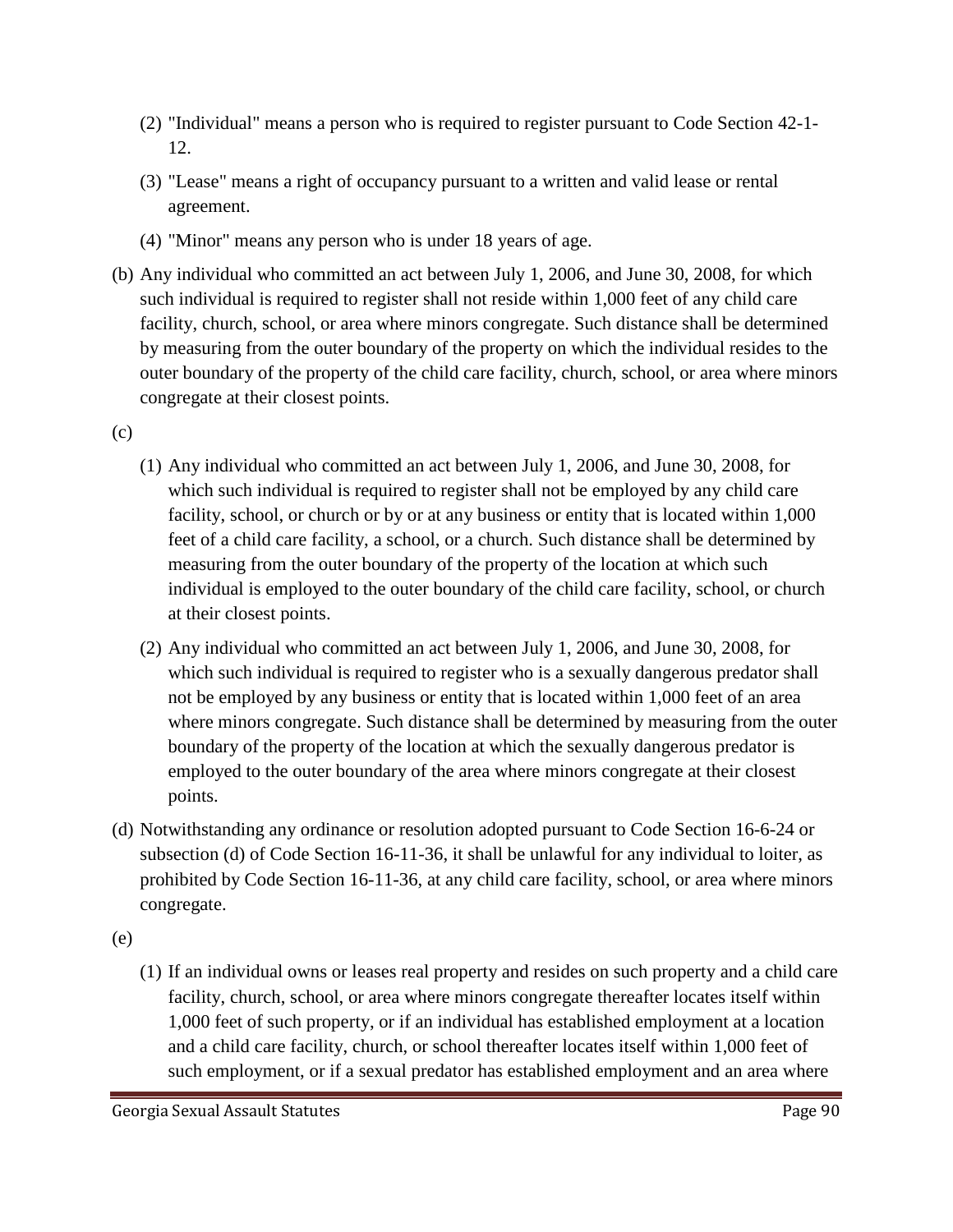minors congregate thereafter locates itself within 1,000 feet of such employment, such individual shall not be guilty of a violation of subsection (b) or (c) of this Code section, as applicable, if such individual successfully complies with subsection (f) of this Code section.

(2) An individual owning or leasing real property and residing on such property or being employed within 1,000 feet of a prohibited location, as specified in subsection (b) or (c) of this Code section, shall not be guilty of a violation of this Code section if such individual had established such property ownership, leasehold, or employment prior to July 1, 2006, and such individual successfully complies with subsection (f) of this Code section.

#### (f)

- (1) If an individual is notified that he or she is in violation of subsection (b) or (c) of this Code section, and if such individual claims that he or she is exempt from such prohibition pursuant to subsection (e) of this Code section, such individual shall provide sufficient proof demonstrating his or her exemption to the sheriff of the county where the individual is registered within ten days of being notified of any such violation.
- (2) For purposes of providing proof of residence, the individual may provide a driver's license, government issued identification, or any other documentation evidencing where the individual's habitation is fixed. For purposes of providing proof of property ownership, the individual shall provide a copy of his or her warranty deed, quitclaim deed, or voluntary deed, or other documentation evidencing property ownership.
- (3) For purposes of providing proof of a leasehold, the individual shall provide a copy of the applicable lease agreement. Leasehold exemptions shall only be for the duration of the executed lease.
- (4) For purposes of providing proof of employment, the individual may provide an Internal Revenue Service Form W-2, a pay check, or a notarized verification of employment from the individual's employer, or other documentation evidencing employment. Such employment documentation shall evidence the location in which such individual actually carries out or performs the functions of his or her job.
- (5) Documentation provided pursuant to this subsection may be required to be date specific, depending upon the individual's exemption claim.
- (g) Any individual who knowingly violates this Code section shall be guilty of a felony and shall be punished by imprisonment for not less than ten nor more than 30 years.
- (h) Nothing in this Code section shall create, either directly or indirectly, any civil cause of action against or result in criminal prosecution of any person, firm, corporation, partnership,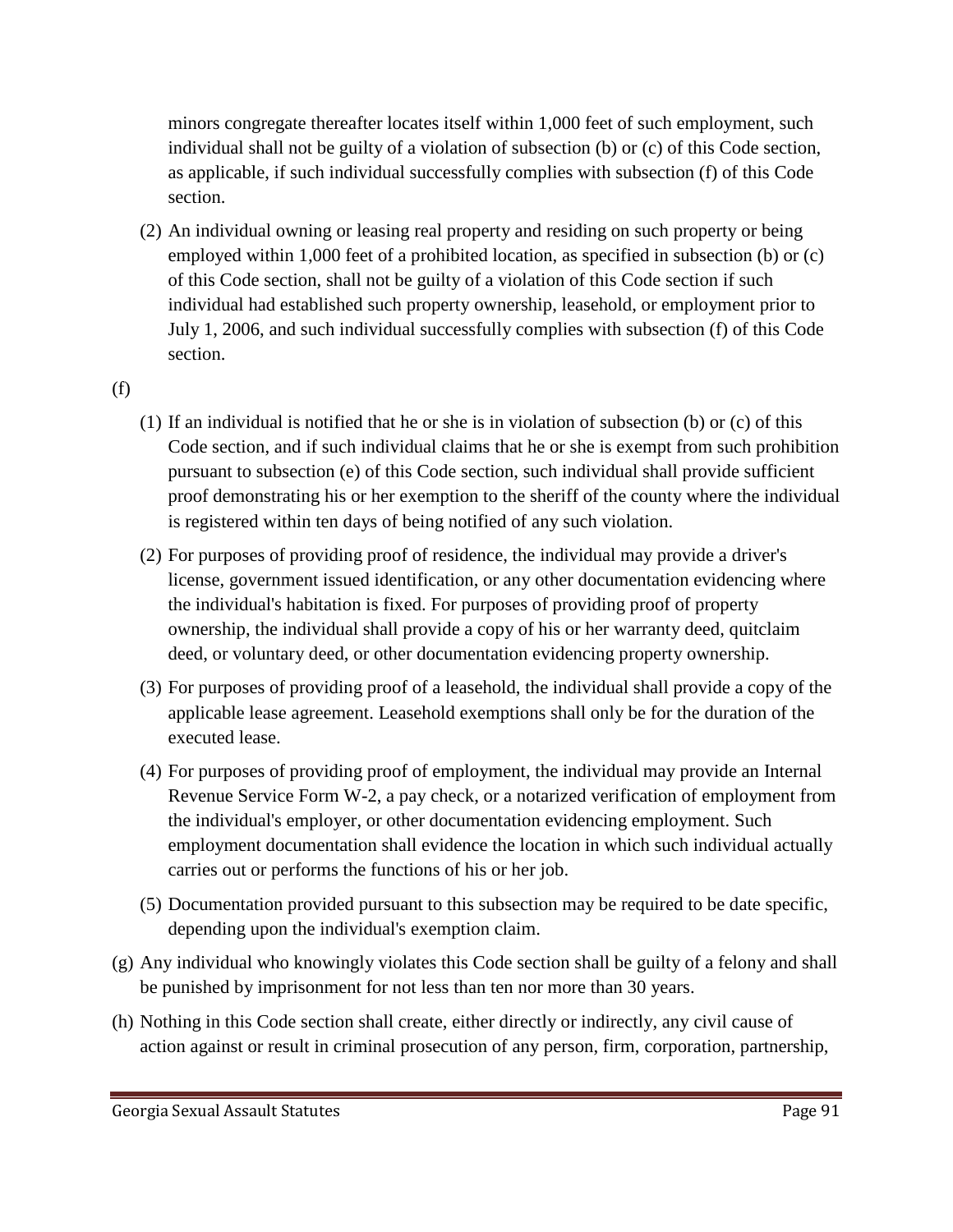trust, or association other than an individual required to be registered under Code Section 42- 1-12.

## **§ 42-1-17. Definitions; residency restrictions for sexual offenders; penalties**

- (a) As used in this Code section, the term:
	- (1) "Area where minors congregate" shall include all public and private parks and recreation facilities, playgrounds, skating rinks, neighborhood centers, gymnasiums, and similar facilities providing programs or services directed towards persons under 18 years of age.
	- (2) "Child care facility" means all public and private pre-kindergarten facilities, child care learning centers, and preschool facilities.
	- (3) "Individual" means a person who is required to register pursuant to Code Section 42-1- 12.
	- (4) "Lease" means a right of occupancy pursuant to a written and valid lease or rental agreement.
	- (5) "Minor" means any person who is under 18 years of age.
- (b) Any individual who committed an act between June 4, 2003, and June 30, 2006, for which such individual is required to register shall not reside within 1,000 feet of any child care facility, school, or area where minors congregate. Such distance shall be determined by measuring from the outer boundary of the property on which the individual resides to the outer boundary of the property of the child care facility, school, or area where minors congregate at their closest points.

- (1) If an individual owns or leases real property and resides on such property and a child care facility, school, or area where minors congregate thereafter locates itself within 1,000 feet of such property, such individual shall not be guilty of a violation of subsection (b) of this Code section if such individual successfully complies with subsection (d) of this Code section.
- (2) An individual owning or leasing real property and residing on such property within 1,000 feet of a prohibited location, as specified in subsection (b) of this Code section, shall not be guilty of a violation of this Code section if such individual had established such property ownership or leasehold prior to June 4, 2003, and such individual successfully complies with subsection (d) of this Code section.

(d)

 $(c)$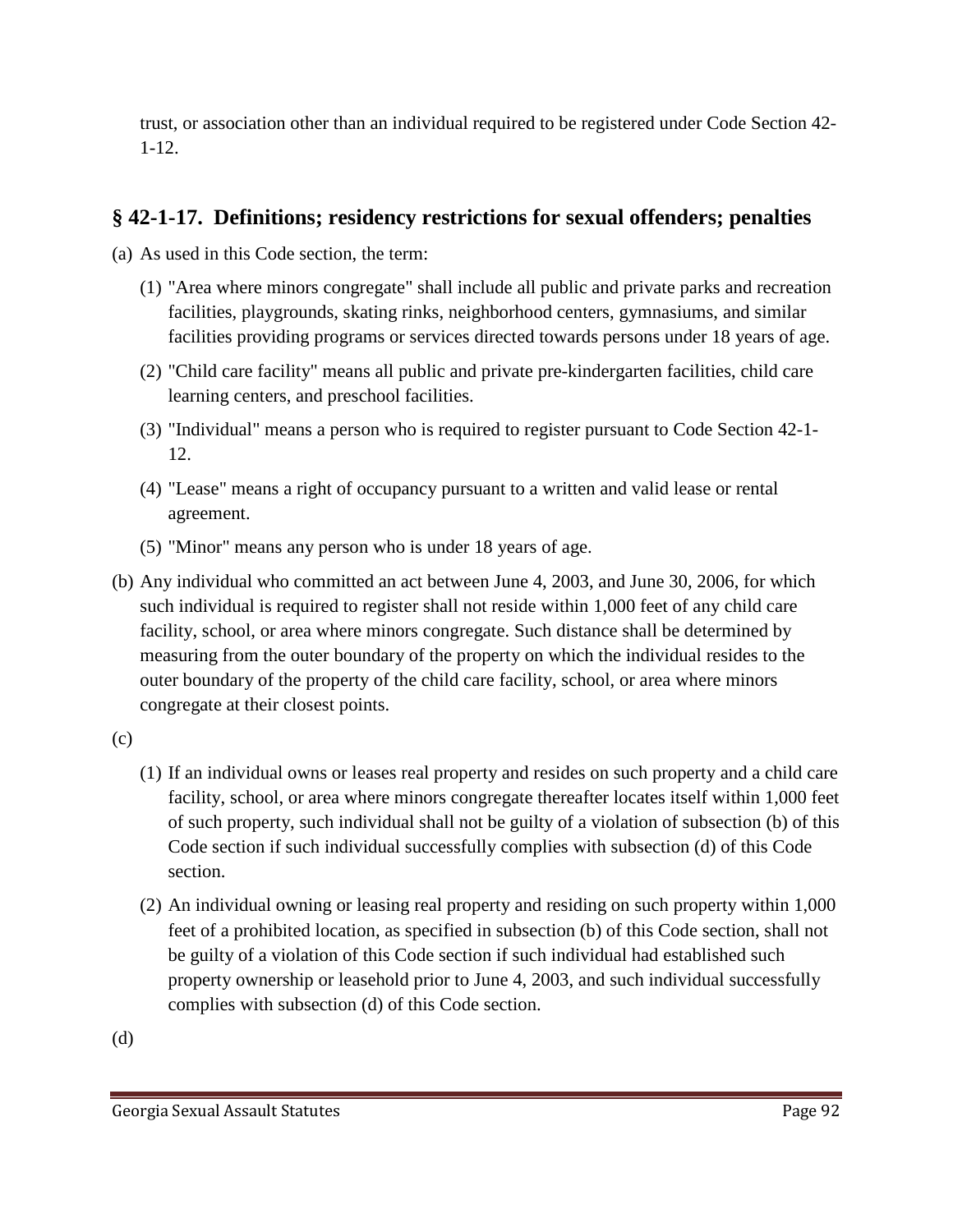- (1) If an individual is notified that he or she is in violation of subsection (b) of this Code section, and if such individual claims that he or she is exempt from such prohibition pursuant to subsection (c) of this Code section, such individual shall provide sufficient proof demonstrating his or her exemption to the sheriff of the county where the individual is registered within ten days of being notified of any such violation.
- (2) For purposes of providing proof of residence, the individual may provide a driver's license, government issued identification, or any other documentation evidencing where the individual's habitation is fixed. For purposes of providing proof of property ownership, the individual shall provide a copy of his or her warranty deed, quitclaim deed, or voluntary deed, or other documentation evidencing property ownership.
- (3) For purposes of providing proof of a leasehold, the individual shall provide a copy of the applicable lease agreement. Leasehold exemptions shall only be for the duration of the executed lease.
- (4) Documentation provided pursuant to this subsection may be required to be date specific, depending upon the individual's exemption claim.
- (e) Any individual who knowingly violates this Code section shall be guilty of a felony and shall be punished by imprisonment for not less than one nor more than three years.
- (f) Nothing in this Code section shall create, either directly or indirectly, any civil cause of action against or result in criminal prosecution of any person, firm, corporation, partnership, trust, or association other than an individual required to be registered under Code Section 42- 1-12.

## **§ 42-1-18. "Photograph" defined; photographing minor without consent of parent or guardian prohibited; penalty**

- (a) As used in this Code section, the term "photograph" means to take any picture, film or digital photograph, motion picture film, videotape, or similar visual representation or image of a person.
- (b) No person required to register as a sexual offender pursuant to Code Section 42-1-12 shall intentionally photograph a minor without the consent of the minor's parent or guardian.
- (c) Any person who knowingly violates this Code section shall be guilty of a misdemeanor of a high and aggravated nature.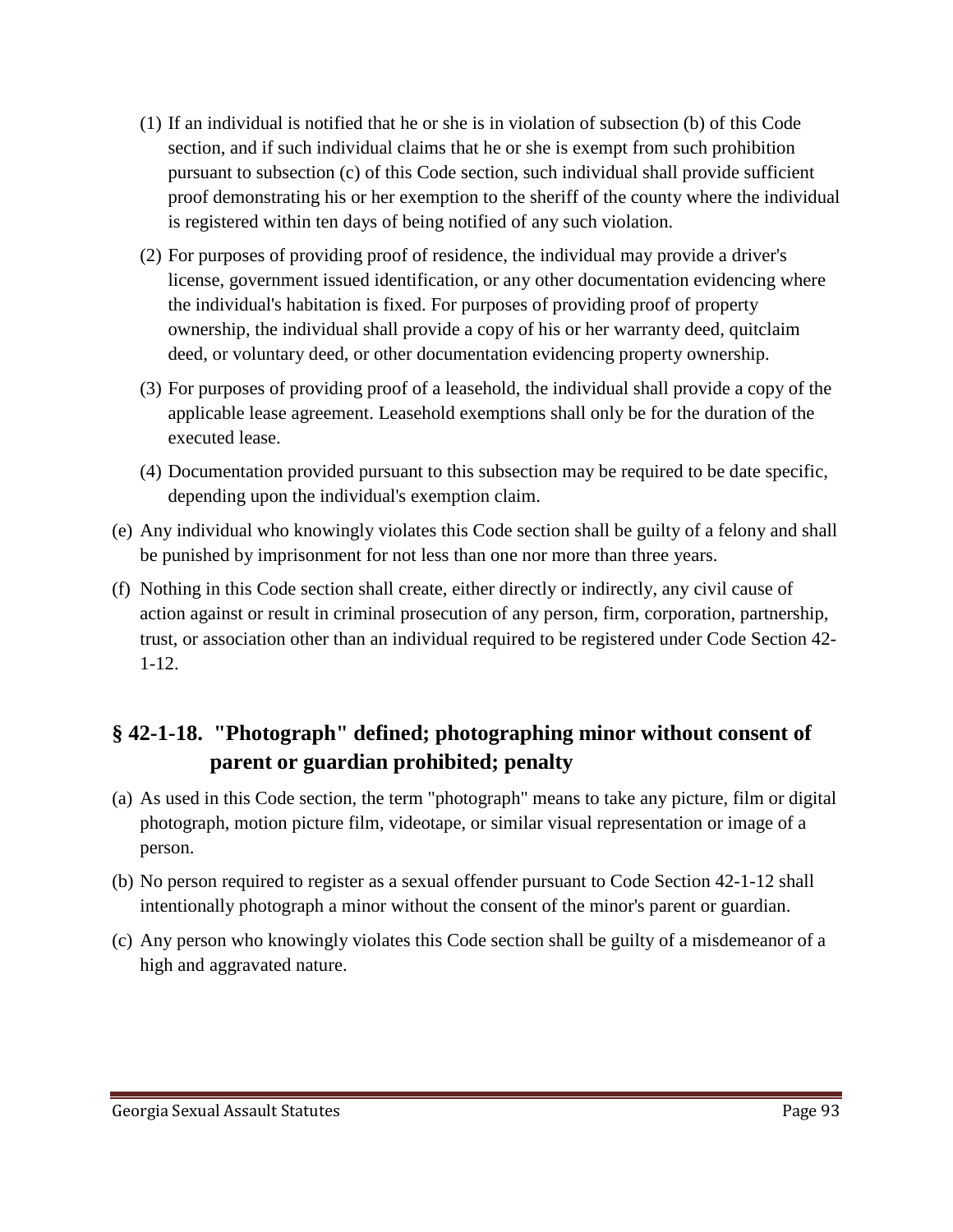## **History**

- **§ 15-24-1:** Code 1981, § 15-24-1, enacted by Ga. L. 2004, p. 466, § 3.
- **§ 15-24-2:** Code 1981, § 15-24-2, enacted by Ga. L. 2004, p. 466, § 3; Ga. L. 2008, p. 486, § 1/HB 1297.
- **§ 16-4-1:** Code 1933, § 26-1001, enacted by Ga. L. 1968, p. 1249, § 1.
- **§ 16-4-6:** Code 1933, § 26-1006, enacted by Ga. L. 1968, p. 1249, § 1; Ga. L. 2007, p. 501, § 1/SB 79.
- **§ 16-5-21:** Laws 1833, Cobb's 1851 Digest, pp. 787-789; Laws 1840, Cobb's 1851 Digest, p. 788; Code 1863, §§ 4250, 4258, 4259, 4260; Ga. L. 1866, p. 151, § 1; Code 1868, §§ 4285, 4293, 4294, 4295; Code 1873, §§ 4351, 4359, 4360, 4361; Code 1882, §§ 4351, 4359, 4360, 4361; Penal Code 1895, §§ 97, 98, 99, 100; Penal Code 1910, §§ 97, 98, 99, 100; Code 1933, §§ 26-1403, 26-1404, 26-1405, 26-1406; Code 1933, § 26-1302, enacted by Ga. L. 1968, p. 1249, § 1; Ga. L. 1976, p. 543, § 1; Ga. L. 1982, p. 1242, § 2; Ga. L. 1984, p. 900, § 1; Ga. L. 1985, p. 628, § 1; Ga. L. 1991, p. 971, §§ 3, 4; Ga. L. 1994, p. 1012, § 8; Ga. L. 1994, p. 1920, §§ 1, 2; Ga. L. 1996, p. 988, § 1; Ga. L. 1997, p. 1453, § 1; Ga. L. 1999, p. 381, § 3; Ga. L. 2000, p. 1626, § 1; Ga. L. 2003, p. 140, § 16; Ga. L. 2004, p. 1072, § 1; Ga. L. 2006, p. 379, § 4/HB 1059; Ga. L. 2010, p. 999, § 1/HB 1002; Ga. L. 2011, p. 752, § 16/HB 142; Ga. L. 2014, p. 432, § 2-2/HB 826; Ga. L. 2014, p. 441, § 1/HB 911; Ga. L. 2014, p. 599, § 3-1/HB 60; Ga. L. 2015, p. 422, § 5-19/HB 310.
- **§ 16-5-22:** Code 1933, § 26-1303, enacted by Ga. L. 1968, p. 1249, § 1.
- **§ 16-5-27:** Code 1981, § **16-5**-27, enacted by Ga. L. 2005, p. 820, § 1/HB 10; Ga. L. 2011, p. 99, § 25/HB 24.
- **§ 16-5-46:** Code 1981, § **16-5-46,** enacted by Ga. L. 2006, p. 105, § 3/SB 529; Ga. L. 2011, p. 217, § 1/HB 200; Ga. L. 2015, p. 693, § 2-2/HB 233.
- **§ 16-5-60:** Code 1933, § 26-2910, enacted by Ga. L. 1968, p. 1249, § 1; Ga. L. 1988, p. 1799, § 3; Ga. L. 2003, p. 306, § 1.
- **§ 16-5-61:** Code 1981, § 16-5-61, enacted by Ga. L. 1988, p. 694, § 1; Ga. L. 1990, p. 1690, § 1.
- **§ 16-5-70:** Ga. L. 1878-79, p. 162, § 3; Code 1882, § 4612h; Penal Code 1895, § 708; Penal Code 1910, § 758; Code 1933, § 26-8001; Code 1933, § 26-2801, enacted by Ga. L. 1968, p. 1249, § 1; Ga. L. 1978, p. 228, § 1; Ga. L. 1981, p. 683, § 1; Ga. L. 1995, p. 957, § 2; Ga. L. 1996, p. 1071, § 1; Ga. L. 1999, p. 381, § 6; Ga. L. 2004, p. 57, § 3.
- **§ 16-5-90:** Code 1981, § 16-5-90, enacted by Ga. L. 1993, p. 1534, § 1; Ga. L. 1998, p. 885, § 1; Ga. L. 2000, p. 1283, § 1.
- **§ 16-5-91:** Code 1981, § 16-5-91, enacted by Ga. L. 1993, p. 1534, § 1; Ga. L. 1995, p. 911, § 1; Ga. L. 1998, p. 885, § 2; Ga. L. 2002, p. 862, § 1.
- **§ 16-5-92:** Code 1981, § 16-5-92, enacted by Ga. L. 1993, p. 1534, § 1.
- **§ 16-5-93:** Code 1981, § 16-5-93, enacted by Ga. L. 1993, p. 1534, § 1; Ga. L. 1997, p. 1453, § 1.
- **§ 16-5-94:** Code 1981, § 16-5-94, enacted by Ga. L. 1998, p. 885, § 3; Ga. L. 1999, p. 81, § 16.
- **§ 16-5-95:** Code 1981, § 16-5-95, enacted by Ga. L. 2003, p. 652, § 1; Ga. L. 2013, p. 667, § 1/SB 86.
- **§ 16-5-96:** Code 1981, § 16-5-96, enacted by Ga. L. 2004, p. 621, § 3B; Ga. L. 2005, p. 60, § 16/HB 95.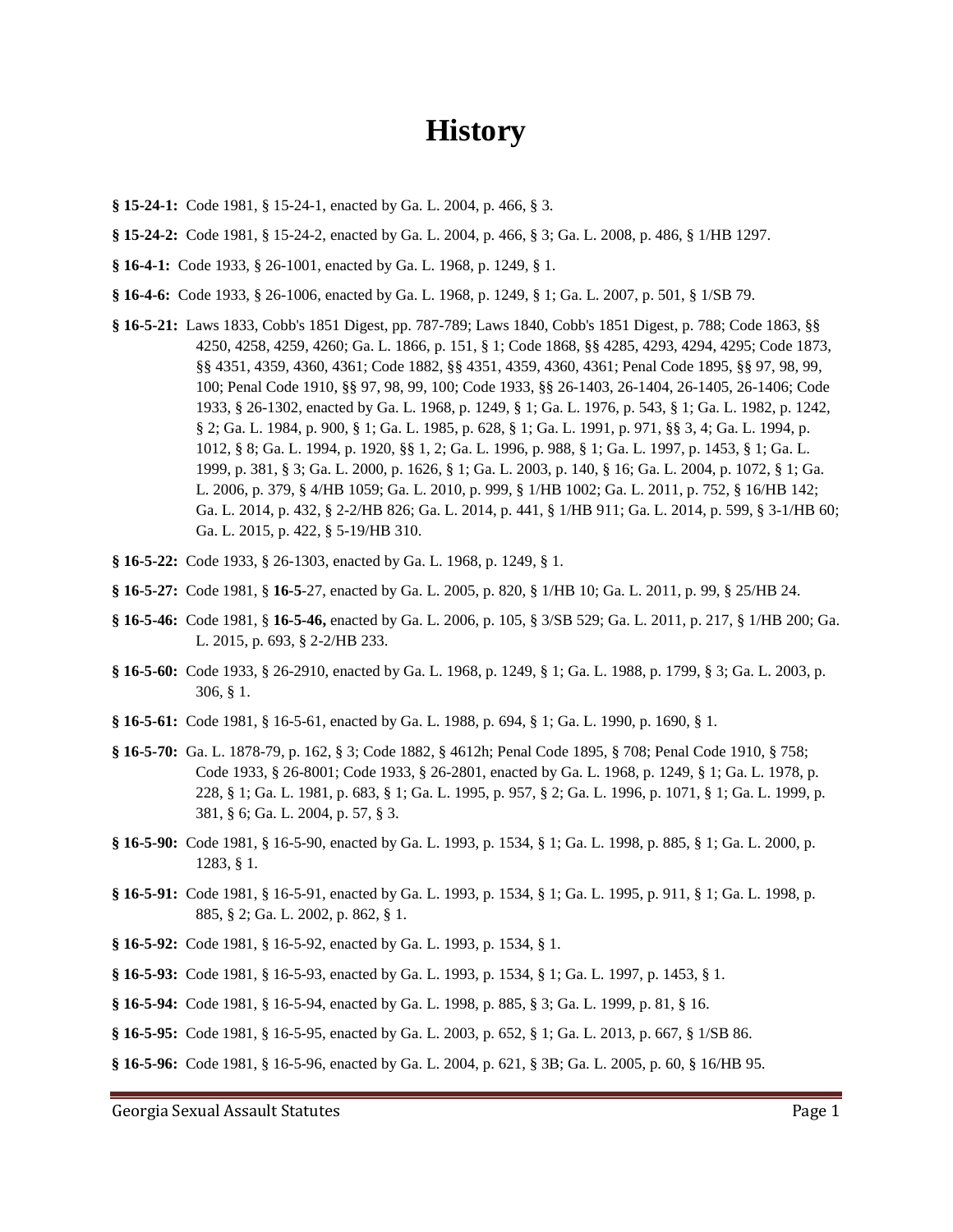- **§ 16-5-100:** Code 1981, § 16-5-100, enacted by Ga. L. 2013, p. 524, § 1-1/HB 78; Ga. L. 2015, p. 598, § 1-1/HB 72.
- **§ 16-5-102:** Code 1981, § 16-5-102, enacted by Ga. L. 2013, p. 524, § 1-1/HB 78.
- **§ 16-5-104:** Code 1981, § 16-5-104, enacted by Ga. L. 2015, p. 598, § 1-3/HB 72.
- **§ 16-5-105:** Code 1981, § 16-5-104, enacted by Ga. L. 2013, p. 524, § 1-1/HB 78; Code 1981, § 16-5-105, as redesignated by Ga. L. 2015, p. 598, § 1-3/HB 72.
- **§ 16-5-110:** Code 1981, § 16-5-110, enacted by Ga. L. 2005, p. 467, § 1/HB 188; Ga. L. 2006, p. 72, § 16/SB 465; Ga. L. 2006, p. 379, § 7/HB 1059; Ga. L. 2007, p. 47, § 16/SB 103.
- **§ 16-6-1:** Laws 1833, Cobb's 1851 Digest, p. 787; Code 1863, §§ 4248, 4249; Ga. L. 1866, p. 151, § 1; Code 1868, §§ 4283, 4284; Code 1873, §§ 4349, 4350; Code 1882, §§ 4349, 4350; Penal Code 1895, §§ 93, 94; Penal Code 1910, §§ 93, 94; Code 1933, §§ 26-1301, 26-1302; Ga. L. 1960, p. 266, § 1; Code 1933, § 26-2001, enacted by Ga. L. 1968, p. 1249, § 1; Ga. L. 1978, p. 3, § 1; Ga. L. 1994, p. 1959, § 5; Ga. L. 1996, p. 1115, § 1; Ga. L. 1997, p. 6, § 2; Ga. L. 1999, p. 666, § 1; Ga. L. 2006, p. 379, § 8/HB 1059; Ga. L. 2011, p. 214, § 1/HB 503.
- **§ 16-6-2:** Laws 1833, Cobb's 1851 Digest, p. 787; Code 1863, §§ 4251, 4252; Code 1868, §§ 4286, 4287; Code 1873, §§ 4352, 4353; Code 1882, §§ 4352, 4353; Penal Code 1895, §§ 382, 383; Penal Code 1910, §§ 373, 374; Code 1933, §§ 26-5901, 26-5902; Ga. L. 1949, p. 275, § 1; Code 1933, § 26-2002, enacted by Ga. L. 1968, p. 1249, § 1; Ga. L. 1994, p. 1959, § 7; Ga. L. 1996, p. 1115, § 2; Ga. L. 1997, p. 6, § 3; Ga. L. 2000, p. 1346, § 1; Ga. L. 2006, p. 379, § 9/HB 1059; Ga. L. 2011, p. 214, § 2/HB 503.
- **§ 16-6-3:** Ga. L. 1918, p. 259, §§ 1, 2; Code 1933, §§ 26-1303, 26-1304; Code 1933, § 26-2018, enacted by Ga. L. 1968, p. 715, § 1; Ga. L. 1995, p. 957, § 3; Ga. L. 1996, p. 871, § 1; Ga. L. 1996, p. 1115, § 3; Ga. L. 2006, p. 379, § 10/HB 1059.
- **§ 16-6-4:** Ga. L. 1950, p. 387, § 1; Ga. L. 1953, Nov.-Dec. Sess., p. 408, § 1; Code 1933, § 26-2019, enacted by Ga. L. 1968, p. 1249, § 1; Ga. L. 1984, p. 685, § 1; Ga. L. 1984, p. 1495, § 1; Ga. L. 1985, p. 283, § 1; Ga. L. 1987, p. 617, § 1; Ga. L. 1992, p. 6, § 16; Ga. L. 1993, p. 715, § 1; Ga. L. 1994, p. 1959, § 6; Ga. L. 1995, p. 957, § 4; Ga. L. 1997, p. 1578, § 1; Ga. L. 2006, p. 379, § 11/HB 1059; Ga. L. 2009, p. 729, § 1/HB 123.
- **§ 16-6-5:** Ga. L. 1950, p. 387, § 2; Ga. L. 1953, Nov.-Dec. Sess., p. 408, § 2; Code 1933, § 26-2020, enacted by Ga. L. 1968, p. 1249, § 1; Ga. L. 1984, p. 1495, § 2; Ga. L. 1992, p. 6, § 16; Ga. L. 1992, p. 2131, § 1; Ga. L. 1995, p. 957, § 5; Ga. L. 2006, p. 379, § 12/HB 1059.
- **§ 16-6-5.1:** Code 1981, § 16-6-5.1, enacted by Ga. L. 1983, p. 721, § 1; Ga. L. 1990, p. 1003, § 1; Ga. L. 1991, p. 1108, § 1; Ga. L. 1992, p. 6, § 16; Ga. L. 1992, p. 1940, § 1; Ga. L. 1999, p. 562, § 5; Ga. L. 2006, p. 379, § 13/HB 1059; Ga. L. 2010, p. 168, § 2/HB 571; Ga. L. 2011, p. 227, § 5/SB 178; Ga. L. 2015, p. 422, § 5-20/HB 310.
- **§ 16-6-6:** Laws 1833, Cobb's 1851 Digest, p. 787; Code 1863, §§ 4253, 4254; Code 1868, §§ 4288, 4289; Code 1873, §§ 4354, 4355; Ga. L. 1880-81, p. 74, § 1; Code 1882, §§ 4354, 4355; Penal Code 1895, §§ 384, 385; Penal Code 1910, §§ 375, 376; Code 1933, §§ 26-5903, 26-5904; Code 1933, § 26-2004, enacted by Ga. L. 1968, p. 1249, § 1.
- **§ 16-6-7:** Code 1933, § 26-2022, enacted by Ga. L. 1977, p. 315, § 1.
- **§ 16-6-8:** Laws 1833, Cobb's 1851 Digest, p. 815; Code 1863, § 4420; Ga. L. 1865-66, p. 233, § 2; Code 1868, § 4461; Code 1873, § 4535; Code 1882, § 4535; Penal Code 1895, § 390; Penal Code 1910, § 381; Code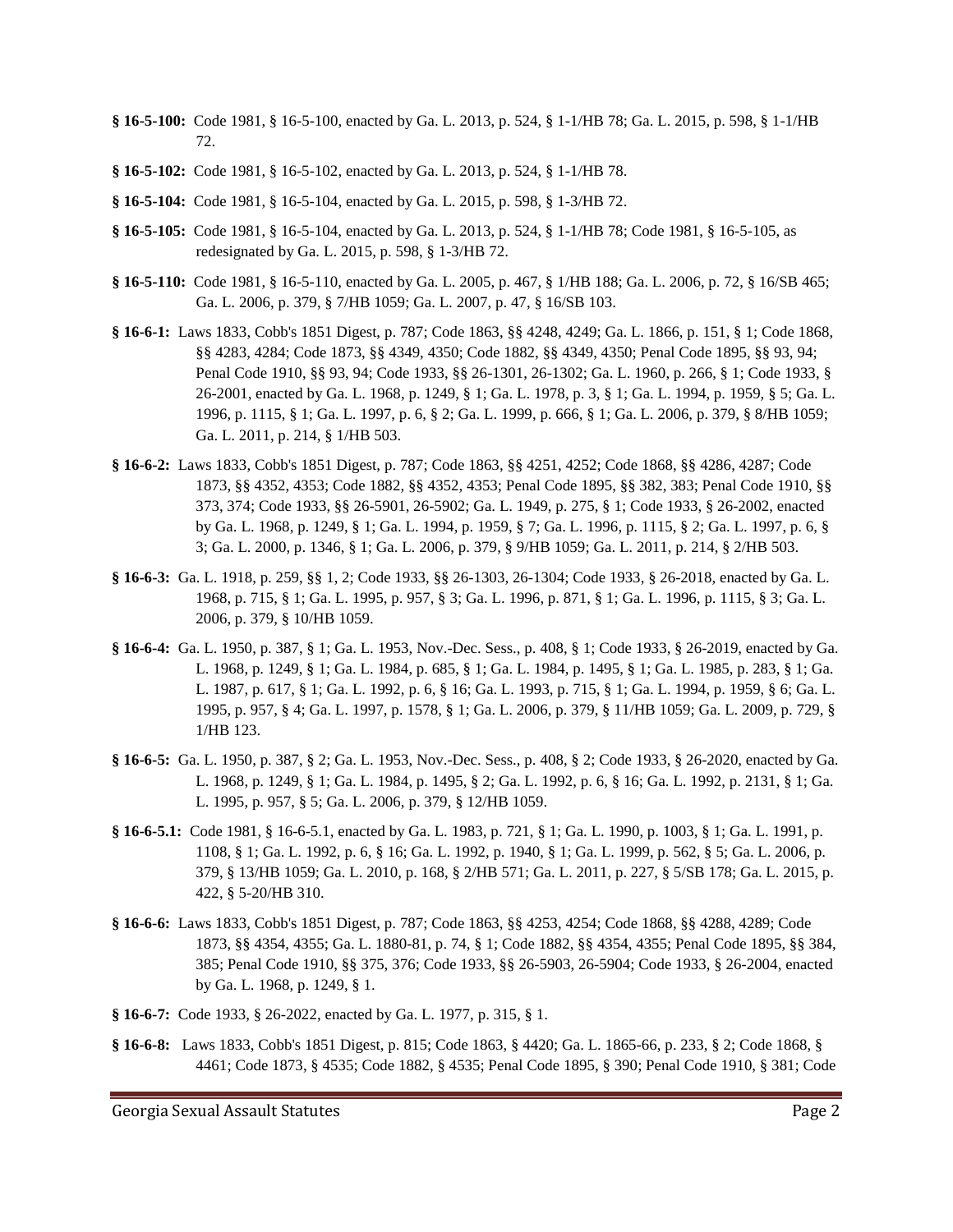1933, § 26-6101; Code 1933, § 26-2011, enacted by Ga. L. 1968, p. 1249, § 1; Ga. L. 1991, p. 966, § 1; Ga. L. 1992, p. 6, § 16; Ga. L. 1996, p. 312, § 1; Ga. L. 1996, p. 354, § 1.

- **§ 16-6-22:** Laws 1833, Cobb's 1851 Digest, p. 814; Code 1863, § 4418; Code 1868, § 4459; Code 1873, § 4533; Code 1882, § 4533; Ga. L. 1886, p. 30, § 1; Penal Code 1895, § 380; Penal Code 1910, § 371; Ga. L. 1916, p. 51, § 1; Code 1933, § 26-5701; Code 1933, § 26-2006, enacted by Ga. L. 1968, p. 1249, § 1; Ga. L. 2006, p. 379, § 14/HB 1059; Ga. L. 2010, p. 168, § 3/HB 571; Ga. L. 2015, p. 203, § 1-1/SB 72.
- **§ 16-6-22.1:** Code 1981, § 16-6-22.1, enacted by Ga. L. 1990, p. 1003, § 2; Ga. L. 2003, p. 573, § 1.1; Ga. L. 2006, p. 379, § 15/HB 1059.
- **§ 16-6-22.2:** Code 1981, § 16-6-22.2, enacted by Ga. L. 1990, p. 1003, § 2; Ga. L. 1994, p. 1959, § 8; Ga. L. 2006, p. 379, § 16/HB 1059.
- **§ 16-6-23:** Ga. L. 1911, p. 179, §§ 1, 2; Code 1933, § 26-2105; Code 1933, § 26-9901, enacted by Ga. L. 1968, p. 1249, § 1.
- **§ 16-6-25:** Code 1981, § 16-6-25, enacted by Ga. L. 2006, p. 379, § 17/HB 1059; Ga. L. 2007, p. 47, § 16/SB 103; Ga. L. 2015, p. 422, § 5-21/HB 310.
- **§ 16-12-100:** Ga. L. 1978, p. 2193, § 1; Ga. L. 1983, p. 1437, § 1; Ga. L. 1987, p. 1164, § 1; Ga. L. 1988, p. 11, §§ 1, 2; Ga. L. 1991, p. 886, § 3; Ga. L. 1995, p. 957, § 6; Ga. L. 1996, p. 6, § 16; Ga. L. 2003, p. 573, § 2; Ga. L. 2013, p. 663, § 1/HB 156; Ga. L. 2015, p. 693, § 2-15/HB 233.
- **§ 16-12-100.1:** Code 1981, § 16-12-100.1, enacted by Ga. L. 1993, p. 735, § 1; Ga. L. 2013, p. 663, § 2/HB 156.
- **§ 16-12-100.2:** Code 1981, § 16-12-100.2, enacted by Ga. L. 1999, p. 232, § 2; Ga. L. 2003, p. 140, § 16; Ga. L. 2003, p. 573, § 3; Ga. L. 2007, p. 47, § 16/SB 103; Ga. L. 2007, p. 283, § 2/SB 98; Ga. L. 2013, p. 663, § 3/HB 156.
- **§ 16-12-100.3:** Code 1981, § 16-12-100.3, enacted by Ga. L. 2000, p. 1237, § 1.
- **§ 16-12-103:** Code 1981, §§ 16-12-103, 16-12-104, enacted by Ga. L. 1983, p. 1437, § 2; Ga. L. 1984, p. 22, § 16; Ga. L. 1984, p. 1495, § 3; Ga. L. 1996, p. 273, § 2; Ga. L. 2005, p. 1261, § 1/SB 106.
- **§ 17-3-1:** Code 1933, § 26-502, enacted by Ga. L. 1968, p. 1249, § 1; Ga. L. 1987, p. 330, § 1; Ga. L. 1996, p. 1115, § 4; Ga. L. 2002, p. 650, § 1; Ga. L. 2012, p. 899, § 4-1/HB 1176.
- **§ 17-3-2:** Code 1933, § 26-503, enacted by Ga. L. 1968, p. 1249, § 1; Ga. L. 1969, p. 857, § 17.
- **§ 17-3-2.1:** Code 1981, § 17-3-2.1, enacted by Ga. L. 1992, p. 2973, § 1; Ga. L. 2012, p. 899, § 4-2/HB 1176.
- **§ 17-3-2.2:** Code 1981, § 17-3-2.2, enacted by Ga. L. 2000, p. 1085, § 5.
- **§ 17-3-3:** Code 1933, § 26-504, enacted by Ga. L. 1968, p. 1249, § 1.
- **§ 17-5-70:** Code 1981, § 17-5-70, enacted by Ga. L. 2008, p. 486, § 3/HB 1297.
- **§ 17-5-71:** Code 1981, § 17-5-71, enacted by Ga. L. 2008, p. 486, § 3/HB 1297.
- **§ 17-5-72:** Code 1981, § 17-5-72, enacted by Ga. L. 2008, p. 486, § 3/HB 1297; Ga. L. 2011, p. 214, § 3/HB 503.
- **§ 17-5-73:** Code 1981, § 17-5-73, enacted by Ga. L. 2008, p. 486, § 3/HB 1297.
- **§ 17-17-1:** Code 1981, § 17-17-1, enacted by Ga. L. 1995, p. 385, § 2; Ga. L. 2010, p. 214, § 6/HB 567.
- **§ 17-17-3:** Code 1981, § 17-17-3, enacted by Ga. L. 1995, p. 385, § 2; Ga. L. 1996, p. 748, § 17; Ga. L. 1997, p. 1453, § 1; Ga. L. 2010, p. 214, § 7/HB 567; Ga. L. 2013, p. 524, § 3-1/HB 78; Ga. L. 2015, p. 422, § 5-40/HB 310.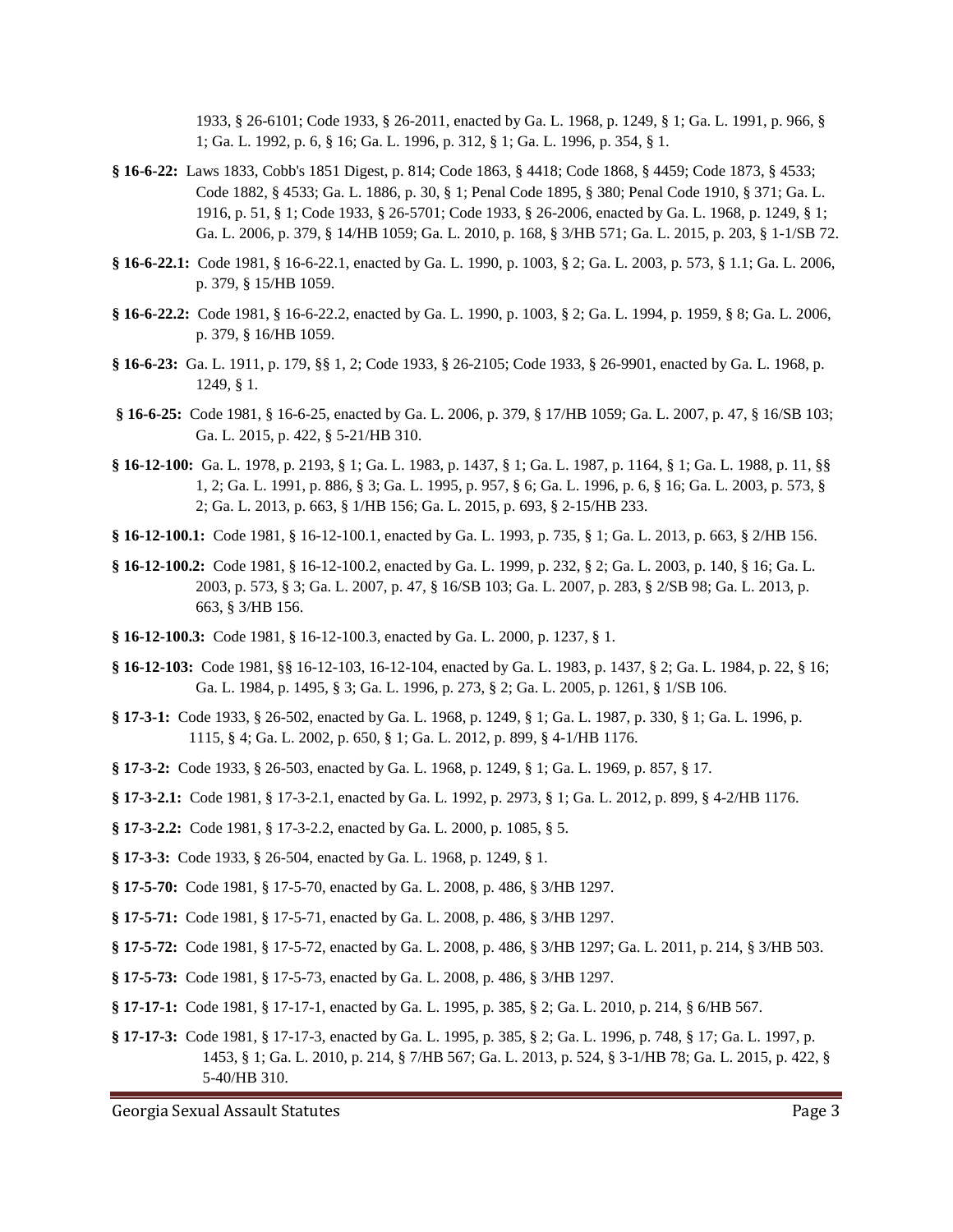- **§ 17-17-4:** Code 1981, § 17-17-4, enacted by Ga. L. 1995, p. 385, § 2.
- **§ 17-17-5:** Code 1981, § 17-17-5, enacted by Ga. L. 1995, p. 385, § 2; Ga. L. 2010, p. 214, § 8/HB 567.
- **§ 17-17-6:** Code 1981, § 17-17-6, enacted by Ga. L. 1995, p. 385, § 2; Ga. L. 2011, p. 217, § 7/HB 200.
- **§ 17-17-7:** Code 1981, § 17-17-7, enacted by Ga. L. 1995, p. 385, § 2; Ga. L. 2014, p. 866, § 17/SB 340.
- **§ 17-17-8:** Code 1981, § 17-17-8, enacted by Ga. L. 1995, p. 385, § 2; Ga. L. 2010, p. 214, § 10/HB 567; Ga. L. 2015, p. 422, § 5-41/HB 310.
- **§ 17-17-8.1:** Code 1981, § 17-17-8.1, enacted by Ga. L. 2010, p. 214, § 11/HB 567.
- **§ 17-17-9:** Code 1981, § 17-17-9, enacted by Ga. L. 1995, p. 385, § 2; Ga. L. 2010, p. 214, § 12/HB 567; Ga. L. 2011, p. 99, § 35/HB 24; Ga. L. 2014, p. 866, § 17/SB 340.
- **§ 17-17-9.1:** Code 1981, § 17-17-9.1, enacted by Ga. L. 2010, p. 214, § 13/HB 567.
- **§ 17-17-10:** Code 1981, § 17-17-10, enacted by Ga. L. 1995, p. 385, § 2.
- **§ 17-17-11:** Code 1981, § 17-17-11, enacted by Ga. L. 1995, p. 385, § 2.
- **§ 17-17-12:** Code 1981, § 17-17-12, enacted by Ga. L. 1995, p. 385, § 2; Ga. L. 2002, p. 1093, § 1; Ga. L. 2003, p. 247, § 4; Ga. L. 2010, p. 214, § 14/HB 567.
- **§ 17-17-12.1:** Code 1981, § 17-17-12.1, enacted by Ga. L. 2010, p. 214, § 15/HB 567; Ga. L. 2011, p. 752, § 17/HB 142.
- **§ 17-17-13:** Code 1981, § 17-17-13, enacted by Ga. L. 1995, p. 385, § 2; Ga. L. 2015, p. 207, § 1/HB 71.
- **§ 17-17-14:** Code 1981, § 17-17-14, enacted by Ga. L. 1995, p. 385, § 2; Ga. L. 2014, p. 866, § 17/SB 340; Ga. L. 2015, p. 422, § 5-42/HB 310.
- **§ 17-17-15:** Code 1981, § 17-17-15, enacted by Ga. L. 1995, p. 385, § 2.
- **§ 17-17-16:** Code 1981, § 17-17-16, enacted by Ga. L. 1998, p. 270, § 10.
- **§ 17-18-1:** Code 1981, § 17-18-1, enacted by Ga. L. 1996, p. 1115, § 5; Ga. L. 2009, p. 453, § 1-15/HB 228; Ga. L. 2011, p. 705, § 5-3/HB 214.
- **§ 17-18-2:** Code 1981, § 17-18-2, enacted by Ga. L. 1996, p. 1115, § 5; Ga. L. 2011, p. 214, § 6/HB 503.
- **§ 20-2-314:** Code 1981, § **20-2-314,** enacted by Ga. L. 2000, p. 163, § 1; Ga. L. 2003, p. 915, § 1; Ga. L. 2015, p. 1376, § 27/HB 502.
- **§ 24-4-412:** Code 1981, § 24-4-412, enacted by Ga. L. 2011, p. 99, § 2/HB 24.
- **§ 24-4-413:** Code 1981, § 24-4-413, enacted by Ga. L. 2011, p. 99, § 2/HB 24.
- **§ 24-4-414:** Code 1981, § 24-4-414, enacted by Ga. L. 2011, p. 99, § 2/HB 24.
- **§ 24-4-415:** Code 1981, § 24-4-415, enacted by Ga. L. 2011, p. 99, § 2/HB 24.
- **§ 24-5-509:** Code 1981, § 24-5-509, enacted by Ga. L. 2012, p. 105, § 2/HB 711.
- **§ 31-7-9:** Code 1933, § 88-1913, enacted by Ga. L. 1980, p. 1040, § 2; Ga. L. 1982, p. 1249, §§ 1, 2; Ga. L. 1985, p. 898, § 1; Ga. L. 2008, p. 12, § 2-13/SB 433.
- **§ 35-1-2:** Code 1981, § 35-1-2, enacted by Ga. L. 2016, p. 145, § 2/SB 304.